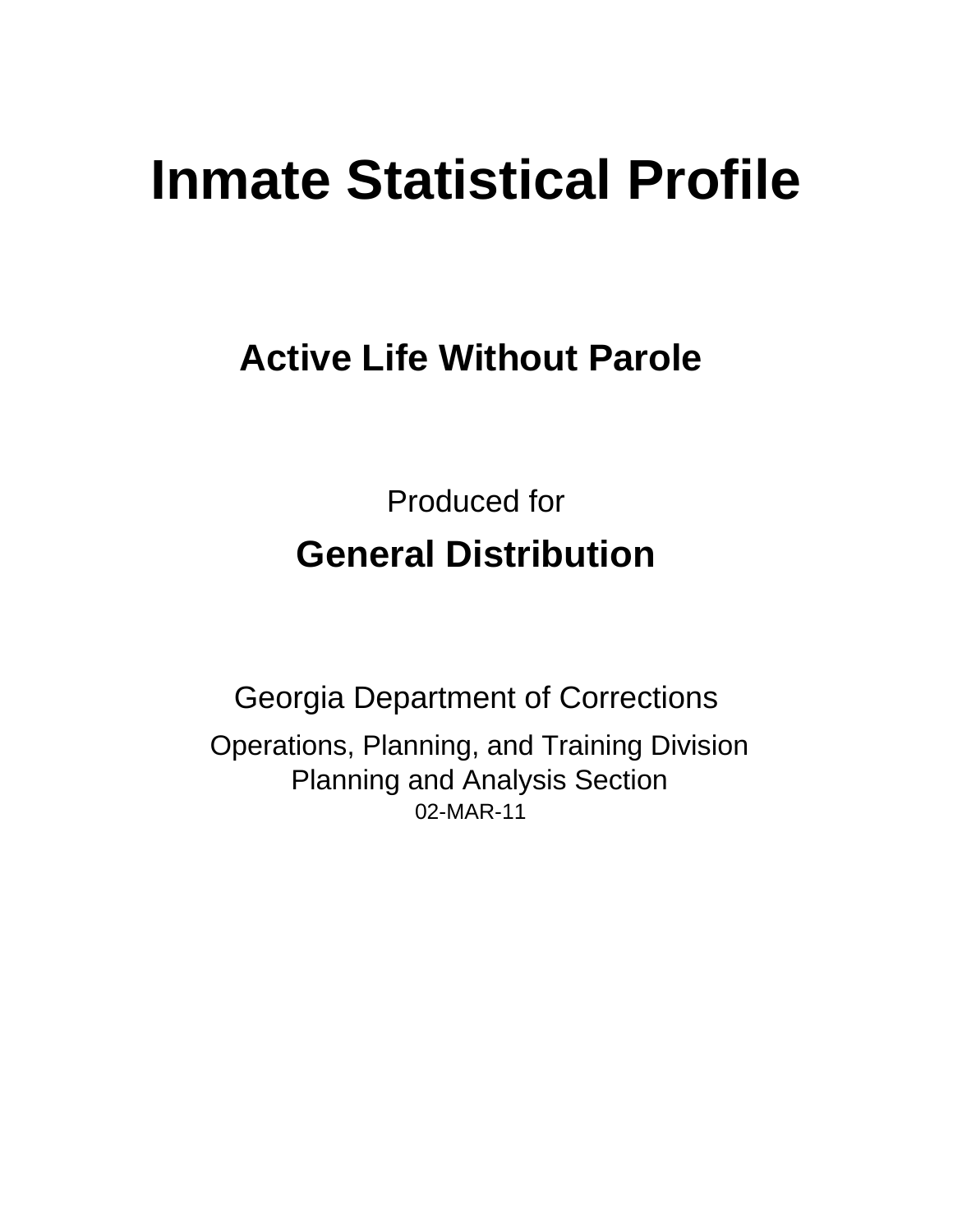# Inmate Statistical Profile 02-MAR-11

Contents

**Active Life Without Parole** 

Produced for General Distribution

# **Table of Contents**

|    | <b>Demographic information</b>                                       |
|----|----------------------------------------------------------------------|
|    | 5 Current age, broken out in ten year age groups                     |
|    | 6 Race group                                                         |
|    | 7 Hispanic Origin                                                    |
|    | 8 Marital status, self-reported at entry to prison                   |
|    | 9 Number of children, self-reported at entry to prison               |
|    | 10 Religious affiliation, self-reported at entry to prison           |
|    | 11 Home county - self-reported at entry to prison                    |
|    | 14 Socioeconomic class, self-reported at entry to prison             |
|    | 15 Environment to age 16, self-reported at entry to prison           |
|    | 16 Guardian status to age 16, self-reported at entry to prison       |
|    | 17 Employment status before prison, self-reported at entry to prison |
|    | 18 Age at admission                                                  |
|    | 20 Height, measured at entry to prison                               |
|    | 21 Weight, measured at entry to prison                               |
|    | 22 Military service                                                  |
|    | <b>Correctional information</b>                                      |
|    | 23 Type of admission to prison                                       |
|    | 24 Current / last security status                                    |
|    | 25 Current / last institution type                                   |
|    | 26 Institution type - transitional centers                           |
|    | 27 Institution type - mental hospitals                               |
|    | 28 Institution type - county prisons                                 |
|    | 29 Institution type - state prisons                                  |
|    | 30 Institution type - private prisons                                |
| 31 | Institution type - prison annexes                                    |
|    | 32 Institution type - pre-release centers                            |
|    | 33 Institution type - inmate boot camp                               |
|    | 34 Number of disciplinary reports                                    |
|    | 35 Number of transfers                                               |
|    | 36 Number of escapes                                                 |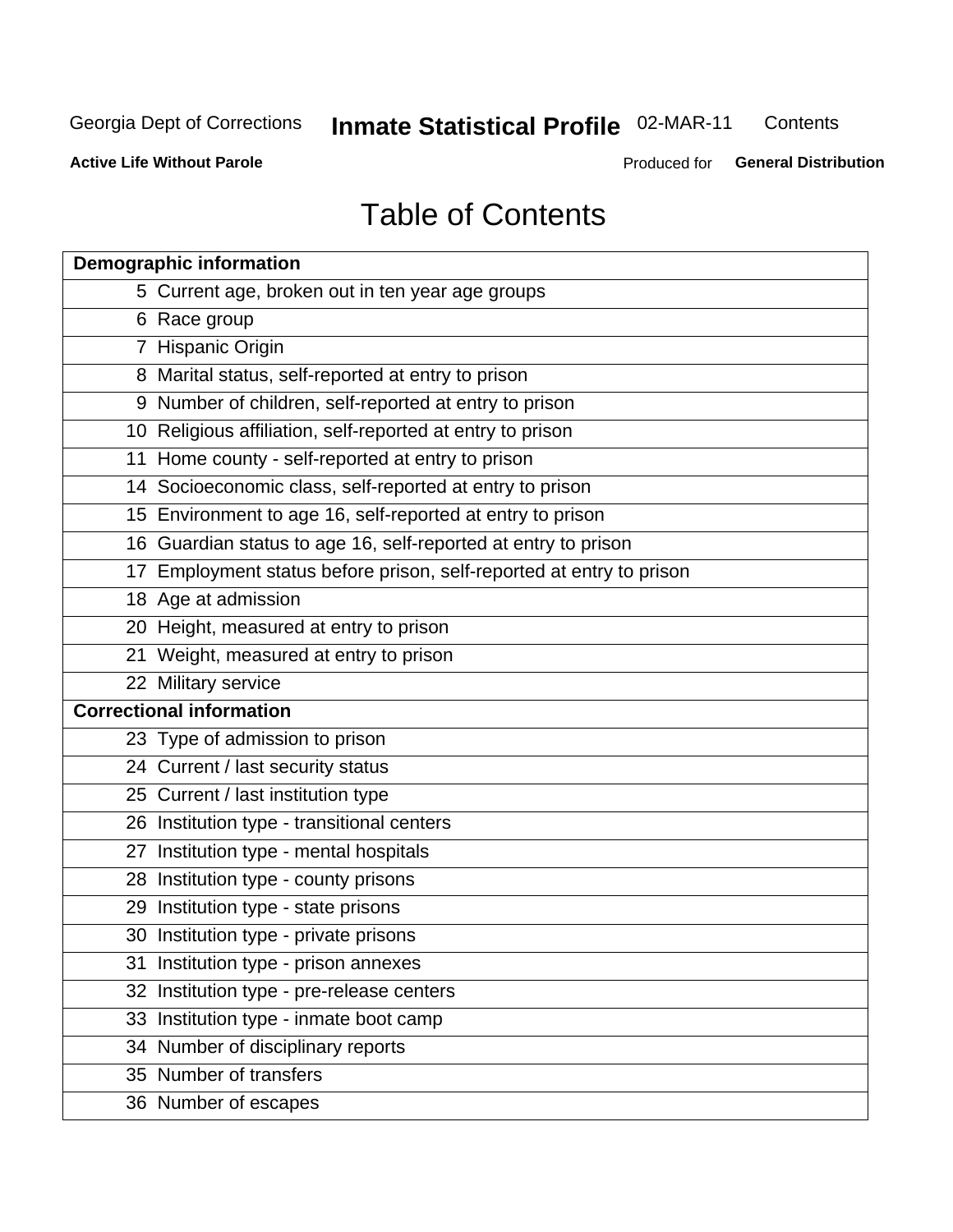# **Inmate Statistical Profile 02-MAR-11**

Contents

**Active Life Without Parole** 

Produced for General Distribution

# **Table of Contents**

| <b>Correctional information</b>                                  |  |  |  |  |  |  |
|------------------------------------------------------------------|--|--|--|--|--|--|
| 37 Time served in current (or last) institution                  |  |  |  |  |  |  |
| Educational, psychological and physical information              |  |  |  |  |  |  |
| 38 Highest grade level attained                                  |  |  |  |  |  |  |
| 39 Culture fair IQ scores                                        |  |  |  |  |  |  |
| 40 Wide Range Achievement Test (WRAT) reading score              |  |  |  |  |  |  |
| 41 Wide Range Achievement Test (WRAT) math score                 |  |  |  |  |  |  |
| 42 Wide Range Achievement Test (WRAT) spelling score             |  |  |  |  |  |  |
| 43 Scope of substance abuse - summary                            |  |  |  |  |  |  |
| 44 Scope of substance abuse - detail                             |  |  |  |  |  |  |
| 45 Current / last mental health treatment level                  |  |  |  |  |  |  |
| 46 PULHESDWIT medical scale - 'P' overall condition ('P'hysical) |  |  |  |  |  |  |
| 47 PULHESDWIT medical scale - 'U' upper body                     |  |  |  |  |  |  |
| 48 PULHESDWIT medical scale - 'L' lower body                     |  |  |  |  |  |  |
| 49 PULHESDWIT medical scale - 'H' hearing                        |  |  |  |  |  |  |
| 50 PULHESDWIT medical scale - 'E' vision                         |  |  |  |  |  |  |
| 51 PULHESDWIT medical scale -'S' psychiatric                     |  |  |  |  |  |  |
| 52 PULHESDWIT medical scale - 'D' dental                         |  |  |  |  |  |  |
| 53 PULHESDWIT medical scale - 'W' work ability                   |  |  |  |  |  |  |
| 54 PULHESDWIT medical scale - 'I' impairment                     |  |  |  |  |  |  |
| 55 PULHESDWIT medical scale - 'T' transportability               |  |  |  |  |  |  |
| 56 Criminality in family, self-reported                          |  |  |  |  |  |  |
| 57 Alcoholism in family, self-reported                           |  |  |  |  |  |  |
| 58 Drug abuse in family, self-reported                           |  |  |  |  |  |  |
| 59 Subjected to frequent beatings, self-reported                 |  |  |  |  |  |  |
| 60 Father absent during inmate's childhood                       |  |  |  |  |  |  |
| Mother absent during inmate's childhood<br>61                    |  |  |  |  |  |  |
| 62 Inmate diagnosed as manipulative                              |  |  |  |  |  |  |
| 63 Inmate diagnosed as assaultive                                |  |  |  |  |  |  |
| <b>Crimes and criminal history information</b>                   |  |  |  |  |  |  |
| 64 Number of prior Georgia incarcerations                        |  |  |  |  |  |  |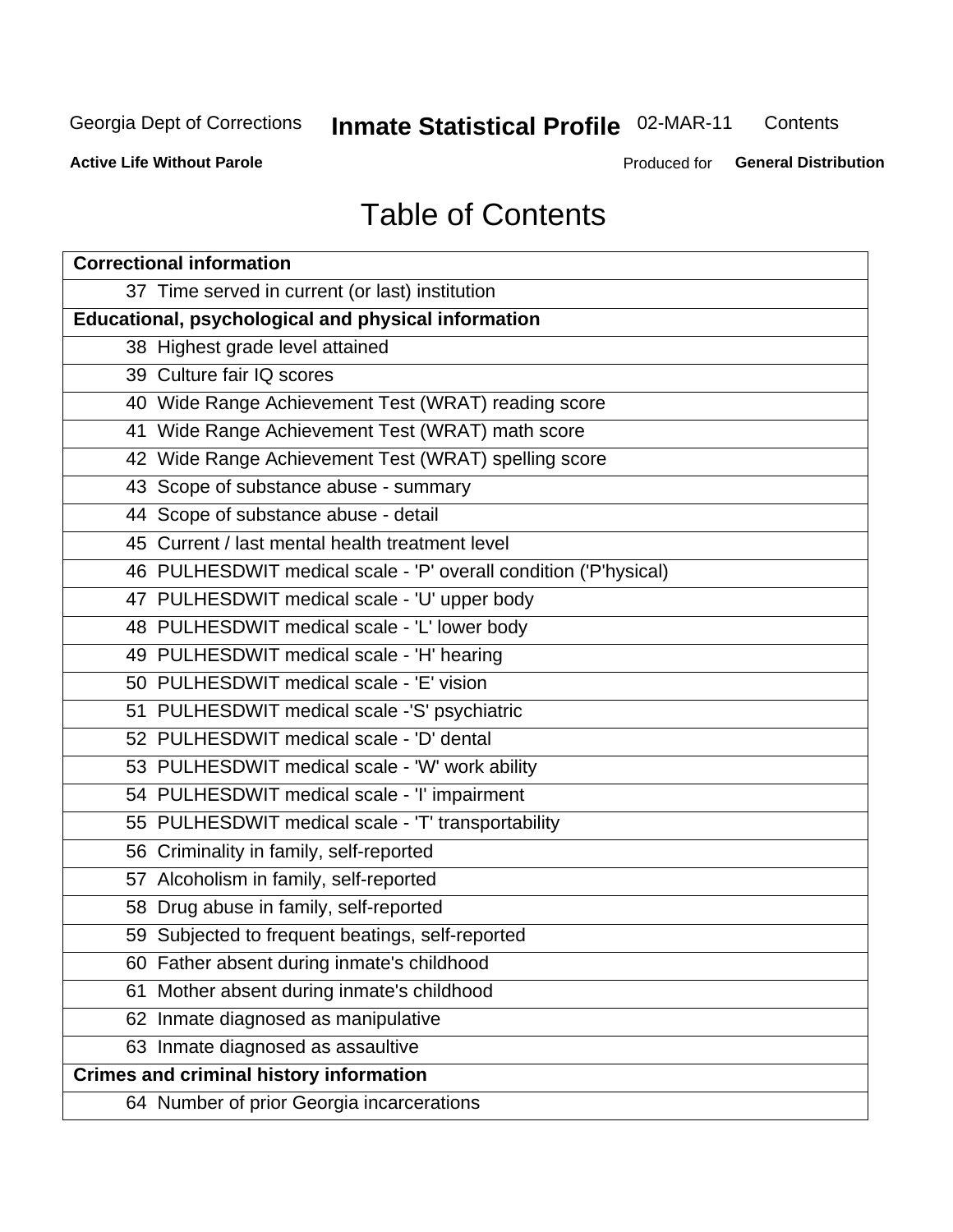#### Inmate Statistical Profile 02-MAR-11 Contents

**Active Life Without Parole** 

Produced for General Distribution

# **Table of Contents**

| <b>Crimes and criminal history information</b>                 |
|----------------------------------------------------------------|
| 65 Prison sentence in years                                    |
| 66 Primary offense, broken out into felonies vs misdemeanors   |
| 67 Primary offense, broken out into six broad crime categories |
| 68 Primary offense, detailed offense code                      |
| 69 County of conviction of primary offense                     |
| 73 Circuit of conviction of primary offense                    |
| 75 Years served (jail + prison) in this incarceration          |
| <b>Medical information</b>                                     |
| 76 Results of most recent HIV test                             |
| 77 Results of most recent tuberculosis test                    |
| 78 Results of most recent syphilis test                        |
| 79 Results of most recent Hepatitis-C test                     |
|                                                                |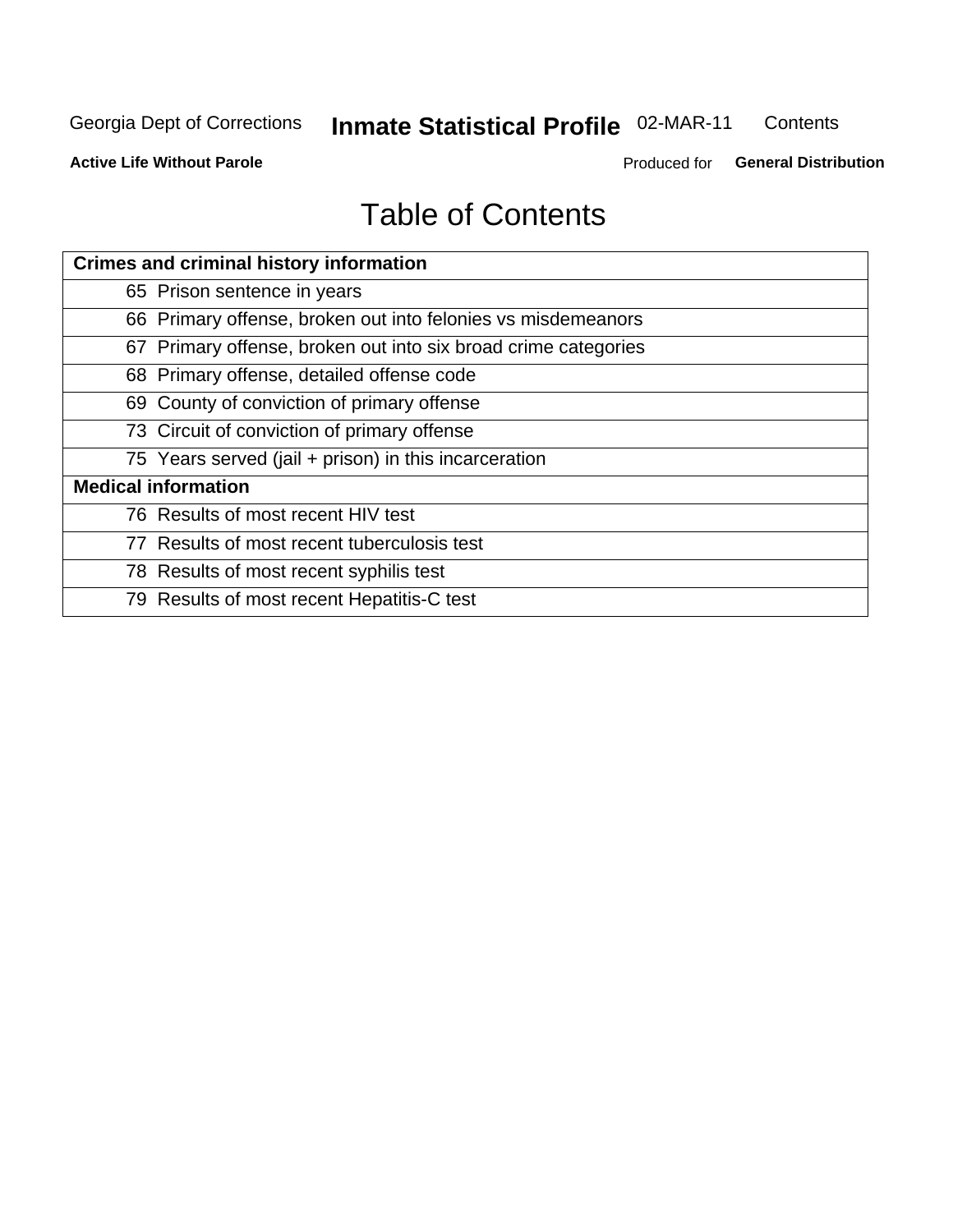### Inmate Statistical Profile 02-MAR-11 Page 5

#### **Active Life Without Parole**

#### Produced for General Distribution

### Current age, broken out in ten-year age groups

COL % - percent each COUNT is of its particular column

|                          |              | <b>Male</b> |         |                 | <b>Female</b> |       |              | <b>Total</b> |
|--------------------------|--------------|-------------|---------|-----------------|---------------|-------|--------------|--------------|
| <b>Current Age</b>       | <b>Count</b> | Col %       | Row %   | <b>Count</b>    | Col %         | Row % | <b>Total</b> | Col %        |
| Twenties (20-29)         | 50           | 8.22%       | 96.15%  |                 | 20.00%        | 3.85% | 52           | 8.41%        |
| Thirties (30-39)         | 199          | 32.73%      | 98.51%  | 3 <sub>1</sub>  | 30.00%        | 1.49% |              | 202 32.69%   |
| <b>Forties (40-49)</b>   | 196          | $32.24\%$   | 98.99%  | 2               | 20.00%        | 1.01% |              | 198 32.04%   |
| <b>Fifties (50-59)</b>   | 122          | 20.07%      | 97.60%  | 3               | 30.00%        | 2.40% |              | 125 20.23%   |
| <b>Sixties (60-69)</b>   | 30           | 4.93%       | 100.00% |                 |               |       | 30           | 4.85%        |
| Seventy + (70 and above) | 11           | 1.81%       | 100.00% |                 |               |       | 11           | 1.78%        |
| <b>Total Reported</b>    | 608          | 100%        | 98.38%  | 10 <sup>1</sup> | 100%          | 1.62% | 618          | 100%         |

| $\Lambda$ eportea $\Lambda$ |            |  |
|-----------------------------|------------|--|
| <b>otal</b><br>______       | cna<br>ουσ |  |

| <b>Mean</b><br>(average)       | 42.97 | 40.6 | 42.93 |
|--------------------------------|-------|------|-------|
| Median (middle)                | -14   | 40.5 | 44    |
| <b>Mode</b><br>(most frequent) | -14   | 30   | 4∡    |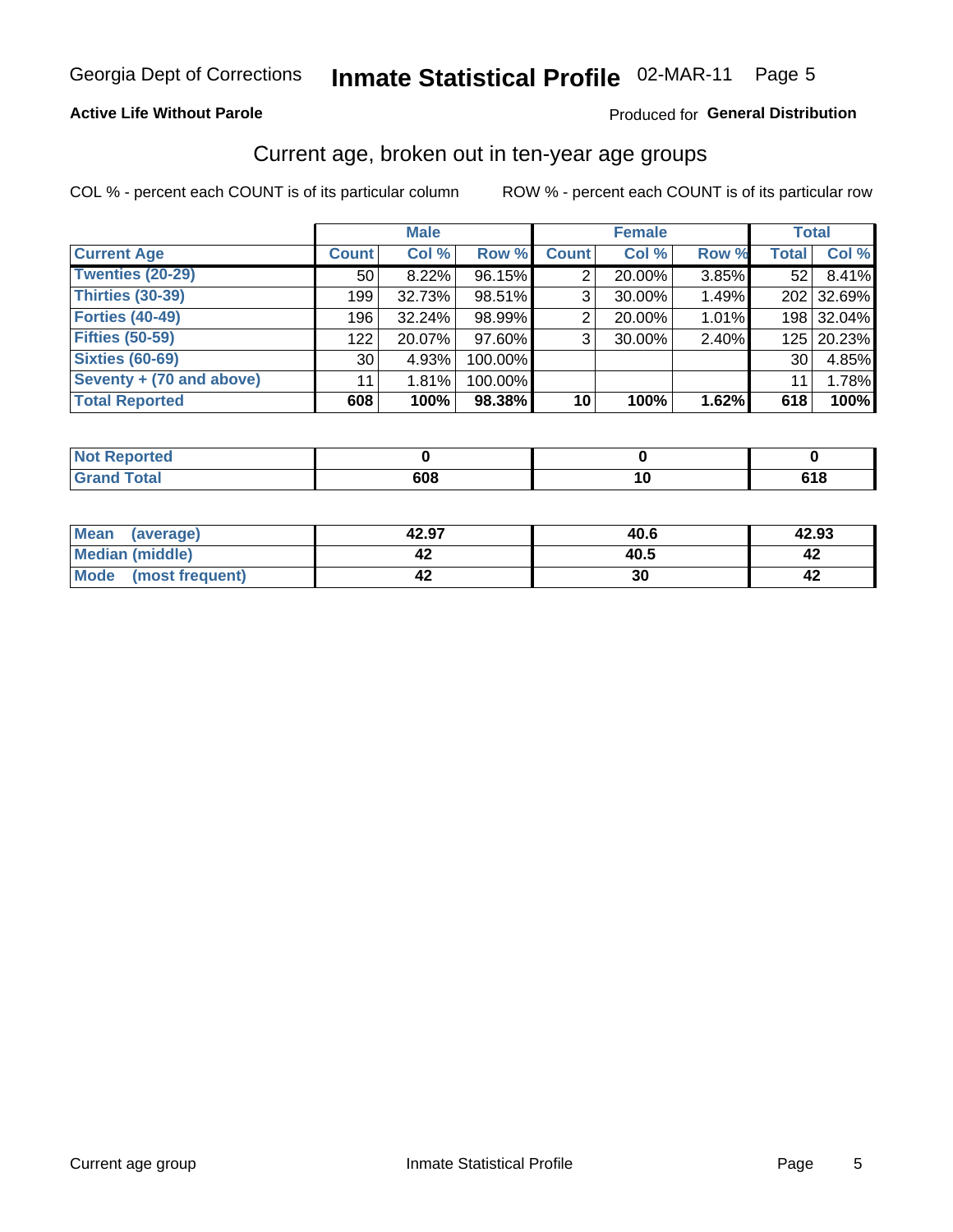#### Inmate Statistical Profile 02-MAR-11 Page 6

### **Active Life Without Parole**

**Produced for General Distribution** 

### Race group

COL % - percent each COUNT is of its particular column

|                              |              | <b>Male</b> |                    |    | <b>Female</b> |       |              | <b>Total</b> |
|------------------------------|--------------|-------------|--------------------|----|---------------|-------|--------------|--------------|
| <b>Race Group</b>            | <b>Count</b> | Col %       | <b>Row % Count</b> |    | Col %         | Row % | <b>Total</b> | Col %        |
| <b>White</b>                 | 147          | 24.18%      | 96.71%             | 5  | 50.00%        | 3.29% | 152          | 24.60%       |
| <b>Black</b><br>$\mathbf{2}$ | 448          | 73.68%      | 98.90%             | 5  | 50.00%        | 1.10% | 453          | 73.30%       |
| <b>Other</b><br>5.           |              | .16%        | 100.00%            |    |               |       |              | .16%         |
| <b>Asian</b><br>6            |              | $.16\%$     | 100.00%            |    |               |       |              | .16%         |
| <b>Hispanic</b><br>10        | 11           | 1.81%       | 100.00%            |    |               |       | 11           | 1.78%        |
| <b>Total Reported</b>        | 608          | 100%        | 98.38%             | 10 | 100%          | 1.62% | 618          | 100%         |

| <b>ported</b>         |     |           |                                  |
|-----------------------|-----|-----------|----------------------------------|
| <b>Total</b><br>_____ | 608 | 1 V<br>__ | C <sub>4</sub> C<br>0 I O<br>- - |

| M | .<br>vv | Piasn |
|---|---------|-------|
|   |         |       |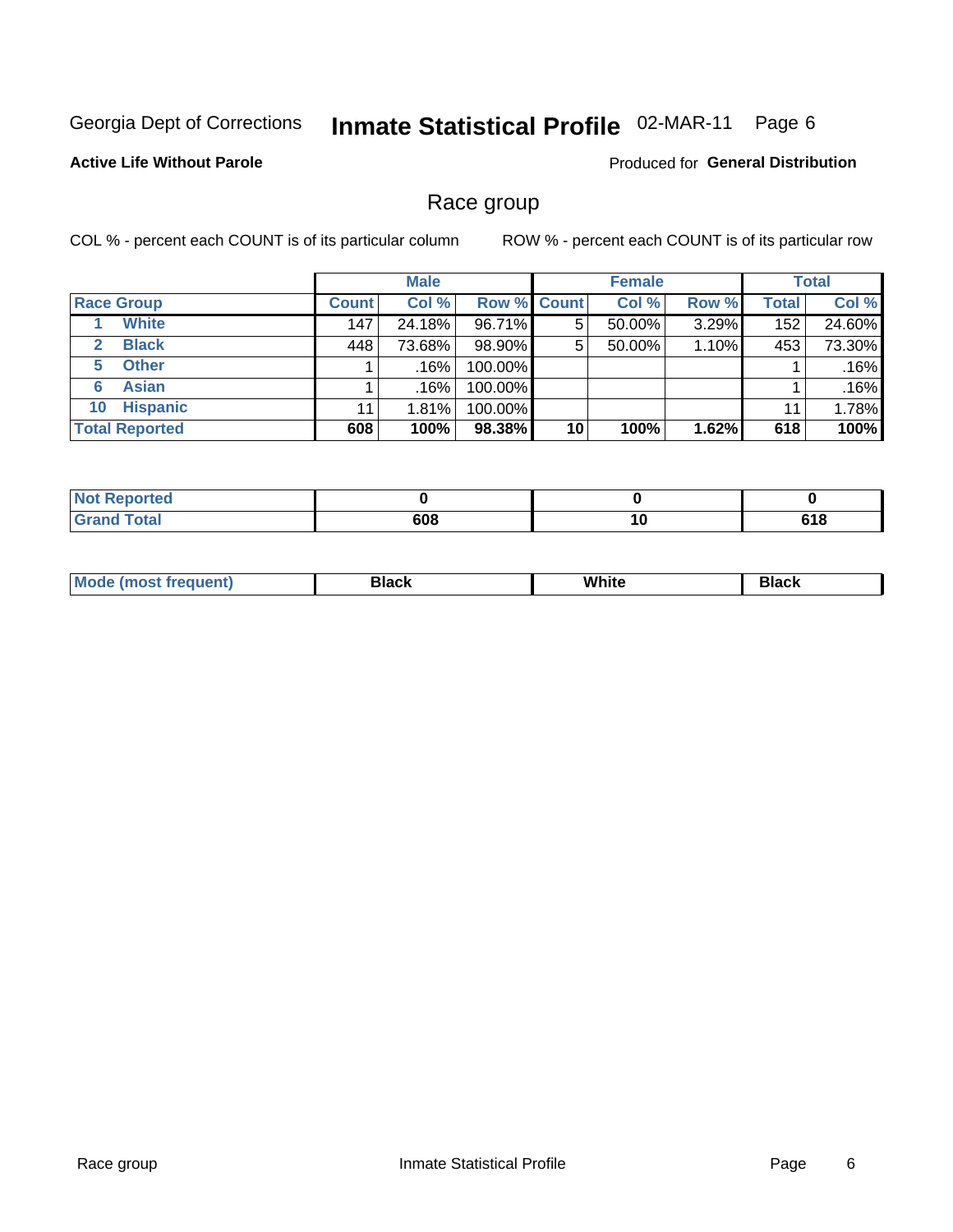#### Inmate Statistical Profile 02-MAR-11 Page 7

**Active Life Without Parole** 

Produced for General Distribution

### **Hispanic Origin**

COL % - percent each COUNT is of its particular column

ROW % - percent each COUNT is of its particular row

|                        |              | <b>Male</b> |             |    | <b>Female</b> |       |       | <b>Total</b> |
|------------------------|--------------|-------------|-------------|----|---------------|-------|-------|--------------|
| <b>Hispanic Origin</b> | <b>Count</b> | Col %       | Row % Count |    | Col %         | Row % | Total | Col %        |
| <b>Non Hispanic</b>    | 597          | 98.19%      | 98.35%      | 10 | 100.00%       | 1.65% | 607   | 98.22%       |
| <b>Hispanic</b>        |              | 1.81%       | 100.00%     |    |               |       | 11    | 1.78%        |
| <b>Total Reported</b>  | 608          | 100%        | 98.38%      | 10 | 100%          | 1.62% | 618   | 100%         |

An inmate is counted as Hispanic if

(a) he self-reported as Hispanic during the diagnostic process, or

(b) his primary language is Spanish, or

(c) he claimed birth or citizenship in Spain or a Latin American country, or

(d) he had a common Spanish surname such as Lopez or Garcia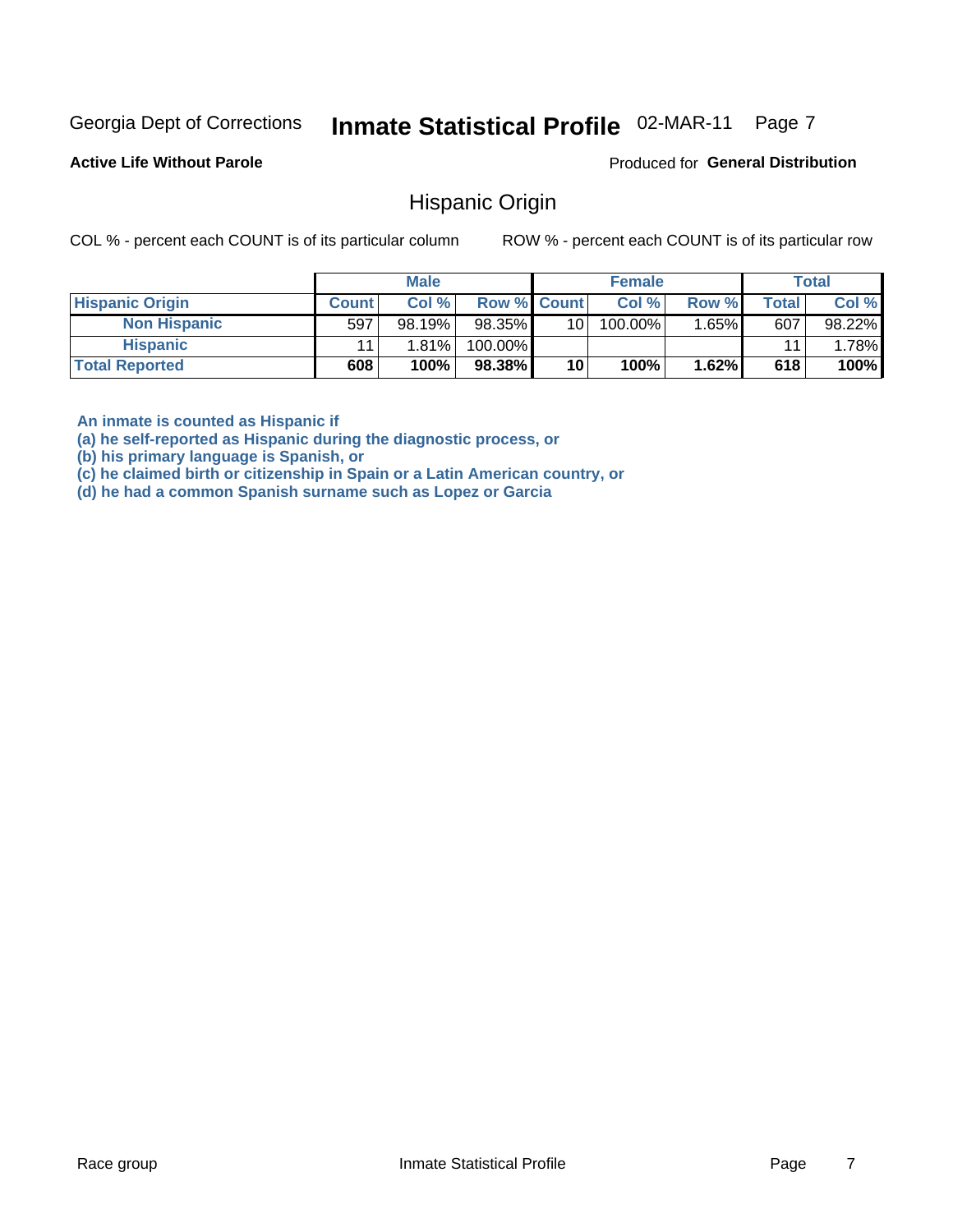# Inmate Statistical Profile 02-MAR-11 Page 8

#### **Active Life Without Parole**

### **Produced for General Distribution**

### Marital status, self-reported at entry to prison

COL % - percent each COUNT is of its particular column

|                            | <b>Male</b>     |        |         | <b>Female</b> |        |        | <b>Total</b> |        |
|----------------------------|-----------------|--------|---------|---------------|--------|--------|--------------|--------|
| <b>Marital Status</b>      | <b>Count</b>    | Col %  | Row %   | <b>Count</b>  | Col %  | Row %  | <b>Total</b> | Col %  |
| <b>Unknown</b><br>$\bf{0}$ |                 | .16%   | 100.00% |               |        |        |              | .16%   |
| <b>Divorced</b><br>D       | 43              | 7.07%  | 97.73%  |               | 10.00% | 2.27%  | 44           | 7.12%  |
| <b>Married</b><br>М        | 102             | 16.78% | 98.08%  | 2             | 20.00% | 1.92%  | 104          | 16.83% |
| <b>Separated</b><br>S.     | 13 <sub>1</sub> | 2.14%  | 100.00% |               |        |        | 13           | 2.10%  |
| <b>Unmarried</b><br>U      | 436             | 71.71% | 98.87%  | 5             | 50.00% | 1.13%  | 441          | 71.36% |
| <b>Widow</b><br>W          | 13              | 2.14%  | 86.67%  | 2             | 20.00% | 13.33% | 15           | 2.43%  |
| <b>Total Reported</b>      | 608             | 100%   | 98.38%  | 10            | 100%   | 1.62%  | 618          | 100%   |

| prted<br><b>NOT REDO</b><br>. <b>.</b> <u>.</u> |  |                |
|-------------------------------------------------|--|----------------|
| <b>Total</b>                                    |  | C 4 0<br>0 I O |

|  | M | . | Unmarried | າmarried<br>______ |
|--|---|---|-----------|--------------------|
|--|---|---|-----------|--------------------|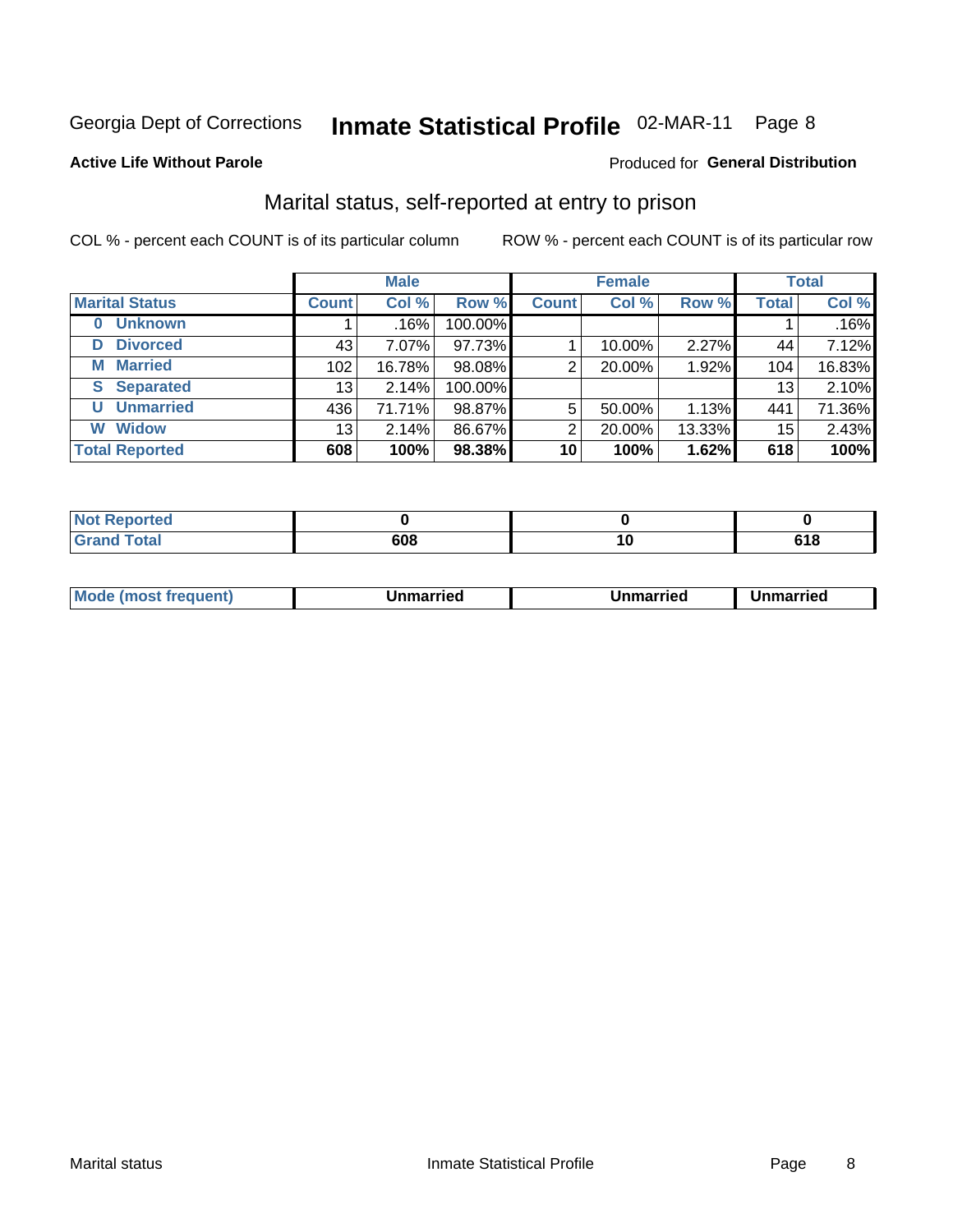# Inmate Statistical Profile 02-MAR-11 Page 9

#### **Active Life Without Parole**

#### Produced for General Distribution

### Number of children, self reported at entry to prison

COL % - percent each COUNT is of its particular column

|                           |              | <b>Male</b> |         |              | <b>Female</b> |       | <b>Total</b> |            |
|---------------------------|--------------|-------------|---------|--------------|---------------|-------|--------------|------------|
| <b>Number of Children</b> | <b>Count</b> | Col %       | Row %   | <b>Count</b> | Col %         | Row % | <b>Total</b> | Col %      |
| $\bf{0}$                  | 223          | 36.86%      | 98.67%  | 3            | 30.00%        | 1.33% | 226          | 36.75%     |
|                           | 154          | 25.45%      | 97.47%  | 4            | 40.00%        | 2.53% |              | 158 25.69% |
| $\overline{2}$            | 104          | 17.19%      | 98.11%  | 2            | 20.00%        | 1.89% | 106          | 17.24%     |
| 3                         | 58           | 9.59%       | 100.00% |              |               |       | 58           | 9.43%      |
| 4                         | 37           | 6.12%       | 97.37%  |              | 10.00%        | 2.63% | 38           | 6.18%      |
| 5                         | 16           | 2.64%       | 100.00% |              |               |       | 16           | 2.60%      |
| 6                         | 5            | 0.83%       | 100.00% |              |               |       | 5            | 0.81%      |
|                           |              | 0.17%       | 100.00% |              |               |       |              | 0.16%      |
| 8                         |              | 0.17%       | 100.00% |              |               |       |              | 0.16%      |
| $\boldsymbol{9}$          | 2            | 0.33%       | 100.00% |              |               |       | 2            | 0.33%      |
| 10                        |              | 0.17%       | 100.00% |              |               |       |              | 0.16%      |
| Over 10                   | 3            | 0.50%       | 100.00% |              |               |       | 3            | 0.49%      |
| <b>Total Reported</b>     | 605          | 100%        | 98.37%  | 10           | 100%          | 1.63% | 615          | 100%       |

| neo<br>N             |     |     |                     |
|----------------------|-----|-----|---------------------|
| المقماد<br>$- \cdot$ | 608 | . . | <b>C40</b><br>u i u |

| Mean (average)       | 1.44 | . | 1.44 |
|----------------------|------|---|------|
| Median (middle)      |      |   |      |
| Mode (most frequent) |      |   |      |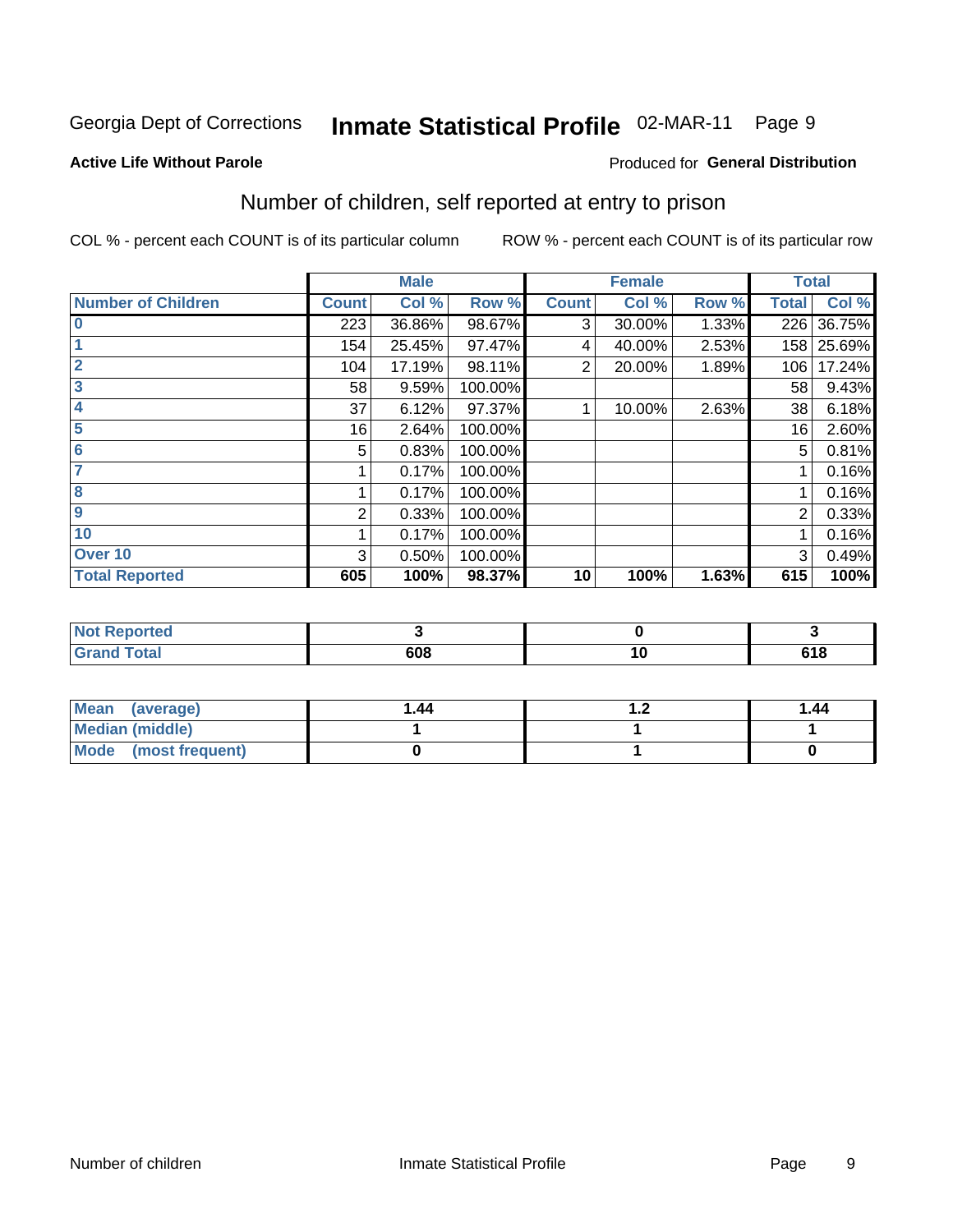#### Inmate Statistical Profile 02-MAR-11 Page 10

#### **Active Life Without Parole**

#### Produced for General Distribution

### Religious affiliation, self-reported at entry to prison

COL % - percent each COUNT is of its particular column

|              |                              |              | <b>Male</b> |         |                | <b>Female</b> |       |                  | <b>Total</b> |
|--------------|------------------------------|--------------|-------------|---------|----------------|---------------|-------|------------------|--------------|
|              | <b>Religious Affiliation</b> | <b>Count</b> | Col %       | Row %   | <b>Count</b>   | Col %         | Row % | <b>Total</b>     | Col %        |
|              | Islam                        | 39           | 7.72%       | 97.50%  |                | 11.11%        | 2.50% | 40               | 7.78%        |
| $\mathbf{2}$ | <b>Catholic</b>              | 18           | 3.56%       | 94.74%  |                | 11.11%        | 5.26% | 19               | 3.70%        |
| 3            | <b>Baptist</b>               | 214          | 42.38%      | 97.72%  | 5              | 55.56%        | 2.28% | 219              | 42.61%       |
| 4            | <b>Methodist</b>             | 6            | 1.19%       | 100.00% |                |               |       | 6                | 1.17%        |
| 7            | <b>Chc Of God</b>            | 2            | .40%        | 100.00% |                |               |       | 2                | .39%         |
| 8            | <b>Holiness</b>              | 18           | 3.56%       | 100.00% |                |               |       | 18               | 3.50%        |
| 9            | <b>Jewish</b>                |              | .20%        | 100.00% |                |               |       |                  | .19%         |
| 10           | <b>Anglican</b>              |              | .20%        | 100.00% |                |               |       |                  | .19%         |
| 12           | <b>Hindu</b>                 |              | .20%        | 100.00% |                |               |       |                  | .19%         |
| 16           | <b>Seven D Ad</b>            | 4            | .79%        | 100.00% |                |               |       | 4                | .78%         |
| 17           | <b>Jehovah Wt</b>            | 9            | 1.78%       | 100.00% |                |               |       | 9                | 1.75%        |
| 18           | <b>Latr Day S</b>            |              | .20%        | 100.00% |                |               |       |                  | .19%         |
| 20           | <b>Other Prot</b>            | 80           | 15.84%      | 97.56%  | $\overline{2}$ | 22.22%        | 2.44% | 82               | 15.95%       |
| 96           | <b>None</b>                  | 111          | 21.98%      | 100.00% |                |               |       | 111              | 21.60%       |
|              | <b>Total Reported</b>        | 505          | 100%        | 98.25%  | 9              | 100%          | 1.75% | $\overline{514}$ | 100%         |

| τeα   | ,<br>ט ו |    | .<br>.,<br>I V4 |
|-------|----------|----|-----------------|
| _____ | 608      | ιv | $C^{\prime}$    |

| <b>Mode (most frequent)</b> | 3aptist | Baptist | Baptist |
|-----------------------------|---------|---------|---------|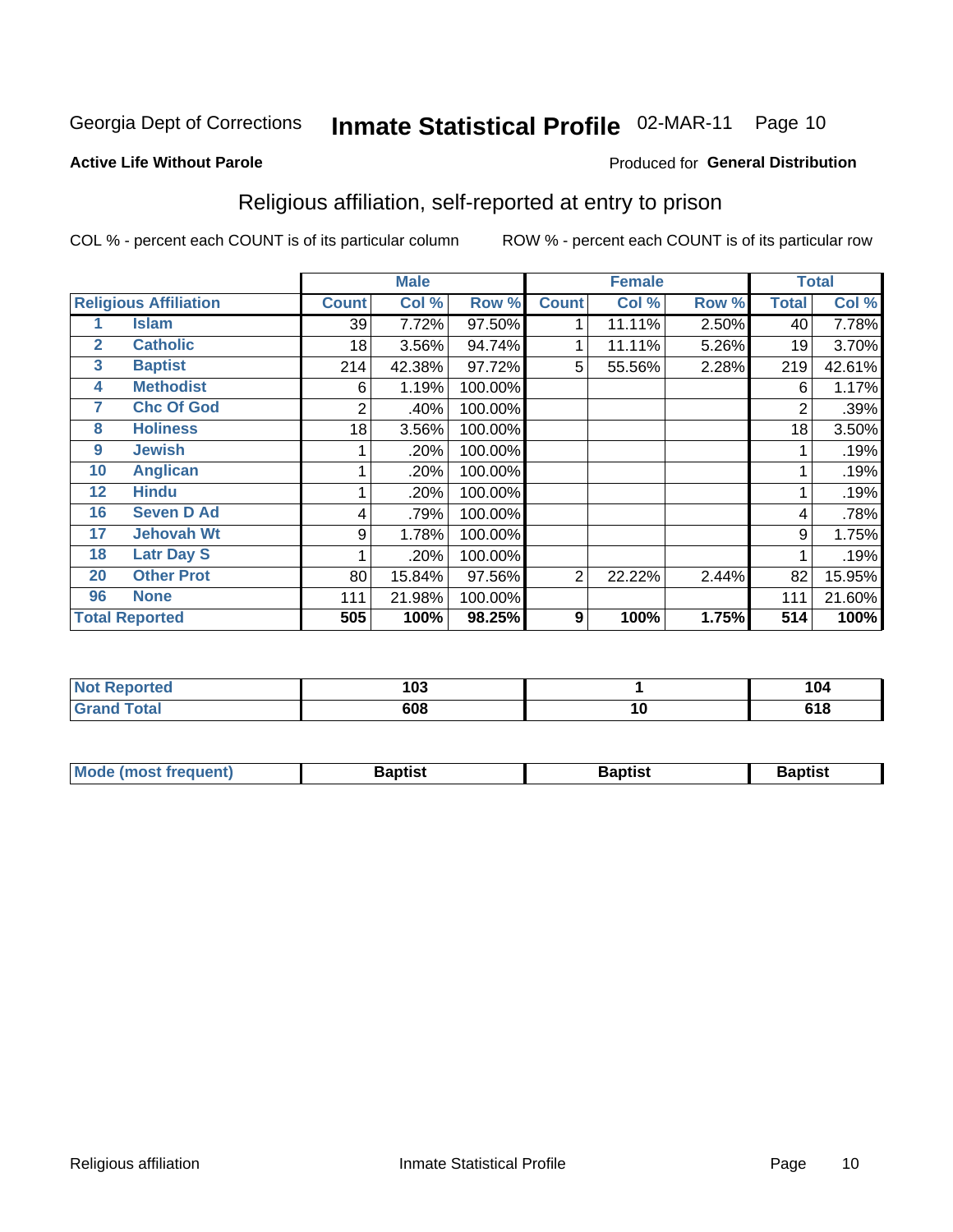#### Inmate Statistical Profile 02-MAR-11 Page 11

**Produced for General Distribution** 

#### **Active Life Without Parole**

### Home county, self-reported at entry to prison

COL % - percent each COUNT is of its particular column

|                  |                      |                | <b>Male</b> |         |              | <b>Female</b> |        | <b>Total</b>   |       |
|------------------|----------------------|----------------|-------------|---------|--------------|---------------|--------|----------------|-------|
|                  | <b>Home County</b>   | <b>Count</b>   | Col %       | Row %   | <b>Count</b> | Col %         | Row %  | <b>Total</b>   | Col % |
| $\overline{1}$   | <b>Appling</b>       | 2              | .36%        | 100.00% |              |               |        | $\overline{2}$ | .36%  |
| $\overline{2}$   | <b>Atkinson</b>      | 1              | .18%        | 100.00% |              |               |        | 1              | .18%  |
| 5                | <b>Baldwin</b>       | 4              | .73%        | 100.00% |              |               |        | 4              | .72%  |
| 7                | <b>Barrow</b>        | 4              | .73%        | 100.00% |              |               |        | 4              | .72%  |
| 8                | <b>Bartow</b>        | 6              | 1.09%       | 100.00% |              |               |        | 6              | 1.07% |
| $\boldsymbol{9}$ | <b>Ben Hill</b>      | 4              | .73%        | 100.00% |              |               |        | 4              | .72%  |
| 10               | <b>Berrien</b>       | 1              | .18%        | 100.00% |              |               |        | 1              | .18%  |
| 11               | <b>Bibb</b>          | 10             | 1.82%       | 100.00% |              |               |        | 10             | 1.79% |
| $\overline{12}$  | <b>Bleckley</b>      | 3              | .55%        | 100.00% |              |               |        | 3              | .54%  |
| 14               | <b>Brooks</b>        | 1              | .18%        | 100.00% |              |               |        | 1              | .18%  |
| 16               | <b>Bulloch</b>       | 4              | .73%        | 80.00%  | 1            | 10.00%        | 20.00% | 5              | .89%  |
| $\overline{17}$  | <b>Burke</b>         | 5              | .91%        | 100.00% |              |               |        | 5              | .89%  |
| $\overline{18}$  | <b>Butts</b>         | $\overline{c}$ | .36%        | 100.00% |              |               |        | $\overline{2}$ | .36%  |
| 20               | <b>Camden</b>        | 5              | .91%        | 100.00% |              |               |        | 5              | .89%  |
| $\overline{22}$  | <b>Carroll</b>       | $\overline{c}$ | .36%        | 100.00% |              |               |        | $\overline{2}$ | .36%  |
| 23               | <b>Catoosa</b>       | 1              | .18%        | 100.00% |              |               |        | 1              | .18%  |
| $\overline{24}$  | <b>Charlton</b>      | 1              | .18%        | 100.00% |              |               |        | 1              | .18%  |
| 25               | <b>Chatham</b>       | 30             | 5.46%       | 100.00% |              |               |        | 30             | 5.37% |
| 26               | <b>Chattahoochee</b> | 1              | .18%        | 100.00% |              |               |        | 1              | .18%  |
| 28               | <b>Cherokee</b>      | $\overline{2}$ | .36%        | 100.00% |              |               |        | $\overline{2}$ | .36%  |
| 29               | <b>Clarke</b>        | 13             | 2.37%       | 100.00% |              |               |        | 13             | 2.33% |
| 31               | <b>Clayton</b>       | 15             | 2.73%       | 100.00% |              |               |        | 15             | 2.68% |
| 33               | <b>Cobb</b>          | 18             | 3.28%       | 100.00% |              |               |        | 18             | 3.22% |
| 34               | <b>Coffee</b>        | 3              | .55%        | 100.00% |              |               |        | 3              | .54%  |
| 35               | <b>Colquitt</b>      | 2              | .36%        | 100.00% |              |               |        | $\overline{2}$ | .36%  |
| 36               | <b>Columbia</b>      | 3              | .55%        | 100.00% |              |               |        | 3              | .54%  |
| $\overline{37}$  | <b>Cook</b>          | $\overline{5}$ | .91%        | 100.00% |              |               |        | 5              | .89%  |
| 38               | <b>Coweta</b>        | 4              | .73%        | 100.00% |              |               |        | 4              | .72%  |
| 40               | <b>Crisp</b>         | 3              | .55%        | 100.00% |              |               |        | 3              | .54%  |
| 42               | <b>Dawson</b>        | 1              | .18%        | 100.00% |              |               |        | 1              | .18%  |
| 43               | <b>Decatur</b>       | 1              | .18%        | 100.00% |              |               |        | 1              | .18%  |
| 44               | <b>Dekalb</b>        | 40             | 7.29%       | 100.00% |              |               |        | 40             | 7.16% |
| 46               | <b>Dooly</b>         | 1              | .18%        | 50.00%  | $\mathbf{1}$ | 10.00%        | 50.00% | $\overline{2}$ | .36%  |
| 47               | <b>Dougherty</b>     | 21             | 3.83%       | 100.00% |              |               |        | 21             | 3.76% |
| 48               | <b>Douglas</b>       | $\overline{7}$ | 1.28%       | 87.50%  | 1            | 10.00%        | 12.50% | 8              | 1.43% |
| 49               | <b>Early</b>         | 1              | .18%        | 100.00% |              |               |        | 1              | .18%  |
| $\overline{51}$  | <b>Effingham</b>     | $\overline{2}$ | .36%        | 100.00% |              |               |        | $\overline{c}$ | .36%  |
| 52               | <b>Elbert</b>        | 3              | .55%        | 100.00% |              |               |        | $\overline{3}$ | .54%  |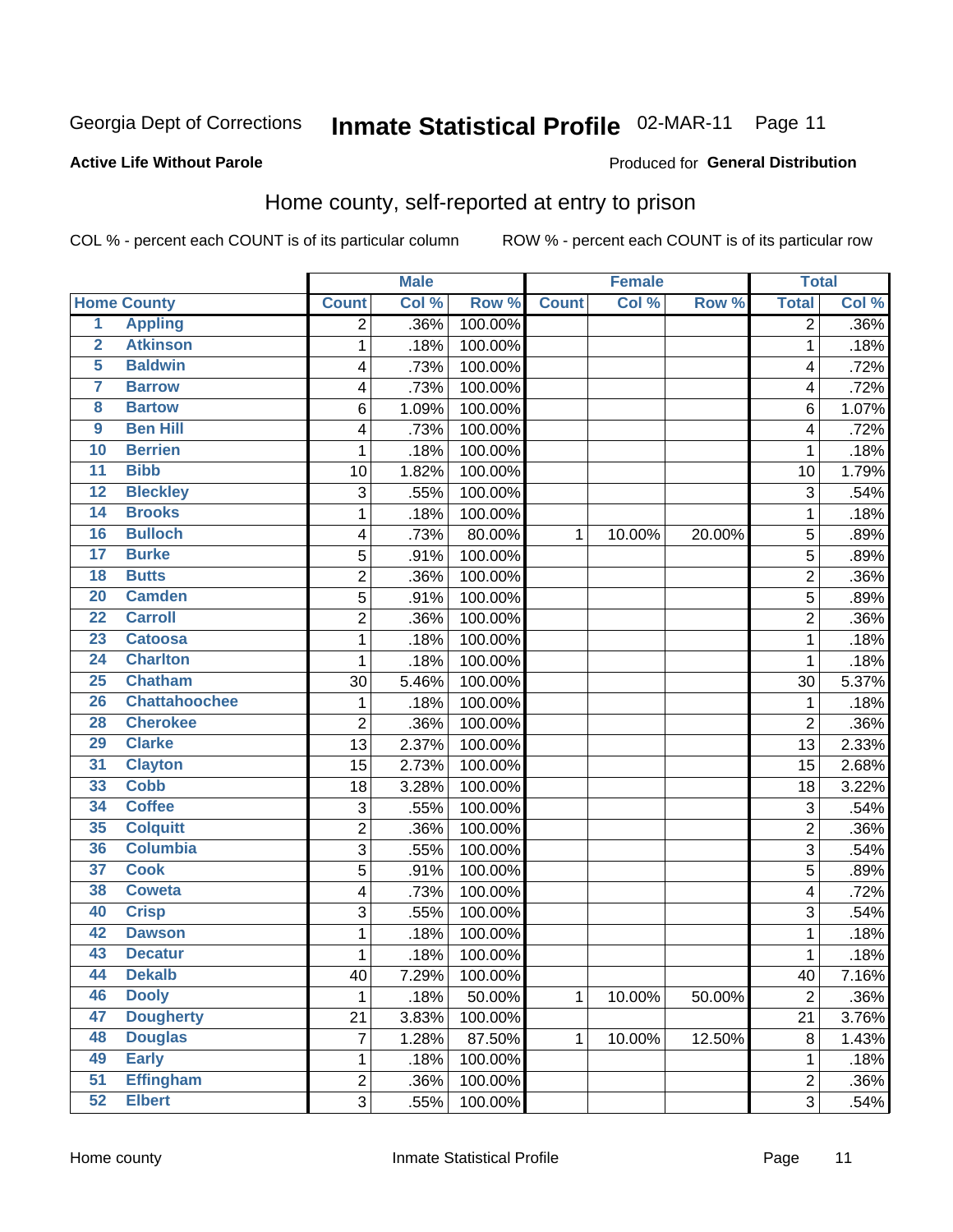# Inmate Statistical Profile 02-MAR-11 Page 12

#### **Active Life Without Parole**

### **Produced for General Distribution**

### Home county, self-reported at entry to prison

COL % - percent each COUNT is of its particular column

|                 |                    |                         | <b>Male</b> |         |              | <b>Female</b> |        | <b>Total</b>   |         |
|-----------------|--------------------|-------------------------|-------------|---------|--------------|---------------|--------|----------------|---------|
|                 | <b>Home County</b> | <b>Count</b>            | Col %       | Row %   | <b>Count</b> | Col %         | Row %  | <b>Total</b>   | Col %   |
| 53              | <b>Emanuel</b>     | 1                       | .18%        | 100.00% |              |               |        | 1              | .18%    |
| 56              | <b>Fayette</b>     | 3                       | .55%        | 100.00% |              |               |        | 3              | .54%    |
| 57              | <b>Floyd</b>       | 9                       | 1.64%       | 100.00% |              |               |        | 9              | 1.61%   |
| 58              | <b>Forsyth</b>     | 1                       | .18%        | 100.00% |              |               |        | 1              | .18%    |
| 59              | <b>Franklin</b>    | $\overline{2}$          | .36%        | 100.00% |              |               |        | $\overline{2}$ | .36%    |
| 60              | <b>Fulton</b>      | 83                      | 15.12%      | 98.81%  | $\mathbf{1}$ | 10.00%        | 1.19%  | 84             | 15.03%  |
| 61              | <b>Gilmer</b>      | $\mathbf 1$             | .18%        | 100.00% |              |               |        | 1              | .18%    |
| 63              | <b>Glynn</b>       | 11                      | 2.00%       | 100.00% |              |               |        | 11             | 1.97%   |
| 66              | <b>Greene</b>      | 1                       | .18%        | 100.00% |              |               |        | 1              | .18%    |
| 67              | <b>Gwinnett</b>    | 10                      | 1.82%       | 90.91%  | $\mathbf{1}$ | 10.00%        | 9.09%  | 11             | 1.97%   |
| 68              | <b>Habersham</b>   | $\mathbf 1$             | .18%        | 100.00% |              |               |        | 1              | .18%    |
| 69              | <b>Hall</b>        | 8                       | 1.46%       | 100.00% |              |               |        | 8              | 1.43%   |
| 70              | <b>Hancock</b>     | $\overline{c}$          | .36%        | 100.00% |              |               |        | $\overline{2}$ | .36%    |
| $\overline{71}$ | <b>Haralson</b>    | $\overline{c}$          | .36%        | 100.00% |              |               |        | $\overline{2}$ | .36%    |
| $\overline{72}$ | <b>Harris</b>      | $\mathbf{1}$            | .18%        | 100.00% |              |               |        | 1              | .18%    |
| $\overline{73}$ | <b>Hart</b>        | $\overline{c}$          | .36%        | 100.00% |              |               |        | $\overline{2}$ | .36%    |
| 75              | <b>Henry</b>       | 3                       | .55%        | 100.00% |              |               |        | 3              | .54%    |
| 76              | <b>Houston</b>     | $\overline{7}$          | 1.28%       | 100.00% |              |               |        | 7              | 1.25%   |
| 78              | <b>Jackson</b>     | 5                       | .91%        | 100.00% |              |               |        | 5              | .89%    |
| 80              | <b>Jeff Davis</b>  | $\mathbf 1$             | .18%        | 100.00% |              |               |        | 1              | .18%    |
| $\overline{81}$ | <b>Jefferson</b>   | $\mathbf 1$             | .18%        | 100.00% |              |               |        | 1              | .18%    |
| 82              | <b>Jenkins</b>     | $\mathbf{1}$            | .18%        | 100.00% |              |               |        | 1              | .18%    |
| 87              | <b>Laurens</b>     | 4                       | .73%        | 100.00% |              |               |        | 4              | .72%    |
| 88              | <b>Lee</b>         | $\mathbf{1}$            | .18%        | 100.00% |              |               |        | 1              | .18%    |
| 89              | <b>Liberty</b>     | 6                       | 1.09%       | 100.00% |              |               |        | 6              | 1.07%   |
| 90              | <b>Lincoln</b>     | $\mathbf{1}$            | .18%        | 100.00% |              |               |        | 1              | .18%    |
| 91              | Long               | $\mathbf 1$             | .18%        | 100.00% |              |               |        | 1              | .18%    |
| 92              | <b>Lowndes</b>     | 4                       | .73%        | 100.00% |              |               |        | 4              | .72%    |
| 96              | <b>Marion</b>      | $\mathbf 1$             | .18%        | 100.00% |              |               |        | 1              | .18%    |
| 97              | <b>Mcduffie</b>    | $\overline{\mathbf{c}}$ | .36%        | 100.00% |              |               |        | $\overline{c}$ | .36%    |
| 98              | <b>Mcintosh</b>    | $\overline{c}$          | .36%        | 100.00% |              |               |        | $\overline{2}$ | .36%    |
| 100             | <b>Miller</b>      | 1                       | .18%        | 100.00% |              |               |        | 1              | .18%    |
| 101             | <b>Mitchell</b>    | $\mathbf{1}$            | .18%        | 100.00% |              |               |        | 1              | .18%    |
| 102             | <b>Monroe</b>      | $\overline{\mathbf{c}}$ | .36%        | 100.00% |              |               |        | $\overline{c}$ | $.36\%$ |
| 104             | <b>Morgan</b>      | $\mathbf{1}$            | .18%        | 100.00% |              |               |        | $\mathbf 1$    | .18%    |
| 106             | <b>Muscogee</b>    | 16                      | 2.91%       | 100.00% |              |               |        | 16             | 2.86%   |
| 107             | <b>Newton</b>      | $\overline{c}$          | .36%        | 66.67%  | $\mathbf{1}$ | 10.00%        | 33.33% | 3              | .54%    |
| 109             | <b>Oglethorpe</b>  | $\overline{2}$          | .36%        | 100.00% |              |               |        | 2              | $.36\%$ |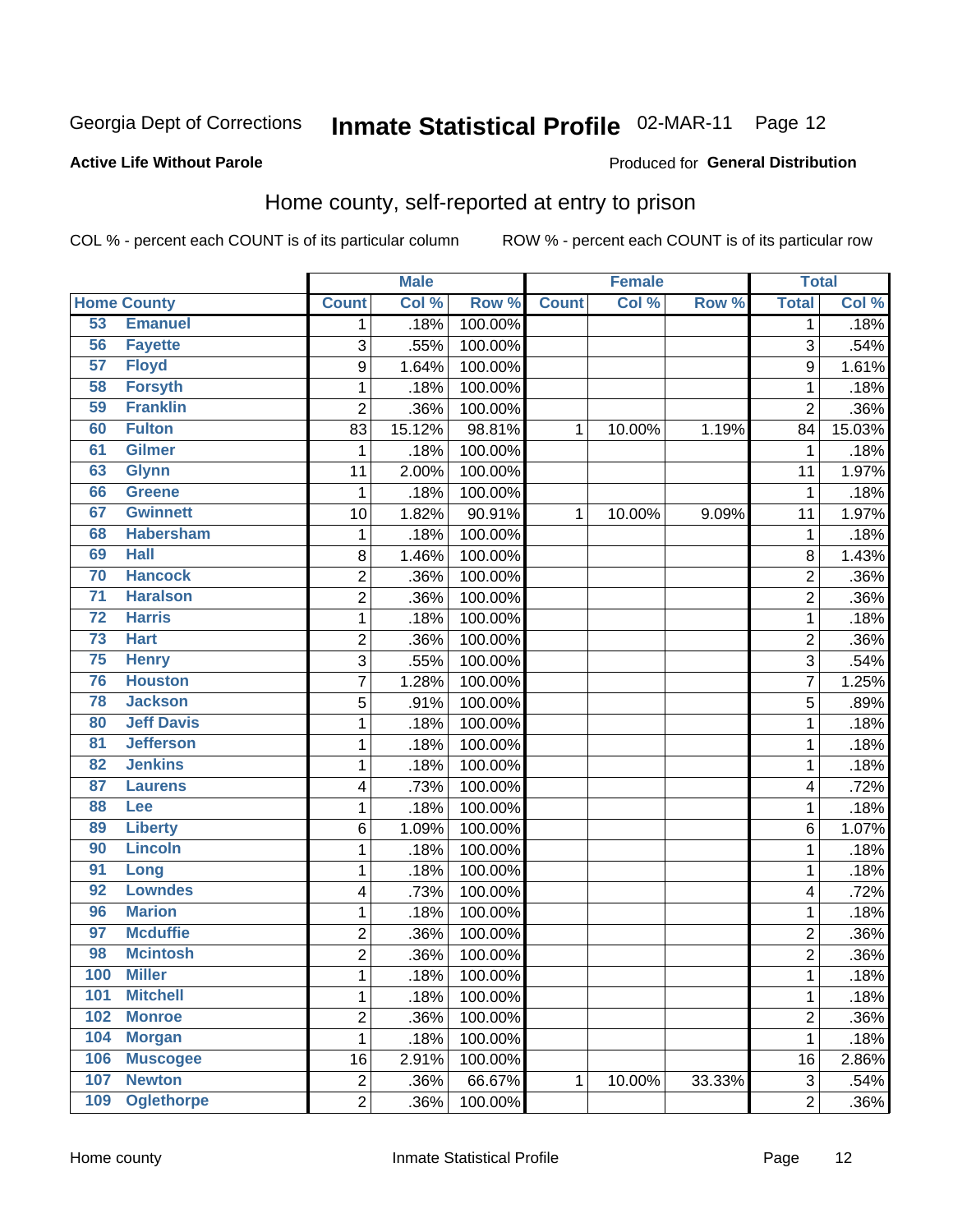# Inmate Statistical Profile 02-MAR-11 Page 13

#### **Active Life Without Parole**

#### **Produced for General Distribution**

### Home county, self-reported at entry to prison

COL % - percent each COUNT is of its particular column

|                  |                      |                | <b>Male</b> |         |                 | <b>Female</b> |        | <b>Total</b>   |       |
|------------------|----------------------|----------------|-------------|---------|-----------------|---------------|--------|----------------|-------|
|                  | <b>Home County</b>   | <b>Count</b>   | Col %       | Row %   | <b>Count</b>    | Col %         | Row %  | <b>Total</b>   | Col % |
| 110              | <b>Paulding</b>      | $\overline{2}$ | .36%        | 100.00% |                 |               |        | $\overline{2}$ | .36%  |
| 113              | <b>Pierce</b>        | 3              | .55%        | 100.00% |                 |               |        | $\overline{3}$ | .54%  |
| 114              | <b>Pike</b>          | 3              | .55%        | 75.00%  | 1               | 10.00%        | 25.00% | 4              | .72%  |
| 115              | <b>Polk</b>          | $\overline{2}$ | .36%        | 100.00% |                 |               |        | $\overline{2}$ | .36%  |
| 117              | <b>Putnam</b>        | 3              | .55%        | 100.00% |                 |               |        | 3              | .54%  |
| 119              | <b>Rabun</b>         | 1              | .18%        | 100.00% |                 |               |        | 1              | .18%  |
| 120              | Randolph             | $\overline{2}$ | .36%        | 100.00% |                 |               |        | $\overline{2}$ | .36%  |
| 121              | <b>Richmond</b>      | 21             | 3.83%       | 95.45%  | $\mathbf{1}$    | 10.00%        | 4.55%  | 22             | 3.94% |
| 122              | <b>Rockdale</b>      | $\overline{c}$ | .36%        | 100.00% |                 |               |        | $\overline{2}$ | .36%  |
| 125              | <b>Seminole</b>      | 1              | .18%        | 100.00% |                 |               |        | 1              | .18%  |
| 126              | <b>Spalding</b>      | $\overline{7}$ | 1.28%       | 100.00% |                 |               |        | $\overline{7}$ | 1.25% |
| 127              | <b>Stephens</b>      | $\overline{2}$ | .36%        | 100.00% |                 |               |        | $\overline{2}$ | .36%  |
| 129              | <b>Sumter</b>        | 1              | .18%        | 100.00% |                 |               |        | 1              | .18%  |
| $\overline{132}$ | <b>Tattnall</b>      | $\mathbf{1}$   | .18%        | 100.00% |                 |               |        | 1              | .18%  |
| 134              | <b>Telfair</b>       | $\mathbf 1$    | .18%        | 100.00% |                 |               |        | 1              | .18%  |
| 136              | <b>Thomas</b>        | 4              | .73%        | 100.00% |                 |               |        | 4              | .72%  |
| 137              | <b>Tift</b>          | 4              | .73%        | 100.00% |                 |               |        | 4              | .72%  |
| 138              | <b>Toombs</b>        | 10             | 1.82%       | 100.00% |                 |               |        | 10             | 1.79% |
| 142              | <b>Turner</b>        | $\mathbf{1}$   | .18%        | 100.00% |                 |               |        | 1              | .18%  |
| 144              | <b>Union</b>         | $\mathbf{1}$   | .18%        | 100.00% |                 |               |        | 1              | .18%  |
| 145              | <b>Upson</b>         | $\overline{2}$ | .36%        | 100.00% |                 |               |        | $\overline{2}$ | .36%  |
| 146              | <b>Walker</b>        | $\overline{c}$ | .36%        | 66.67%  | $\mathbf{1}$    | 10.00%        | 33.33% | 3              | .54%  |
| 147              | <b>Walton</b>        | 4              | .73%        | 100.00% |                 |               |        | 4              | .72%  |
| 148              | <b>Ware</b>          | 6              | 1.09%       | 100.00% |                 |               |        | 6              | 1.07% |
| 150              | <b>Washington</b>    | 3              | .55%        | 100.00% |                 |               |        | 3              | .54%  |
| 151              | <b>Wayne</b>         | $\overline{c}$ | .36%        | 100.00% |                 |               |        | $\overline{2}$ | .36%  |
| 155              | <b>Whitfield</b>     | $\overline{3}$ | .55%        | 100.00% |                 |               |        | 3              | .54%  |
| 158              | <b>Wilkinson</b>     | 1              | .18%        | 100.00% |                 |               |        | 1              | .18%  |
| 160              | <b>Unknown</b>       | 19             | 3.46%       | 95.00%  | $\mathbf{1}$    | 10.00%        | 5.00%  | 20             | 3.58% |
|                  | <b>Total Rported</b> | 549            | 100%        | 98.21%  | $\overline{10}$ | 100%          | 1.79%  | 559            | 100%  |

| <b>orteg</b> | ∽.<br>Jũ |    | -59        |
|--------------|----------|----|------------|
|              | 608      | יי | .<br>v 1 v |

| <b>Mode</b><br>Walker<br>ulton<br>ulton.<br>nos |
|-------------------------------------------------|
|-------------------------------------------------|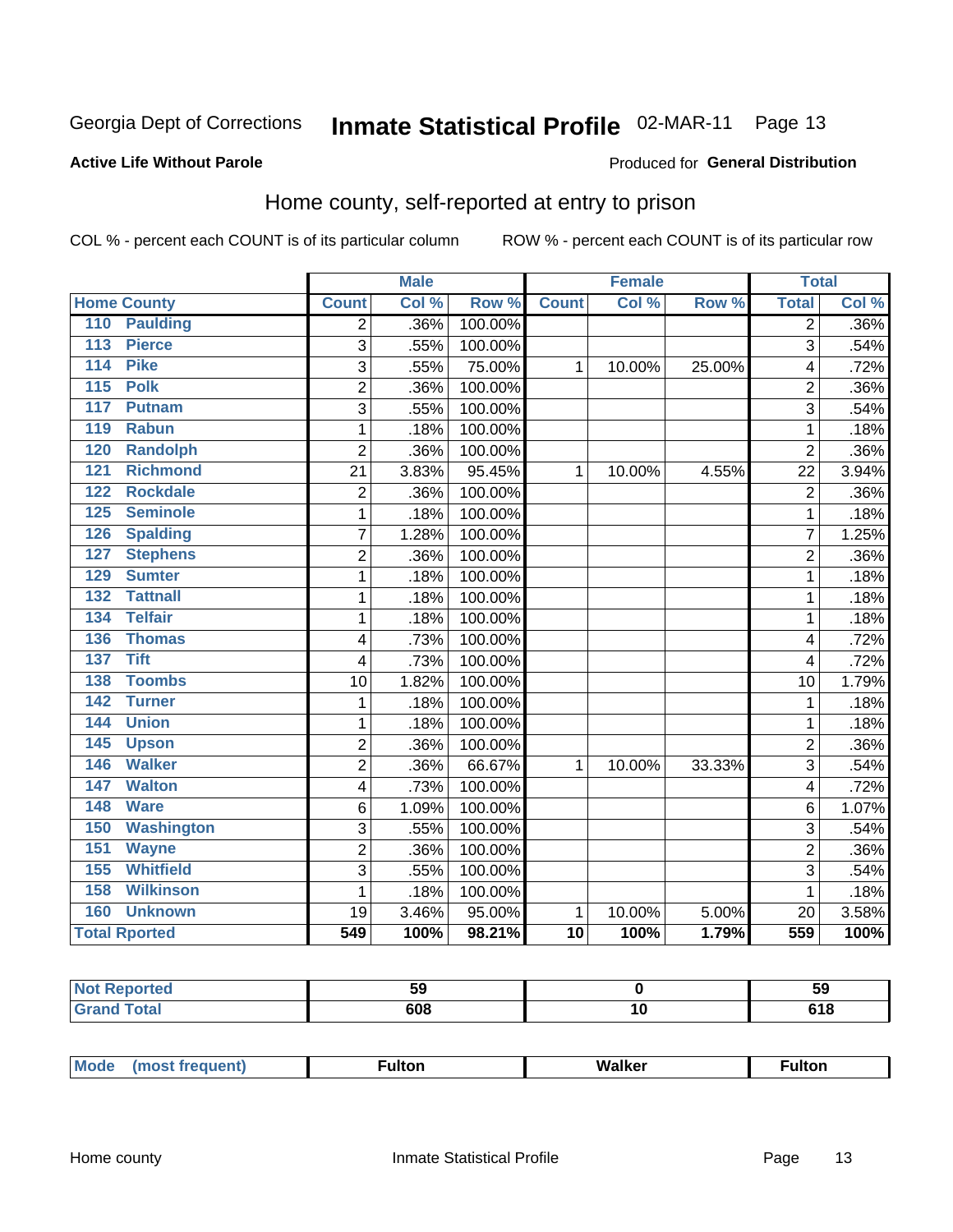# Inmate Statistical Profile 02-MAR-11 Page 14

#### **Active Life Without Parole**

### **Produced for General Distribution**

### Socioeconomic class, self-reported at entry to prison

COL % - percent each COUNT is of its particular column

|                       |              | <b>Male</b> |           |              | <b>Female</b> |       |        | <b>Total</b> |
|-----------------------|--------------|-------------|-----------|--------------|---------------|-------|--------|--------------|
| Socioeconomic Class   | <b>Count</b> | Col %       | Row %     | <b>Count</b> | Col %         | Row % | Total, | Col %        |
| <b>Welfare</b>        | 32           | 6.13%       | 100.00%   |              |               |       | 32     | 6.04%        |
| <b>Occ Employ</b>     | 22           | 4.21%       | 100.00%   |              |               |       | 22     | 4.15%        |
| <b>Minimum Std</b>    | 266          | 50.96%      | $99.63\%$ |              | 12.50%        | .37%  | 267    | 50.38%       |
| <b>Middle</b>         | 202          | 38.70%      | 96.65%    |              | 87.50%        | 3.35% | 209    | 39.43%       |
| <b>Total Reported</b> | 522          | 100%        | 98.49%    |              | 100%          | 1.51% | 530    | 100%         |

| rtea<br><b>NOT</b><br>. | o,<br>оτ | n.<br>oc     |
|-------------------------|----------|--------------|
|                         | 608      | - - -<br>1 Q |

|--|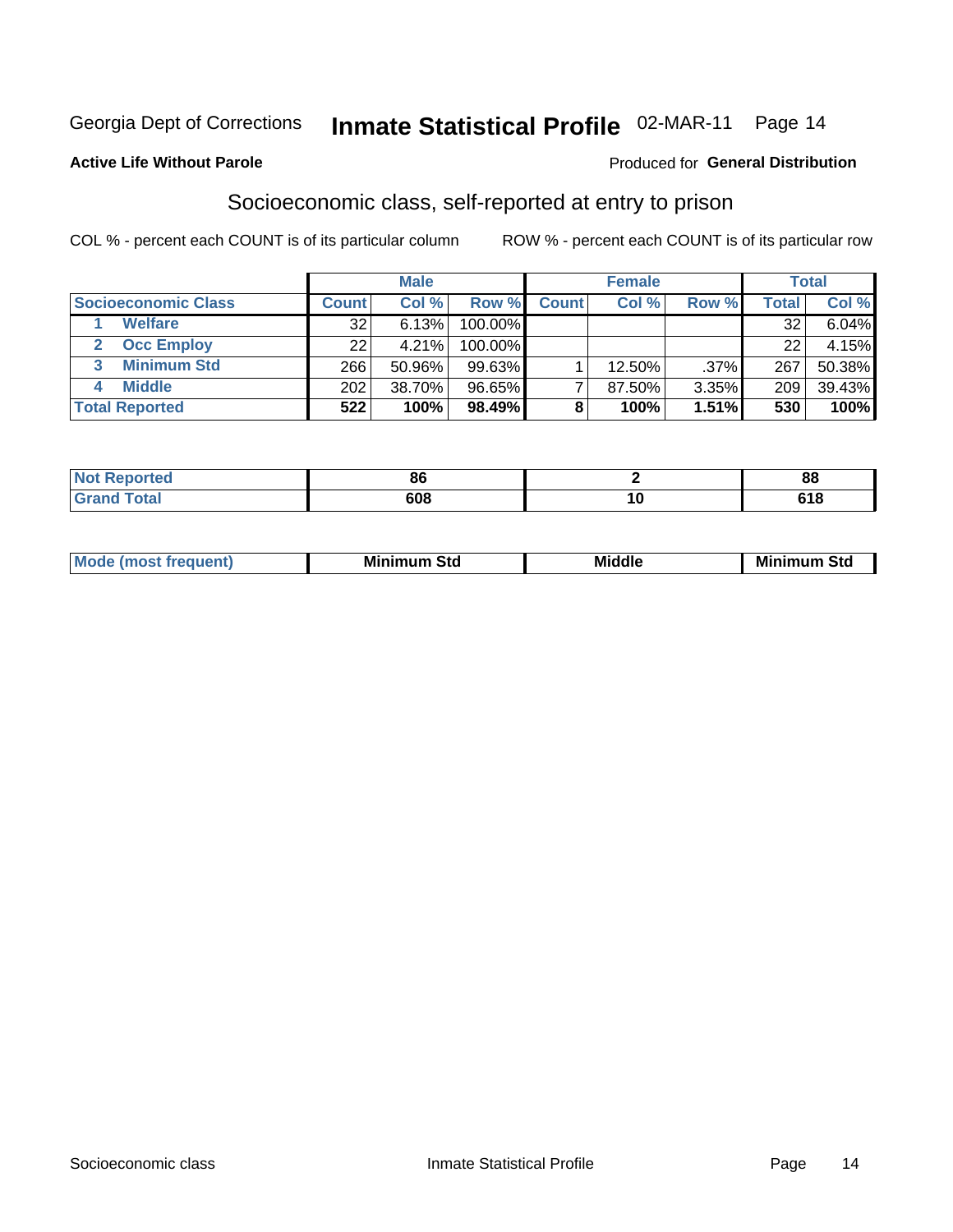# Inmate Statistical Profile 02-MAR-11 Page 15

**Active Life Without Parole** 

#### Produced for General Distribution

### Environment to age 16, self-reported at entry to prison

COL % - percent each COUNT is of its particular column

|                                    |              | <b>Male</b> |           |                | <b>Female</b> |        |                 | <b>Total</b> |
|------------------------------------|--------------|-------------|-----------|----------------|---------------|--------|-----------------|--------------|
| <b>Environment to age 16</b>       | <b>Count</b> | Col %       | Row %     | <b>Count</b>   | Col %         | Row %  | Total           | Col %        |
| <b>Rural/Farm</b>                  | 10           | l.88% l     | 100.00%   |                |               |        | 10 <sub>1</sub> | 1.85%        |
| <b>Rural/Nfarm</b><br>$\mathbf{2}$ | 24           | 4.52%       | 88.89%    | 3              | 33.33%        | 11.11% | 27              | 5.00%        |
| 3 S.M.S.A                          | 217          | 40.87%      | 99.54%    |                | 11.11%        | .46%   | 218             | 40.37%       |
| <b>Urban</b><br>4                  | 113          | 21.28%      | $97.41\%$ | 3 <sub>1</sub> | 33.33%        | 2.59%  | 116             | 21.48%       |
| 5 Small Town                       | 167          | 31.45%      | 98.82%    | 2              | 22.22%        | 1.18%  | 169             | 31.30%       |
| <b>Total Reported</b>              | 531          | 100%        | 98.33%    | 9              | 100%          | 1.67%  | 540             | 100%         |

| <b>rted</b><br>NOT I<br>nepo.<br>$\sim$ | --  |     | -           |
|-----------------------------------------|-----|-----|-------------|
|                                         | 608 | 1 U | - - -<br>10 |

| Mo | M | .<br>----<br>יarm. | M |
|----|---|--------------------|---|
|    |   |                    |   |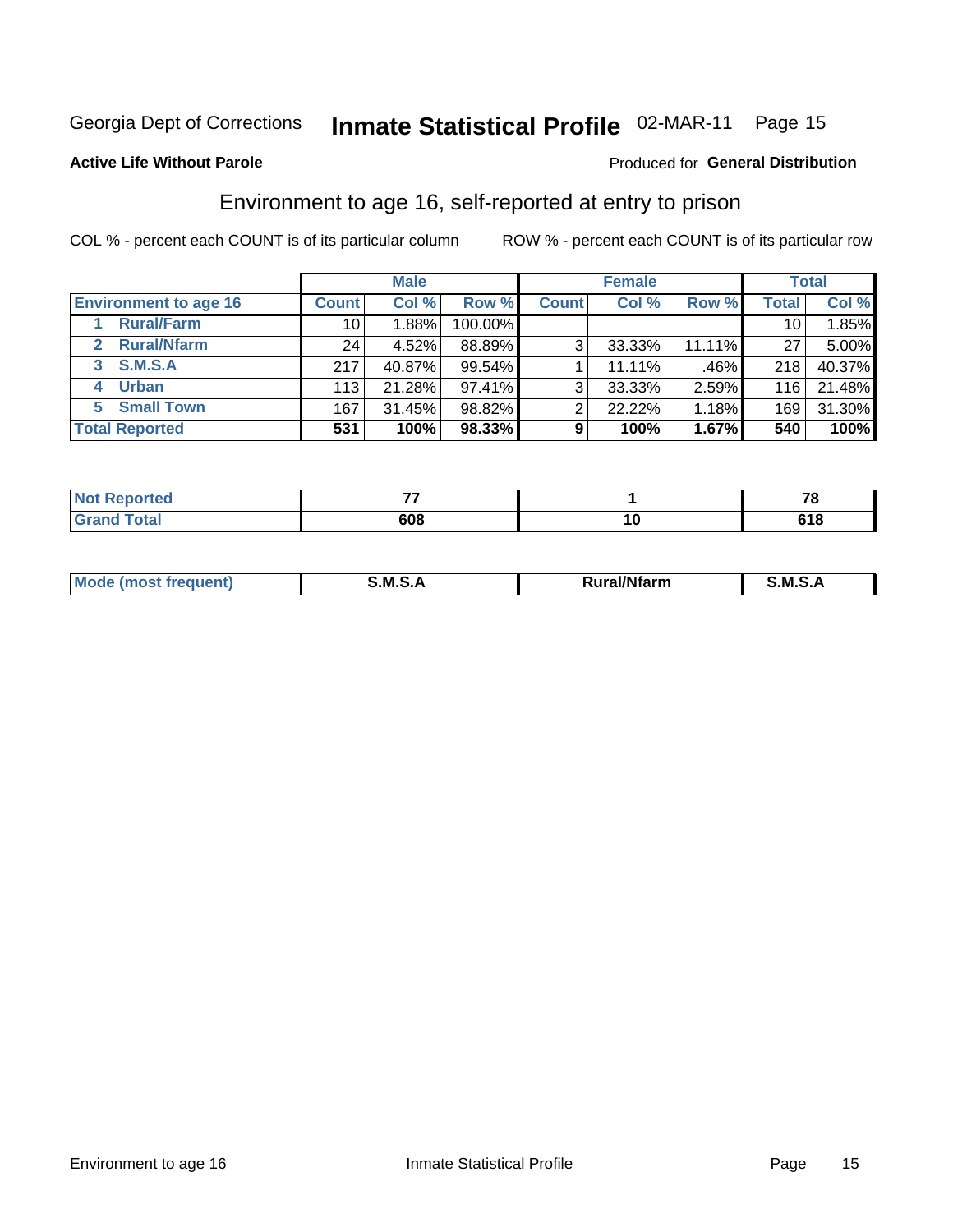# Inmate Statistical Profile 02-MAR-11 Page 16

#### **Active Life Without Parole**

#### Produced for General Distribution

### Guardian status to age 16, self-reported at entry to prison

COL % - percent each COUNT is of its particular column

|                                  |                 | <b>Male</b> |         |              | <b>Female</b> |       |              | <b>Total</b> |
|----------------------------------|-----------------|-------------|---------|--------------|---------------|-------|--------------|--------------|
| <b>Guardian Status To Age 16</b> | <b>Count</b>    | Col %       | Row %   | <b>Count</b> | Col %         | Row % | <b>Total</b> | Col %        |
| 2 Father Only                    | 9               | 2.06%       | 100.00% |              |               |       | 9            | 2.04%        |
| <b>3 Both Parents</b>            | 186             | 42.66%      | 97.89%  | 4            | 66.67%        | 2.11% | 190          | 42.99%       |
| <b>4 Mother Only</b>             | 173             | 39.68%      | 99.43%  |              | 16.67%        | .57%  | 174          | 39.37%       |
| <b>6 Oth Female</b>              | 15 <sub>1</sub> | 3.44%       | 100.00% |              |               |       | 15           | 3.39%        |
| <b>7 Oth Male</b>                | 4               | .92%        | 100.00% |              |               |       | 4            | $.90\%$      |
| 8 Step-Parents                   | 12              | 2.75%       | 100.00% |              |               |       | 12           | 2.71%        |
| 9 Foster Home                    | 9               | 2.06%       | 100.00% |              |               |       | 9            | 2.04%        |
| <b>10 Grand Parents</b>          | 28              | 6.42%       | 96.55%  |              | 16.67%        | 3.45% | 29           | 6.56%        |
| <b>Total Reported</b>            | 436             | 100%        | 98.64%  | 6            | 100%          | 1.36% | 442          | 100%         |

| teto. | .   |    | ィラヘ           |
|-------|-----|----|---------------|
|       | 608 | יי | 34 O<br>) I O |

| <b>Mode (most frequent)</b> | <b>Both Parents</b> | <b>Both Parents</b> | <b>Both Parents</b> |
|-----------------------------|---------------------|---------------------|---------------------|
|                             |                     |                     |                     |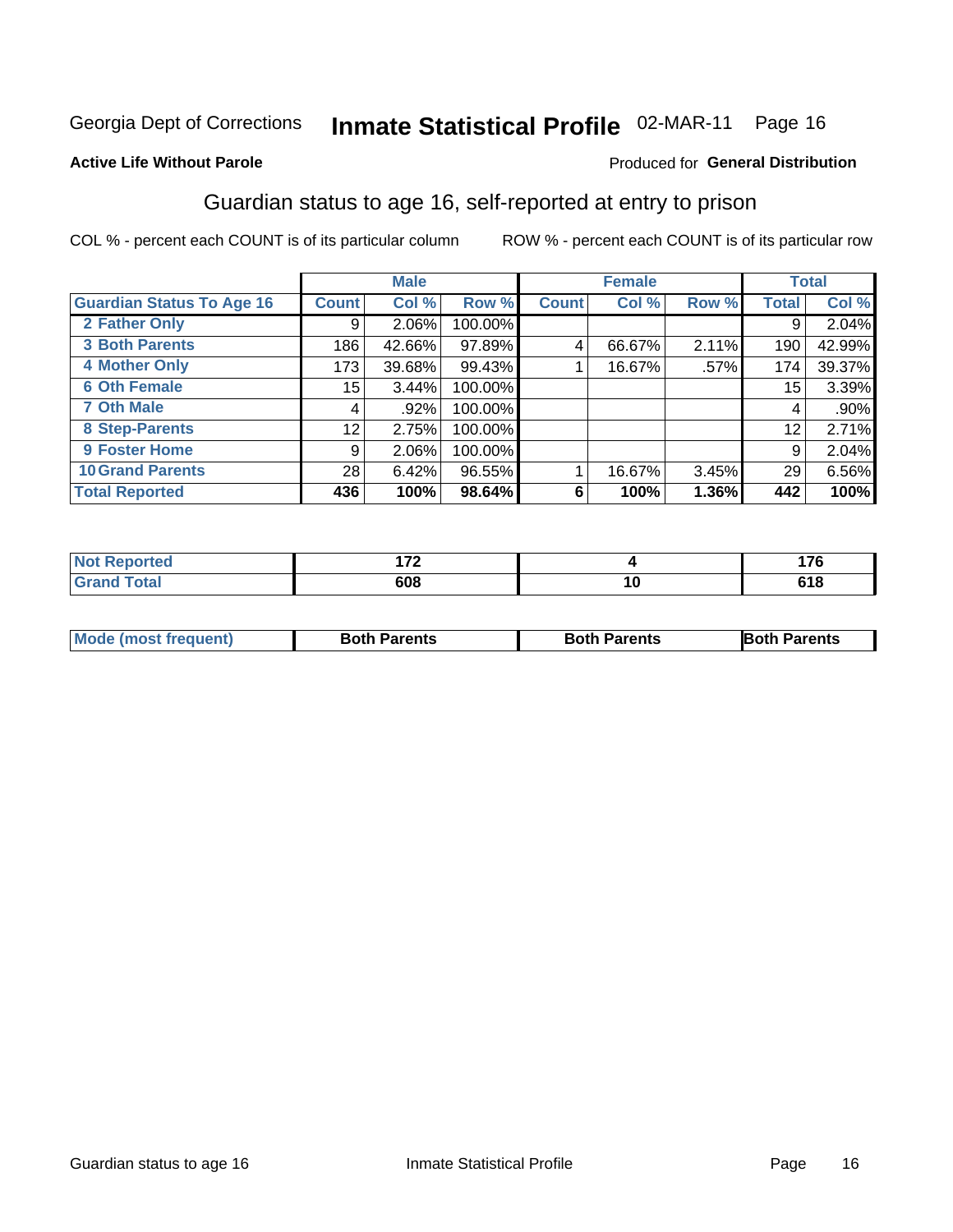# Inmate Statistical Profile 02-MAR-11 Page 17

#### **Active Life Without Parole**

#### Produced for General Distribution

### Employment status before prison, self-reported at entry to prison

COL % - percent each COUNT is of its particular column

|                                  |              | <b>Male</b> |         |              | <b>Female</b> |       |              | <b>Total</b> |
|----------------------------------|--------------|-------------|---------|--------------|---------------|-------|--------------|--------------|
| <b>Employment Status</b>         | <b>Count</b> | Col %       | Row %   | <b>Count</b> | Col %         | Row % | <b>Total</b> | Col %        |
| <b>Full Time</b>                 | 286          | 54.58%      | 98.28%  | 5            | 71.43%        | 1.72% | 291          | 54.80%       |
| <b>Part Time</b><br>$\mathbf{2}$ | 35           | 6.68%       | 100.00% |              |               |       | 35           | 6.59%        |
| Unempl $<$ 6m<br>3               | 52           | 9.92%       | 98.11%  |              | 14.29%        | 1.89% | 53           | 9.98%        |
| Unempl > 6m<br>4                 | 87           | 16.60%      | 98.86%  |              | 14.29%        | 1.14% | 88           | 16.57%       |
| <b>Never Workd</b><br>5          | 36           | 6.87%       | 100.00% |              |               |       | 36           | 6.78%        |
| <b>Student</b><br>6              | 5            | .95%        | 100.00% |              |               |       | 5            | .94%         |
| <b>Incapable</b>                 | 23           | 4.39%       | 100.00% |              |               |       | 23           | 4.33%        |
| <b>Total Reported</b>            | 524          | 100%        | 98.68%  |              | 100%          | 1.32% | 531          | 100%         |

| m.                     | 54     |    | ົ           |
|------------------------|--------|----|-------------|
| тес                    | $\sim$ |    | v,          |
| $f \wedge f \wedge f'$ | 608    | '' | 24 O<br>. . |

| Mc | ∙u∥<br>----<br>ıme | ίuΙ<br>Πmε |
|----|--------------------|------------|
|    |                    |            |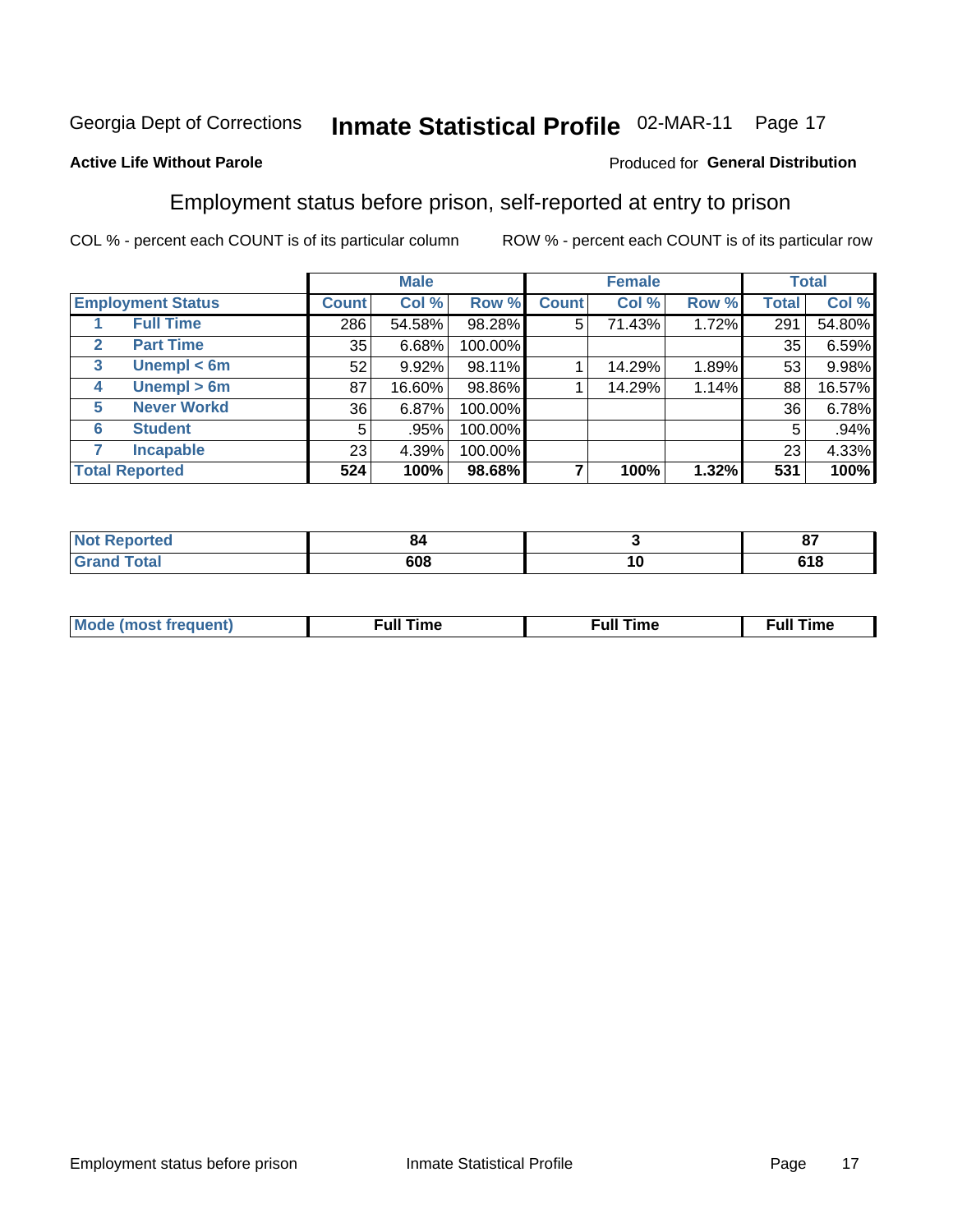### Inmate Statistical Profile 02-MAR-11 Page 18

### **Active Life Without Parole**

Produced for General Distribution

### Age at admission

COL % - percent each COUNT is of its particular column

|                         |                | <b>Male</b> |         |                | <b>Female</b> |        |                  | <b>Total</b> |
|-------------------------|----------------|-------------|---------|----------------|---------------|--------|------------------|--------------|
| <b>Age At Admission</b> | <b>Count</b>   | Col %       | Row %   | <b>Count</b>   | Col %         | Row %  | <b>Total</b>     | Col %        |
| 15                      | 1              | 0.16%       | 100.00% |                |               |        | 1                | 0.16%        |
| 16                      | 1              | 0.16%       | 100.00% |                |               |        | 1                | 0.16%        |
| $\overline{17}$         | $\overline{c}$ | 0.33%       | 100.00% |                |               |        | $\overline{2}$   | 0.32%        |
| 18                      | 3              | 0.49%       | 100.00% |                |               |        | 3                | 0.49%        |
| 19                      | 12             | 1.97%       | 100.00% |                |               |        | 12               | 1.94%        |
| $\overline{20}$         | 8              | 1.32%       | 88.89%  | 1              | 10.00%        | 11.11% | $\boldsymbol{9}$ | 1.46%        |
| $\overline{21}$         | 18             | 2.96%       | 100.00% |                |               |        | 18               | 2.91%        |
| 22                      | 27             | 4.44%       | 100.00% |                |               |        | 27               | 4.37%        |
| $\overline{23}$         | 18             | 2.96%       | 94.74%  | 1              | 10.00%        | 5.26%  | 19               | 3.07%        |
| 24                      | 20             | 3.29%       | 100.00% |                |               |        | 20               | 3.24%        |
| $\overline{25}$         | 19             | 3.13%       | 95.00%  | 1              | 10.00%        | 5.00%  | 20               | 3.24%        |
| 26                      | 25             | 4.11%       | 100.00% |                |               |        | 25               | 4.05%        |
| $\overline{27}$         | 24             | 3.95%       | 96.00%  | 1              | 10.00%        | 4.00%  | 25               | 4.05%        |
| 28                      | 24             | 3.95%       | 100.00% |                |               |        | 24               | 3.88%        |
| 29                      | 27             | 4.44%       | 100.00% |                |               |        | 27               | 4.37%        |
| 30                      | 19             | 3.13%       | 100.00% |                |               |        | 19               | 3.07%        |
| $\overline{31}$         | 22             | 3.62%       | 100.00% |                |               |        | 22               | 3.56%        |
| 32                      | 22             | 3.62%       | 95.65%  | 1              | 10.00%        | 4.35%  | 23               | 3.72%        |
| 33                      | 16             | 2.63%       | 100.00% |                |               |        | 16               | 2.59%        |
| 34                      | 14             | 2.30%       | 100.00% |                |               |        | 14               | 2.27%        |
| 35                      | 19             | 3.13%       | 95.00%  | 1              | 10.00%        | 5.00%  | 20               | 3.24%        |
| 36                      | 32             | 5.26%       | 100.00% |                |               |        | 32               | 5.18%        |
| $\overline{37}$         | 22             | 3.62%       | 100.00% |                |               |        | 22               | 3.56%        |
| 38                      | 18             | 2.96%       | 100.00% |                |               |        | 18               | 2.91%        |
| 39                      | 18             | 2.96%       | 100.00% |                |               |        | 18               | 2.91%        |
| 40                      | 13             | 2.14%       | 100.00% |                |               |        | 13               | 2.10%        |
| 41                      | 22             | 3.62%       | 100.00% |                |               |        | 22               | 3.56%        |
| 42                      | 18             | 2.96%       | 100.00% |                |               |        | 18               | 2.91%        |
| 43                      | 14             | 2.30%       | 100.00% |                |               |        | 14               | 2.27%        |
| 44                      | 10             | 1.64%       | 90.91%  | 1              | 10.00%        | 9.09%  | 11               | 1.78%        |
| 45                      | 15             | 2.47%       | 100.00% |                |               |        | 15               | 2.43%        |
| 46                      | 13             | 2.14%       | 86.67%  | $\overline{2}$ | 20.00%        | 13.33% | 15               | 2.43%        |
| 47                      | 9              | 1.48%       | 100.00% |                |               |        | 9                | 1.46%        |
| 48                      | 10             | 1.64%       | 90.91%  | 1              | 10.00%        | 9.09%  | 11               | 1.78%        |
| 49                      | 11             | 1.81%       | 100.00% |                |               |        | 11               | 1.78%        |
| 50                      | 4              | 0.66%       | 100.00% |                |               |        | 4                | 0.65%        |
| $\overline{51}$         | 4              | 0.66%       | 100.00% |                |               |        | 4                | 0.65%        |
| 52                      | 6              | 0.99%       | 100.00% |                |               |        | 6                | 0.97%        |
| 54                      | 3              | 0.49%       | 100.00% |                |               |        | 3                | 0.49%        |
| 55                      | $\overline{2}$ | 0.33%       | 100.00% |                |               |        | $\overline{2}$   | 0.32%        |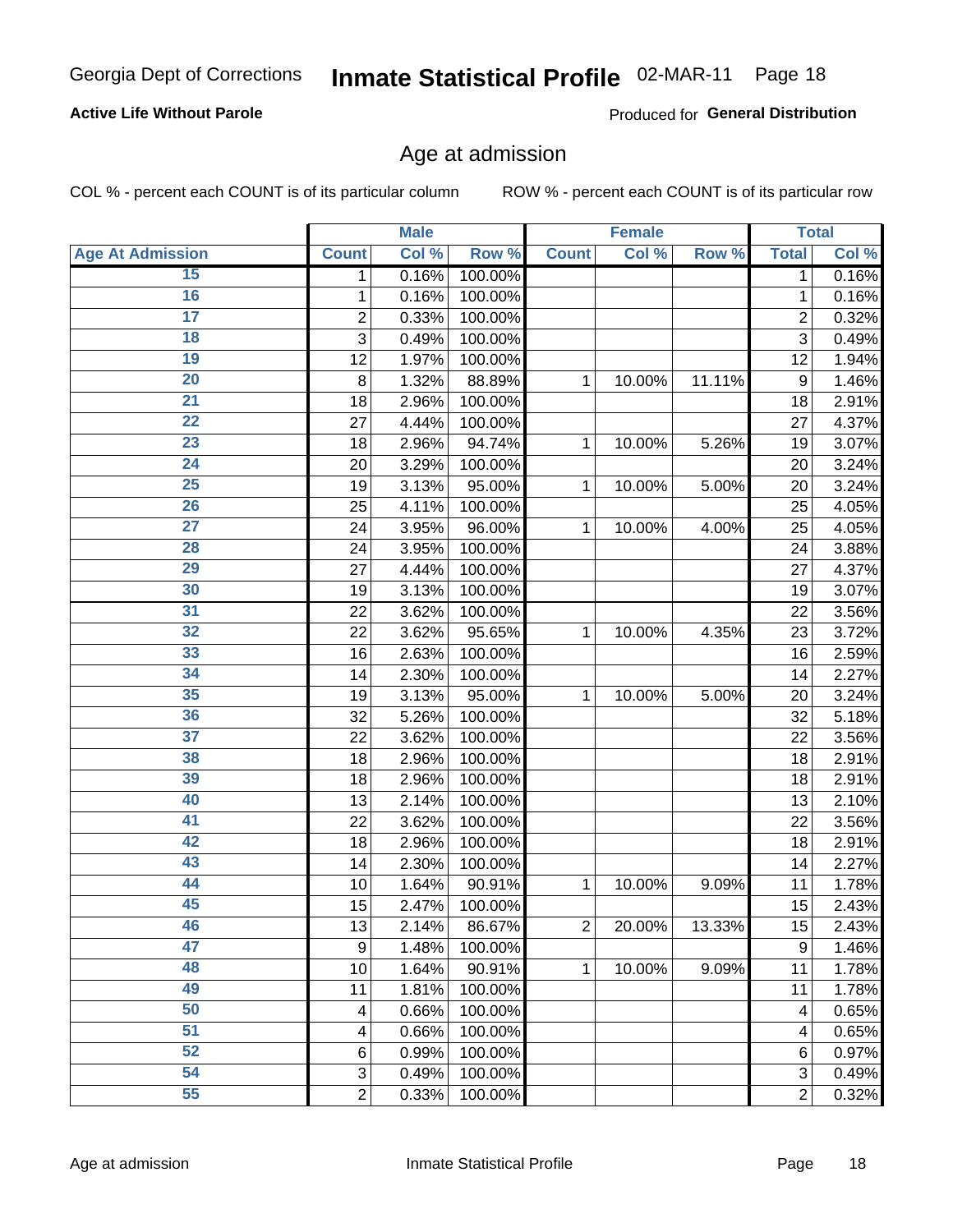### Inmate Statistical Profile 02-MAR-11 Page 19

### **Active Life Without Parole**

Produced for General Distribution

### Age at admission

COL % - percent each COUNT is of its particular column

|                         |              | <b>Male</b> |         |              | <b>Female</b> |       |              | <b>Total</b> |
|-------------------------|--------------|-------------|---------|--------------|---------------|-------|--------------|--------------|
| <b>Age At Admission</b> | <b>Count</b> | Col %       | Row %   | <b>Count</b> | Col %         | Row % | <b>Total</b> | Col %        |
| 56                      | 5            | 0.82%       | 100.00% |              |               |       | 5            | 0.81%        |
| 57                      | 5            | 0.82%       | 100.00% |              |               |       | 5            | 0.81%        |
| 58                      | 2            | 0.33%       | 100.00% |              |               |       | 2            | 0.32%        |
| 60                      |              | 0.16%       | 100.00% |              |               |       |              | 0.16%        |
| 62                      |              | 0.16%       | 100.00% |              |               |       |              | 0.16%        |
| 63                      |              | 0.16%       | 100.00% |              |               |       |              | 0.16%        |
| 64                      | 3            | 0.49%       | 100.00% |              |               |       | 3            | 0.49%        |
| 65                      |              | 0.16%       | 100.00% |              |               |       |              | 0.16%        |
| 66                      |              | 0.16%       | 100.00% |              |               |       |              | 0.16%        |
| 67                      |              | 0.16%       | 100.00% |              |               |       |              | 0.16%        |
| 69                      |              | 0.16%       | 100.00% |              |               |       |              | 0.16%        |
| 71                      |              | 0.16%       | 100.00% |              |               |       |              | 0.16%        |
| <b>Total Reported</b>   | 608          | 100%        | 98.38%  | 10           | 100%          | 1.62% | 618          | 100%         |

| N <sub>of</sub><br>ported |     |    |     |
|---------------------------|-----|----|-----|
| int<br>_____              | 608 | ιv | 618 |

| <b>Mean</b><br>(average)       | 34.37 | 34.6 | 34.37    |
|--------------------------------|-------|------|----------|
| <b>Median (middle)</b>         | ູບປ   | 33.5 | າາ<br>دد |
| <b>Mode</b><br>(most frequent) | 36    | 46   | 36       |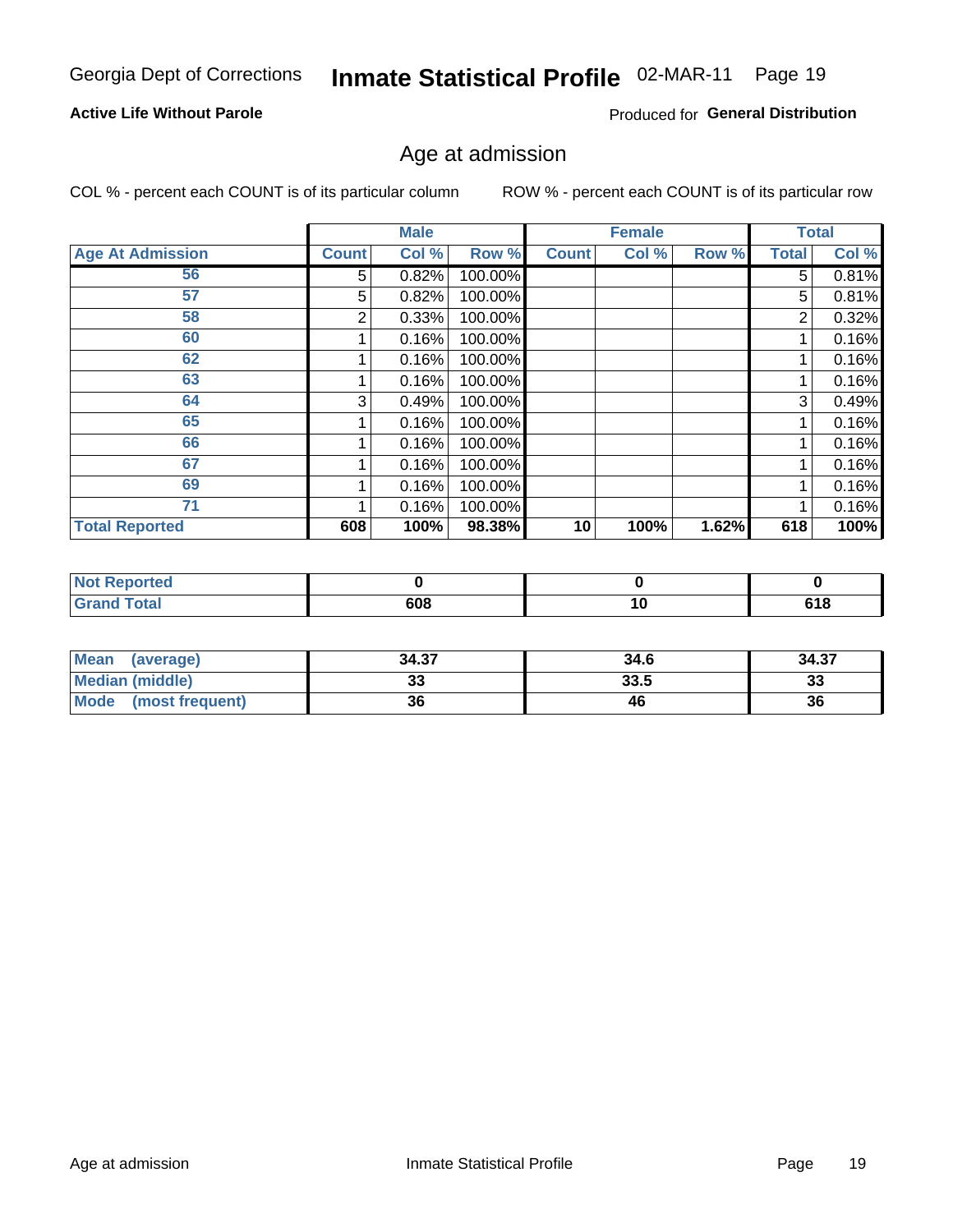### Inmate Statistical Profile 02-MAR-11 Page 20

### **Active Life Without Parole**

Produced for General Distribution

### Height, measured at entry to prison

COL % - percent each COUNT is of its particular column

|                       |                 | <b>Male</b> |         |              | <b>Female</b> |          |       | Total         |
|-----------------------|-----------------|-------------|---------|--------------|---------------|----------|-------|---------------|
| <b>Height</b>         | <b>Count</b>    | Col %       | Row %   | <b>Count</b> | Col %         | Row %    | Total | Col %         |
| 5'08''                |                 | $0.57\%$    | 100.00% |              |               |          |       | 0.57%         |
| 5'10''                | 90 <sub>1</sub> | 51.14%      | 100.00% |              |               |          |       | $90 51.14\% $ |
| 5'11''                | 85              | 48.30%      | 100.00% |              |               |          |       | 85 48.30%     |
| <b>Total Reported</b> | 176             | 100%        | 100.00% |              |               | $0.00\%$ | 176   | 100%          |

| <b>Not</b><br><b>orted</b><br>- 11 | ההו<br>4JZ | ιu | $\mathbf{A}$<br>44 L |
|------------------------------------|------------|----|----------------------|
| <b>c</b> otal<br>'Grand            | 608        | ιu |                      |

| Mean<br>(average)              | 5'10" | ш           | 5'10" |
|--------------------------------|-------|-------------|-------|
| Median (middle)                | 5'10" |             | 5'10" |
| <b>Mode</b><br>(most frequent) | 5'10" | <b>Null</b> | 5'10" |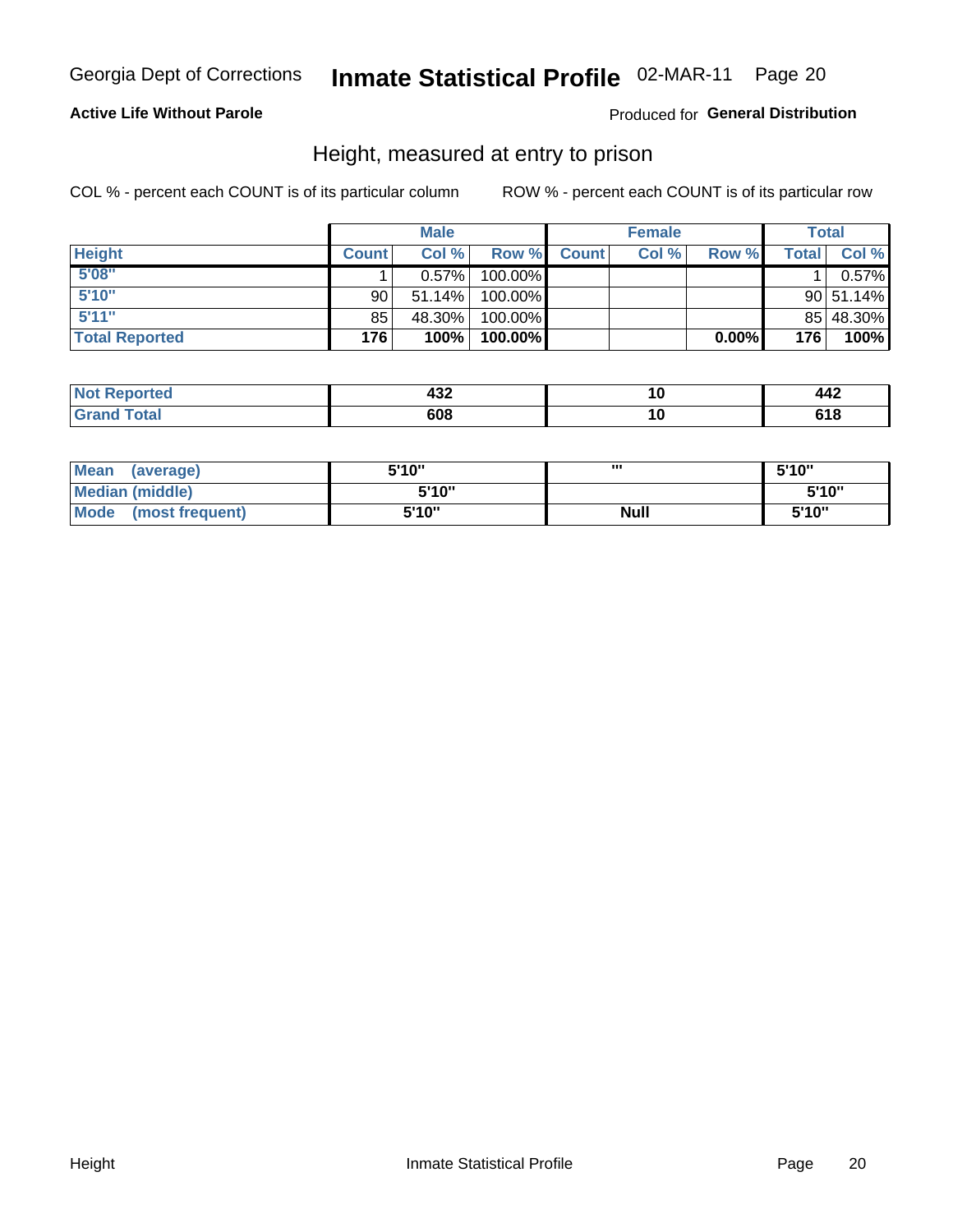### Inmate Statistical Profile 02-MAR-11 Page 21

### **Active Life Without Parole**

#### Produced for General Distribution

### Weight, measured at entry to prison

COL % - percent each COUNT is of its particular column

|                       |                | <b>Male</b> |         |                 | <b>Female</b> |         | <b>Total</b>   |                            |
|-----------------------|----------------|-------------|---------|-----------------|---------------|---------|----------------|----------------------------|
| <b>Weight</b>         | <b>Count</b>   | Col %       | Row %   | <b>Count</b>    | Col %         | Row %   | <b>Total</b>   | $\overline{\text{Col }^9}$ |
| 90 - 99 pounds        | 1              | 0.16%       | 100.00% |                 |               |         | 1              | 0.16%                      |
| 110 - 119 pounds      |                |             |         | $\overline{2}$  | 20.00%        | 100.00% | $\overline{2}$ | 0.32%                      |
| 120 - 129 pounds      | 1              | 0.16%       | 50.00%  | 1               | 10.00%        | 50.00%  | 2              | 0.32%                      |
| 130 - 139 pounds      | 12             | 1.98%       | 100.00% |                 |               |         | 12             | 1.94%                      |
| 140 - 149 pounds      | 37             | 6.10%       | 100.00% |                 |               |         | 37             | 6.00%                      |
| 150 - 159 pounds      | 51             | 8.40%       | 98.08%  | 1               | 10.00%        | 1.92%   | 52             | 8.43%                      |
| 160 - 169 pounds      | 79             | 13.01%      | 100.00% |                 |               |         | 79             | 12.80%                     |
| 170 - 179 pounds      | 95             | 15.65%      | 98.96%  | 1               | 10.00%        | 1.04%   | 96             | 15.56%                     |
| 180 - 189 pounds      | 80             | 13.18%      | 97.56%  | $\overline{2}$  | 20.00%        | 2.44%   | 82             | 13.29%                     |
| 190 - 199 pounds      | 48             | 7.91%       | 100.00% |                 |               |         | 48             | 7.78%                      |
| 200 - 209 pounds      | 51             | 8.40%       | 98.08%  | 1               | 10.00%        | 1.92%   | 52             | 8.43%                      |
| 210 - 219 pounds      | 38             | 6.26%       | 97.44%  | 1               | 10.00%        | 2.56%   | 39             | 6.32%                      |
| 220 - 229 pounds      | 41             | 6.75%       | 100.00% |                 |               |         | 41             | 6.65%                      |
| 230 - 239 pounds      | 21             | 3.46%       | 100.00% |                 |               |         | 21             | 3.40%                      |
| 240 - 249 pounds      | 19             | 3.13%       | 100.00% |                 |               |         | 19             | 3.08%                      |
| 250 - 259 pounds      | 9              | 1.48%       | 100.00% |                 |               |         | 9              | 1.46%                      |
| 260 - 269 pounds      | $\overline{7}$ | 1.15%       | 87.50%  | 1               | 10.00%        | 12.50%  | 8              | 1.30%                      |
| 270 - 279 pounds      | 5              | 0.82%       | 100.00% |                 |               |         | 5              | 0.81%                      |
| 280 - 289 pounds      | 4              | 0.66%       | 100.00% |                 |               |         | 4              | 0.65%                      |
| 290 - 299 pounds      | $\overline{2}$ | 0.33%       | 100.00% |                 |               |         | $\overline{2}$ | 0.32%                      |
| 320 - 329 pounds      | 4              | 0.66%       | 100.00% |                 |               |         | 4              | 0.65%                      |
| 330 - 339 pounds      | 1              | 0.16%       | 100.00% |                 |               |         | 1              | 0.16%                      |
| 400 pounds and over   | 1              | 0.16%       | 100.00% |                 |               |         |                | 0.16%                      |
| <b>Total Reported</b> | 607            | 100%        | 98.38%  | $\overline{10}$ | 100%          | 1.62%   | 617            | 100%                       |

| <b>orted</b><br><b>NOT</b> |     |     |
|----------------------------|-----|-----|
| int<br>_____               | 608 | 618 |

| <b>Mean</b><br>(average)       | 189 | 170   | 189 |
|--------------------------------|-----|-------|-----|
| <b>Median (middle)</b>         | 180 | 177.5 | 180 |
| <b>Mode</b><br>(most frequent) | 170 | 180   | 180 |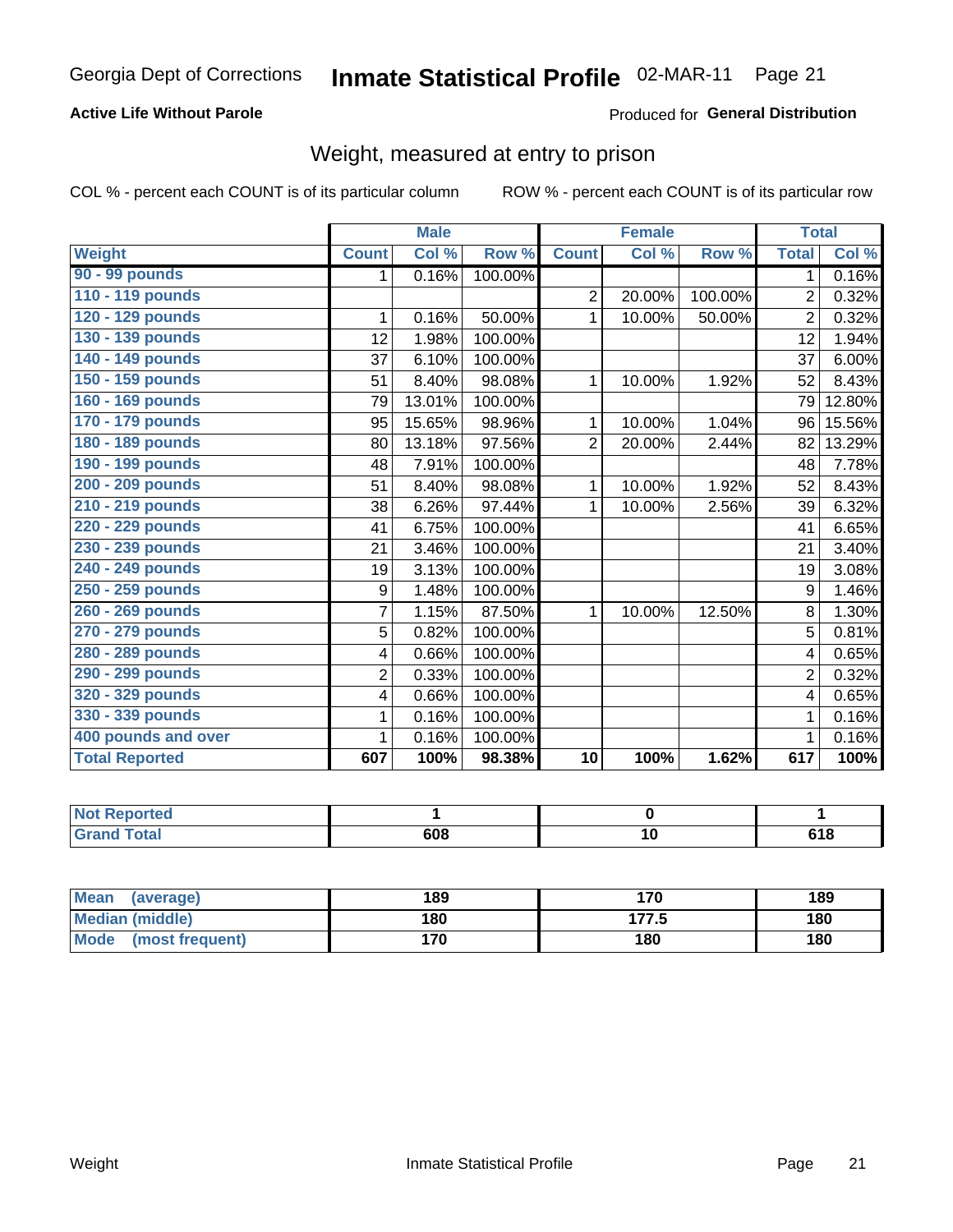#### Inmate Statistical Profile 02-MAR-11 Page 22

**Active Life Without Parole** 

Produced for General Distribution

### Military service

COL % - percent each COUNT is of its particular column

|                             |              | <b>Male</b> |             |   | <b>Female</b> |       |              | <b>Total</b> |
|-----------------------------|--------------|-------------|-------------|---|---------------|-------|--------------|--------------|
| <b>Military service</b>     | <b>Count</b> | Col %       | Row % Count |   | Col %         | Row % | <b>Total</b> | Col %        |
| <b>Air Force</b>            | 40           | $9.66\%$    | 100.00%     |   |               |       | 40           | 9.46%        |
| $\mathbf{2}$<br><b>Army</b> | 6            | 1.45%       | 100.00%     |   |               |       | 6            | 1.42%        |
| <b>Navy</b><br>3            | 3            | .72%        | 100.00%     |   |               |       | 3            | .71%         |
| <b>Marines</b><br>4         |              | $.24\%$     | 100.00%     |   |               |       |              | .24%         |
| <b>Coast Guard</b><br>5     | 5            | 1.21%       | 100.00%     |   |               |       | 5            | 1.18%        |
| <b>None</b><br>96           | 359          | 86.71%      | 97.55%      | 9 | 100.00%       | 2.45% | 368          | 87.00%       |
| <b>Total Reported</b>       | 414          | 100%        | 97.87%      | 9 | 100%          | 2.13% | 423          | 100%         |

| <b>orted</b> | 194<br>___ |    | 105<br>197          |
|--------------|------------|----|---------------------|
| Гоtal        | 608        | 10 | <b>040</b><br>v 1 u |

|  |  | <b>Mode</b><br>uent)<br>most tren | Force<br>Aır | <b>Null</b> | orce |
|--|--|-----------------------------------|--------------|-------------|------|
|--|--|-----------------------------------|--------------|-------------|------|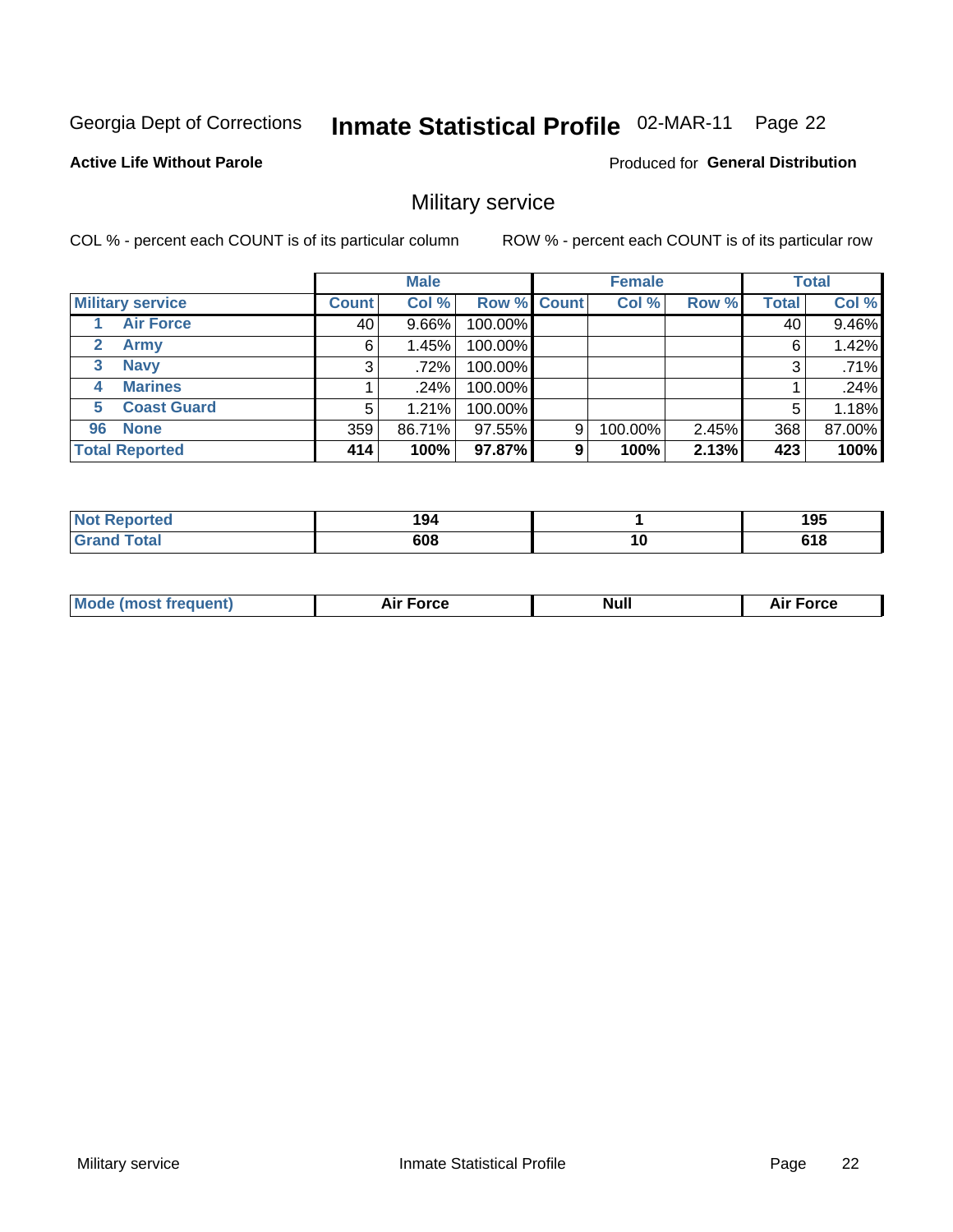# Inmate Statistical Profile 02-MAR-11 Page 23

**Active Life Without Parole** 

Produced for General Distribution

### Type of admission to prison

COL % - percent each COUNT is of its particular column

|                                 |              | <b>Male</b> |                    |    | <b>Female</b> |          |       | Total  |
|---------------------------------|--------------|-------------|--------------------|----|---------------|----------|-------|--------|
| <b>Type of Admission</b>        | <b>Count</b> | Col %       | <b>Row % Count</b> |    | Col %         | Row %    | Total | Col %  |
| <b>Committed From Court</b>     | 595          | $97.86\%$   | 98.35%             | 10 | 100.00%       | $1.65\%$ | 605   | 97.90% |
| <b>Parole Rev/New Sent</b><br>3 |              | .16%        | 100.00%            |    |               |          |       | .16%   |
| <b>Par Rev/No New Sent</b>      |              | .16%        | 100.00%            |    |               |          |       | .16%   |
| 11 Life W/O Parole              | 11           | 1.81%       | 100.00%            |    |               |          | 11    | 1.78%  |
| <b>Total Reported</b>           | 608          | 100%        | 98.38%             | 10 | 100%          | 1.62%    | 618   | 100%   |

| <b>rted</b>                              |        |                     |
|------------------------------------------|--------|---------------------|
| $C = 4$<br>$\sim$ $\sim$ $\sim$<br>_____ | $\sim$ | C40<br>0 I O<br>- - |

| <b>Mode (most frequent)</b><br>Court Cmmt<br>Court Cmmt<br>Court Cmmt |
|-----------------------------------------------------------------------|
|-----------------------------------------------------------------------|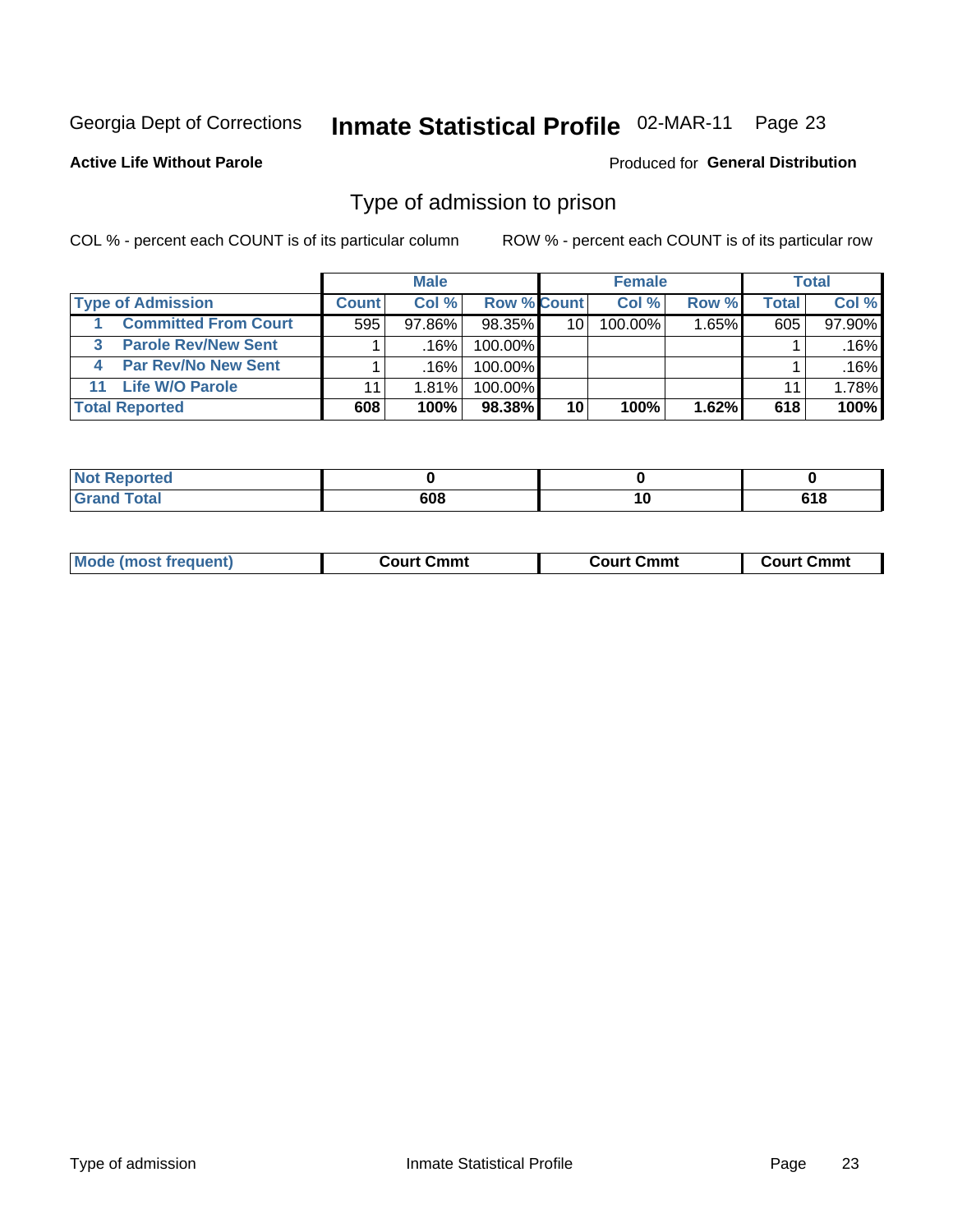# Inmate Statistical Profile 02-MAR-11 Page 24

**Active Life Without Parole** 

### **Produced for General Distribution**

### Current / last security status

COL % - percent each COUNT is of its particular column

|                        |              | <b>Male</b> |             |    | <b>Female</b> |       |                 | <b>Total</b> |
|------------------------|--------------|-------------|-------------|----|---------------|-------|-----------------|--------------|
| <b>Security Status</b> | <b>Count</b> | Col %       | Row % Count |    | Col %         | Row % | Total           | Col %        |
| 0 Diag Incom           | 3            | .50%        | 100.00%     |    | .00%          |       | 3               | .49%         |
| 3 Minimum              |              | .67%        | $100.00\%$  |    | .00%          |       |                 | .66%         |
| 4 Medium               | 13           | 2.17%       | 100.00%     |    | .00%          |       | 13 <sub>1</sub> | 2.14%        |
| 5 Close                | 576          | 96.32%      | 98.29%      | 10 | 100.00%       | 1.71% | 586             | 96.38%       |
| 6 Maximum              | ົ            | .33%        | 100.00%     |    | .00%          |       | 2               | .33%         |
| <b>Total Reported</b>  | 598          | 100%        | 98.36%      | 10 | 100%          | 1.64% | 608             | 100%         |

| <b>Still being diagnosed</b> |     |     |
|------------------------------|-----|-----|
| <b>Not Reported</b>          |     |     |
| <b>Grand Total</b>           | 608 | 618 |

| Mode (most<br><b>Close</b><br>Close<br>Close<br>frequent) |
|-----------------------------------------------------------|
|-----------------------------------------------------------|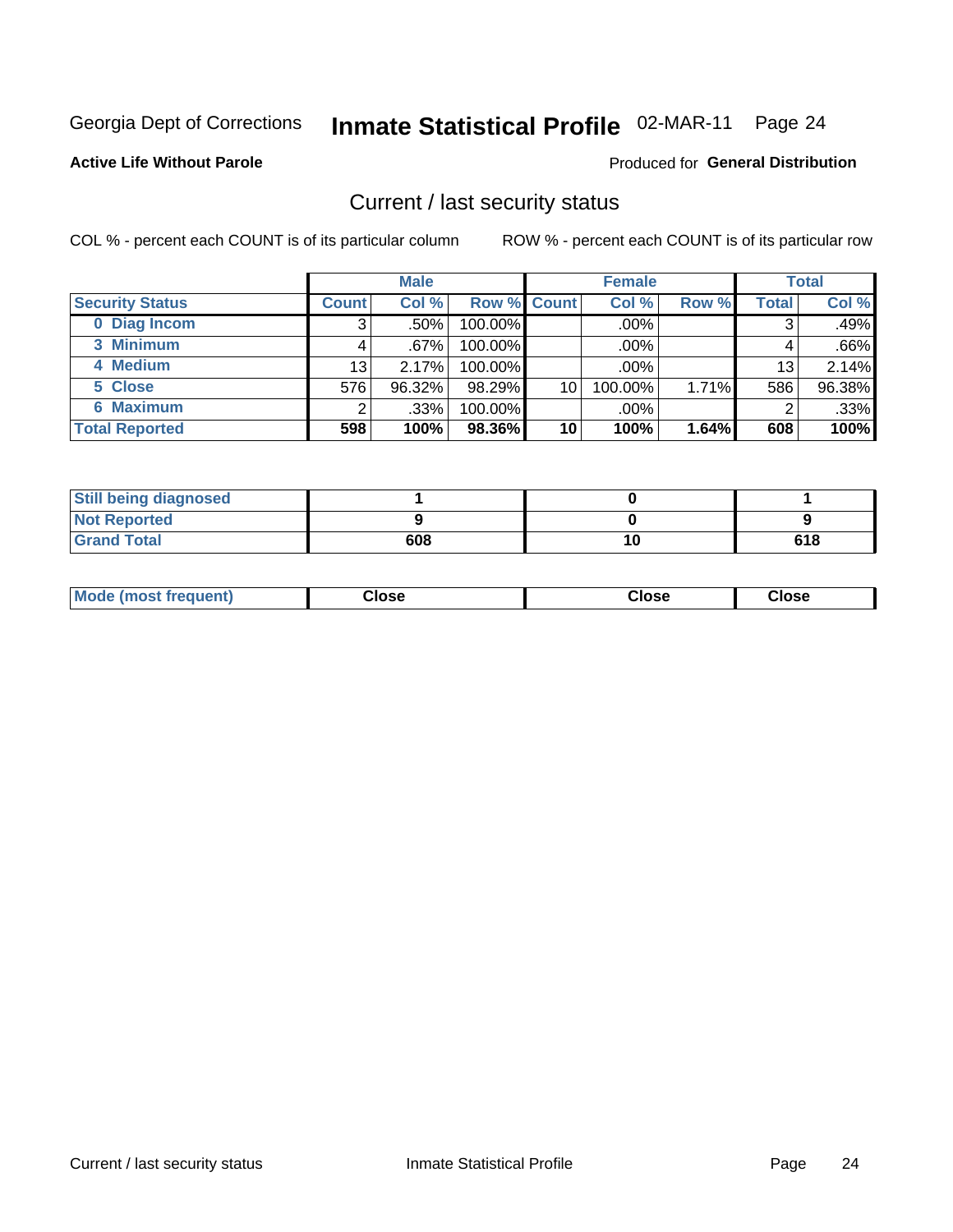# Inmate Statistical Profile 02-MAR-11 Page 25

**Active Life Without Parole** 

Produced for General Distribution

### Current / last type of institution

COL % - percent each COUNT is of its particular column

|                            |              | <b>Male</b> |                    |                 | <b>Female</b> |        |                    | <b>Total</b> |
|----------------------------|--------------|-------------|--------------------|-----------------|---------------|--------|--------------------|--------------|
| <b>Type of Institution</b> | <b>Count</b> | Col %       | <b>Row % Count</b> |                 | Col %         | Row %  | $\mathsf{Total}$ i | Col %        |
| <b>State Prison</b>        | 605          | 99.83%      | 98.37%             | 10 <sup>1</sup> | 100.00%       | 1.63%∎ | 615                | 99.84%       |
| <b>Private Prison</b>      |              | 17%         | 100.00%            |                 |               |        |                    | $.16\%$      |
| <b>Total Reported</b>      | 606          | 100%        | 98.38%             | 10              | 100%          | 1.62%  | 616                | 100%         |

| المراجع بالقمع<br>τeα |     |             |
|-----------------------|-----|-------------|
| <b>otal</b>           | 608 | 0.40<br>,,, |

| <b>Mode (most frequent)</b> | <b>State Prison</b> | <b>State Prison</b> | <b>State Prison</b> |
|-----------------------------|---------------------|---------------------|---------------------|
|                             |                     |                     |                     |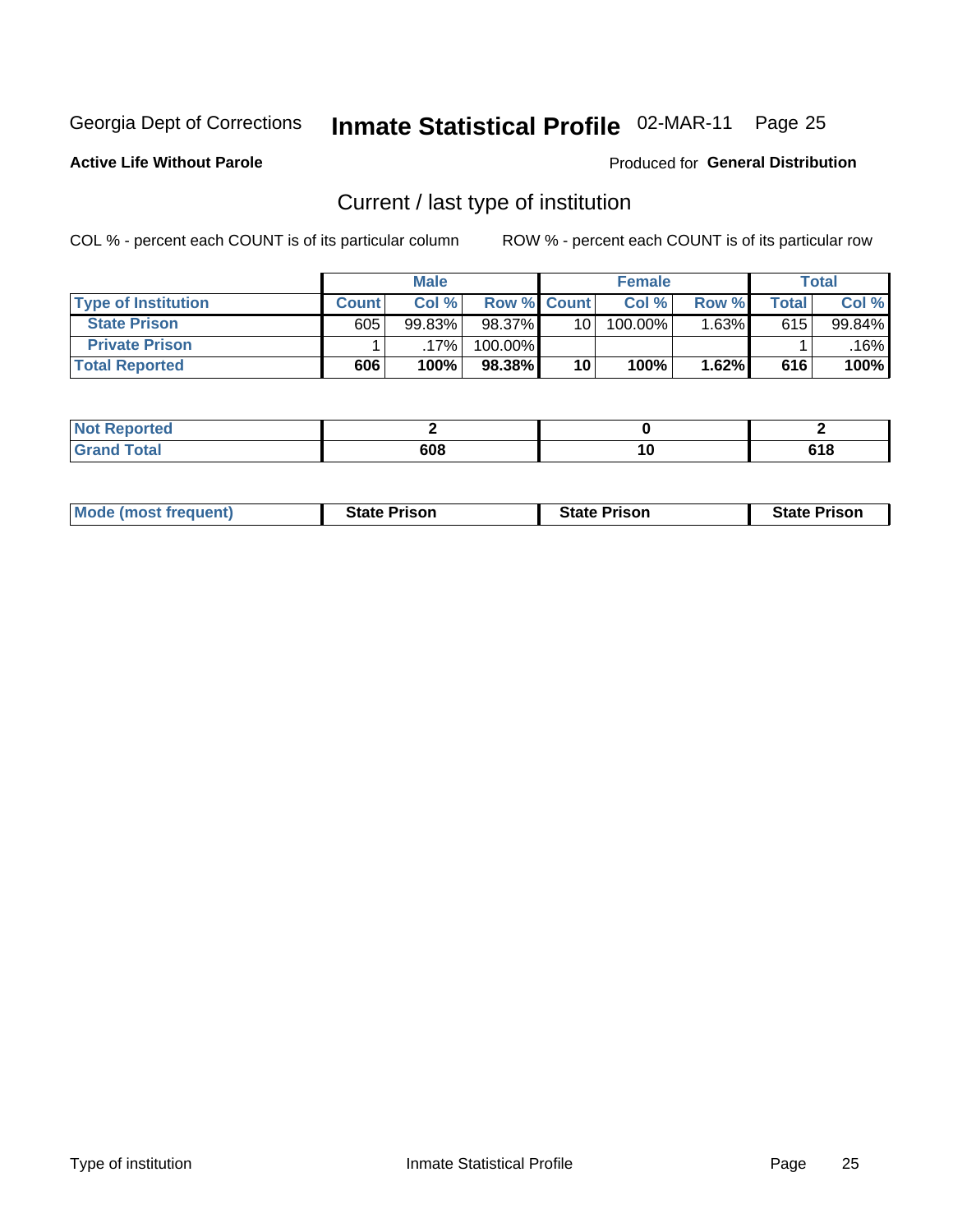# Inmate Statistical Profile 02-MAR-11 Page 26

#### **Active Life Without Parole**

#### Produced for General Distribution

### Institution type - transitional centers

COL % - percent each COUNT is of its particular column

|                                                | Male  |                    | <b>Female</b> |                   | Total |
|------------------------------------------------|-------|--------------------|---------------|-------------------|-------|
| <b>Institution Type - Trans. Centers Count</b> | Col % | <b>Row % Count</b> |               | Col % Row % Total | Col % |
| <b>Total Reported</b>                          |       |                    |               |                   |       |

| <b>Reported</b><br><b>NOT</b><br>$\sim$            |  |  |
|----------------------------------------------------|--|--|
| $f$ $f \circ f \circ f$<br>$C = 1$<br><b>TULAI</b> |  |  |

| Mode (most frequent) | <b>Null</b> | <b>Null</b> | <b>Null</b> |
|----------------------|-------------|-------------|-------------|
|                      |             |             |             |
|                      |             |             |             |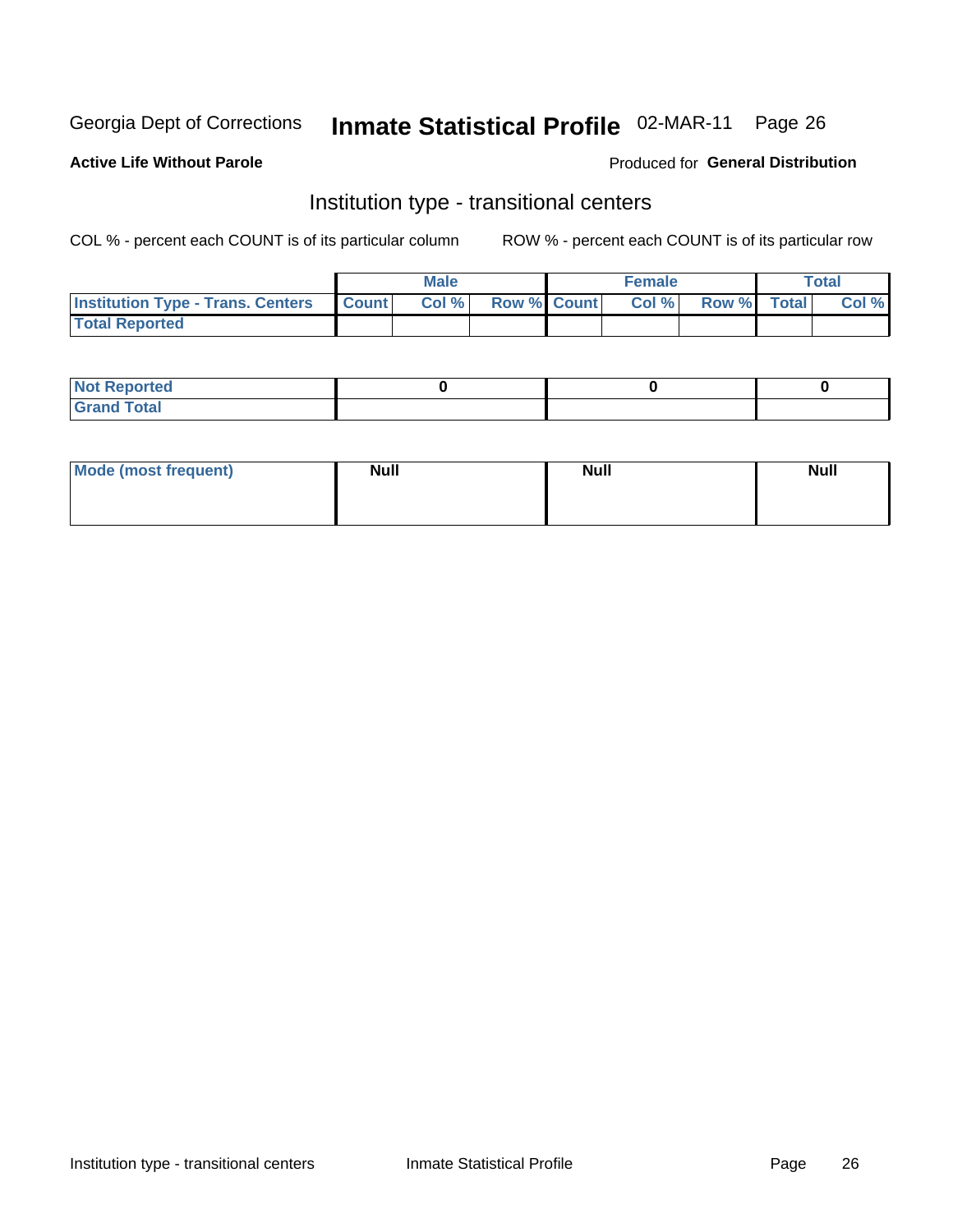# Inmate Statistical Profile 02-MAR-11 Page 27

#### **Active Life Without Parole**

#### Produced for General Distribution

### Institution type - mental hospitals

COL % - percent each COUNT is of its particular column

|                                                  | Male  |                    | <b>Female</b> |                   | <b>Total</b> |
|--------------------------------------------------|-------|--------------------|---------------|-------------------|--------------|
| <b>Institution Type - Mental Hospitals Count</b> | Col % | <b>Row % Count</b> |               | Col % Row % Total | Col %        |
| <b>Total Reported</b>                            |       |                    |               |                   |              |

| <b>Not Reported</b>   |  |  |
|-----------------------|--|--|
| <b>Total</b><br>_____ |  |  |

| Mode.<br>frequent) | <b>Nul</b><br>_____ | <b>Null</b> | <b>Null</b> |
|--------------------|---------------------|-------------|-------------|
|                    |                     |             |             |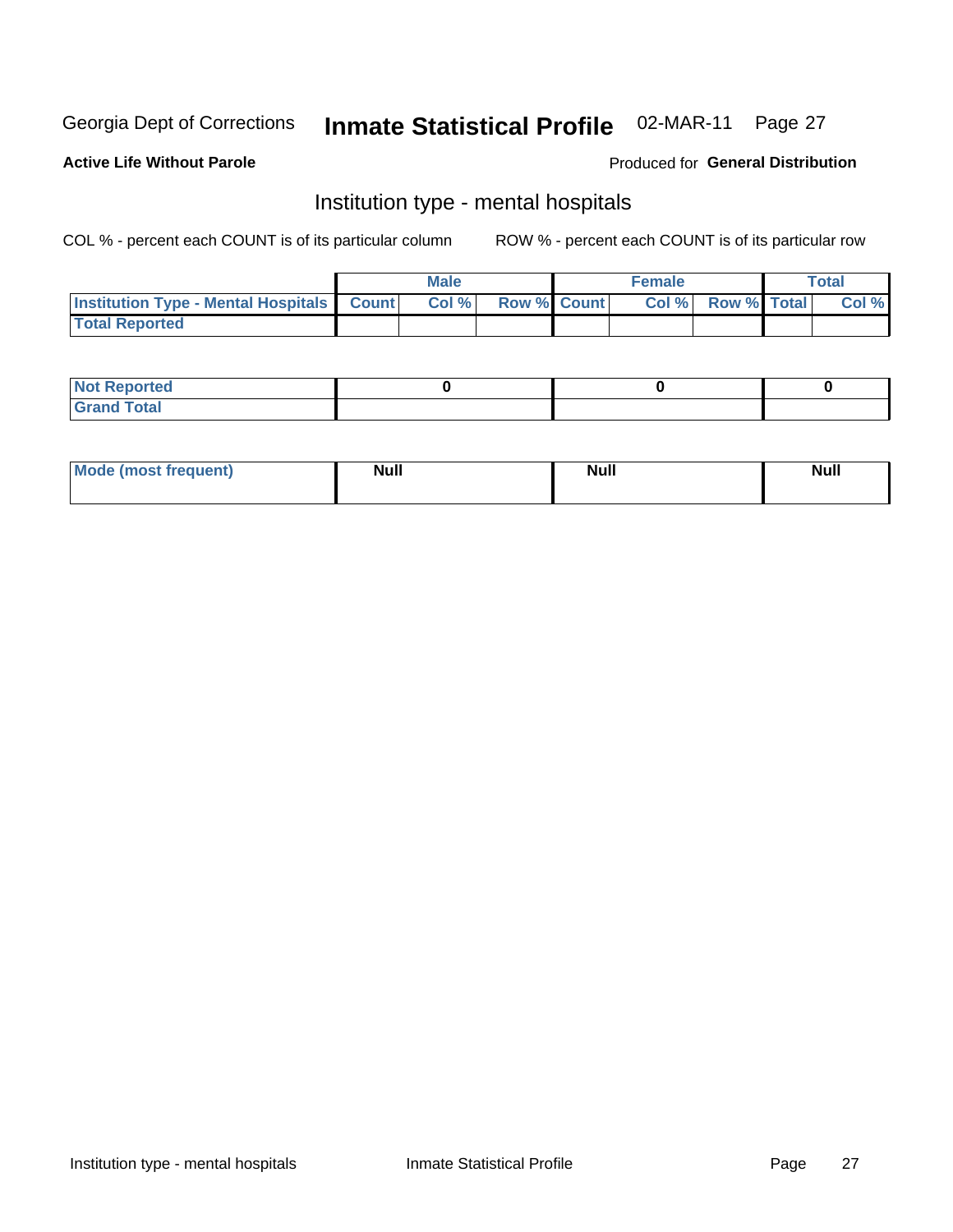# Inmate Statistical Profile 02-MAR-11 Page 28

**Active Life Without Parole** 

**Produced for General Distribution** 

### Institution type - county prisons

COL % - percent each COUNT is of its particular column

|                                                    | <b>Male</b> |                          | <b>Female</b> |             | <b>Total</b> |
|----------------------------------------------------|-------------|--------------------------|---------------|-------------|--------------|
| <b>Institution Type - County Prisons   Count  </b> | Col %       | <b>Row % Count Col %</b> |               | Row % Total | Col %        |
| <b>Total Reported</b>                              |             |                          |               |             |              |

| <b>Not Reported</b>   |  |  |
|-----------------------|--|--|
| <b>Total</b><br>Granc |  |  |

| <b>Mode</b>      | <b>Null</b> | <b>Null</b> | <b>Null</b> |  |
|------------------|-------------|-------------|-------------|--|
| (most freauent). |             |             |             |  |
|                  |             |             |             |  |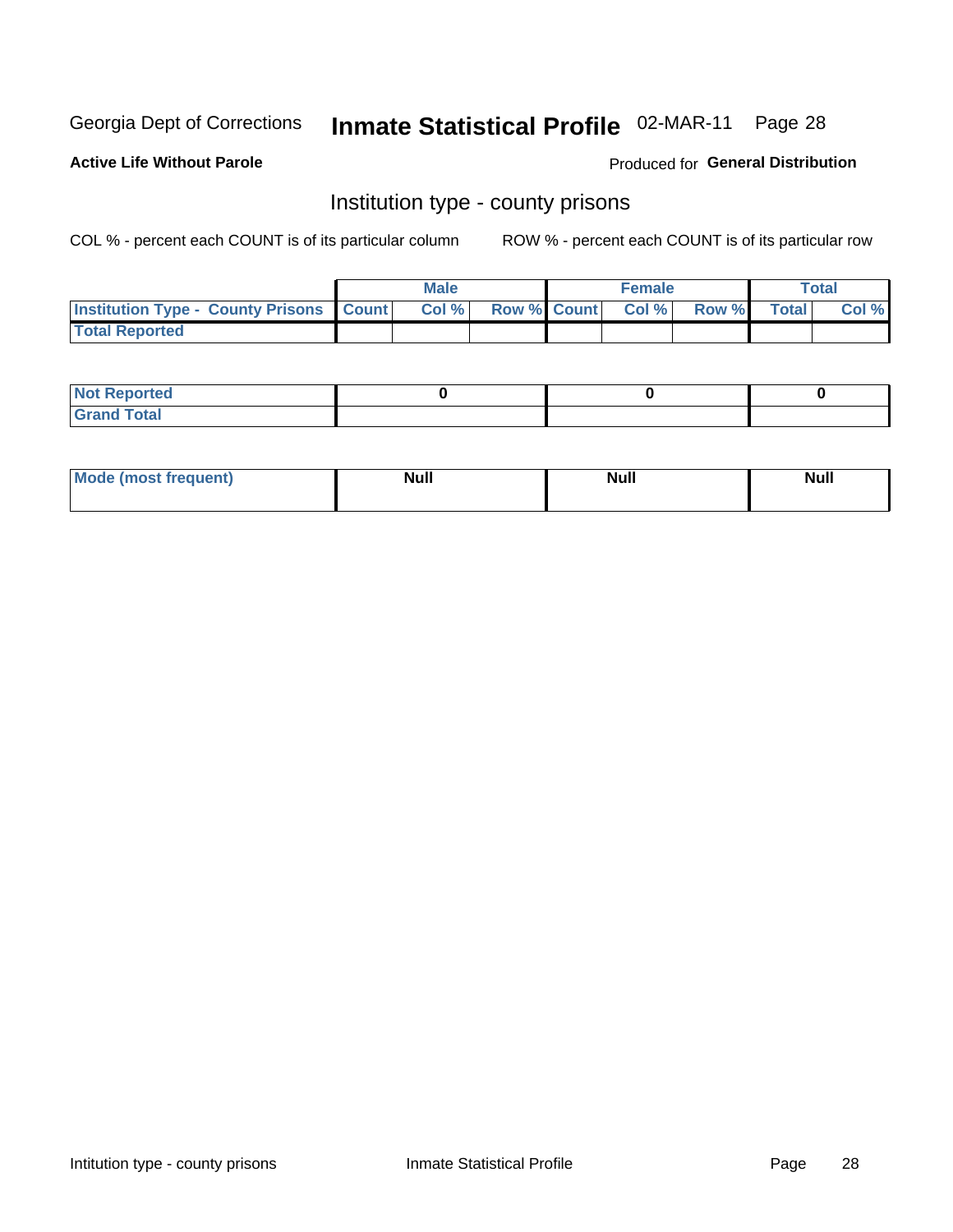# Inmate Statistical Profile 02-MAR-11 Page 29

#### **Active Life Without Parole**

#### Produced for General Distribution

### Institution type - state prisons

COL % - percent each COUNT is of its particular column

|                                         |              | <b>Male</b> |         |                | <b>Female</b> |         | <b>Total</b> |        |
|-----------------------------------------|--------------|-------------|---------|----------------|---------------|---------|--------------|--------|
| <b>Institution Type - State Prisons</b> | <b>Count</b> | Col %       | Row %   | <b>Count</b>   | Col %         | Row %   | <b>Total</b> | Col %  |
| 532 Augusta State Med.                  | 34           | 5.62%       | 100.00% |                |               |         | 34           | 5.53%  |
| <b>Prison</b>                           |              |             |         |                |               |         |              |        |
| <b>Autry State Prison</b><br>543        |              | .17%        | 100.00% |                |               |         |              | .16%   |
| <b>Baldwin State Prison</b><br>553      | 27           | 4.46%       | 100.00% |                |               |         | 27           | 4.39%  |
| <b>Coastal State Prison</b><br>523      |              | .17%        | 100.00% |                |               |         |              | .16%   |
| <b>Ga Diag &amp; Class Pris</b><br>521  | 33           | 5.45%       | 100.00% |                |               |         | 33           | 5.37%  |
| <b>Ga State Prison</b><br>517           |              | 1.16%       | 100.00% |                |               |         |              | 1.14%  |
| <b>Hancock State Prison</b><br>541      | 59           | 9.75%       | 100.00% |                |               |         | 59           | 9.59%  |
| <b>Hays State Prison</b><br>540         | 76           | 12.56%      | 100.00% |                |               |         | 76           | 12.36% |
| <b>Johnson State Prison</b><br>545      |              | .17%        | 100.00% |                |               |         |              | .16%   |
| <b>Macon State Prison</b><br>549        | 90           | 14.88%      | 100.00% |                |               |         | 90           | 14.63% |
| <b>Metro State Prison (W)</b><br>554    |              |             |         | 8              | 80.00%        | 100.00% | 8            | 1.30%  |
| <b>Phillips State Prison</b><br>505     | 15           | 2.48%       | 100.00% |                |               |         | 15           | 2.44%  |
| <b>Pulaski State Prison (W)</b><br>557  |              |             |         | $\overline{2}$ | 20.00%        | 100.00% | 2            | .33%   |
| <b>Smith State Prison</b><br>550        | 70           | 11.57%      | 100.00% |                |               |         | 70           | 11.38% |
| <b>Telfair State Prison</b><br>542      | 77           | 12.73%      | 100.00% |                |               |         | 77           | 12.52% |
| <b>Valdosta State Prison</b><br>537     | 57           | 9.42%       | 100.00% |                |               |         | 57           | 9.27%  |
| <b>Ware State Prison</b><br>501         | 57           | 9.42%       | 100.00% |                |               |         | 57           | 9.27%  |
| <b>Total Reported</b>                   | 605          | 100%        | 98.37%  | 10             | 100%          | 1.63%   | 615          | 100%   |

| <b>Reported</b><br><b>NOT</b><br>$\sim$ |     |  |
|-----------------------------------------|-----|--|
| <b>Total</b>                            | 605 |  |

| <b>Mode (most frequent)</b> | <b>1549 Macon State Prison</b> | 554 Metro State Prison (W) | $\overline{549}$ Macon State<br><b>Prison</b> |
|-----------------------------|--------------------------------|----------------------------|-----------------------------------------------|
|-----------------------------|--------------------------------|----------------------------|-----------------------------------------------|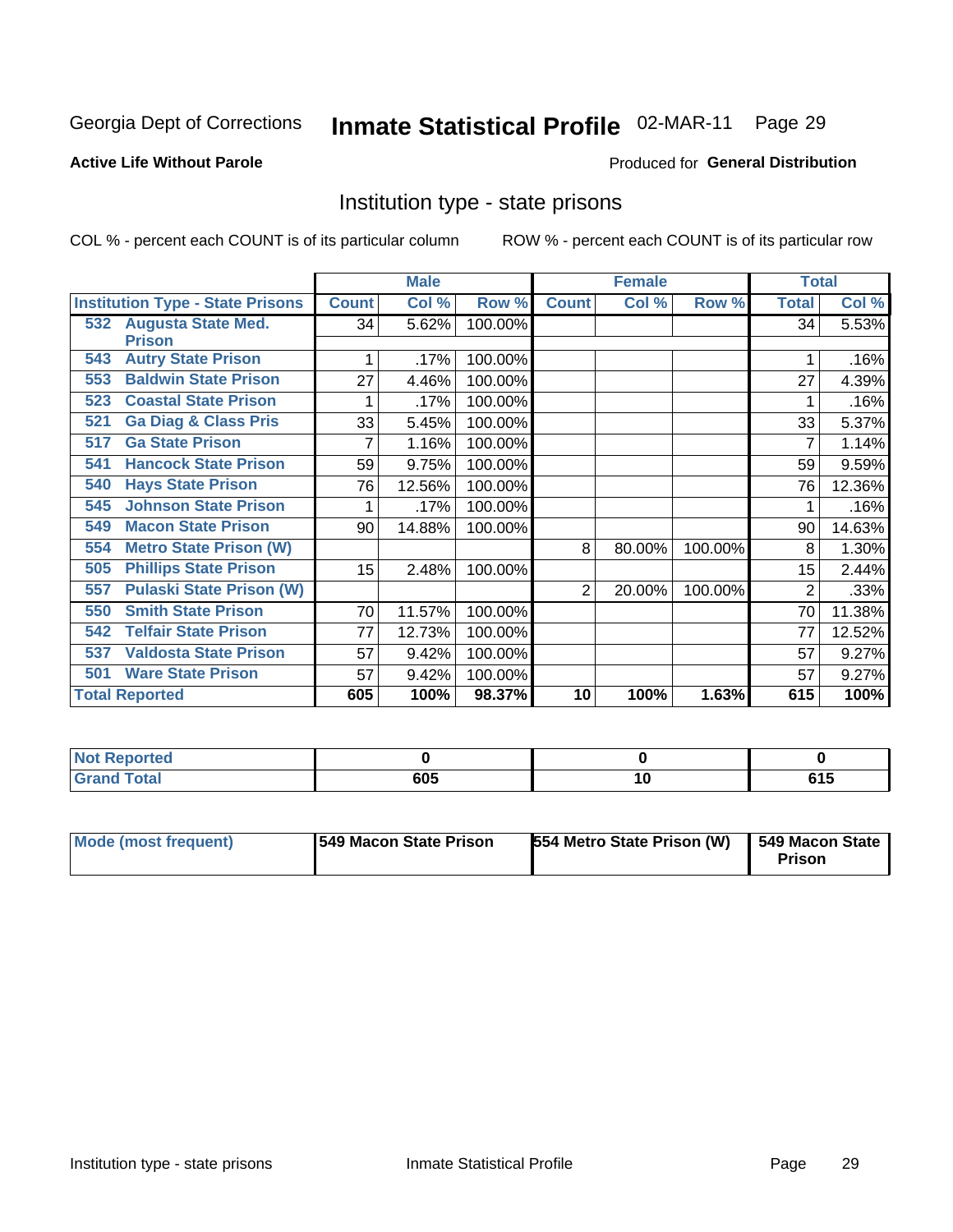# Inmate Statistical Profile 02-MAR-11 Page 30

**Active Life Without Parole** 

Produced for General Distribution

### Institution type - private prisons

COL % - percent each COUNT is of its particular column

|                                           |              | Male       |                    | <b>Female</b> |       |              | Total   |
|-------------------------------------------|--------------|------------|--------------------|---------------|-------|--------------|---------|
| <b>Institution Type - Private Prisons</b> | <b>Count</b> | Col%       | <b>Row % Count</b> | Col%          | Row % | <b>Total</b> | Col %   |
| 569<br><b>Coffee Corr Facility</b>        |              | $100.00\%$ | 100.00%            |               |       |              | 100.00% |
| <b>Total Reported</b>                     |              | $100\%$ .  | 100%               |               | %     |              | 100%    |

| Not Reported |  |  |
|--------------|--|--|
|              |  |  |

| Mode (most frequent) | 569 Coffee Corr Facility | <b>Null</b> | 569 Coffee Corr<br><b>Facility</b> |
|----------------------|--------------------------|-------------|------------------------------------|
|----------------------|--------------------------|-------------|------------------------------------|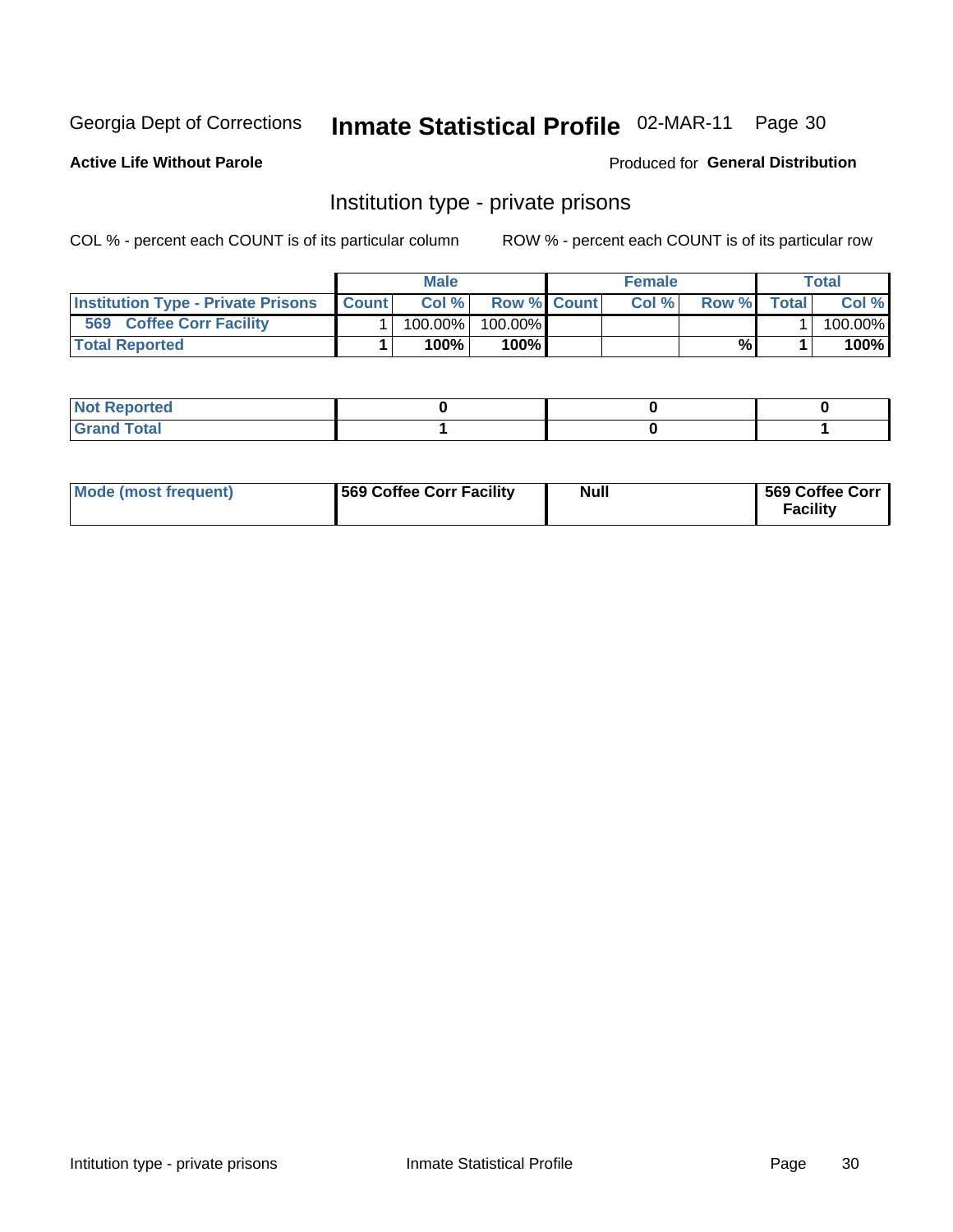# Inmate Statistical Profile 02-MAR-11 Page 31

**Active Life Without Parole** 

Produced for General Distribution

## Institution type - prison annexes

COL % - percent each COUNT is of its particular column

|                                                   | <b>Male</b> |              |       | <b>Female</b> |                    | <b>Total</b> |
|---------------------------------------------------|-------------|--------------|-------|---------------|--------------------|--------------|
| <b>Institution Type - Prison Annexe   Count  </b> | Col %       | <b>Row %</b> | Count | Col %         | <b>Row %</b> Total | Col %        |
| <b>Total Reported</b>                             |             |              |       |               |                    |              |

| <b>Reported</b><br>I NOT                      |  |  |
|-----------------------------------------------|--|--|
| <b>Total</b><br>Carar<br>$\sim$ . When $\sim$ |  |  |

| $^{\prime}$ Mo <sub>t</sub><br>frequent)<br>⊥(most | <b>Null</b> | Noll<br><b>vull</b> | <b>Null</b> |
|----------------------------------------------------|-------------|---------------------|-------------|
|                                                    |             |                     |             |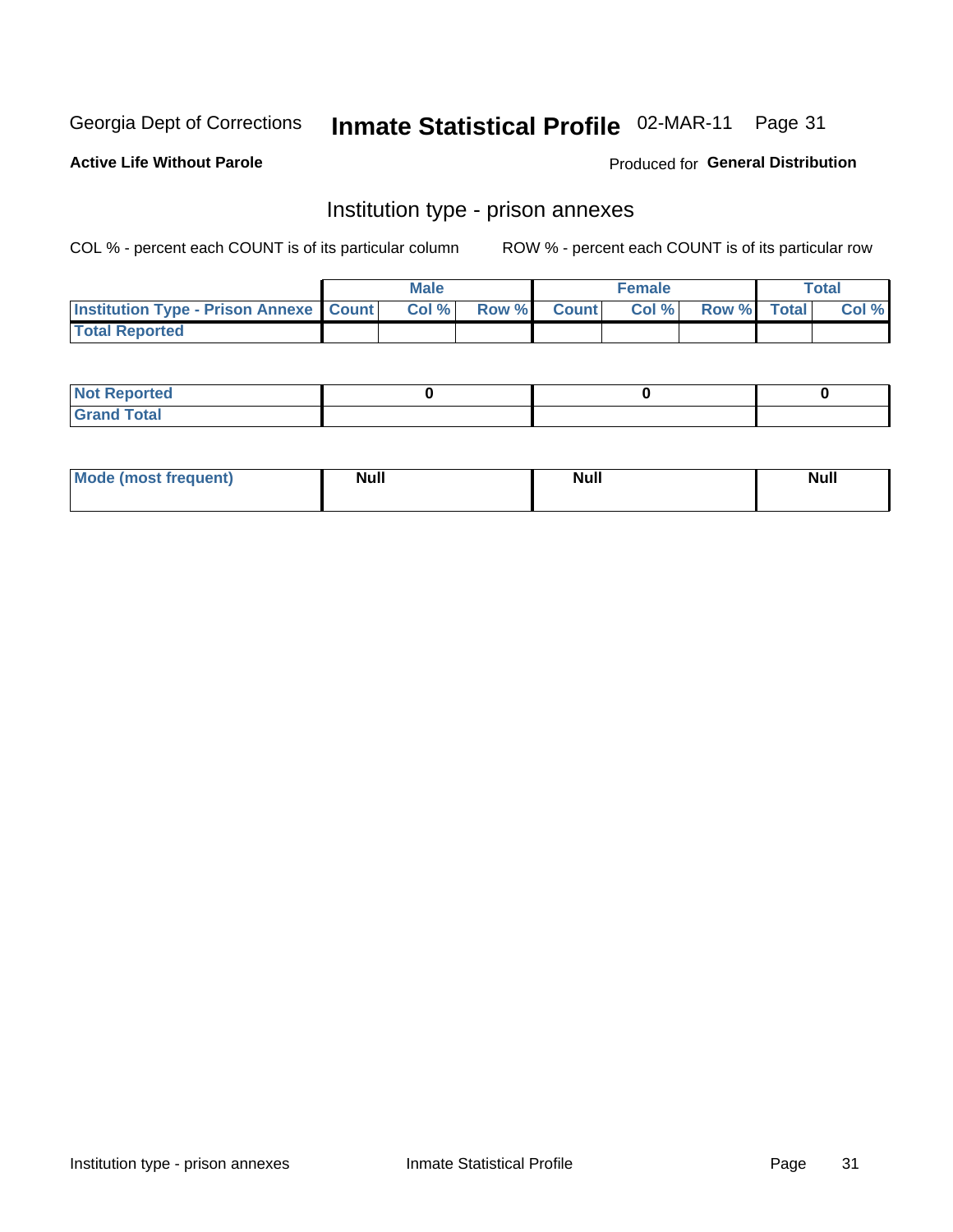# Inmate Statistical Profile 02-MAR-11 Page 32

**Active Life Without Parole** 

Produced for General Distribution

# Institution type - pre-release centers

COL % - percent each COUNT is of its particular column

|                                                   | <b>Male</b> |              |       | <b>Female</b> |                    | <b>Total</b> |
|---------------------------------------------------|-------------|--------------|-------|---------------|--------------------|--------------|
| <b>Institution Type - Prison Annexe   Count  </b> | Col %       | <b>Row %</b> | Count | Col %         | <b>Row %</b> Total | Col %        |
| <b>Total Reported</b>                             |             |              |       |               |                    |              |

| <b>Reported</b><br>I NOT |  |  |
|--------------------------|--|--|
| <b>Total</b><br>$C$ ren  |  |  |

| $^{\prime}$ Mo <sub>t</sub><br>frequent)<br>⊥(most | <b>Null</b> | Noll<br><b>vull</b> | <b>Null</b> |
|----------------------------------------------------|-------------|---------------------|-------------|
|                                                    |             |                     |             |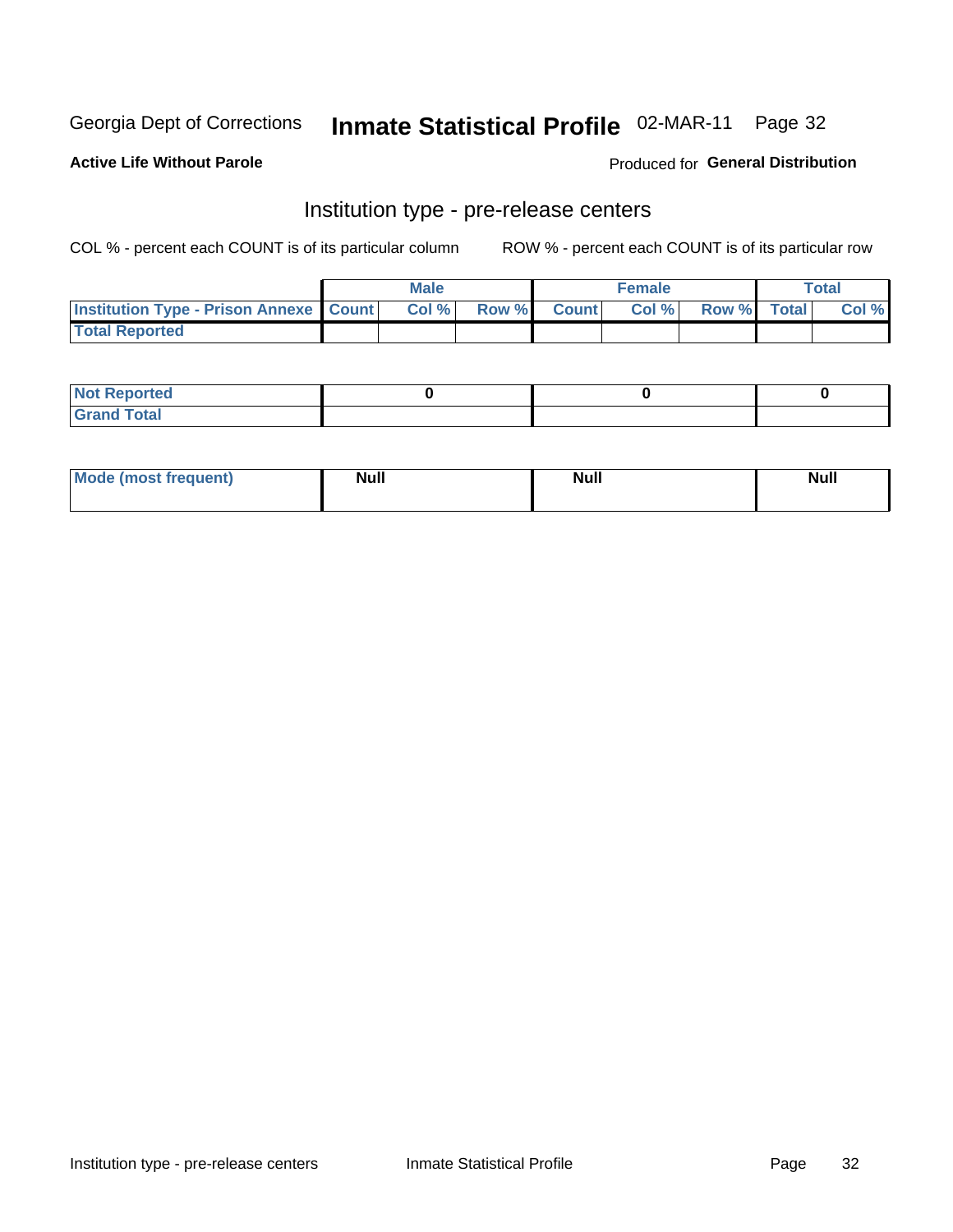# Inmate Statistical Profile 02-MAR-11 Page 33

#### **Active Life Without Parole**

### **Produced for General Distribution**

### Institution type - inmate boot camp

COL % - percent each COUNT is of its particular column

|                                      |              | <b>Male</b> |             | <b>Female</b> |             | Total |
|--------------------------------------|--------------|-------------|-------------|---------------|-------------|-------|
| <b>Institution Type - Boot Camps</b> | <b>Count</b> | Col %       | Row % Count | Col%          | Row % Total | Col % |
| <b>Total Rported</b>                 |              |             |             |               |             |       |

| <b>Not Reported</b> |  |  |
|---------------------|--|--|
| <b>Total</b><br>Cro |  |  |

| <b>I Mode (most frequent)</b> | <b>Null</b> | <b>Null</b> | <b>Null</b> |
|-------------------------------|-------------|-------------|-------------|
|                               |             |             |             |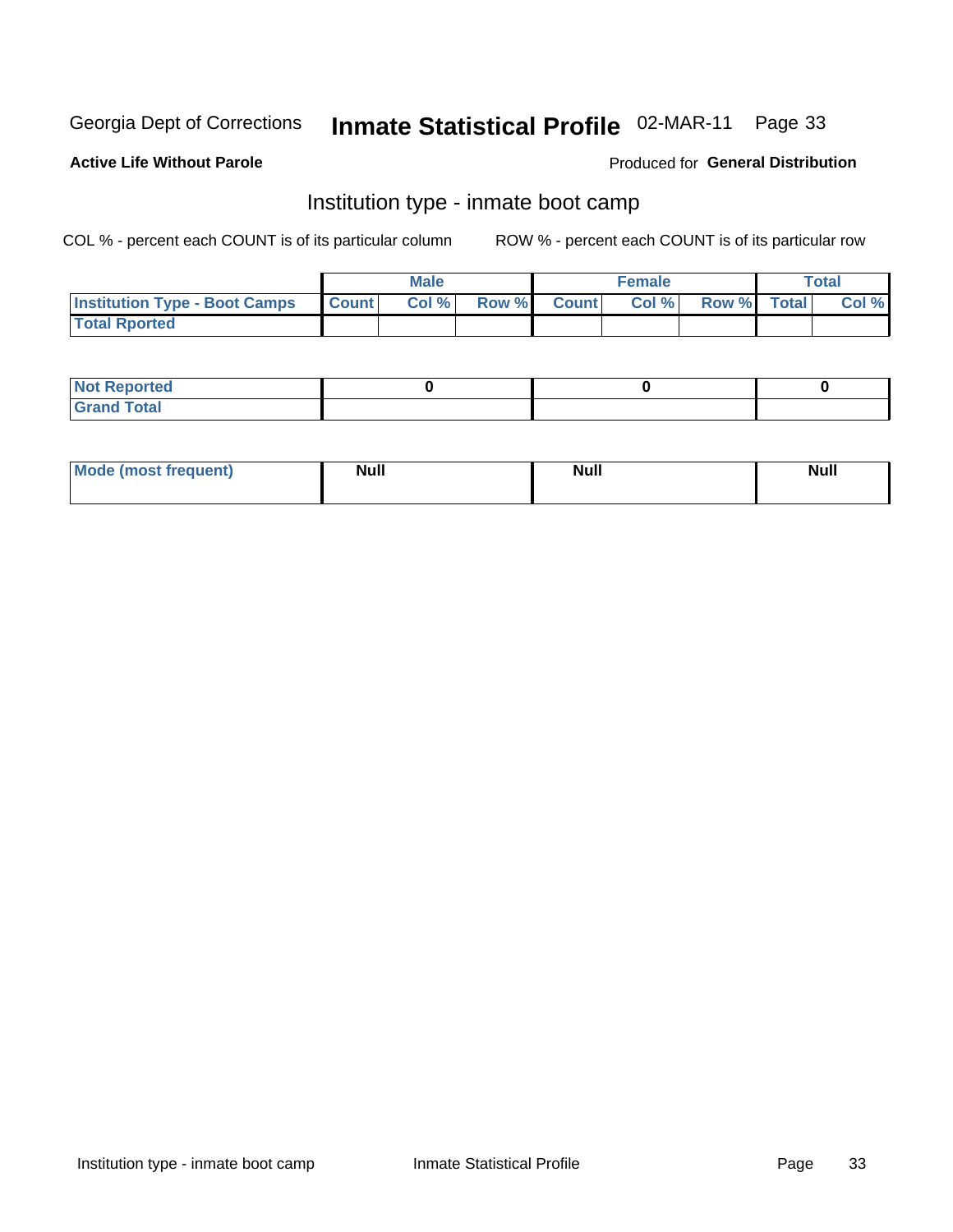# Inmate Statistical Profile 02-MAR-11 Page 34

#### **Active Life Without Parole**

### **Produced for General Distribution**

### Number of disciplinary reports

COL % - percent each COUNT is of its particular column

|                                       |              | <b>Male</b> |             |                | <b>Female</b> |       |              | <b>Total</b> |
|---------------------------------------|--------------|-------------|-------------|----------------|---------------|-------|--------------|--------------|
| <b>Number of Disciplinary Reports</b> | <b>Count</b> | Col %       | Row % Count |                | Col %         | Row % | <b>Total</b> | Col %        |
|                                       | 155          | 25.49%      | 98.73%      | $\overline{2}$ | 20.00%        | 1.27% | 157          | 25.40%       |
|                                       | 60           | 9.87%       | 98.36%      |                | 10.00%        | 1.64% | 61           | 9.87%        |
| $\mathbf{2}$                          | 50           | 8.22%       | 94.34%      | 3              | 30.00%        | 5.66% | 53           | 8.58%        |
| 3                                     | 34           | 5.59%       | 97.14%      |                | 10.00%        | 2.86% | 35           | 5.66%        |
|                                       | 41           | 6.74%       | 100.00%     |                |               |       | 41           | 6.63%        |
| 5                                     | 27           | 4.44%       | 100.00%     |                |               |       | 27           | 4.37%        |
| <b>More Than 5</b>                    | 241          | 39.64%      | 98.77%      | 3              | 30.00%        | 1.23% | 244          | 39.48%       |
| <b>Total Reported</b>                 | 608          | 100%        | 98.38%      | 10             | 100%          | 1.62% | 618          | 100%         |

| NO<br>тео |     |     |
|-----------|-----|-----|
| Total     | 608 | ulu |

| Mean (average)         | 8.76 | . | 8.74 |
|------------------------|------|---|------|
| <b>Median (middle)</b> |      |   |      |
| Mode (most frequent)   |      |   |      |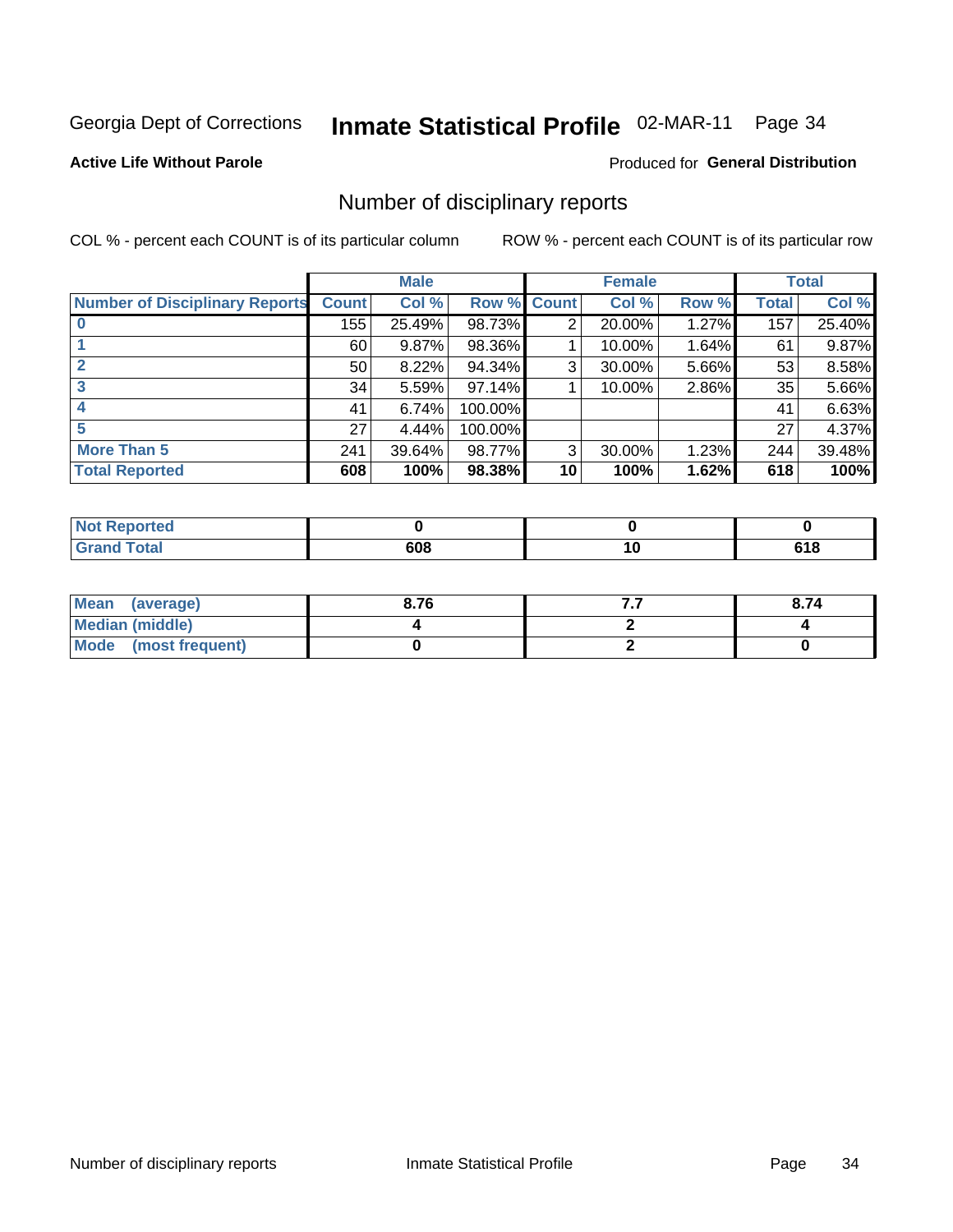# Inmate Statistical Profile 02-MAR-11 Page 35

**Active Life Without Parole** 

**Produced for General Distribution** 

### Number of transfers

COL % - percent each COUNT is of its particular column

|                            |              | <b>Male</b> |             |    | <b>Female</b> |        |              | <b>Total</b> |
|----------------------------|--------------|-------------|-------------|----|---------------|--------|--------------|--------------|
| <b>Number of Transfers</b> | <b>Count</b> | Col %       | Row % Count |    | Col %         | Row %  | <b>Total</b> | Col %        |
|                            | 14           | $2.30\%$    | 82.35%      | 3  | 30.00%        | 17.65% | 17           | 2.75%        |
|                            | 83           | 13.65%      | 97.65%      | 2  | 20.00%        | 2.35%  | 85           | 13.75%       |
| $\mathbf{2}$               | 118          | 19.41%      | 99.16%      |    | 10.00%        | 0.84%  | 119          | 19.26%       |
| 3                          | 118          | 19.41%      | 96.72%      | 4  | 40.00%        | 3.28%  | 122          | 19.74%       |
|                            | 70           | 11.51%      | 100.00%     |    |               |        | 70           | 11.33%       |
| 5                          | 48           | 7.89%       | 100.00%     |    |               |        | 48           | 7.77%        |
| <b>More Than 5</b>         | 157          | 25.82%      | 100.00%     |    |               |        | 157          | 25.40%       |
| <b>Total Reported</b>      | 608          | 100%        | 98.38%      | 10 | 100%          | 1.62%  | 618          | 100%         |

| <b>orted</b><br>NOT |     |    |  |
|---------------------|-----|----|--|
| Total               | 608 | 10 |  |

| Mean (average)       | 4.25 | . . | 4.2. |
|----------------------|------|-----|------|
| Median (middle)      |      |     |      |
| Mode (most frequent) |      |     |      |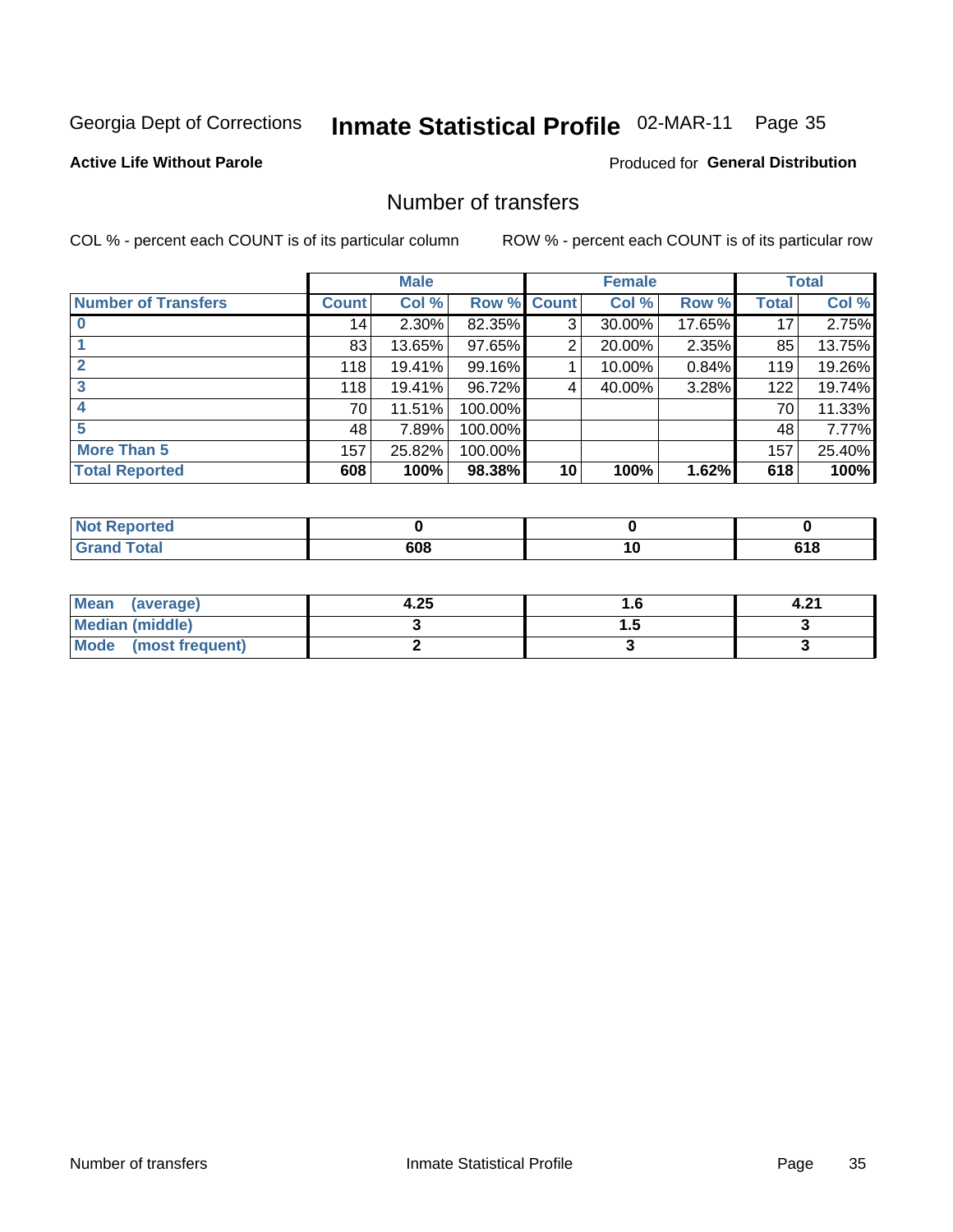# Inmate Statistical Profile 02-MAR-11 Page 36

**Active Life Without Parole** 

**Produced for General Distribution** 

### Number of escapes

COL % - percent each COUNT is of its particular column

|                          |              | <b>Male</b> |                    |    | <b>Female</b> |          |       | <b>Total</b> |
|--------------------------|--------------|-------------|--------------------|----|---------------|----------|-------|--------------|
| <b>Number of Escapes</b> | <b>Count</b> | Col%        | <b>Row % Count</b> |    | Col %         | Row %    | Total | Col %        |
|                          | 606          | $99.67\%$   | 98.38%             | 10 | $100.00\%$    | $1.62\%$ | 616   | 99.68%       |
|                          |              | 0.16%       | 100.00%            |    |               |          |       | 0.16%        |
|                          |              | 0.16%       | 100.00%            |    |               |          |       | 0.16%        |
| <b>Total Reported</b>    | 608          | 100%        | 98.38%             | 10 | 100%          | 1.62%    | 618   | 100%         |

| <b>Not Reported</b> |     |                |
|---------------------|-----|----------------|
| <b>Grand Total</b>  | 608 | C 1 0<br>0 I O |

| Mean (average)       |  |  |
|----------------------|--|--|
| Median (middle)      |  |  |
| Mode (most frequent) |  |  |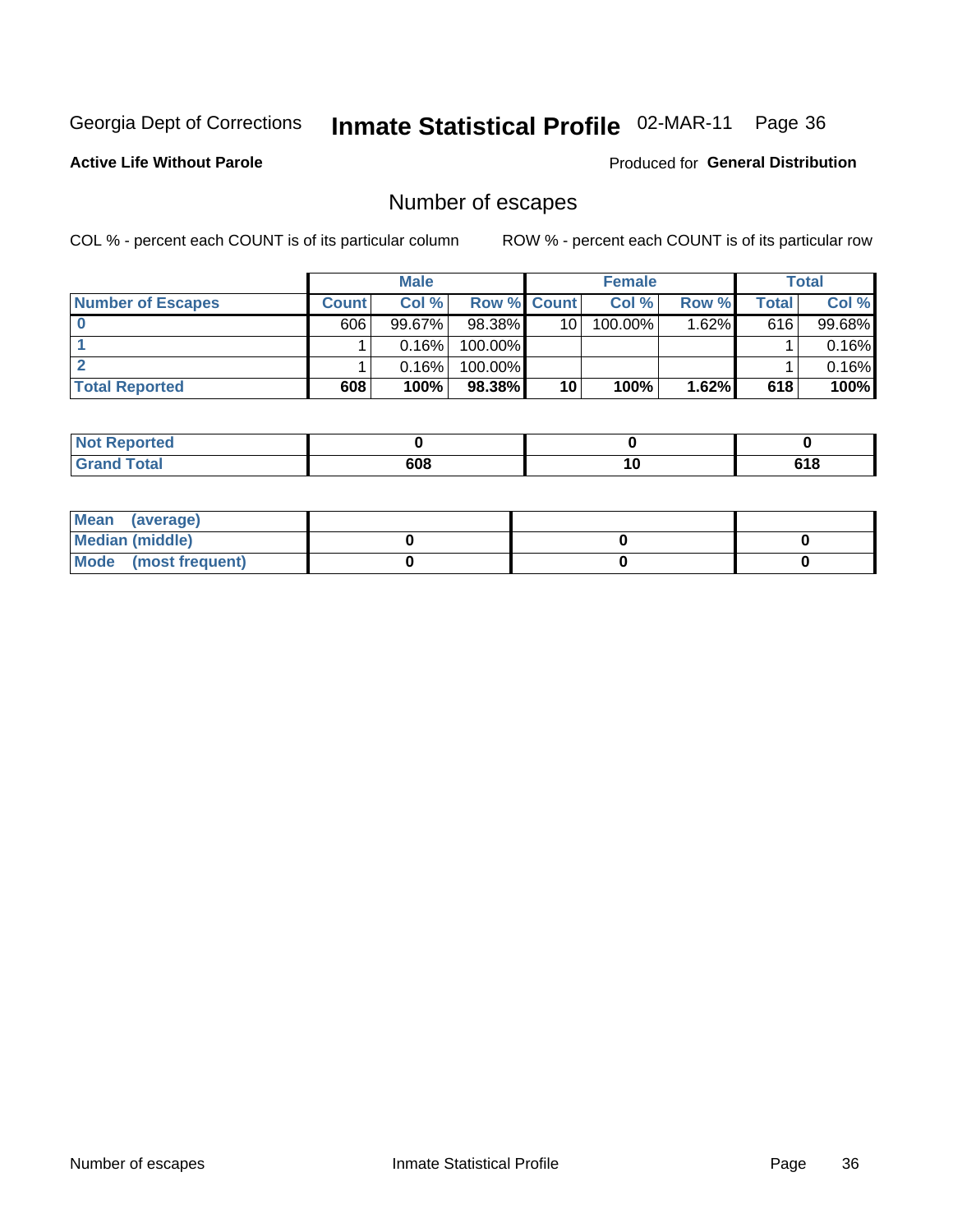### **Active Life Without Parole**

### **Produced for General Distribution**

### Time served in current (or last) institution

COL % - percent each COUNT is of its particular column

|                            |              | <b>Male</b> |         | <b>Female</b>  |        |       | <b>Total</b> |        |
|----------------------------|--------------|-------------|---------|----------------|--------|-------|--------------|--------|
| <b>Time In Institution</b> | <b>Count</b> | Col %       | Row %   | <b>Count</b>   | Col %  | Row % | <b>Total</b> | Col %  |
| 0 to 3 months              | 47           | 7.73%       | 100.00% |                |        |       | 47           | 7.61%  |
| <b>3.01 to 6 months</b>    | 52           | 8.55%       | 98.11%  | 1              | 10.00% | 1.89% | 53           | 8.58%  |
| 6.01 to 9 months           | 41           | 6.74%       | 100.00% |                |        |       | 41           | 6.63%  |
| 9.01 to 12 months          | 43           | 7.07%       | 100.00% |                |        |       | 43           | 6.96%  |
| 12.01 to 18 months         | 55           | 9.05%       | 98.21%  | 1              | 10.00% | 1.79% | 56           | 9.06%  |
| 18.01 to 24 months         | 66           | 10.86%      | 100.00% |                |        |       | 66           | 10.68% |
| 2.01 to 3 years            | 88           | 14.47%      | 93.62%  | 6              | 60.00% | 6.38% | 94           | 15.21% |
| 3.01 to 4 years            | 48           | 7.89%       | 100.00% |                |        |       | 48           | 7.77%  |
| 4.01 to 5 years            | 38           | 6.25%       | 100.00% |                |        |       | 38           | 6.15%  |
| 5.01 to 6 years            | 30           | 4.93%       | 100.00% |                |        |       | 30           | 4.85%  |
| 6.01 to 7 years            | 26           | 4.28%       | 92.86%  | $\overline{2}$ | 20.00% | 7.14% | 28           | 4.53%  |
| $7.01$ to 8 years          | 15           | 2.47%       | 100.00% |                |        |       | 15           | 2.43%  |
| 8.01 to 9 years            | 23           | 3.78%       | 100.00% |                |        |       | 23           | 3.72%  |
| 9.01 to 10 years           | 16           | 2.63%       | 100.00% |                |        |       | 16           | 2.59%  |
| Over 10 years              | 20           | 3.29%       | 100.00% |                |        |       | 20           | 3.24%  |
| <b>Total Reported</b>      | 608          | 100%        | 98.38%  | 10             | 100%   | 1.62% | 618          | 100.0% |

| <b>ported</b><br><b>NOT</b> |     |                |
|-----------------------------|-----|----------------|
| $F0$ tal                    | 608 | C 4 0<br>u i u |

| <b>Mean</b><br>(average) | 37 months | 36 months | 37 months |
|--------------------------|-----------|-----------|-----------|
| Median (middle)          | 24 months | 32 months | 24 months |
| Mode (most frequent)     | 0 months  | 2 months  | 1 months  |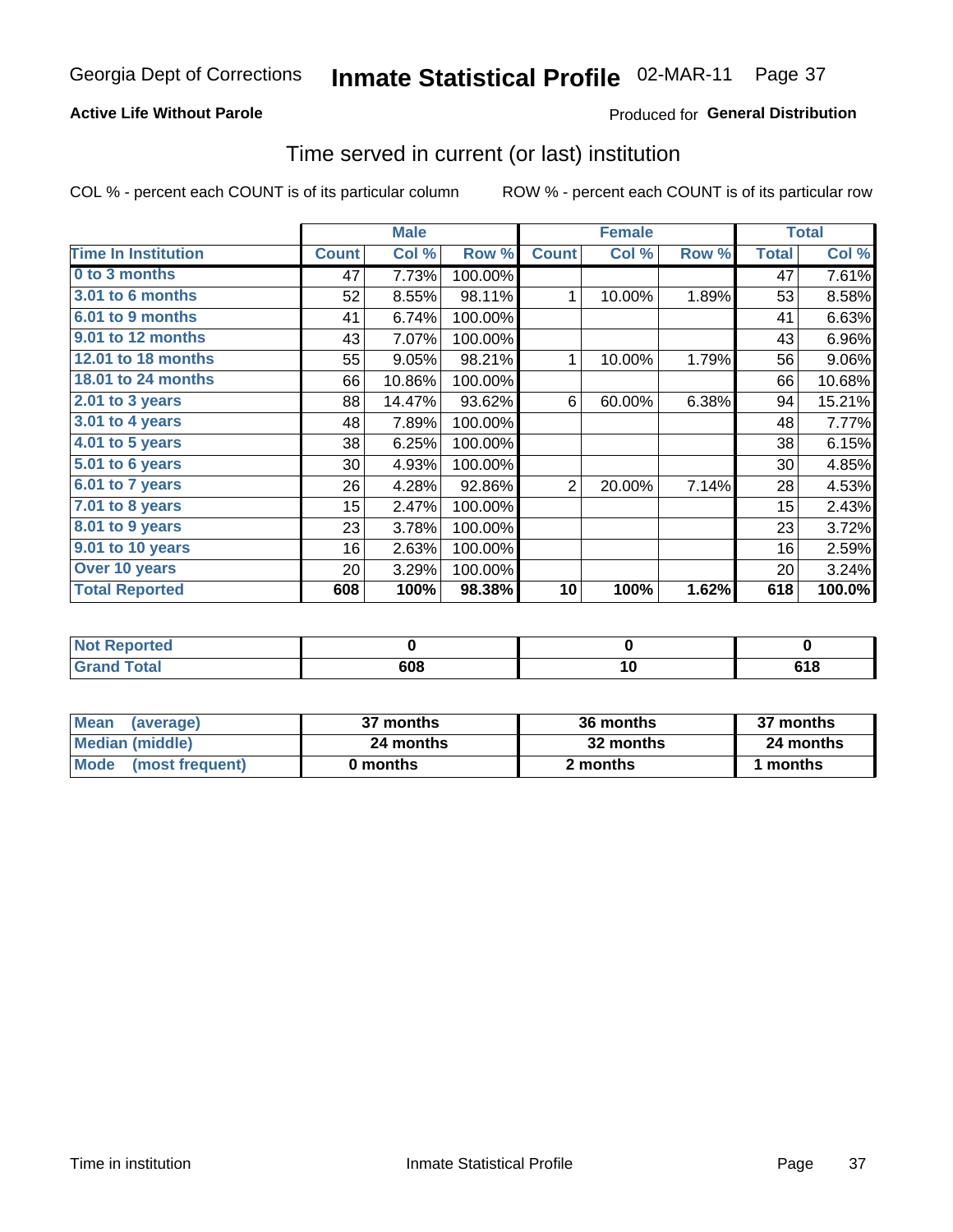# Inmate Statistical Profile 02-MAR-11 Page 38

#### **Active Life Without Parole**

#### Produced for General Distribution

### Highest grade level attained

COL % - percent each COUNT is of its particular column

|                              |              | <b>Male</b> |         |              | <b>Female</b> |        |                | <b>Total</b> |
|------------------------------|--------------|-------------|---------|--------------|---------------|--------|----------------|--------------|
| <b>Grade Level</b>           | <b>Count</b> | Col %       | Row %   | <b>Count</b> | Col %         | Row %  | <b>Total</b>   | Col %        |
| No school at all             | 1            | 0.17%       | 100.00% |              |               |        | 1              | 0.17%        |
| <b>Grade 1</b>               |              | 0.17%       | 100.00% |              |               |        | 1              | 0.17%        |
| <b>Grade 2</b>               | 1            | 0.17%       | 100.00% |              |               |        | 1              | 0.17%        |
| Grade 4                      | 4            | 0.67%       | 100.00% |              |               |        | 4              | 0.66%        |
| Grade 5                      | 4            | 0.67%       | 100.00% |              |               |        | 4              | 0.66%        |
| Grade 6                      | 7            | 1.18%       | 100.00% |              |               |        | $\overline{7}$ | 1.16%        |
| <b>Grade 7</b>               | 21           | 3.54%       | 100.00% |              |               |        | 21             | 3.48%        |
| <b>Grade 8</b>               | 50           | 8.43%       | 100.00% |              |               |        | 50             | 8.29%        |
| <b>Grade 9</b>               | 72           | 12.14%      | 98.63%  | 1            | 10.00%        | 1.37%  | 73             | 12.11%       |
| Grade 10                     | 109          | 18.38%      | 99.09%  | 1            | 10.00%        | 0.91%  | 110            | 18.24%       |
| Grade 11                     | 86           | 14.50%      | 98.85%  | 1            | 10.00%        | 1.15%  | 87             | 14.43%       |
| <b>Grade 12 or GED</b>       | 134          | 22.60%      | 96.40%  | 5            | 50.00%        | 3.60%  | 139            | 23.05%       |
| <b>Some tech school</b>      | 7            | 1.18%       | 87.50%  | 1            | 10.00%        | 12.50% | 8              | 1.33%        |
| <b>Completed tech school</b> | 10           | 1.69%       | 100.00% |              |               |        | 10             | 1.66%        |
| College, 1 year              | 24           | 4.05%       | 100.00% |              |               |        | 24             | 3.98%        |
| College, 2 year              | 31           | 5.23%       | 96.88%  | 1            | 10.00%        | 3.13%  | 32             | 5.31%        |
| College, 3 year              | 12           | 2.02%       | 100.00% |              |               |        | 12             | 1.99%        |
| <b>Bachelor's degree</b>     | 12           | 2.02%       | 100.00% |              |               |        | 12             | 1.99%        |
| <b>Master's degree</b>       | 4            | 0.67%       | 100.00% |              |               |        | 4              | 0.66%        |
| Ph.D. degree                 | 1            | 0.17%       | 100.00% |              |               |        | 1              | 0.17%        |
| Law degree                   | 2            | 0.34%       | 100.00% |              |               |        | $\overline{2}$ | 0.33%        |
| <b>Total Reported</b>        | 593          | 100%        | 98.34%  | 10           | 100%          | 1.66%  | 603            | 100.0%       |

| meo              | پ،  | - - |
|------------------|-----|-----|
| NO:              | ___ | . . |
| $f$ $f$ $f$ $g'$ | 608 |     |

| ∣Mean<br>(average)             | 10.79           | 11              | 10.81                    |
|--------------------------------|-----------------|-----------------|--------------------------|
| Median (middle)                | Grade 11        | Grade 12 or GED | Grade 11                 |
| <b>Mode</b><br>(most frequent) | Grade 12 or GED | Grade 12 or GED | <b>I</b> Grade 12 or GED |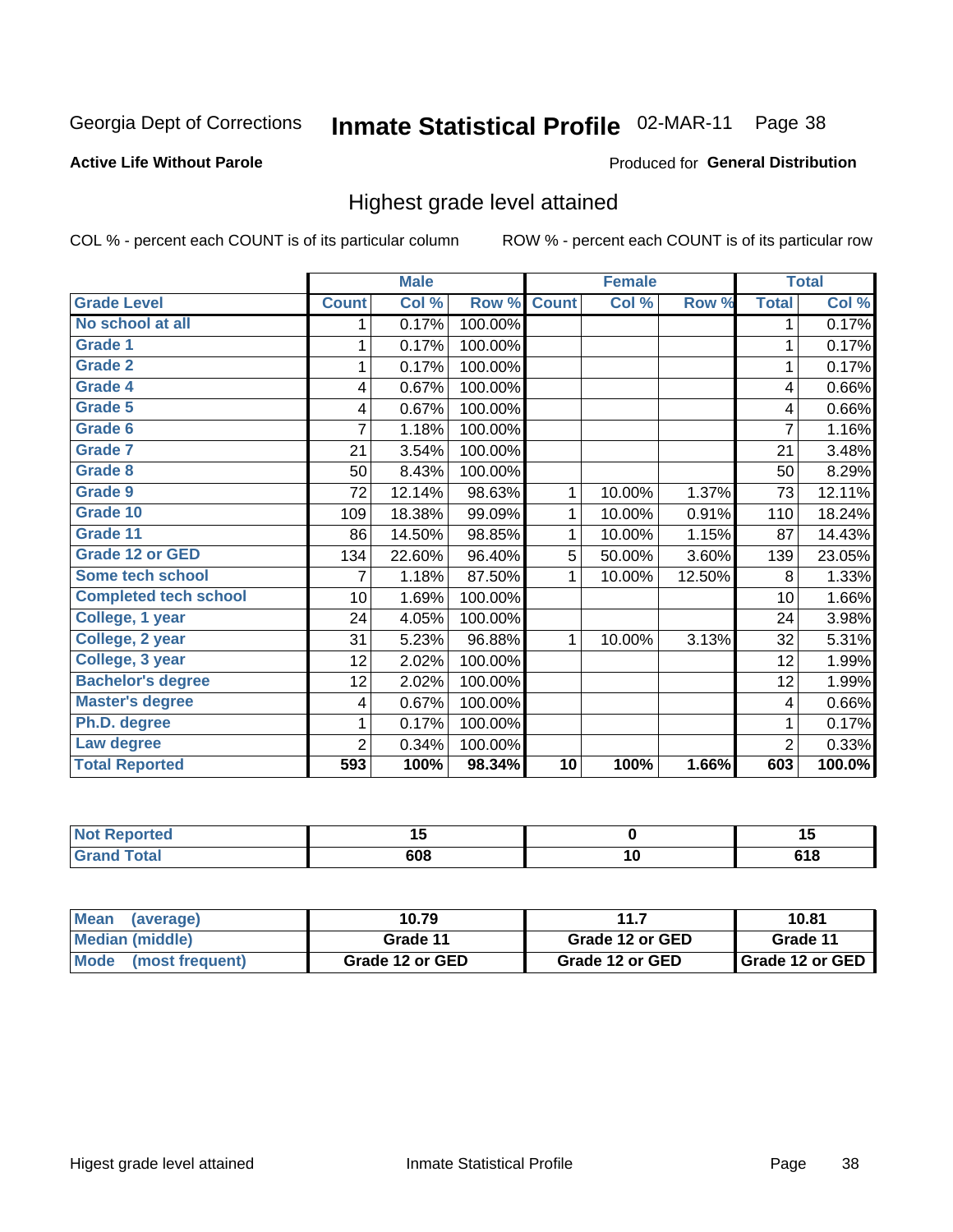# Inmate Statistical Profile 02-MAR-11 Page 39

**Active Life Without Parole** 

**Produced for General Distribution** 

### Culture fair IQ scores

COL % - percent each COUNT is of its particular column

|                       |              | <b>Male</b> |             |                 | <b>Female</b> |          |              | <b>Total</b> |
|-----------------------|--------------|-------------|-------------|-----------------|---------------|----------|--------------|--------------|
| <b>IQ Scores</b>      | <b>Count</b> | Col %       | Row % Count |                 | Col %         | Row %    | <b>Total</b> | Col %        |
| $60 - 69$             | 24           | 4.47%       | 100.00%     |                 |               |          | 24           | 4.39%        |
| $70 - 79$             | 41           | 7.64%       | 100.00%     |                 |               |          | 41           | 7.50%        |
| $80 - 89$             | 88           | 16.39%      | 97.78%      | 2               | 20.00%        | 2.22%    | 90           | 16.45%       |
| $90 - 99$             | 96           | 17.88%      | 96.97%      | 3               | 30.00%        | $3.03\%$ | 99           | 18.10%       |
| $100 - 109$           | 146          | 27.19%      | 98.65%      | $\overline{2}$  | 20.00%        | 1.35%    | 148          | 27.06%       |
| $110 - 119$           | 118          | 21.97%      | 98.33%      | $\overline{2}$  | 20.00%        | 1.67%    | 120          | 21.94%       |
| $120 - 129$           | 24           | 4.47%       | 96.00%      |                 | 10.00%        | 4.00%    | 25           | 4.57%        |
| <b>Total Reported</b> | 537          | 100%        | 98.17%      | 10 <sup>1</sup> | 100%          | 1.83%    | 547          | 100.0%       |

| <b>Not Reported</b>         | ~-  |    | 67  |
|-----------------------------|-----|----|-----|
| <b>Not Valid (under 60)</b> |     |    |     |
| <b>Grand Total</b>          | 608 | 10 | 618 |

| <b>Mean</b><br>(average)       | 98  | 103 | 98  |
|--------------------------------|-----|-----|-----|
| <b>Median (middle)</b>         | 101 | 99  | 101 |
| <b>Mode</b><br>(most frequent) | 110 | 96  | 110 |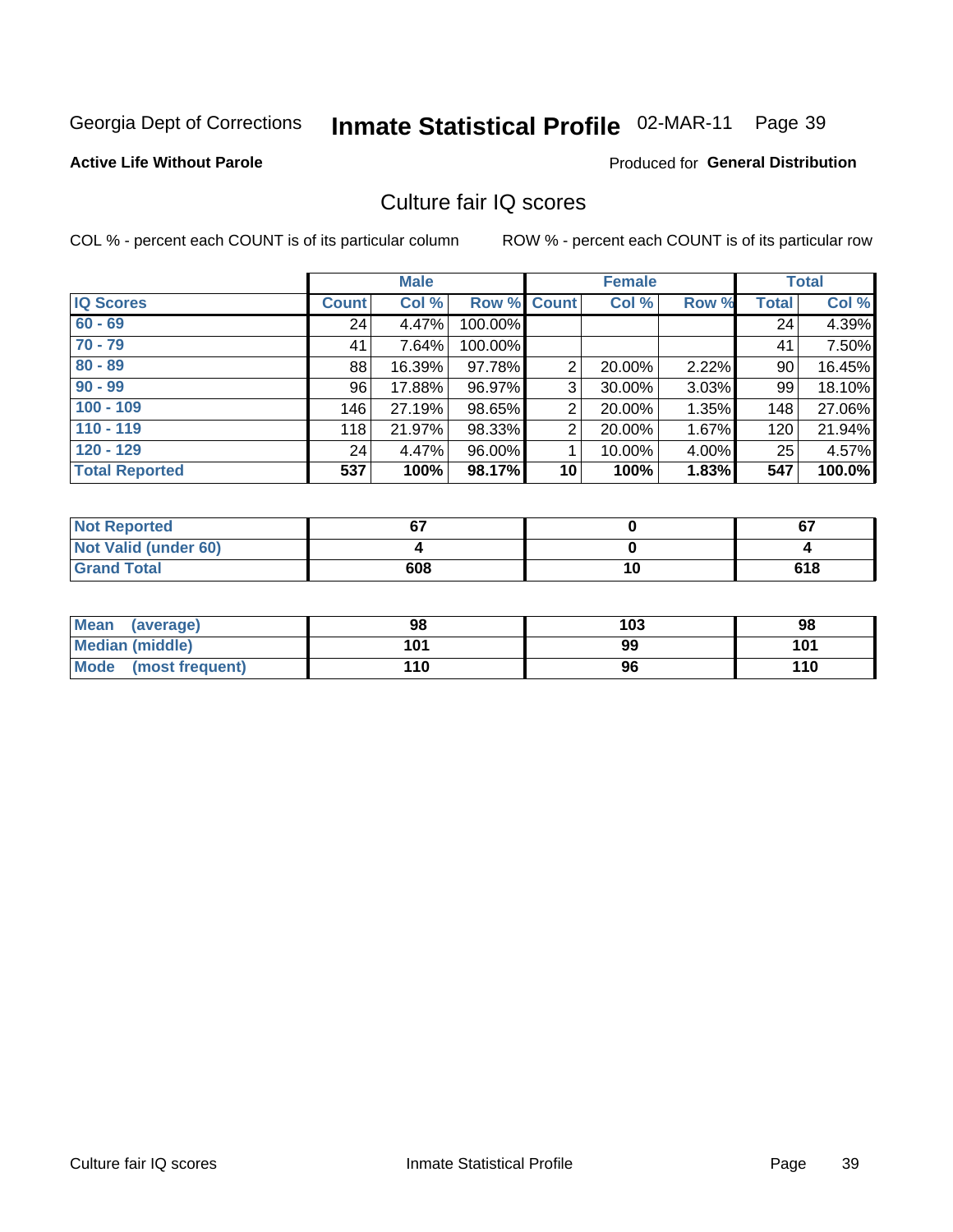#### Inmate Statistical Profile 02-MAR-11 Page 40

#### **Active Life Without Parole**

### Produced for General Distribution

## Wide Range Achievement Test (WRAT) reading score

COL % - percent each COUNT is of its particular column

|                           |              | <b>Male</b> |         |                | <b>Female</b> |       |              | <b>Total</b> |
|---------------------------|--------------|-------------|---------|----------------|---------------|-------|--------------|--------------|
| <b>WRAT Reading Score</b> | <b>Count</b> | Col %       | Row %   | <b>Count</b>   | Col %         | Row % | <b>Total</b> | Col %        |
| $0.1$ to $0.9$            | 14           | 2.56%       | 100.00% |                |               |       | 14           | 2.52%        |
| 1.0 to 1.9                | 17           | 3.11%       | 100.00% |                |               |       | 17           | 3.06%        |
| 2.0 to 2.9                | 28           | 5.13%       | 96.55%  | 1              | 10.00%        | 3.45% | 29           | 5.22%        |
| 3.0 to 3.9                | 33           | 6.04%       | 100.00% |                |               |       | 33           | 5.94%        |
| 4.0 to 4.9                | 41           | 7.51%       | 100.00% |                |               |       | 41           | 7.37%        |
| 5.0 to 5.9                | 48           | 8.79%       | 97.96%  | $\mathbf{1}$   | 10.00%        | 2.04% | 49           | 8.81%        |
| 6.0 to 6.9                | 48           | 8.79%       | 100.00% |                |               |       | 48           | 8.63%        |
| 7.0 to 7.9                | 18           | 3.30%       | 100.00% |                |               |       | 18           | 3.24%        |
| 8.0 to 8.9                | 39           | 7.14%       | 100.00% |                |               |       | 39           | 7.01%        |
| 9.0 to 9.9                | 44           | $8.06\%$    | 97.78%  | 1              | 10.00%        | 2.22% | 45           | 8.09%        |
| 10.0 to 10.9              | 13           | 2.38%       | 92.86%  | 1              | 10.00%        | 7.14% | 14           | 2.52%        |
| 11.0 to 11.9              | 34           | 6.23%       | 94.44%  | $\overline{2}$ | 20.00%        | 5.56% | 36           | 6.47%        |
| 12.0 to 12.9              | 112          | 20.51%      | 99.12%  | 1              | 10.00%        | 0.88% | 113          | 20.32%       |
| 13                        | 57           | 10.44%      | 95.00%  | 3              | 30.00%        | 5.00% | 60           | 10.79%       |
| <b>Total Reported</b>     | 546          | 100%        | 98.20%  | 10             | 100%          | 1.80% | 556          | 100%         |
|                           |              |             |         |                |               |       |              |              |

| <b>Not Reported</b>     | r.<br><u>UZ</u> |     | r.<br>ν                   |
|-------------------------|-----------------|-----|---------------------------|
| <b>Total</b><br>' Grand | 608             | י י | C <sub>4</sub> C<br>0 I O |

| Mean (average)         | 8.33 | 10.22                | 8.36 |
|------------------------|------|----------------------|------|
| <b>Median (middle)</b> | ช.ว  | 11 J<br>. <i>. .</i> | ၓ.๖  |
| Mode (most frequent)   | U    |                      | IJ   |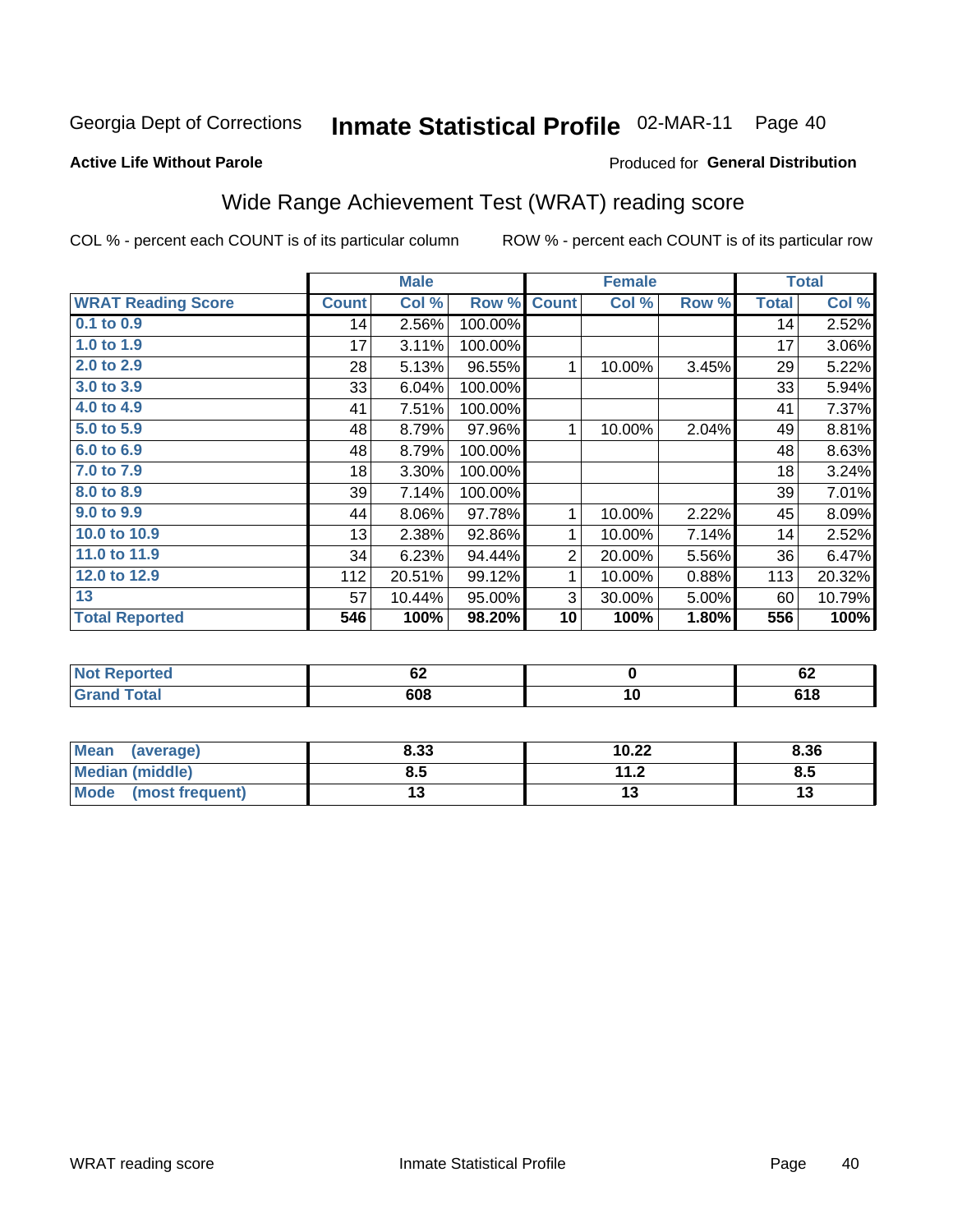#### Inmate Statistical Profile 02-MAR-11 Page 41

Produced for General Distribution

### **Active Life Without Parole**

### Wide Range Achievement Test (WRAT) math score

COL % - percent each COUNT is of its particular column

|                              |              | <b>Male</b> |         |                | <b>Female</b>   |       |              | <b>Total</b> |
|------------------------------|--------------|-------------|---------|----------------|-----------------|-------|--------------|--------------|
| <b>WRAT Mathematic Score</b> | <b>Count</b> | Col %       | Row %   | <b>Count</b>   | Col %           | Row % | <b>Total</b> | Col %        |
| $0.1$ to $0.9$               | 2            | 0.37%       | 100.00% |                |                 |       | 2            | 0.36%        |
| 1.0 to 1.9                   | 4            | 0.73%       | 100.00% |                |                 |       | 4            | 0.72%        |
| 2.0 to 2.9                   | 17           | 3.11%       | 100.00% |                |                 |       | 17           | 3.06%        |
| 3.0 to 3.9                   | 38           | 6.96%       | 100.00% |                |                 |       | 38           | 6.83%        |
| 4.0 to 4.9                   | 59           | 10.81%      | 98.33%  | 1              | 10.00%          | 1.67% | 60           | 10.79%       |
| 5.0 to 5.9                   | 71           | 13.00%      | 98.61%  | 1              | 10.00%          | 1.39% | 72           | 12.95%       |
| 6.0 to 6.9                   | 110          | 20.15%      | 99.10%  | 1              | 10.00%          | 0.90% | 111          | 19.96%       |
| 7.0 to 7.9                   | 66           | 12.09%      | 98.51%  | 1              | 10.00%          | 1.49% | 67           | 12.05%       |
| 8.0 to 8.9                   | 39           | 7.14%       | 95.12%  | $\overline{2}$ | 20.00%          | 4.88% | 41           | 7.37%        |
| 9.0 to 9.9                   | 54           | 9.89%       | 96.43%  | $\overline{2}$ | 20.00%          | 3.57% | 56           | 10.07%       |
| 10.0 to 10.9                 | 26           | 4.76%       | 100.00% |                |                 |       | 26           | 4.68%        |
| 11.0 to 11.9                 | 15           | 2.75%       | 100.00% |                |                 |       | 15           | 2.70%        |
| 12.0 to 12.9                 | 35           | 6.41%       | 97.22%  | 1              | 10.00%          | 2.78% | 36           | 6.47%        |
| 13                           | 10           | 1.83%       | 90.91%  | 1              | 10.00%          | 9.09% | 11           | 1.98%        |
| <b>Total Reported</b>        | 546          | 100%        | 98.20%  | 10             | 100%            | 1.80% | 556          | 100%         |
|                              |              |             |         |                |                 |       |              |              |
| <b>Not Reported</b>          |              | 62          |         |                | $\mathbf 0$     |       |              | 62           |
| <b>Grand Total</b>           |              | 608         |         |                | $\overline{10}$ |       |              | 618          |

| <b>Mean</b><br>(average)       | 7.18 | o.o  | ג הי<br>. Z I |
|--------------------------------|------|------|---------------|
| <b>Median (middle)</b>         | 6.9  | 8.45 | 6.9           |
| <b>Mode</b><br>(most frequent) | 6.9  | 7. a | 6.9           |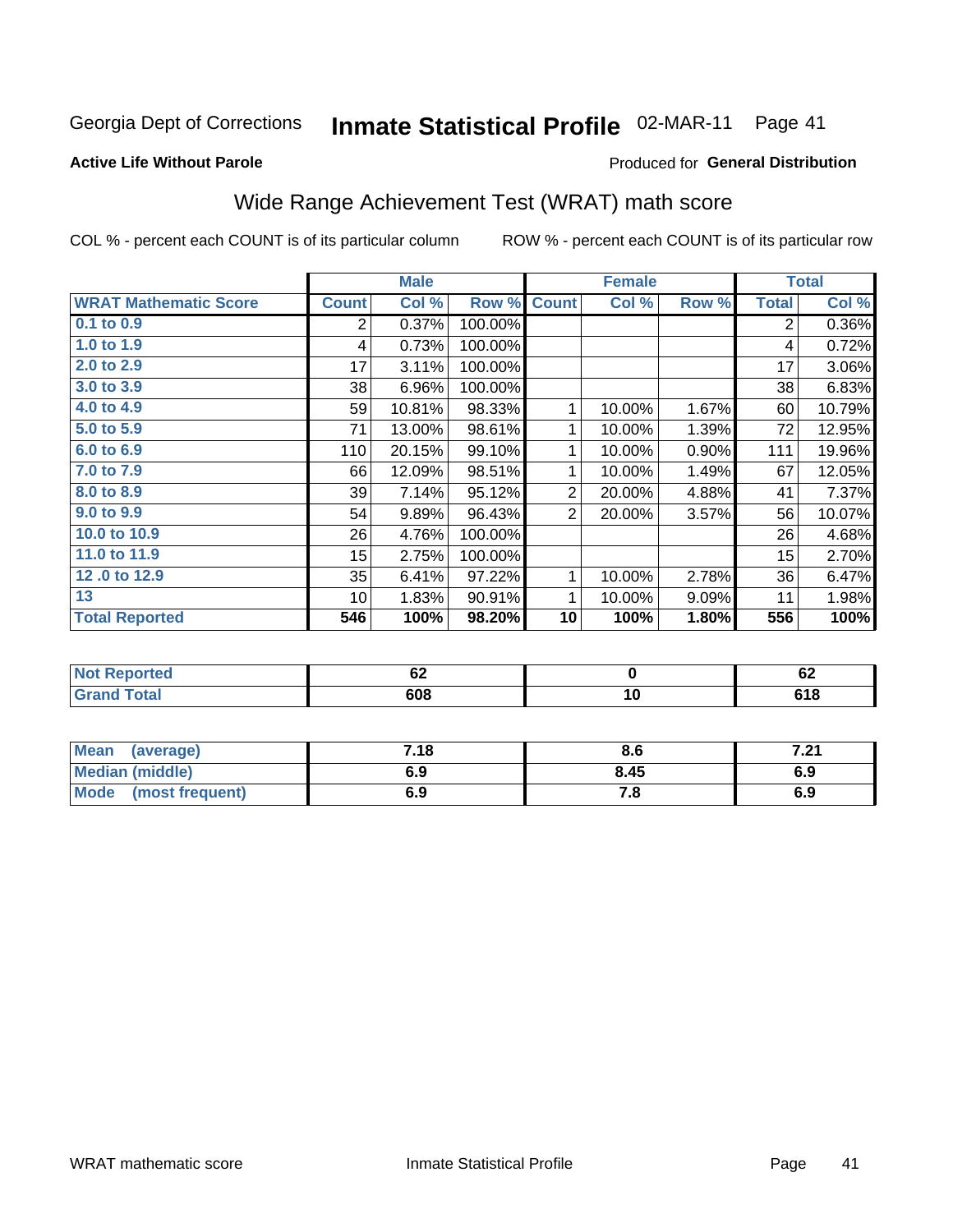#### Inmate Statistical Profile 02-MAR-11 Page 42

#### **Active Life Without Parole**

#### Produced for General Distribution

## Wide Range Achievement Test (WRAT) spelling score

COL % - percent each COUNT is of its particular column

|                            |                | <b>Male</b> |         |              | <b>Female</b>   |       |              | <b>Total</b> |
|----------------------------|----------------|-------------|---------|--------------|-----------------|-------|--------------|--------------|
| <b>WRAT Spelling Score</b> | <b>Count</b>   | Col %       | Row %   | <b>Count</b> | Col %           | Row % | <b>Total</b> | Col %        |
| $0.1$ to $0.9$             | $\overline{7}$ | 1.28%       | 100.00% |              |                 |       | 7            | 1.26%        |
| 1.0 to 1.9                 | 24             | 4.40%       | 100.00% |              |                 |       | 24           | 4.32%        |
| 2.0 to 2.9                 | 41             | 7.52%       | 100.00% |              |                 |       | 41           | 7.39%        |
| 3.0 to 3.9                 | 30             | 5.50%       | 100.00% |              |                 |       | 30           | 5.41%        |
| 4.0 to 4.9                 | 47             | 8.62%       | 97.92%  | 1            | 10.00%          | 2.08% | 48           | 8.65%        |
| 5.0 to 5.9                 | 56             | 10.28%      | 100.00% |              |                 |       | 56           | 10.09%       |
| 6.0 to 6.9                 | 58             | 10.64%      | 98.31%  | 1            | 10.00%          | 1.69% | 59           | 10.63%       |
| 7.0 to 7.9                 | 46             | 8.44%       | 100.00% |              |                 |       | 46           | 8.29%        |
| 8.0 to 8.9                 | 40             | 7.34%       | 97.56%  | 1            | 10.00%          | 2.44% | 41           | 7.39%        |
| 9.0 to 9.9                 | 39             | 7.16%       | 100.00% |              |                 |       | 39           | 7.03%        |
| 10.0 to 10.9               | 35             | 6.42%       | 100.00% |              |                 |       | 35           | 6.31%        |
| 11.0 to 11.9               | 33             | 6.06%       | 91.67%  | 3            | 30.00%          | 8.33% | 36           | 6.49%        |
| 12.0 to 12.9               | 62             | 11.38%      | 95.38%  | 3            | 30.00%          | 4.62% | 65           | 11.71%       |
| 13                         | 27             | 4.95%       | 96.43%  | 1            | 10.00%          | 3.57% | 28           | 5.05%        |
| <b>Total Reported</b>      | 545            | 100%        | 98.20%  | 10           | 100%            | 1.80% | 555          | 100.0%       |
|                            |                |             |         |              |                 |       |              |              |
| <b>Not Reported</b>        |                | 63          |         |              | $\bf{0}$        |       |              | 63           |
| <b>Grand Total</b>         |                | 608         |         |              | $\overline{10}$ |       |              | 618          |

| Mean<br>(average)      | 7.47 | 10.38 | 7.52 |
|------------------------|------|-------|------|
| <b>Median (middle)</b> | ں.   | 11.45 | ن. ا |
| Mode (most frequent)   | 8.5  | 12.3  | 8.5  |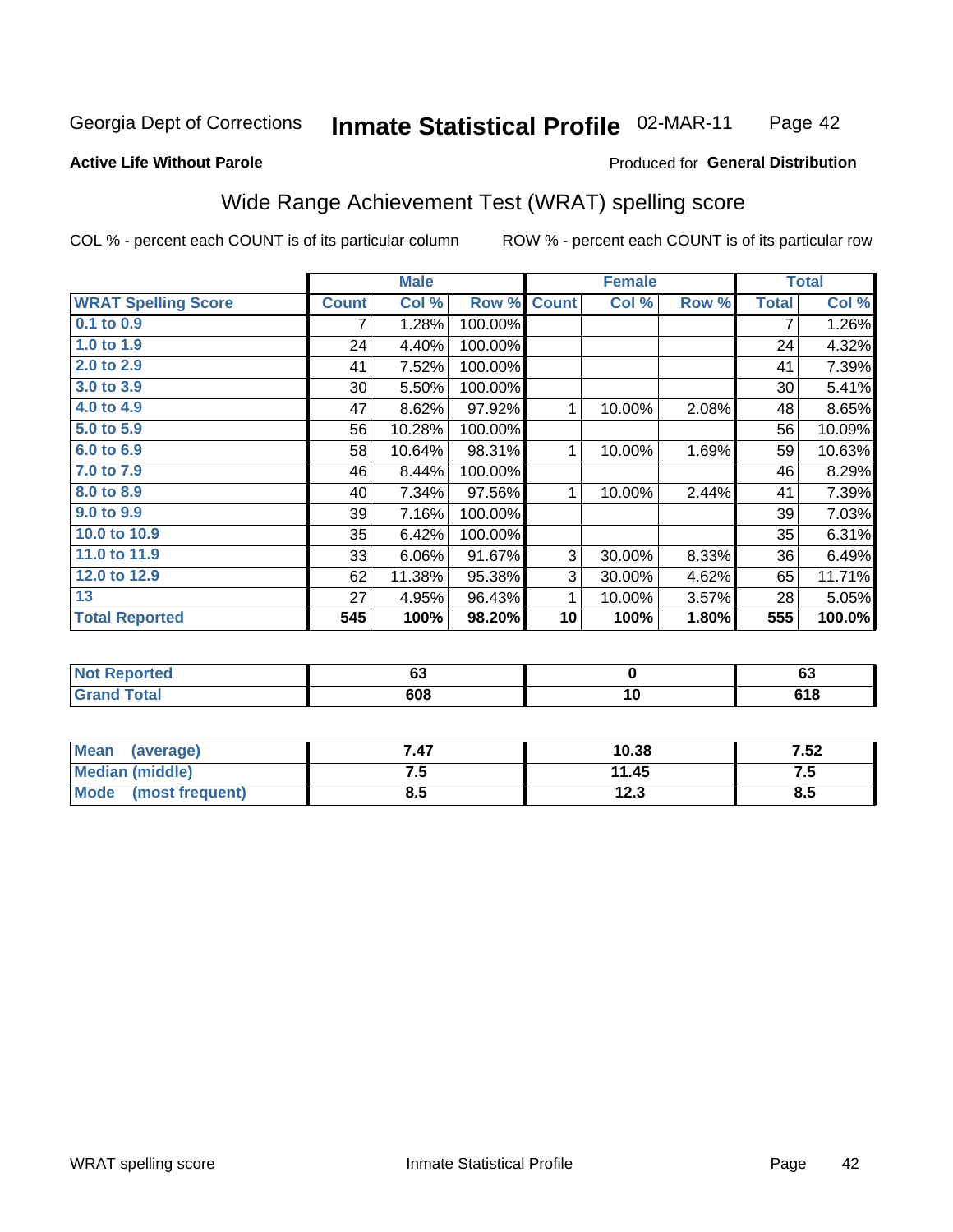#### **Active Life Without Parole**

### **Produced for General Distribution**

### Scope of substance abuse - summary

COL % - percent each COUNT is of its particular column

|                        |                 | <b>Male</b> |            |              | <b>Female</b> |       |                    | <b>Total</b> |
|------------------------|-----------------|-------------|------------|--------------|---------------|-------|--------------------|--------------|
| <b>Substance Abuse</b> | Count!          | Col %       | Row %      | <b>Count</b> | Col %         | Row % | Total <sub>1</sub> | Col %        |
| <b>None</b>            | 249             | 40.95%      | 98.42%     |              | 40.00%        | 1.58% | 253                | 40.94%       |
| <b>Drugs only</b>      | 210             | 34.54%      | 98.59%     |              | 30.00%        | 1.41% | 213                | 34.47%       |
| <b>Alcohol only</b>    | 33 <sub>1</sub> | 5.43%       | $100.00\%$ |              |               |       | 33                 | 5.34%        |
| Drugs and alcohol      | 116             | 19.08%      | $97.48\%$  |              | 30.00%        | 2.52% | 119                | 19.26%       |
| <b>Total Reported</b>  | 608             | 100%        | 98.38%     | 10           | 100%          | 1.62% | 618                | 100.0%       |

| <b>Not</b><br>Reported       |     |                |
|------------------------------|-----|----------------|
| <b>Total</b><br><b>Grand</b> | cna | C 4 0<br>ס ו כ |

| <b>Mod</b><br>'one<br>None<br><b>None</b> |
|-------------------------------------------|
|-------------------------------------------|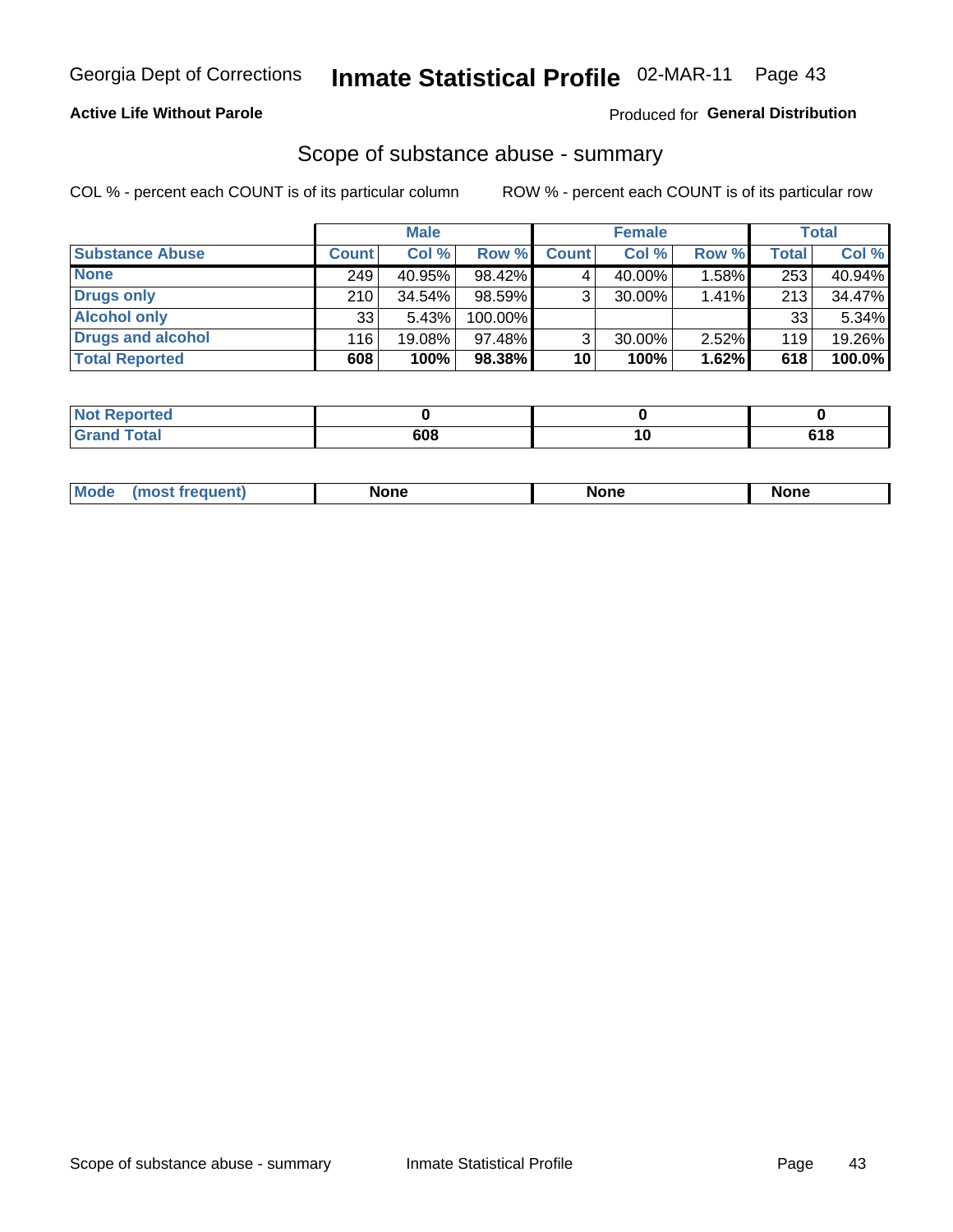### **Active Life Without Parole**

#### Produced for General Distribution

### Scope of substance abuse - detail

COL % - percent each COUNT is of its particular column

|                                         |                | <b>Male</b> |         |              | <b>Female</b> |        |                | <b>Total</b> |
|-----------------------------------------|----------------|-------------|---------|--------------|---------------|--------|----------------|--------------|
| <b>Substance Abuse</b>                  | <b>Count</b>   | Col %       | Row %   | <b>Count</b> | Col %         | Row %  | <b>Total</b>   | Col %        |
| No drug or alcohol problems             | 249            | 40.95%      | 98.42%  | 4            | 40.00%        | 1.58%  | 253            | 40.94%       |
| Drug addiction but no alcohol           | 3              | 0.49%       | 100.00% |              |               |        | 3              | 0.49%        |
| <b>Drug addiction and alcohol</b>       | 3              | 0.49%       | 100.00% |              |               |        | 3              | 0.49%        |
| abuse                                   |                |             |         |              |               |        |                |              |
| <b>Drug addiction and alcoholism</b>    | $\overline{2}$ | 0.33%       | 100.00% |              |               |        | $\overline{2}$ | 0.32%        |
| No drug problem but alcohol             | 27             | 4.44%       | 100.00% |              |               |        | 27             | 4.37%        |
| abuse                                   |                |             |         |              |               |        |                |              |
| No drug problem but alcoholism          | 6              | 0.99%       | 100.00% |              |               |        | 6              | 0.97%        |
| Drug experiment but no alcohol          | 121            | 19.90%      | 99.18%  |              | 10.00%        | 0.82%  | 122            | 19.74%       |
| <b>Drug experiment &amp; alcohol</b>    | 13             | 2.14%       | 100.00% |              |               |        | 13             | 2.10%        |
| abuse                                   |                |             |         |              |               |        |                |              |
| <b>Drug experiment &amp; alcoholism</b> | 10             | 1.64%       | 100.00% |              |               |        | 10             | 1.62%        |
| Drug abuse but no alcohol               | 86             | 14.14%      | 97.73%  | 2            | 20.00%        | 2.27%  | 88             | 14.24%       |
| Drug abuse and alcohol abuse            | 73             | 12.01%      | 98.65%  |              | 10.00%        | 1.35%  | 74             | 11.97%       |
| <b>Drug abuse and alcoholism</b>        | 15             | 2.47%       | 88.24%  | 2            | 20.00%        | 11.76% | 17             | 2.75%        |
| <b>Total Reported</b>                   | 608            | 100%        | 98.38%  | 10           | 100%          | 1.62%  | 618            | 100%         |

| : Reported<br><b>NOT</b> |     |     |                           |
|--------------------------|-----|-----|---------------------------|
| <b>otal</b>              | 608 | . . | C <sub>4</sub> O<br>9 I O |

| Mode (most frequent) | No drug or alcohol problems No drug or alcohol problems No drug or alcohol |          |
|----------------------|----------------------------------------------------------------------------|----------|
|                      |                                                                            | problems |
|                      |                                                                            |          |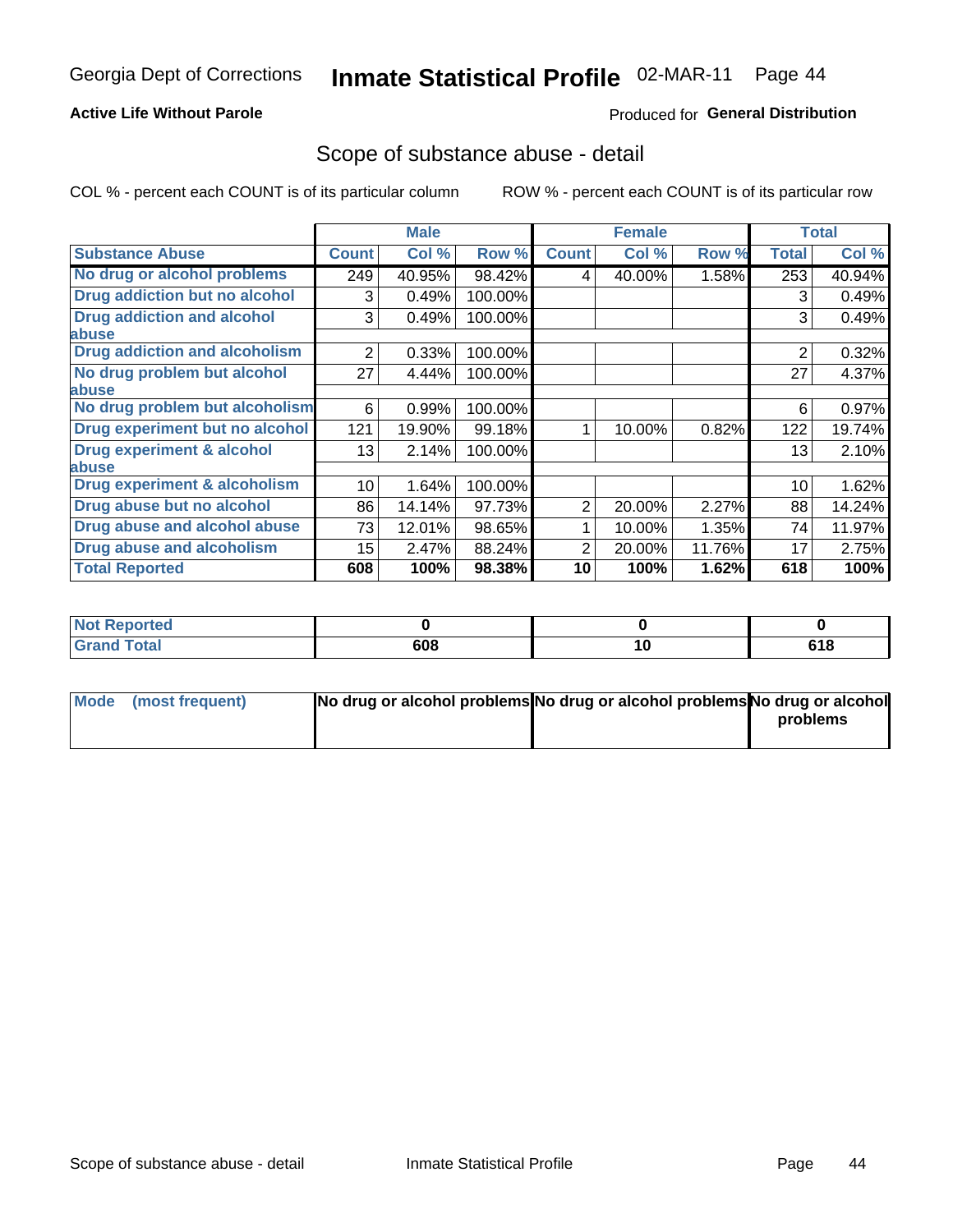#### Inmate Statistical Profile 02-MAR-11 Page 45

#### **Active Life Without Parole**

#### Produced for General Distribution

## Current / last mental health treatment level

COL % - percent each COUNT is of its particular column

|                                    |              | <b>Male</b> |         |              | <b>Female</b> |       |              | <b>Total</b> |
|------------------------------------|--------------|-------------|---------|--------------|---------------|-------|--------------|--------------|
| <b>Mental Health Treatment Lev</b> | <b>Count</b> | Col %       | Row %   | <b>Count</b> | Col %         | Row % | <b>Total</b> | Col %        |
| 1 No problem at current time       | 61           | 26.18%      | 98.39%  |              | 11.11%        | 1.61% | 62           | 25.62%       |
| 2 Receiving outpatient             | 133          | 57.08%      | 94.33%  | 8            | 88.89%        | 5.67% | 141          | 58.26%       |
| <b>Treatment</b>                   |              |             |         |              |               |       |              |              |
| 3 Inpatient, moderate              | 32           | 13.73%      | 100.00% |              |               |       | 32           | 13.22%       |
| Treatment                          |              |             |         |              |               |       |              |              |
| 4 Inpatient, intensive             | 6            | 2.58%       | 100.00% |              |               |       | 6            | 2.48%        |
| Treatment                          |              |             |         |              |               |       |              |              |
| <b>5 Undergoing crisis</b>         |              | 0.43%       | 100.00% |              |               |       |              | 0.41%        |
| <b>stabilization</b>               |              |             |         |              |               |       |              |              |
| <b>Total Evaluated</b>             | 233          | 100%        | 96.28%  | 9            | 100%          | 3.72% | 242          | 100%         |

| evaluation<br>-MI<br>Never I<br>nan | <b>275</b><br>ט וע |    | $- -$<br>יש |
|-------------------------------------|--------------------|----|-------------|
| $\sim$                              | 608                | 10 |             |

| <b>Median (middle)</b>         | <b>Receiving outpatient</b><br>treatment | <b>Receiving outpatient</b><br>treatment | <b>Receiving</b><br>outpatient<br>treatment |  |
|--------------------------------|------------------------------------------|------------------------------------------|---------------------------------------------|--|
| <b>Mode</b><br>(most frequent) | <b>Receiving outpatient</b><br>treatment | <b>Receiving outpatient</b><br>treatment | <b>Receiving</b><br>outpatient<br>treatment |  |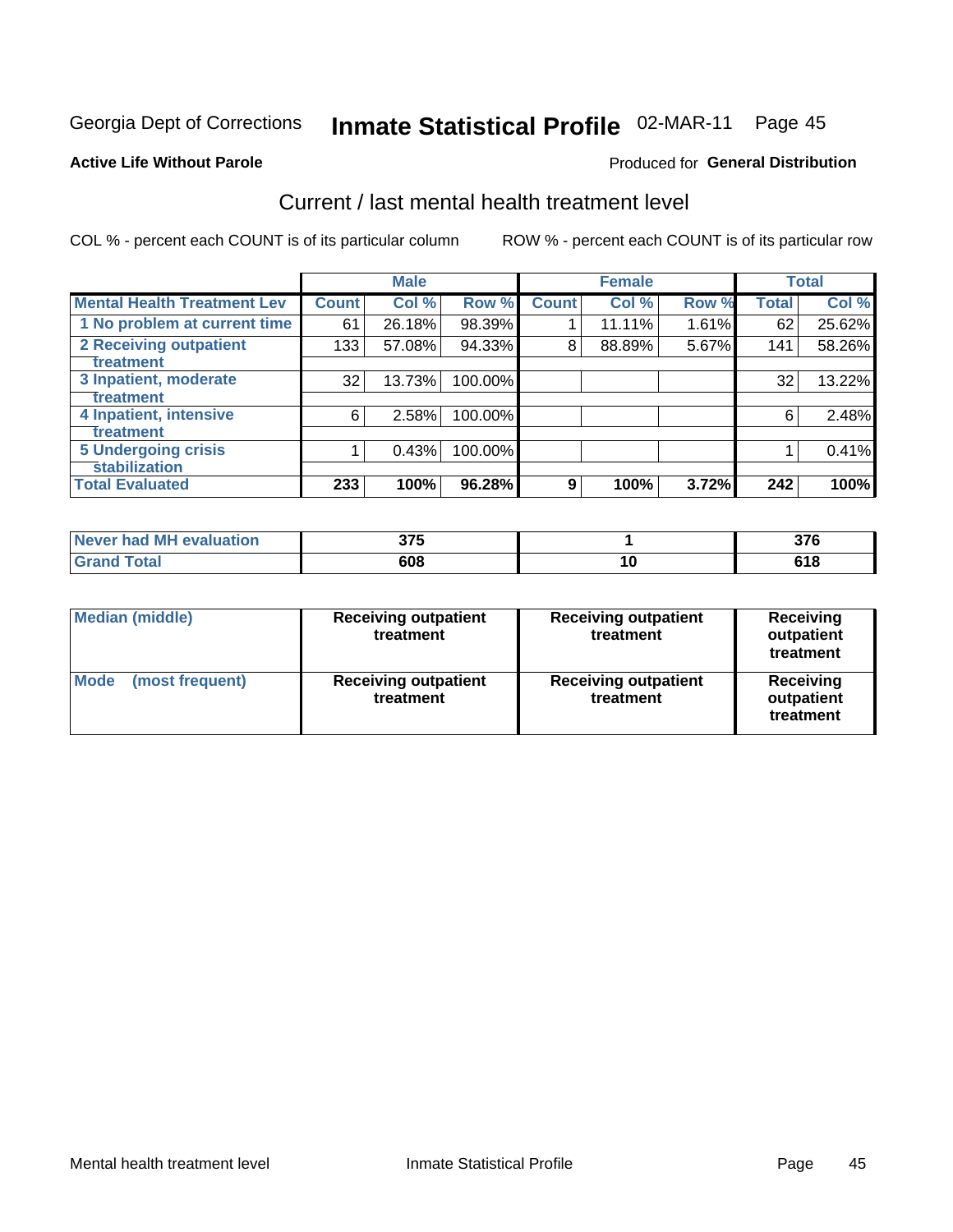#### Inmate Statistical Profile 02-MAR-11 Page 46

### **Active Life Without Parole**

### Produced for General Distribution

## PULHESDWIT medical scale - 'P' overall condition ('P'hysical)

COL % - percent each COUNT is of its particular column

|                                  |                | <b>Male</b> |                    |    | <b>Female</b> |          |              | <b>Total</b> |
|----------------------------------|----------------|-------------|--------------------|----|---------------|----------|--------------|--------------|
| 'P' Overall Condition            | Count l        | Col %       | <b>Row % Count</b> |    | Col %         | Row %    | <b>Total</b> | Col %        |
| 1 No medical illness             | 401            | 69.62%      | 98.77%             | 5  | 50.00%        | 1.23%    | 406          | 69.28%       |
| 2 Well-controlled chronic        | 141            | 24.48%      | 96.58%             | 5  | 50.00%        | 3.42%    | 146          | 24.91%       |
| <b>illness</b>                   |                |             |                    |    |               |          |              |              |
| 3 Poorly-controlled chronic      | 32             | 5.56%       | 100.00%            |    |               |          | 32           | 5.46%        |
| <b>illness</b>                   |                |             |                    |    |               |          |              |              |
| 4 Significant problems requiring | 2 <sub>1</sub> | 0.35%       | 100.00%            |    |               |          | 2            | 0.34%        |
| special housing                  |                |             |                    |    |               |          |              |              |
| <b>Total Reported</b>            | 576            | 100%        | 98.29%             | 10 | 100%          | $1.71\%$ | 586          | 100%         |

| τeα | $\ddot{\phantom{0}}$<br>◡<br>$\sim$ | $\ddot{\phantom{0}}$<br>◡▵<br>$\sim$ |
|-----|-------------------------------------|--------------------------------------|
|     | 608                                 | 618                                  |

| <b>Mode</b> | (most frequent) | 1 No medical illness | 2 Well-controlled chronic<br>illness | 1 No medical<br>illness |
|-------------|-----------------|----------------------|--------------------------------------|-------------------------|
|-------------|-----------------|----------------------|--------------------------------------|-------------------------|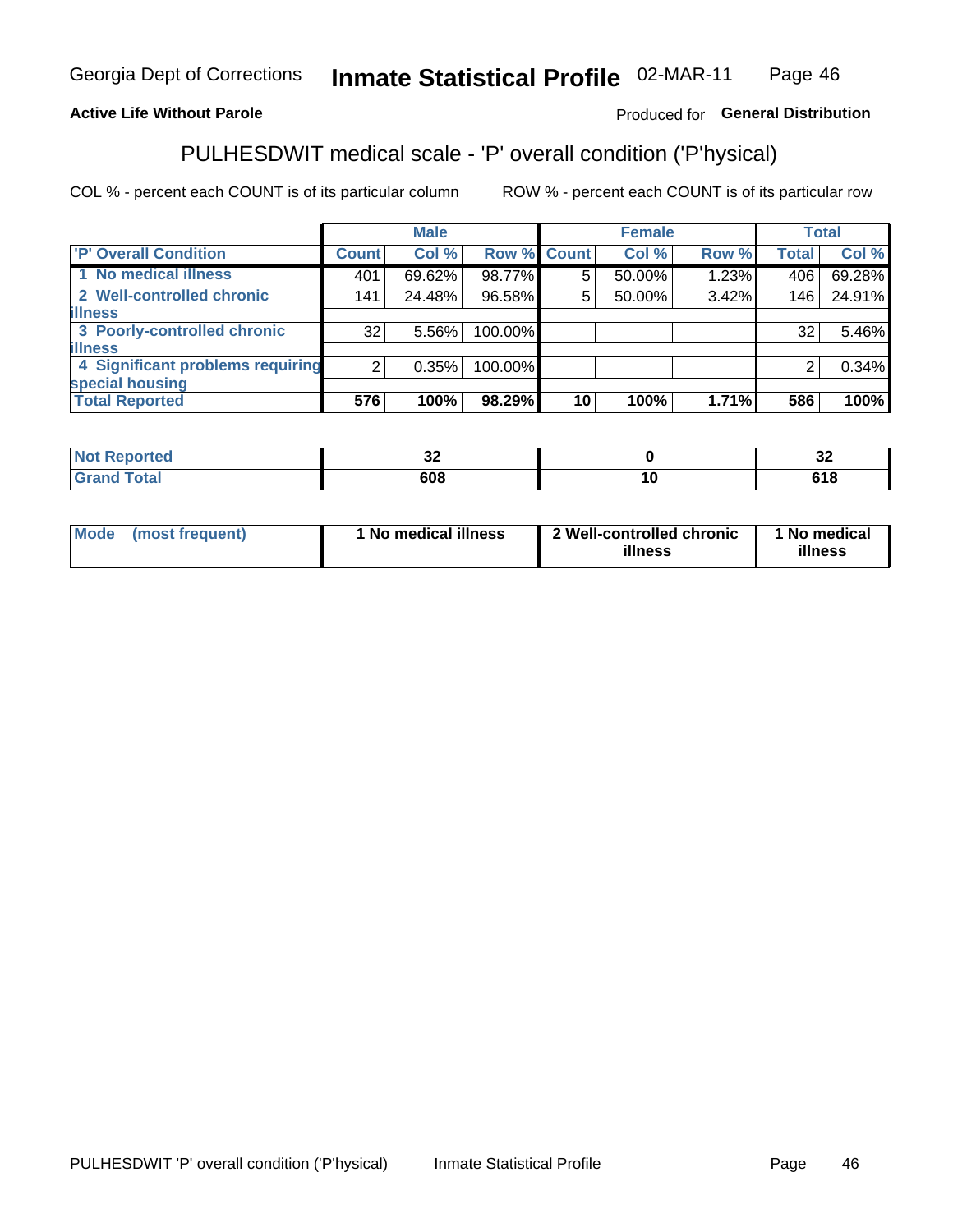#### **Active Life Without Parole**

### Produced for General Distribution

# PULHESDWIT medical scale - 'U' upper body

COL % - percent each COUNT is of its particular column

|                              |              | <b>Male</b> |         |              | <b>Female</b> |       |              | <b>Total</b> |
|------------------------------|--------------|-------------|---------|--------------|---------------|-------|--------------|--------------|
| <b>U' Upper Body</b>         | <b>Count</b> | Col %       | Row %   | <b>Count</b> | Col %         | Row % | <b>Total</b> | Col %        |
| 1 Upper bones, joints,       | 544          | 94.44%      | 98.55%  | 8            | 80.00%        | 1.45% | 552          | 94.20%       |
| muscles all OK               |              |             |         |              |               |       |              |              |
| 2 One or both arms minimally | 26           | 4.51%       | 92.86%  | 2            | 20.00%        | 7.14% | 28           | 4.78%        |
| limited                      |              |             |         |              |               |       |              |              |
| 3 One or both arms           | 5            | 0.87%       | 100.00% |              |               |       | 5            | 0.85%        |
| moderately limited           |              |             |         |              |               |       |              |              |
| 4 One arm disabled,          |              | 0.17%       | 100.00% |              |               |       |              | 0.17%        |
| paralyzed, or amputated      |              |             |         |              |               |       |              |              |
| <b>Total Reported</b>        | 576          | 100%        | 98.29%  | 10           | 100%          | 1.71% | 586          | 100%         |

| <b>Not Reported</b>              | JŁ  |   | $\ddot{\phantom{0}}$<br>◡▵ |
|----------------------------------|-----|---|----------------------------|
| <b>Total</b><br>Grar<br>ا الله ا | 608 | u | C4 O<br>0 I O              |

| Mode | (most frequent) | 1 Upper bones, joints,<br>muscles all OK | 1 Upper bones, joints,<br>muscles all OK | 1 Upper bones,<br>ljoints, muscles all<br>OK |
|------|-----------------|------------------------------------------|------------------------------------------|----------------------------------------------|
|------|-----------------|------------------------------------------|------------------------------------------|----------------------------------------------|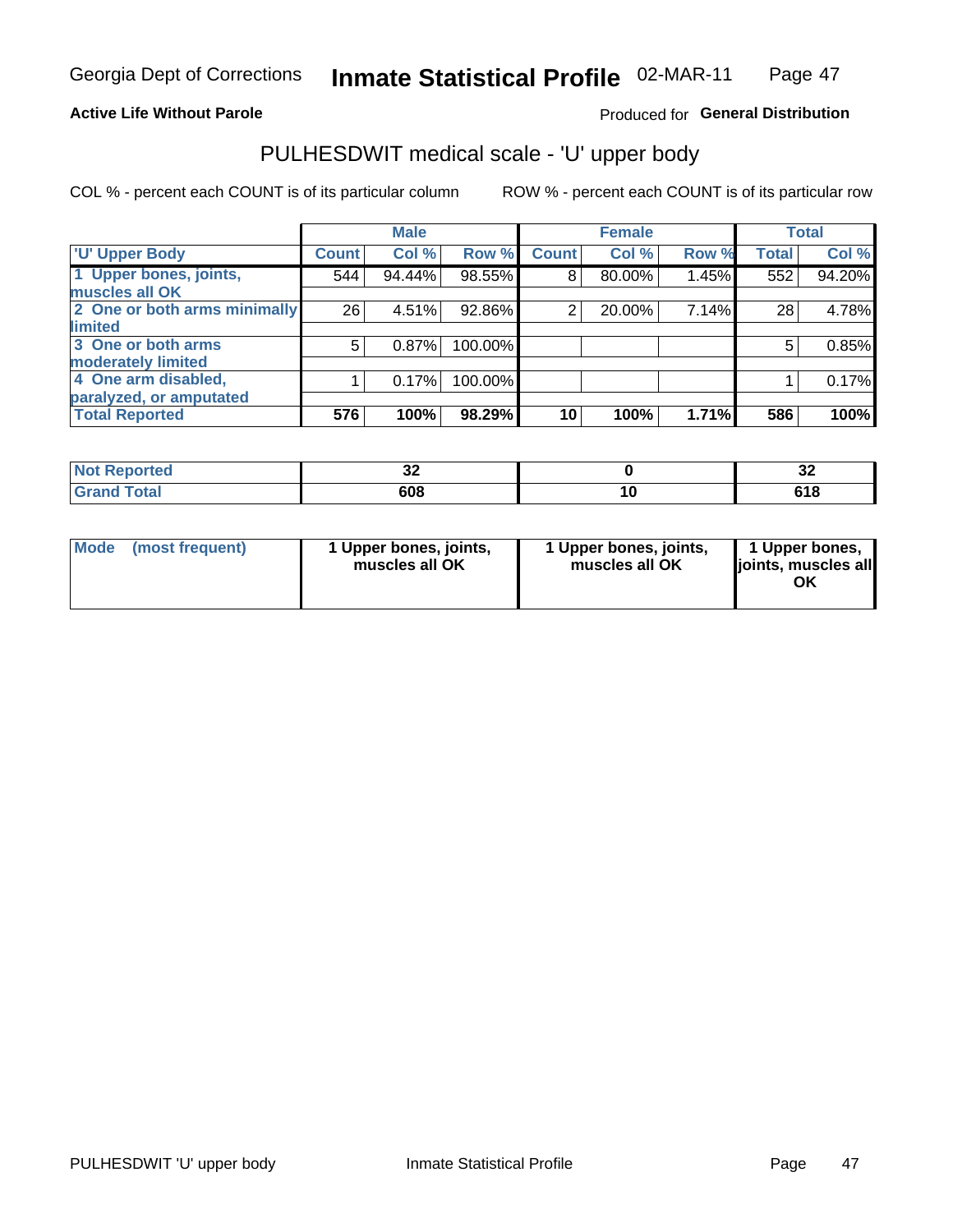#### **Active Life Without Parole**

### Produced for General Distribution

### PULHESDWIT medical scale - 'L' lower body

COL % - percent each COUNT is of its particular column

|                                |                 | <b>Male</b> |         |              | <b>Female</b> |       |                 | <b>Total</b> |
|--------------------------------|-----------------|-------------|---------|--------------|---------------|-------|-----------------|--------------|
| 'L' Lower Body                 | <b>Count</b>    | Col %       | Row %   | <b>Count</b> | Col %         | Row % | <b>Total</b>    | Col %        |
| 1 Lower bones, joints,         | 488             | 84.72%      | 98.59%  |              | 70.00%        | 1.41% | 495             | 84.47%       |
| muscles all OK                 |                 |             |         |              |               |       |                 |              |
| 2 One or both legs minimally   | 74              | 12.85%      | 96.10%  | 3            | 30.00%        | 3.90% | 77              | 13.14%       |
| limited                        |                 |             |         |              |               |       |                 |              |
| 3 One or both legs             | 13 <sub>1</sub> | 2.26%       | 100.00% |              |               |       | 13 <sub>1</sub> | 2.22%        |
| moderately limited             |                 |             |         |              |               |       |                 |              |
| 4 One leg disabled, paralyzed, |                 | 0.17%       | 100.00% |              |               |       |                 | 0.17%        |
| or amputated                   |                 |             |         |              |               |       |                 |              |
| <b>Total Reported</b>          | 576             | 100%        | 98.29%  | 10           | 100%          | 1.71% | 586             | 100%         |

| <b>Not Repo</b><br>orted<br>$\sim$ . The set of $\sim$ | ◡▵  | $\ddot{\phantom{0}}$<br>◡▵ |
|--------------------------------------------------------|-----|----------------------------|
| <b>Total</b><br>------                                 | 608 | u lu                       |

|  | Mode (most frequent) | 1 Lower bones, joints,<br>muscles all OK | 1 Lower bones, joints,<br>muscles all OK | 1 Lower bones,<br>ljoints, muscles all<br>ΟK |
|--|----------------------|------------------------------------------|------------------------------------------|----------------------------------------------|
|--|----------------------|------------------------------------------|------------------------------------------|----------------------------------------------|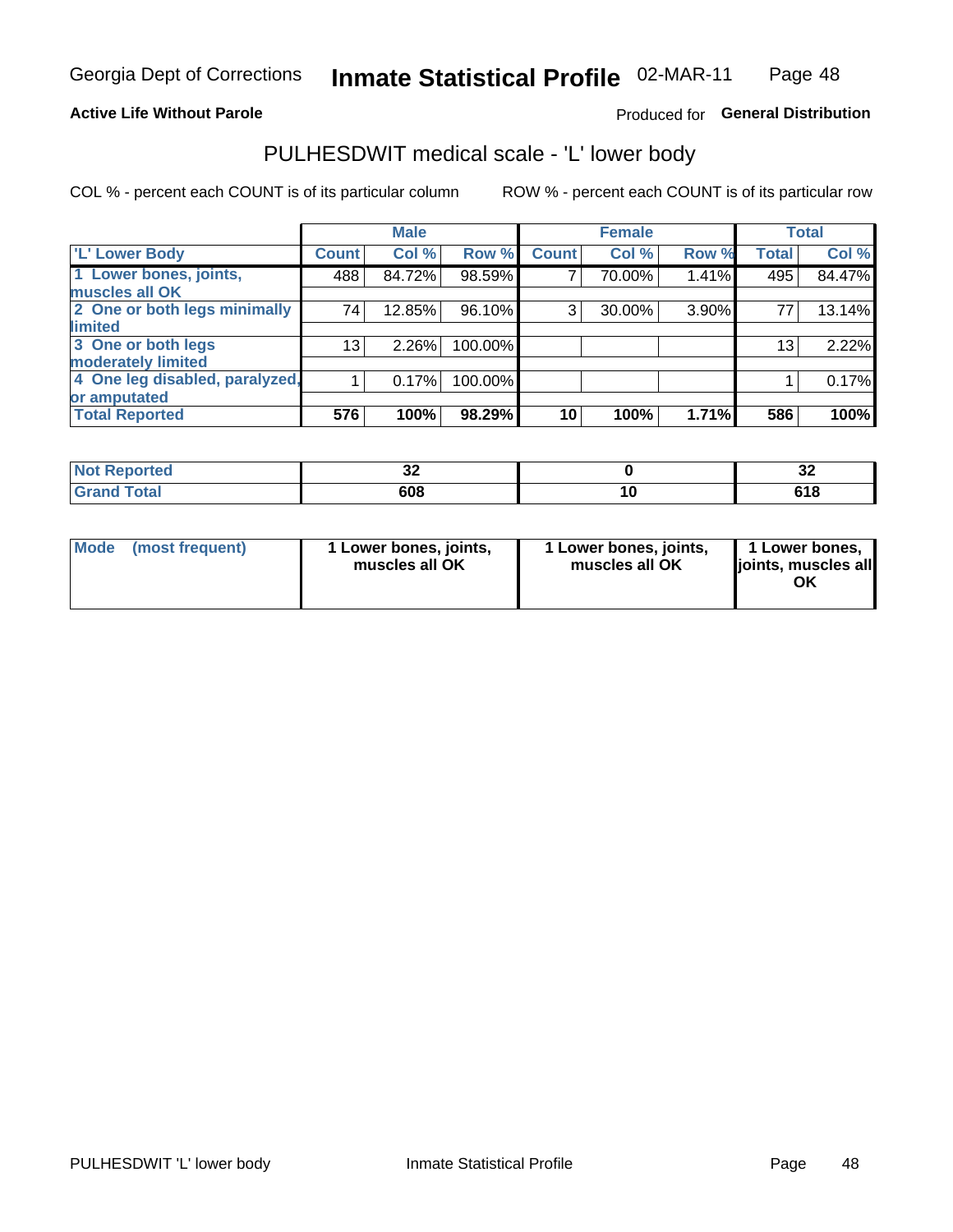#### **Active Life Without Parole**

Produced for General Distribution

### PULHESDWIT medical scale - 'H' hearing

COL % - percent each COUNT is of its particular column

|                                |                 | <b>Male</b> |                    |    | <b>Female</b> |       | <b>Total</b> |        |
|--------------------------------|-----------------|-------------|--------------------|----|---------------|-------|--------------|--------|
| <b>H' Hearing</b>              | <b>Count</b>    | Col %       | <b>Row % Count</b> |    | Col%          | Row % | <b>Total</b> | Col %  |
| 1 Normal hearing both ears     | 562             | 97.74%      | 98.25%             | 10 | 100.00%       | 1.75% | 572          | 97.78% |
| 2 Some loss in one ear with    | 12 <sup>2</sup> | 2.09%       | 100.00%            |    |               |       | 12           | 2.05%  |
| other OK, or mild loss in both |                 |             |                    |    |               |       |              |        |
| 4 Severe loss in both ears     |                 | 0.17%       | 100.00%            |    |               |       |              | 0.17%  |
| <b>Total Reported</b>          | 575             | 100%        | 98.29%             | 10 | 100%          | 1.71% | 585          | 100%   |

| тео    | ^^<br>v.<br>$ -$ | ັ⊽        |
|--------|------------------|-----------|
| $\sim$ | 608              | <br>0 I O |

| Mode (most frequent) | 1 Normal hearing both ears 1 Normal hearing both ears 1 Normal hearing |           |
|----------------------|------------------------------------------------------------------------|-----------|
|                      |                                                                        | both ears |
|                      |                                                                        |           |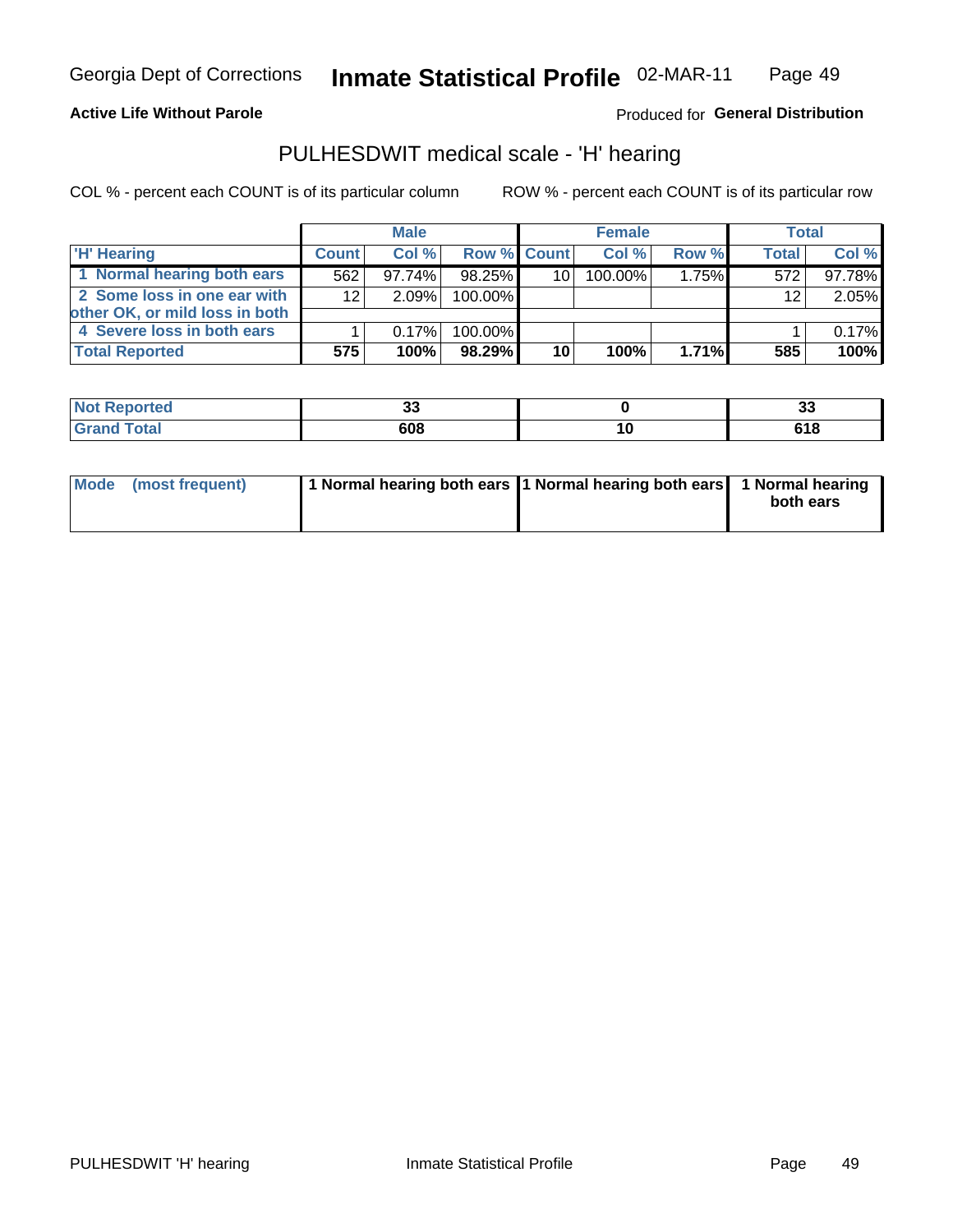#### **Active Life Without Parole**

#### Produced for General Distribution

### PULHESDWIT medical scale - 'E' vision

COL % - percent each COUNT is of its particular column

|                                |                 | <b>Male</b> |         |             | <b>Female</b> |       |              | <b>Total</b> |
|--------------------------------|-----------------|-------------|---------|-------------|---------------|-------|--------------|--------------|
| <b>E' Vision</b>               | <b>Count</b>    | Col %       |         | Row % Count | Col %         | Row % | <b>Total</b> | Col %        |
| 1 Correctable to 20/40 in both | 441             | 82.12%      | 98.66%  | 6           | 60.00%        | 1.34% | 447          | 81.72%       |
| eyes                           |                 |             |         |             |               |       |              |              |
| 2 Correctable to 20/70 in one  | 82              | 15.27%      | 95.35%  |             | 40.00%        | 4.65% | 86           | 15.72%       |
| eye, may be blind in other     |                 |             |         |             |               |       |              |              |
| 3 Correctable to 20/200 in one | 12 <sup>2</sup> | 2.23%       | 100.00% |             |               |       | 12           | 2.19%        |
| eye, may be blind in other     |                 |             |         |             |               |       |              |              |
| 4 One eye not correctable to   |                 | 0.37%       | 100.00% |             |               |       | 2            | 0.37%        |
| 20/200, other may be blind     |                 |             |         |             |               |       |              |              |
| <b>Total Reported</b>          | 537             | 100%        | 98.17%  | 10          | 100%          | 1.83% | 547          | 100%         |

| <b>Not Reported</b>          | -   |               |
|------------------------------|-----|---------------|
| <b>Total</b><br><b>Grand</b> | 608 | C4 O<br>0 I O |

| Mode (most frequent) | <sup>1</sup> Correctable to 20/40 in both 1 Correctable to 20/40 in 1 Correctable to<br>eves | both eyes | 20/40 in both eyes |
|----------------------|----------------------------------------------------------------------------------------------|-----------|--------------------|
|                      |                                                                                              |           |                    |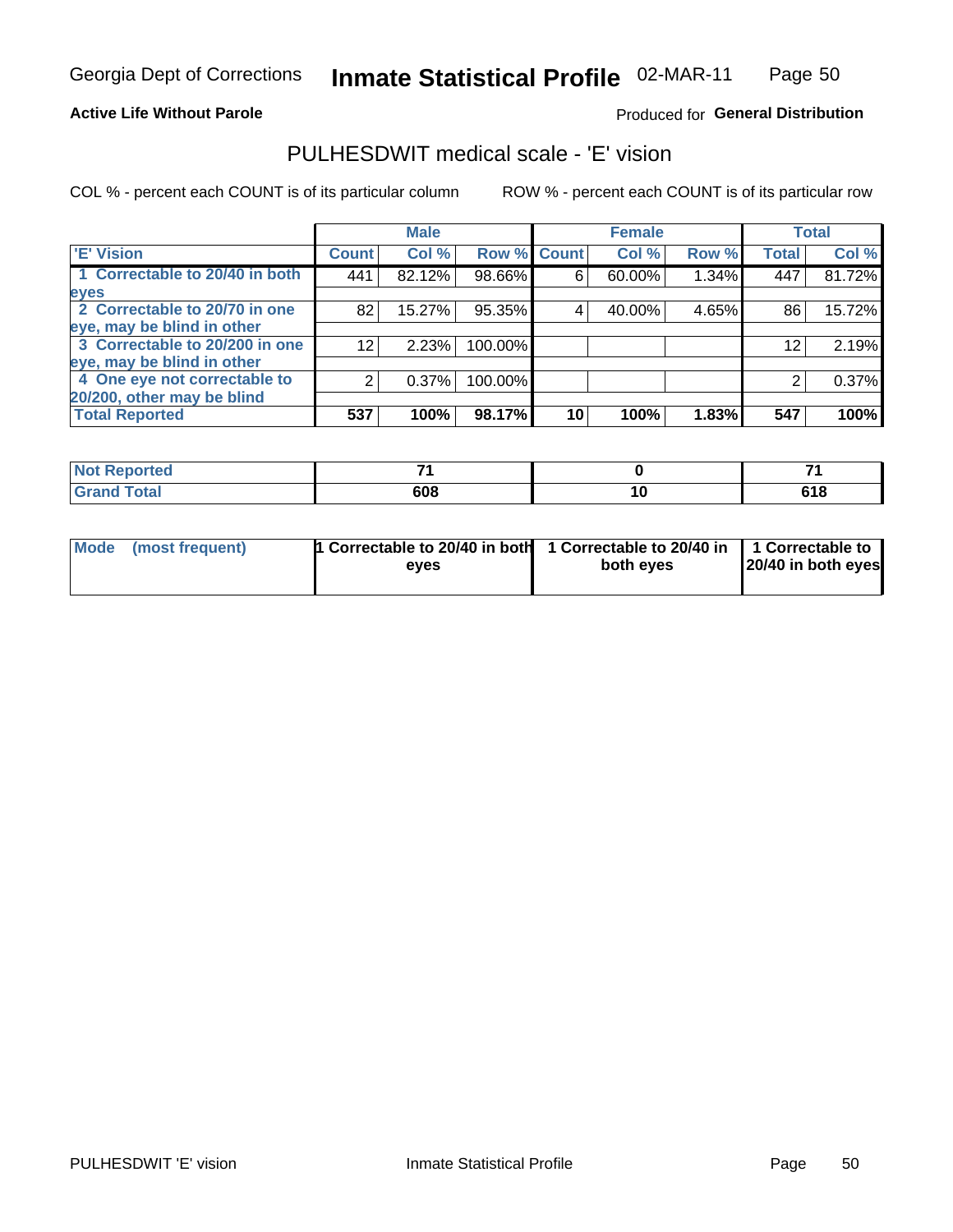#### **Active Life Without Parole**

### Produced for General Distribution

## PULHESDWIT medical scale - 'S' pSychiatric

COL % - percent each COUNT is of its particular column

|                                        |              | <b>Male</b> |         |             | <b>Female</b> |       |              | <b>Total</b> |
|----------------------------------------|--------------|-------------|---------|-------------|---------------|-------|--------------|--------------|
| 'S' pSychiatric                        | <b>Count</b> | Col %       |         | Row % Count | Col %         | Row % | <b>Total</b> | Col %        |
| 1 No impairment or disorders           | 448          | 82.66%      | 99.12%  |             | 44.44%        | 0.88% | 452          | 82.03%       |
| 2 Stable, or in remission, or          | 63           | 11.62%      | 92.65%  | 5           | 55.56%        | 7.35% | 68           | 12.34%       |
| mild impairment or retardation         |              |             |         |             |               |       |              |              |
| 3 Requires moderate inpatient          | 26           | 4.80%       | 100.00% |             |               |       | 26           | 4.72%        |
| treatment                              |              |             |         |             |               |       |              |              |
| 4 Requires intensive inpatient         | 4            | 0.74%       | 100.00% |             |               |       | 4            | 0.73%        |
| <b>treatment</b>                       |              |             |         |             |               |       |              |              |
| <b>5 Requires Crisis Stabilization</b> |              | 0.18%       | 100.00% |             |               |       |              | 0.18%        |
| Unit (CSU) inpatient care              |              |             |         |             |               |       |              |              |
| <b>Total Reported</b>                  | 542          | 100%        | 98.37%  | 9           | 100%          | 1.63% | 551          | 100%         |

| <b>Not Reported</b>  | .or | $\sim$      |
|----------------------|-----|-------------|
| <b>Total</b><br>Gran | 608 | 04 C<br>JIO |

| Mode (most frequent) | <b>1 No impairment or disorders 2 Stable, or in remission, 1 No impairment or</b> |                       |           |
|----------------------|-----------------------------------------------------------------------------------|-----------------------|-----------|
|                      |                                                                                   | or mild impairment or | disorders |
|                      |                                                                                   | retardation           |           |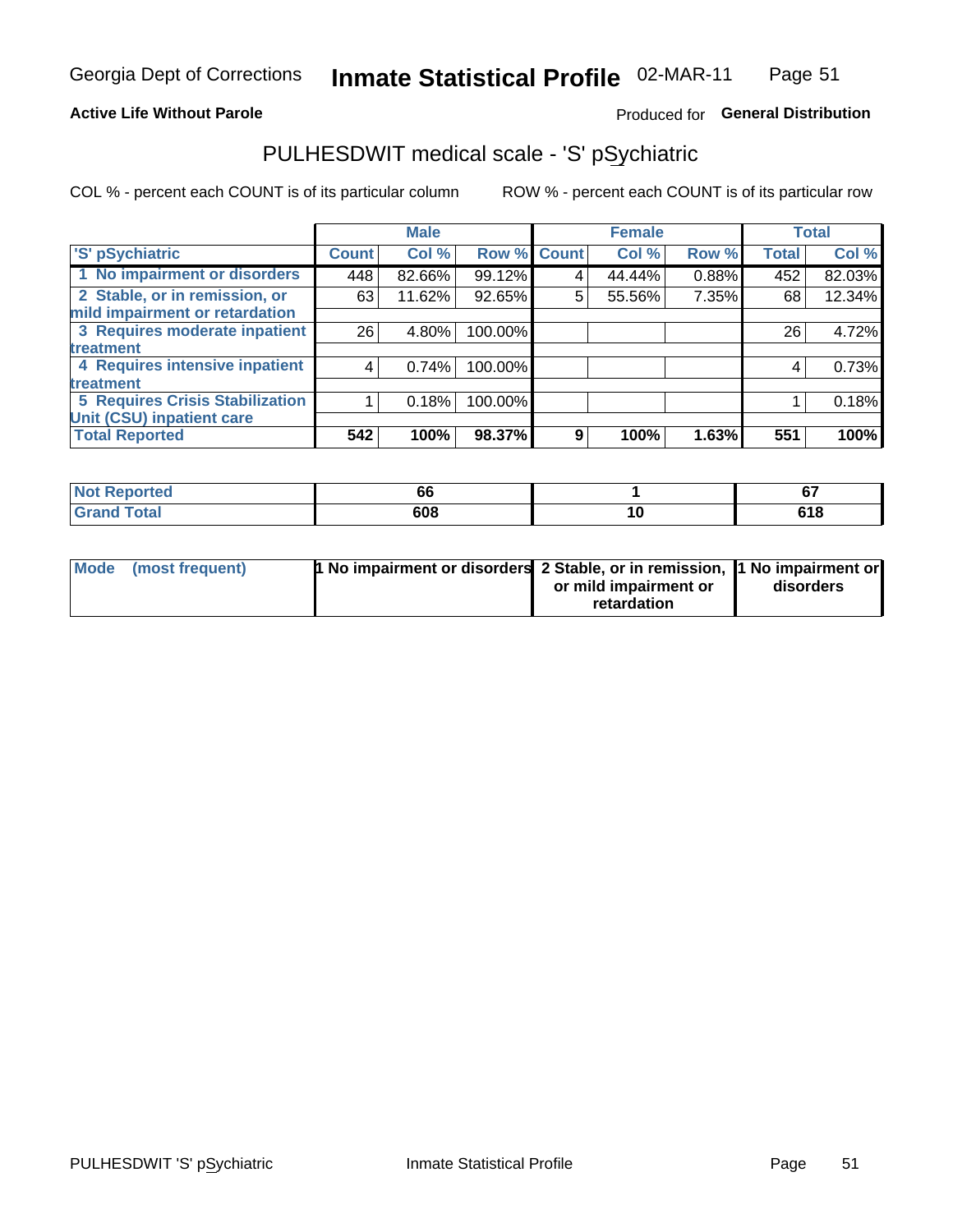### **Active Life Without Parole**

### Produced for General Distribution

### PULHESDWIT medical scale - 'D' dental

COL % - percent each COUNT is of its particular column

|                                 |              | <b>Male</b> |         |             | <b>Female</b> |       |              | <b>Total</b> |
|---------------------------------|--------------|-------------|---------|-------------|---------------|-------|--------------|--------------|
| <b>D'</b> Dental                | <b>Count</b> | Col %       |         | Row % Count | Col %         | Row % | <b>Total</b> | Col %        |
| 1 Minimal routine dental health | 380          | 72.38%      | 98.19%  |             | 77.78%        | 1.81% | 387          | 72.47%       |
| <b>needs</b>                    |              |             |         |             |               |       |              |              |
| 2 Moderate cavities and/or gum  | 112          | 21.33%      | 98.25%  | 2           | 22.22%        | 1.75% | 114          | 21.35%       |
| disease                         |              |             |         |             |               |       |              |              |
| 3 Extensive gum disease         | 32           | 6.10%       | 100.00% |             |               |       | 32           | 5.99%        |
| and/or widespread decay         |              |             |         |             |               |       |              |              |
| 4 Urgent need for dental        |              | 0.19%       | 100.00% |             |               |       |              | 0.19%        |
| <b>services</b>                 |              |             |         |             |               |       |              |              |
| <b>Total Reported</b>           | 525          | 100%        | 98.31%  | 9           | 100%          | 1.69% | 534          | 100%         |

| <b>Not Reported</b> | n.<br>o. |     | -84           |
|---------------------|----------|-----|---------------|
| <b>Total</b>        | 608      | 1 V | 64 O<br>0 I O |

| Mode | (most frequent) | <b>Minimal routine dental</b><br>health needs | 1 Minimal routine dental 1 Minimal routine<br>health needs | dental health<br>needs |
|------|-----------------|-----------------------------------------------|------------------------------------------------------------|------------------------|
|------|-----------------|-----------------------------------------------|------------------------------------------------------------|------------------------|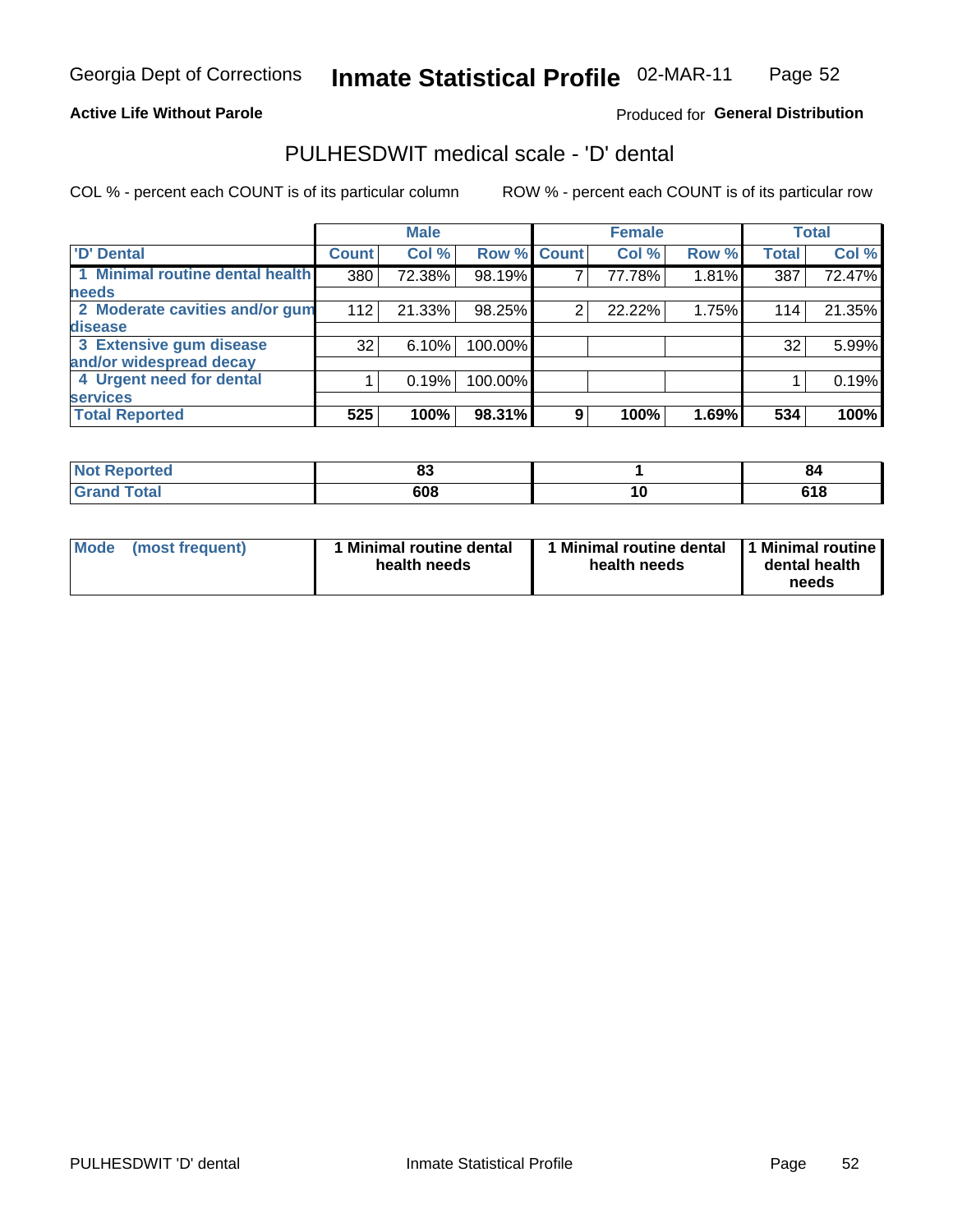#### **Active Life Without Parole**

### Produced for General Distribution

### PULHESDWIT medical scale - 'W' work ability

COL % - percent each COUNT is of its particular column

|                                 |              | <b>Male</b> |         |             | <b>Female</b> |       |              | <b>Total</b> |
|---------------------------------|--------------|-------------|---------|-------------|---------------|-------|--------------|--------------|
| <b>W' work ability</b>          | <b>Count</b> | Col %       |         | Row % Count | Col %         | Row % | <b>Total</b> | Col %        |
| 1 Unrestricted work or activity | 440          | 76.39%      | 98.43%  |             | 70.00%        | 1.57% | 447          | 76.28%       |
| 2 Minor restrictions on type of | 108          | 18.75%      | 97.30%  | 3           | 30.00%        | 2.70% | 111          | 18.94%       |
| <b>work</b>                     |              |             |         |             |               |       |              |              |
| 3 Moderate restrictions on type | 16           | 2.78%       | 100.00% |             |               |       | 16           | 2.73%        |
| lof work                        |              |             |         |             |               |       |              |              |
| 4 Major restrictions on type of | 11           | 1.91%       | 100.00% |             |               |       | 11           | 1.88%        |
| <b>work</b>                     |              |             |         |             |               |       |              |              |
| 5 Cannot work under any         |              | 0.17%       | 100.00% |             |               |       |              | 0.17%        |
| <b>circumstances</b>            |              |             |         |             |               |       |              |              |
| <b>Total Reported</b>           | 576          | 100%        | 98.29%  | 10          | 100%          | 1.71% | 586          | 100%         |

| <b>Not Reported</b>  | $\ddot{\phantom{0}}$<br>◡▵ |    | ^'<br>◡▵     |
|----------------------|----------------------------|----|--------------|
| <b>Total</b><br>Cron | 608                        | 10 | C40<br>0 I O |

| Mode            | 1 Unrestricted work or | 1 Unrestricted work or | 1 Unrestricted   |
|-----------------|------------------------|------------------------|------------------|
| (most frequent) | activity               | activity               | work or activity |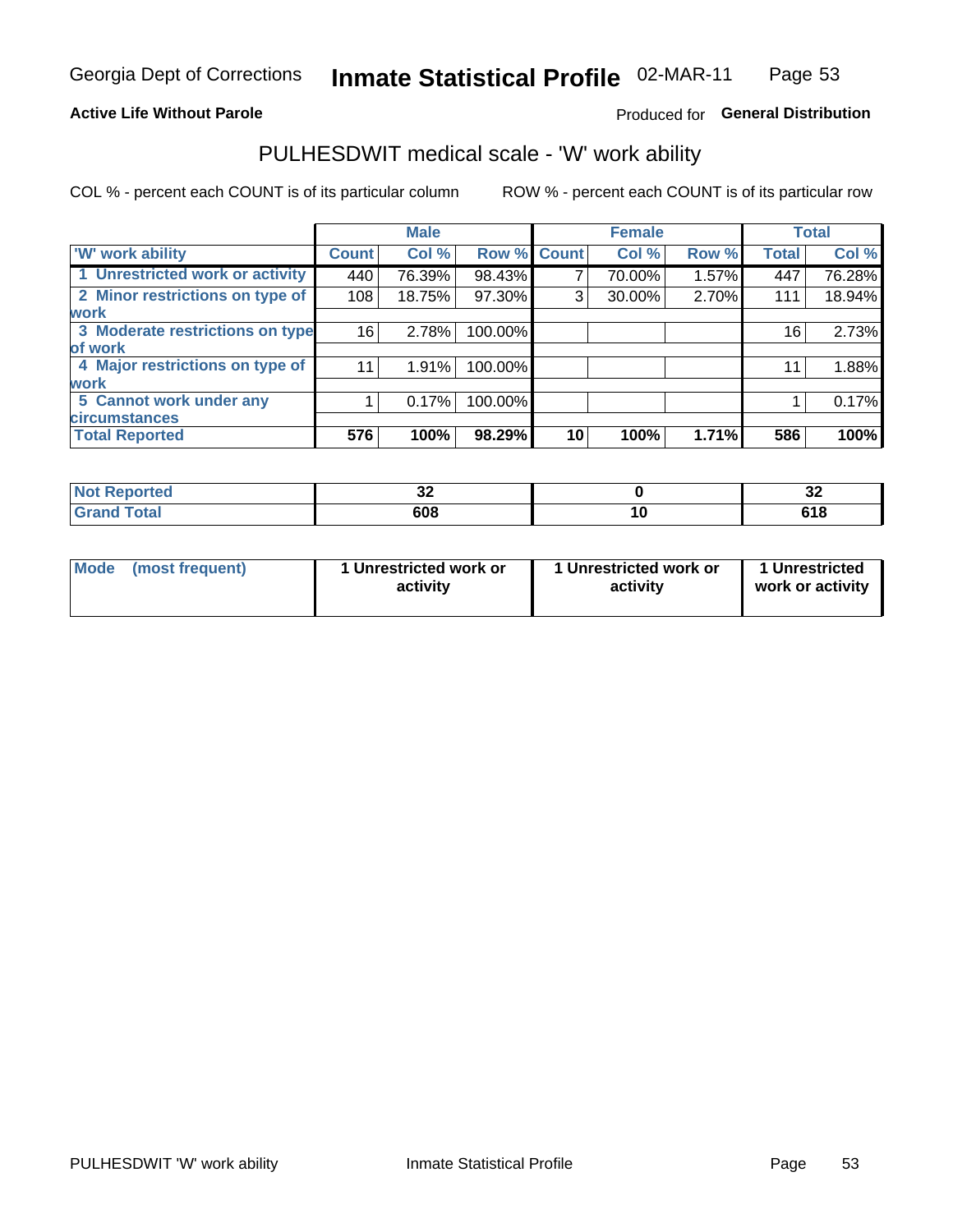#### **Active Life Without Parole**

### Produced for General Distribution

## PULHESDWIT medical scale - 'I' impairment

COL % - percent each COUNT is of its particular column ROW % - percent each COUNT is of its particular row

|                           |                 | <b>Male</b> |             |                 | <b>Female</b> |       | <b>Total</b> |        |
|---------------------------|-----------------|-------------|-------------|-----------------|---------------|-------|--------------|--------|
| <b>T' Impairment</b>      | <b>Count</b>    | Col %       | Row % Count |                 | Col %         | Row % | <b>Total</b> | Col %  |
| 1 No impairments or       | 564             | 97.92%      | 98.26%      | 10 <sup>1</sup> | 100.00%       | 1.74% | 574          | 97.95% |
| disabilities              |                 |             |             |                 |               |       |              |        |
| 2 Wheelchair-bound but    | 10 <sub>1</sub> | 1.74%       | 100.00%     |                 |               |       | 10           | 1.71%  |
| <b>lotherwise OK</b>      |                 |             |             |                 |               |       |              |        |
| 4 Needs moderate Assisted |                 | 0.17%       | 100.00%     |                 |               |       |              | 0.17%  |
| Living (level II)         |                 |             |             |                 |               |       |              |        |
| 5 Needs maximal Assisted  |                 | 0.17%       | 100.00%     |                 |               |       |              | 0.17%  |
| <b>Living (level III)</b> |                 |             |             |                 |               |       |              |        |
| <b>Total Reported</b>     | 576             | 100%        | 98.29%      | 10              | 100%          | 1.71% | 586          | 100%   |

| oorted | ^^  | n.            |
|--------|-----|---------------|
| NO     | ◡▵  | JД            |
| `otal  | 608 | C4 C<br>J I O |

| Mode | (most frequent) | 1 No impairments or<br>disabilities | 1 No impairments or<br>disabilities | 1 No impairments  <br>or disabilities |
|------|-----------------|-------------------------------------|-------------------------------------|---------------------------------------|
|------|-----------------|-------------------------------------|-------------------------------------|---------------------------------------|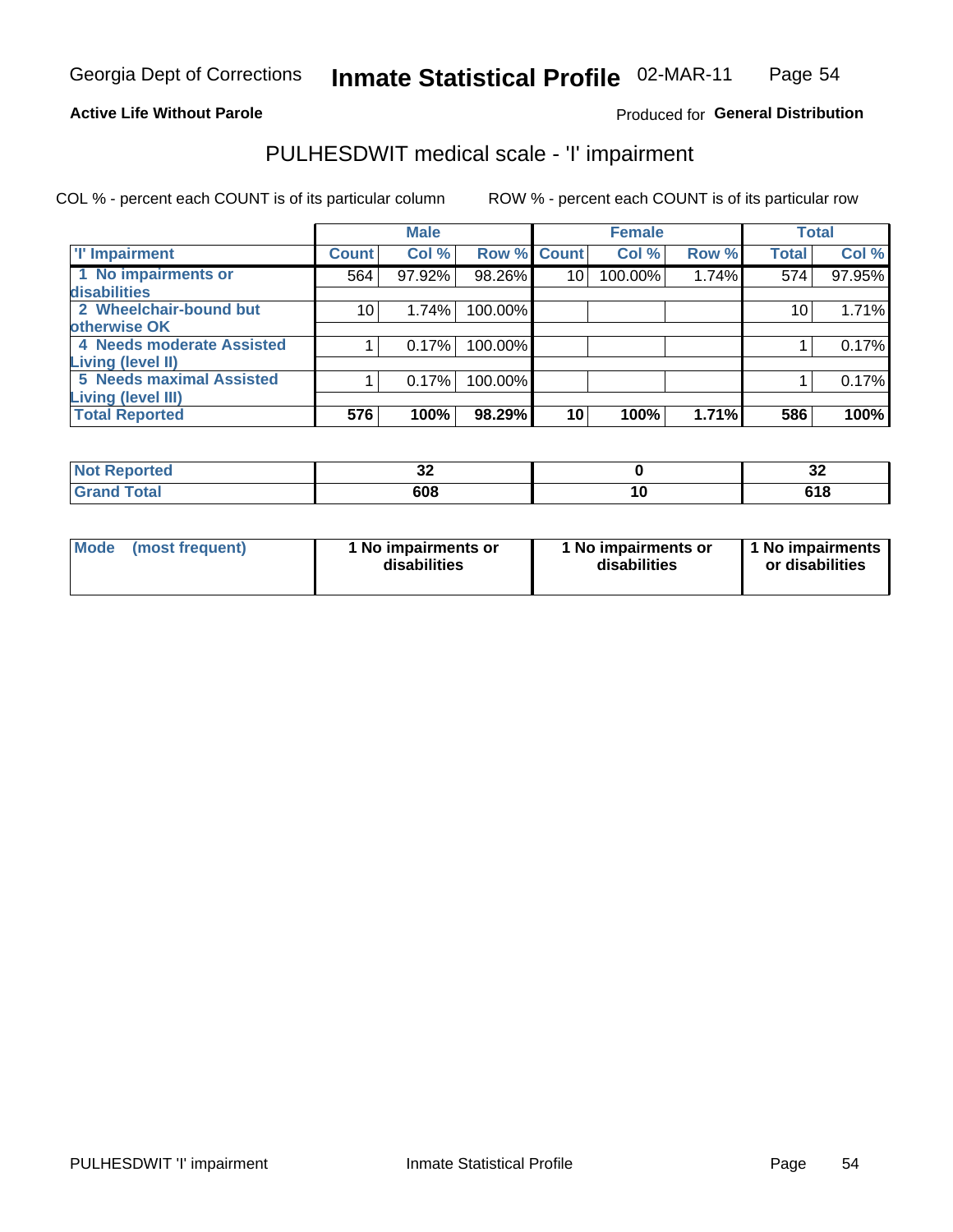#### **Active Life Without Parole**

#### Produced fo General Distribution

## PULHESDWIT medical scale - 'T' transportability

COL % - percent each COUNT is of its particular column

|                              |              | <b>Male</b> |             |    | <b>Female</b> |       |              | <b>Total</b> |
|------------------------------|--------------|-------------|-------------|----|---------------|-------|--------------|--------------|
| <b>T' Transportability</b>   | <b>Count</b> | Col %       | Row % Count |    | Col %         | Row % | <b>Total</b> | Col %        |
| 1 Can be transported in any  | 572          | 98.96%      | 98.28%      | 10 | 100.00%       | 1.72% | 582          | 98.98%       |
| ordinary approved vehicle    |              |             |             |    |               |       |              |              |
| 2 Wheelchair-bound, not      | 4            | 0.69%       | 100.00%     |    |               |       |              | 0.68%        |
| needing special vehicle      |              |             |             |    |               |       |              |              |
| 3 Wheelchair-bound, requires |              | 0.17%       | 100.00%     |    |               |       |              | 0.17%        |
| special vehicle              |              |             |             |    |               |       |              |              |
| <b>5 Requires ambulance</b>  |              | 0.17%       | 100.00%     |    |               |       |              | 0.17%        |
| transport                    |              |             |             |    |               |       |              |              |
| <b>Total Reported</b>        | 578          | 100%        | 98.30%      | 10 | 100%          | 1.70% | 588          | 100%         |

| orted | n,<br>Ju | 30  |
|-------|----------|-----|
|       | 608      | JIO |

| <b>Mode</b> | (most frequent) | 1 Can be transported in any 1 Can be transported in any | ordinary approved vehicle   ordinary approved vehicle   transported in any | 1 Can be<br>  ordinary approved  <br>vehicle |
|-------------|-----------------|---------------------------------------------------------|----------------------------------------------------------------------------|----------------------------------------------|
|-------------|-----------------|---------------------------------------------------------|----------------------------------------------------------------------------|----------------------------------------------|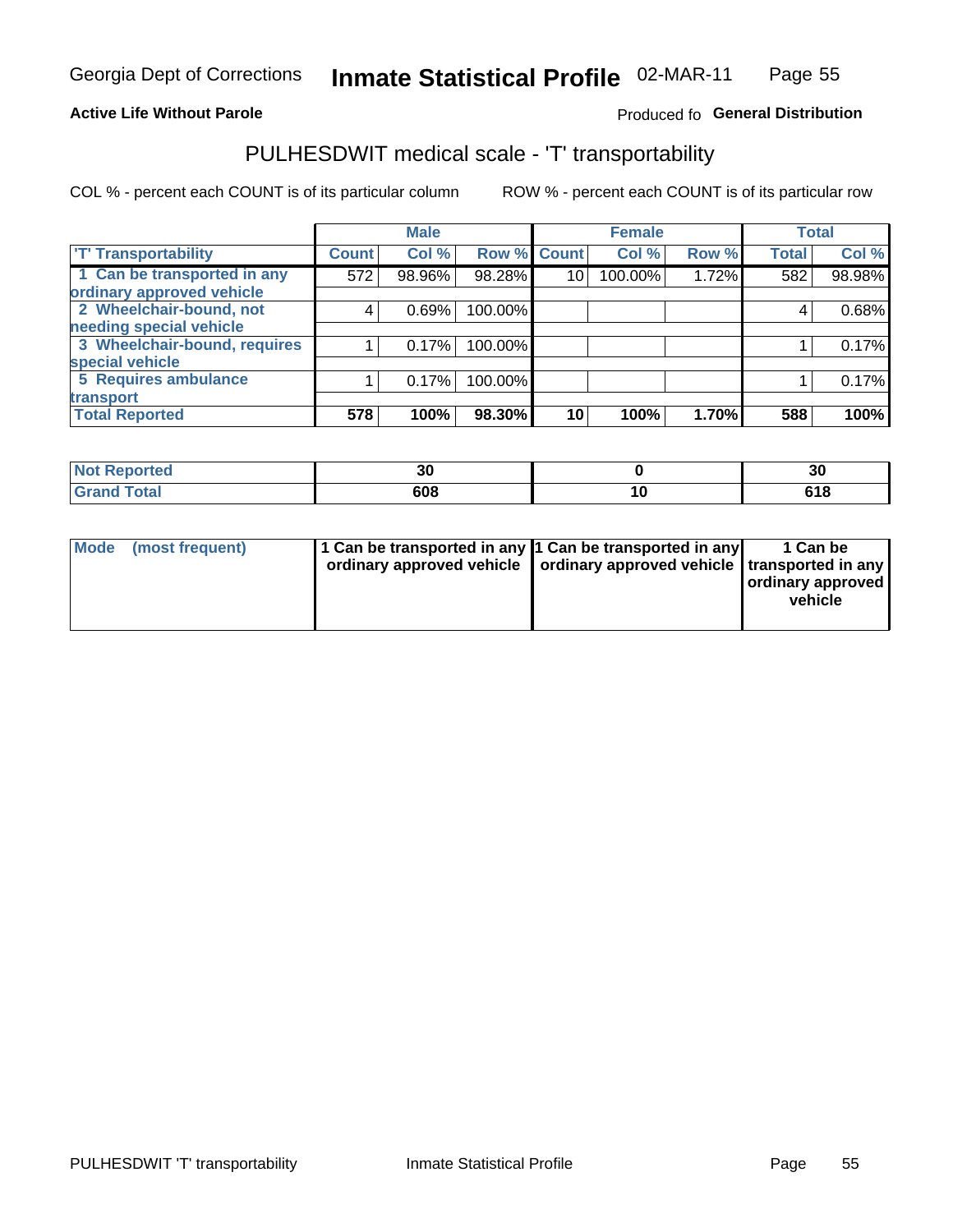#### **Active Life Without Parole**

### Produced for General Distribution

### Criminality in family, self-reported

COL % - percent each COUNT is of its particular column

|                              |              | <b>Male</b> |        |              | <b>Female</b> |          |       | Total  |
|------------------------------|--------------|-------------|--------|--------------|---------------|----------|-------|--------|
| <b>Criminality In Family</b> | <b>Count</b> | Col%        | Row %  | <b>Count</b> | Col%          | Row %    | Total | Col %  |
| Yes, criminality in family   | 158          | 28.73%      | 96.93% | 5.           | 55.56%        | $3.07\%$ | 163   | 29.16% |
| No criminality in family     | 392          | 71.27%      | 98.99% | 4            | 44.44%        | 1.01%    | 396   | 70.84% |
| <b>Total Reported</b>        | 550          | 100%        | 98.39% | 9            | 100%          | $1.61\%$ | 559   | 100%   |

| Reported<br><b>NOT</b> | --<br>- 1<br>ັບບ | 59          |
|------------------------|------------------|-------------|
| <b>otal</b>            | 608              | 64 O<br>סונ |

|  | Mode (most frequent) | No criminality in family | Yes, criminality in family | No criminality in<br>family |
|--|----------------------|--------------------------|----------------------------|-----------------------------|
|--|----------------------|--------------------------|----------------------------|-----------------------------|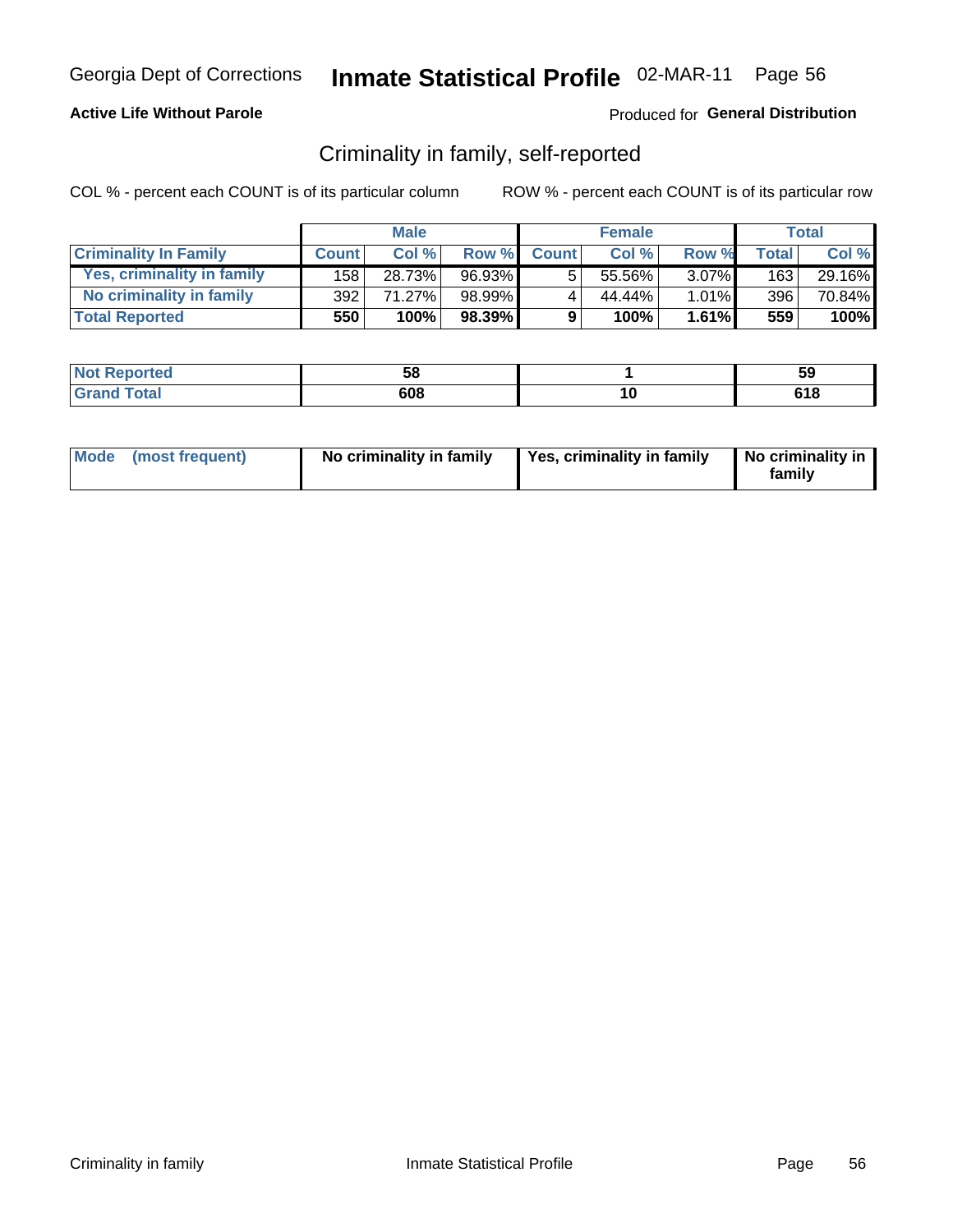### **Active Life Without Parole**

### Produced for General Distribution

### Alcoholism in family, self-reported

COL % - percent each COUNT is of its particular column

|                             |              | <b>Male</b> |           |              | <b>Female</b> |          |       | Total  |
|-----------------------------|--------------|-------------|-----------|--------------|---------------|----------|-------|--------|
| <b>Alcoholism In Family</b> | <b>Count</b> | Col%        | Row %     | <b>Count</b> | Col %         | Row %    | Total | Col %  |
| Yes, alcoholism in family   | 107          | $19.45\%$   | $97.27\%$ | 3            | $33.33\%$     | $2.73\%$ | 110   | 19.68% |
| No alcoholism in family     | 443          | $80.55\%$   | 98.66%    | 6            | 66.67%        | $1.34\%$ | 449   | 80.32% |
| <b>Total Reported</b>       | 550          | 100%        | 98.39%    | 9            | 100%          | $1.61\%$ | 559   | 100%   |

| المنتقب بالتعبين<br>≺eported<br>NOT | $-$<br>၁၀ |    | ວະ                 |
|-------------------------------------|-----------|----|--------------------|
| <b>otal</b>                         | 608       | .u | <b>CAC</b><br>u lu |

|  | Mode (most frequent) | No alcoholism in family | No alcoholism in family | No alcoholism in<br>family |
|--|----------------------|-------------------------|-------------------------|----------------------------|
|--|----------------------|-------------------------|-------------------------|----------------------------|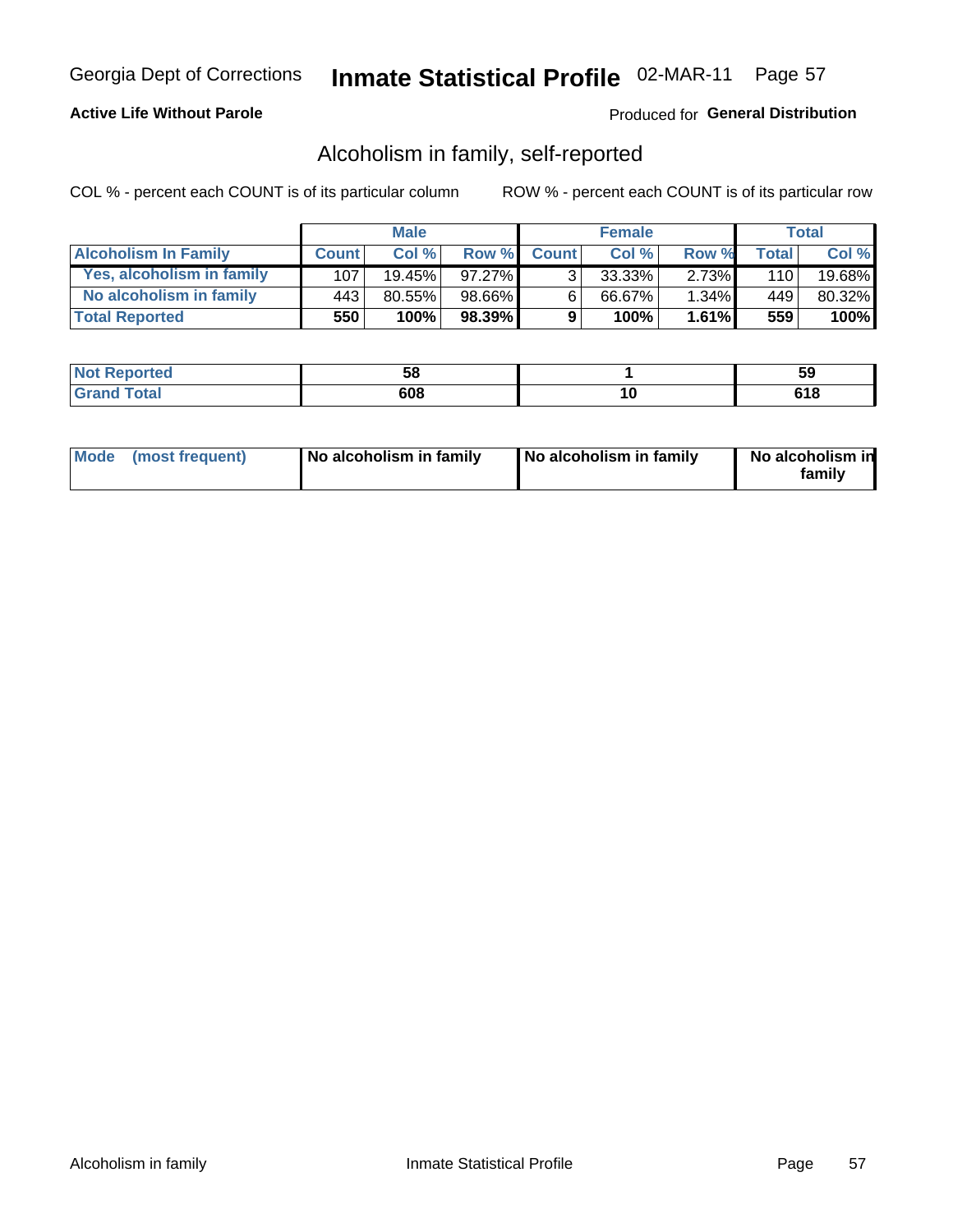#### **Active Life Without Parole**

### Produced for General Distribution

### Drug abuse in family, self-reported

COL % - percent each COUNT is of its particular column

|                           |              | <b>Male</b> |           |                | <b>Female</b> |          |              | Total  |
|---------------------------|--------------|-------------|-----------|----------------|---------------|----------|--------------|--------|
| Drug Abuse In Family      | <b>Count</b> | Col %       | Row %     | <b>Count</b>   | Col %         | Row %    | <b>Total</b> | Col %  |
| Yes, drug abuse in family | 63           | 11.45%      | $95.45\%$ | 3 <sub>1</sub> | $33.33\%$     | $4.55\%$ | 66           | 11.81% |
| No drug abuse in family   | 487          | 88.55%      | 98.78%    | 6              | 66.67%        | 1.22%    | 493          | 88.19% |
| <b>Total Reported</b>     | 550          | 100%        | 98.39%    | 9              | 100%          | 1.61%    | 559          | 100%   |

| Reported<br><b>NOT</b> | --<br>- 1<br>ັບບ | 59          |
|------------------------|------------------|-------------|
| <b>otal</b>            | 608              | 64 O<br>סונ |

|  | Mode (most frequent) | No drug abuse in family | No drug abuse in family | No drug abuse in<br>family |
|--|----------------------|-------------------------|-------------------------|----------------------------|
|--|----------------------|-------------------------|-------------------------|----------------------------|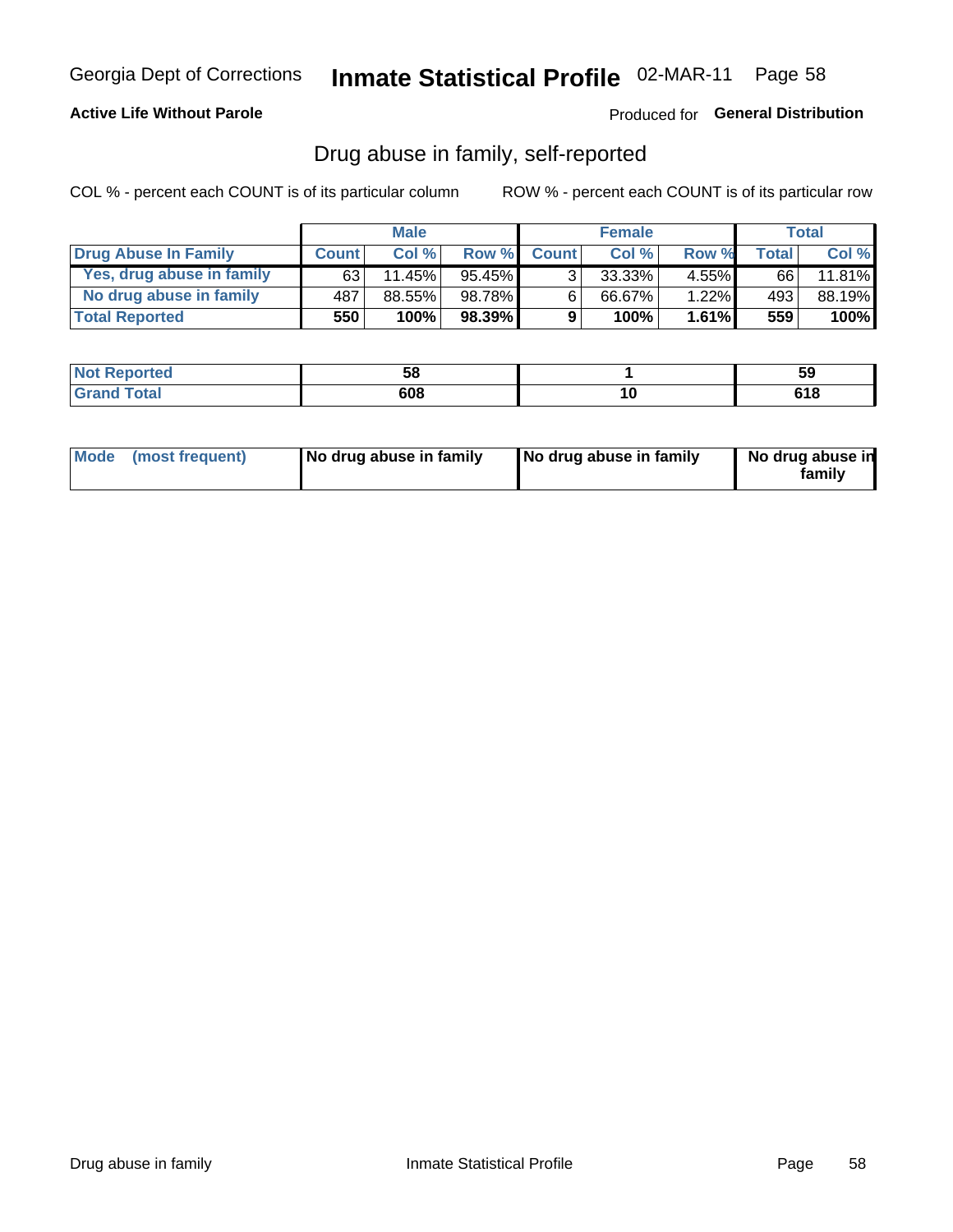### **Active Life Without Parole**

### Produced for General Distribution

### Subjected to frequent beatings, self-reported

COL % - percent each COUNT is of its particular column

|                                   |              | <b>Male</b> |           |              | <b>Female</b> |       |       | Total  |
|-----------------------------------|--------------|-------------|-----------|--------------|---------------|-------|-------|--------|
| <b>Frequent beatings</b>          | <b>Count</b> | Col %       | Row %     | <b>Count</b> | Col %         | Row % | Total | Col %  |
| <b>Yes, subjected to frequent</b> | 34           | 6.18%       | $97.14\%$ |              | 11.11%        | 2.86% | 35    | 6.26%  |
| <b>beatings</b>                   |              |             |           |              |               |       |       |        |
| Not subjected to frequent         | 516          | 93.82%      | 98.47%    | 8            | 88.89%        | 1.53% | 524   | 93.74% |
| <b>beatings</b>                   |              |             |           |              |               |       |       |        |
| <b>Total Reported</b>             | 550          | 100%        | 98.39%    | 9            | 100%          | 1.61% | 559   | 100%   |

| <b>Not Reported</b> | วด  |    | ວະ                  |
|---------------------|-----|----|---------------------|
| <b>Total</b>        | 608 | ιu | <b>C40</b><br>0 I O |

| Mode (most frequent) | Not subjected to frequent<br>beatings | Not subjected to frequent<br>beatings | Not subjected to<br><b>frequent beatings</b> |
|----------------------|---------------------------------------|---------------------------------------|----------------------------------------------|
|                      |                                       |                                       |                                              |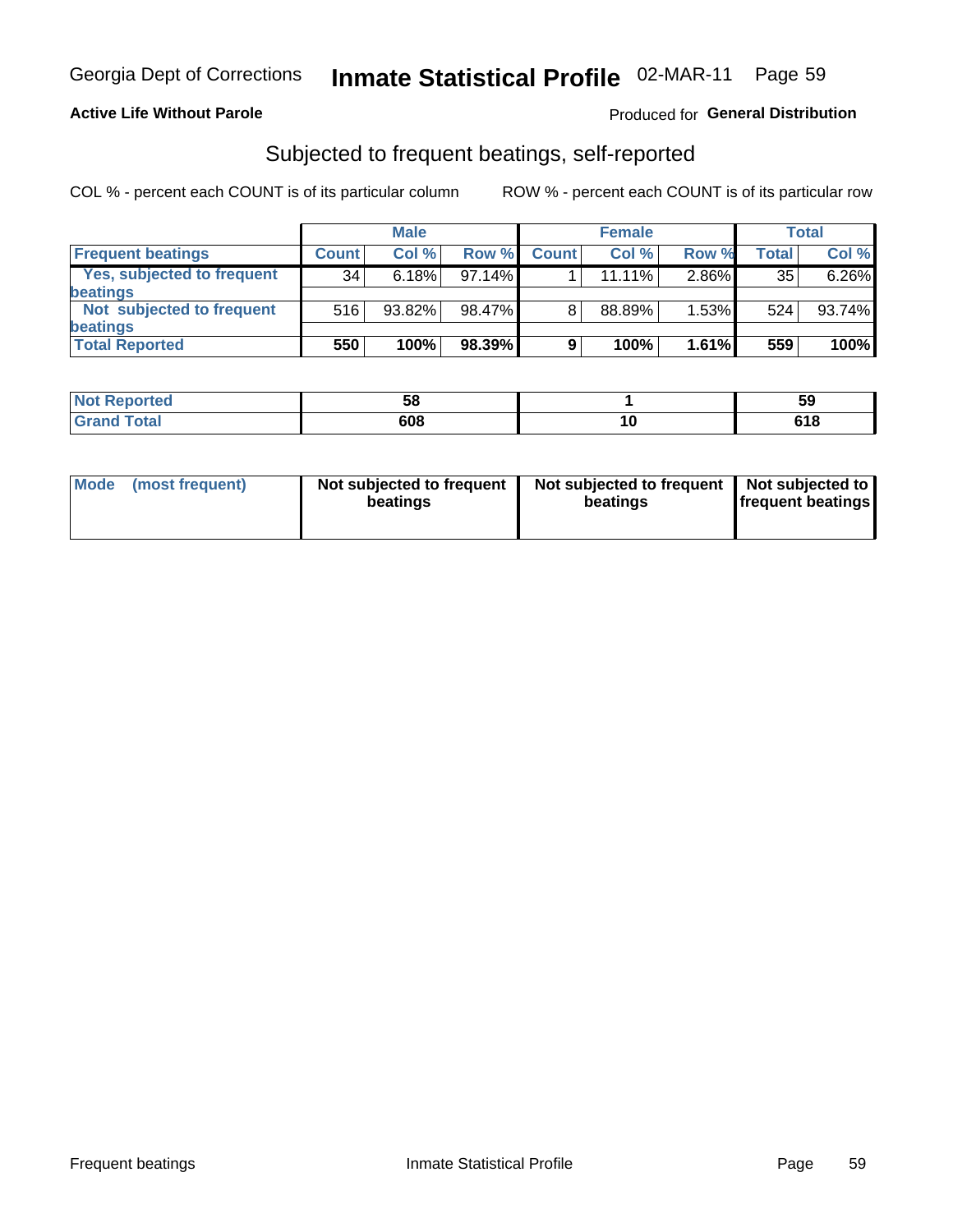### **Active Life Without Parole**

### Produced for General Distribution

### Father absent during inmate's childhood

COL % - percent each COUNT is of its particular column

|                           |              | <b>Male</b> |              |                | <b>Female</b> |          |         | <b>Total</b> |
|---------------------------|--------------|-------------|--------------|----------------|---------------|----------|---------|--------------|
| <b>Father Absent</b>      | <b>Count</b> | Col%        | <b>Row %</b> | <b>Count</b>   | Col%          | Row %    | Total I | Col %        |
| Yes, father was absent    | 270          | 49.09%      | 98.90% I     | 3 <sub>1</sub> | $33.33\%$     | $1.10\%$ | 273     | 48.84%       |
| No, father was not absent | 280          | $50.91\%$   | 97.90%       | 6              | 66.67%        | $2.10\%$ | 286     | 51.16%       |
| <b>Total Reported</b>     | 550          | 100%        | $98.39\%$    | 9              | 100%          | 1.61%    | 559     | 100%         |

| <b>Not Reported</b>      | --<br>ັບບ |    | ວະ            |
|--------------------------|-----------|----|---------------|
| <b>c</b> otal<br>' Grano | 608       | л. | 64 O<br>0 I O |

| Mode (most frequent) |  | No, father was not absent No, father was not absent No, father was not | absent |
|----------------------|--|------------------------------------------------------------------------|--------|
|----------------------|--|------------------------------------------------------------------------|--------|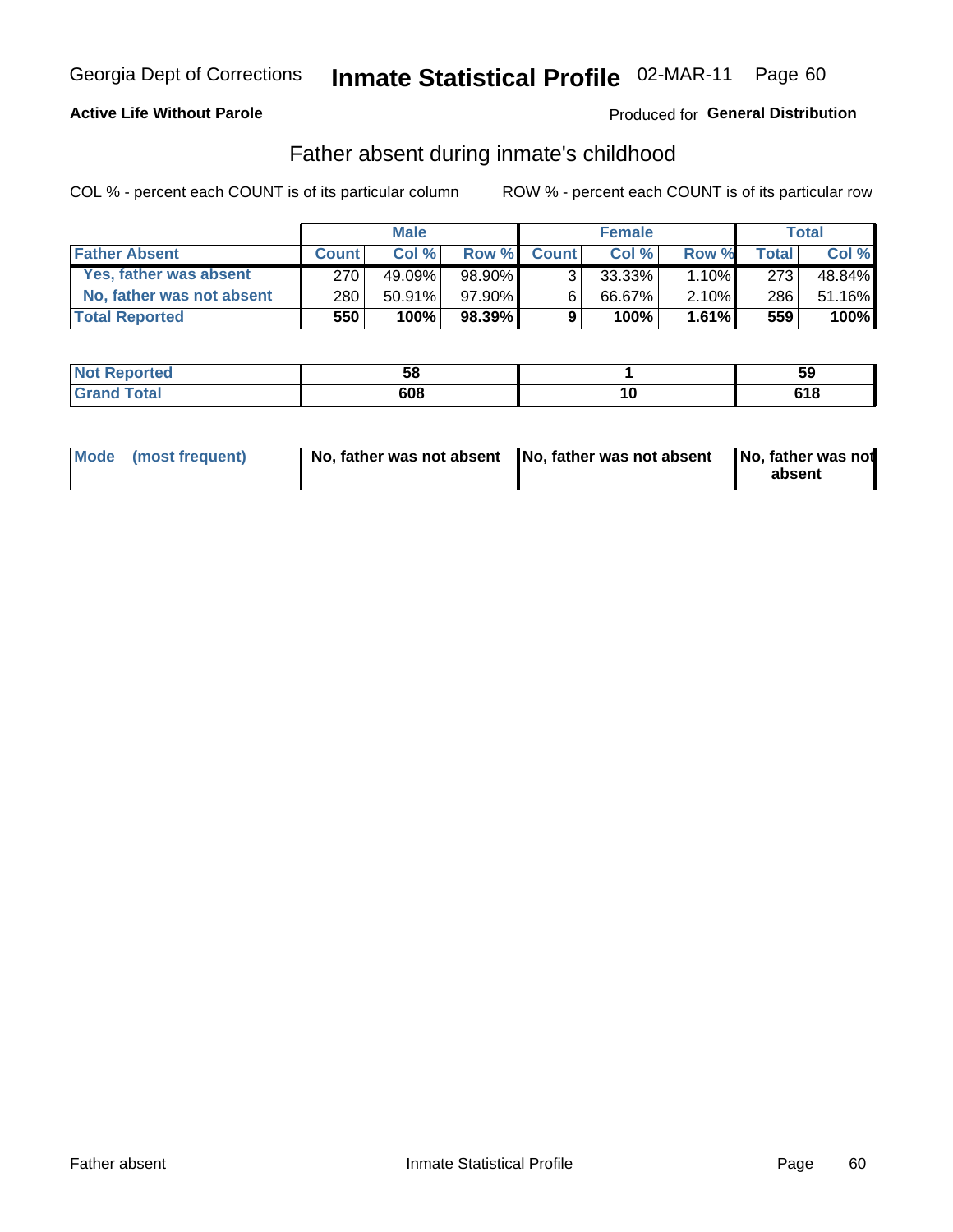### **Active Life Without Parole**

### **Produced for General Distribution**

### Mother absent during inmate's childhood

COL % - percent each COUNT is of its particular column

|                           |              | <b>Male</b> |           |              | <b>Female</b> |          |       | Total  |
|---------------------------|--------------|-------------|-----------|--------------|---------------|----------|-------|--------|
| <b>Mother Absent</b>      | <b>Count</b> | Col%        | Row %     | <b>Count</b> | Col%          | Row %    | Total | Col %  |
| Yes, mother was absent    | 77           | $14.00\%$   | 97.47% I  | ົ            | 22.22%        | $2.53\%$ | 79    | 14.13% |
| No, mother was not absent | 473          | 86.00%      | $98.54\%$ |              | 77.78%        | 1.46%    | 480   | 85.87% |
| <b>Total Reported</b>     | 550          | 100%        | $98.39\%$ | 9            | 100%          | $1.61\%$ | 559   | 100%   |

| Reported<br><b>NOT</b> | --<br>- 1<br>ັບບ | 59          |
|------------------------|------------------|-------------|
| <b>otal</b>            | 608              | 64 O<br>סונ |

| Mode (most frequent) | No, mother was not absent   No, mother was not absent   No, mother was | not absent |
|----------------------|------------------------------------------------------------------------|------------|
|----------------------|------------------------------------------------------------------------|------------|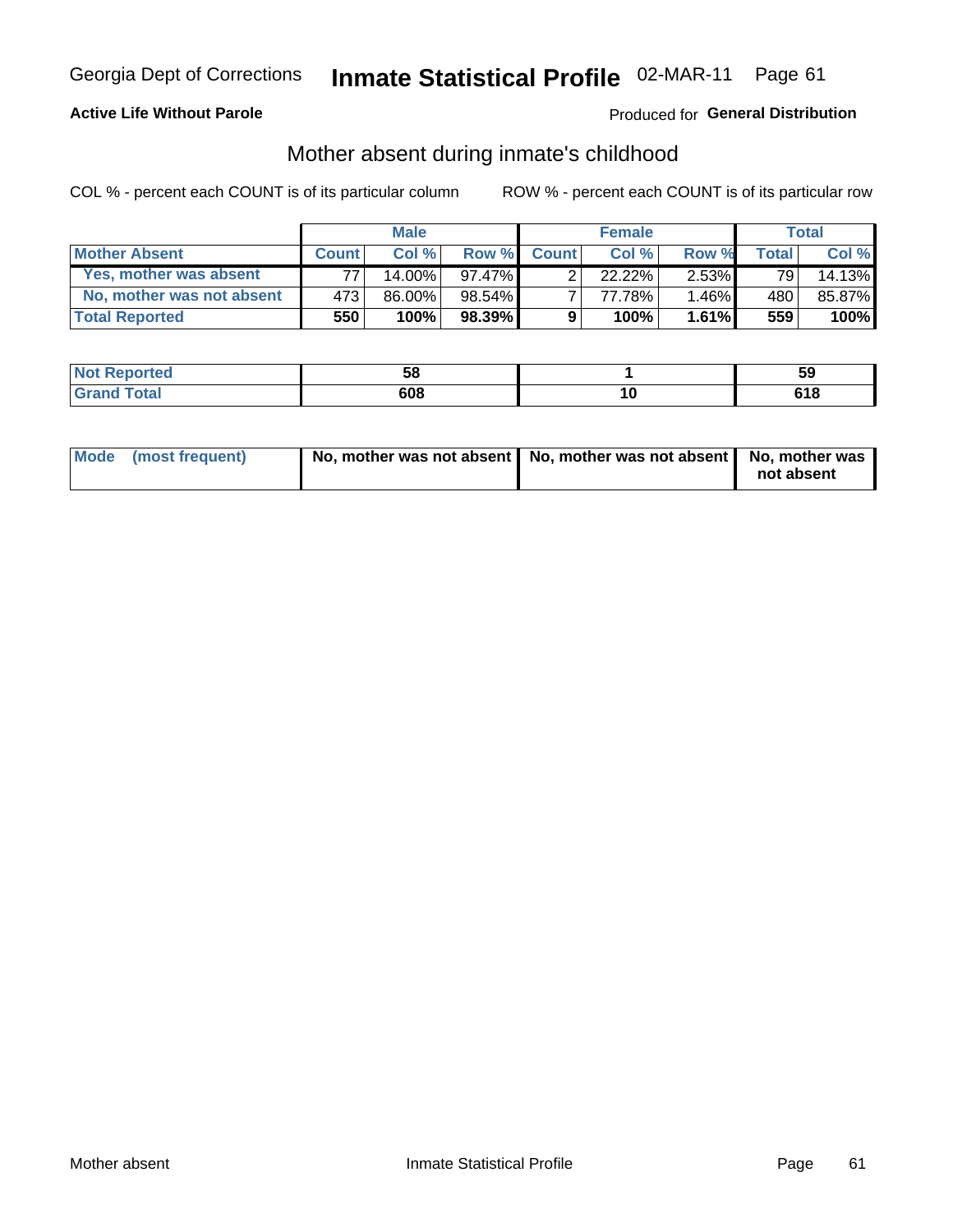### **Active Life Without Parole**

#### Produced for General Distribution

### Inmate diagnosed as manipulative

COL % - percent each COUNT is of its particular column

|                       |              | <b>Male</b> |           |                | <b>Female</b> |       |              | Total  |
|-----------------------|--------------|-------------|-----------|----------------|---------------|-------|--------------|--------|
| <b>Manipulative</b>   | <b>Count</b> | Col %       | Row %     | <b>Count</b>   | Col %         | Row % | <b>Total</b> | Col %  |
| Yes, manipulative     | 131          | 23.99%      | $99.24\%$ |                | 11.11%        | 0.76% | 132          | 23.78% |
| No, not manipulative  | 415'         | 76.01%      | 98.11%    | 8 <sub>1</sub> | 88.89%        | 1.89% | 423          | 76.22% |
| <b>Total Reported</b> | 546          | 100%        | 98.38%    | 9              | 100%          | 1.62% | 555          | 100%   |

| المناسب المسار<br>-N.<br>keporteal | ◡▵  |    | <b>00</b><br>და |
|------------------------------------|-----|----|-----------------|
| `otal                              | 608 | ιu | ca c<br>0 I O   |

| <b>Mode</b><br>(most frequent) | No, not manipulative | No, not manipulative | No. not<br><b>I</b> manipulative |
|--------------------------------|----------------------|----------------------|----------------------------------|
|--------------------------------|----------------------|----------------------|----------------------------------|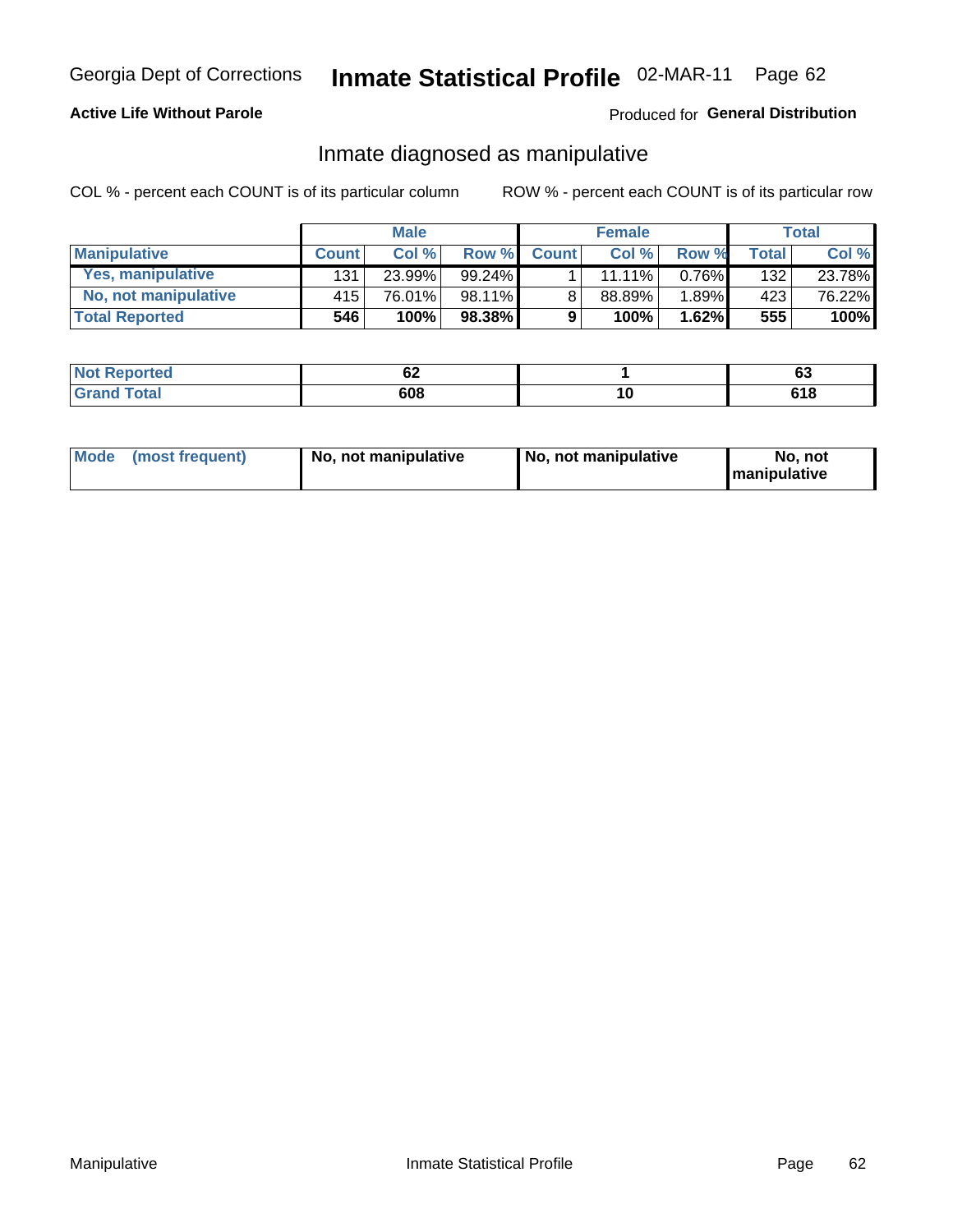## Inmate Statistical Profile 02-MAR-11 Page 63

### **Active Life Without Parole**

#### Produced for General Distribution

### Inmate diagnosed as assaultive

COL % - percent each COUNT is of its particular column

|                           |              | <b>Male</b> |         |              | <b>Female</b> |          |        | Total  |
|---------------------------|--------------|-------------|---------|--------------|---------------|----------|--------|--------|
| <b>Assaultive</b>         | <b>Count</b> | Col %       | Row %   | <b>Count</b> | Col %         | Row %    | ™otal⊥ | Col %  |
| Yes, assaultive           | 432          | 79.12%      | 97.96%  | 9            | 100.00%       | $2.04\%$ | 441    | 79.46% |
| <b>No, not assaultive</b> | 114          | 20.88%      | 100.00% |              |               |          | 114    | 20.54% |
| <b>Total Reported</b>     | 546          | 100%        | 98.38%  | 9            | 100%          | 1.62%    | 555    | 100%   |

| <b>Not Reported</b> | VZ  |     | ~<br>ບປ       |
|---------------------|-----|-----|---------------|
| <b>Total</b>        | 608 | 1 U | с4 с<br>0 I O |

| <b>Mode</b><br>(most frequent) | <b>Yes, assaultive</b> | Yes, assaultive | <b>Yes, assaultive</b> |
|--------------------------------|------------------------|-----------------|------------------------|
|--------------------------------|------------------------|-----------------|------------------------|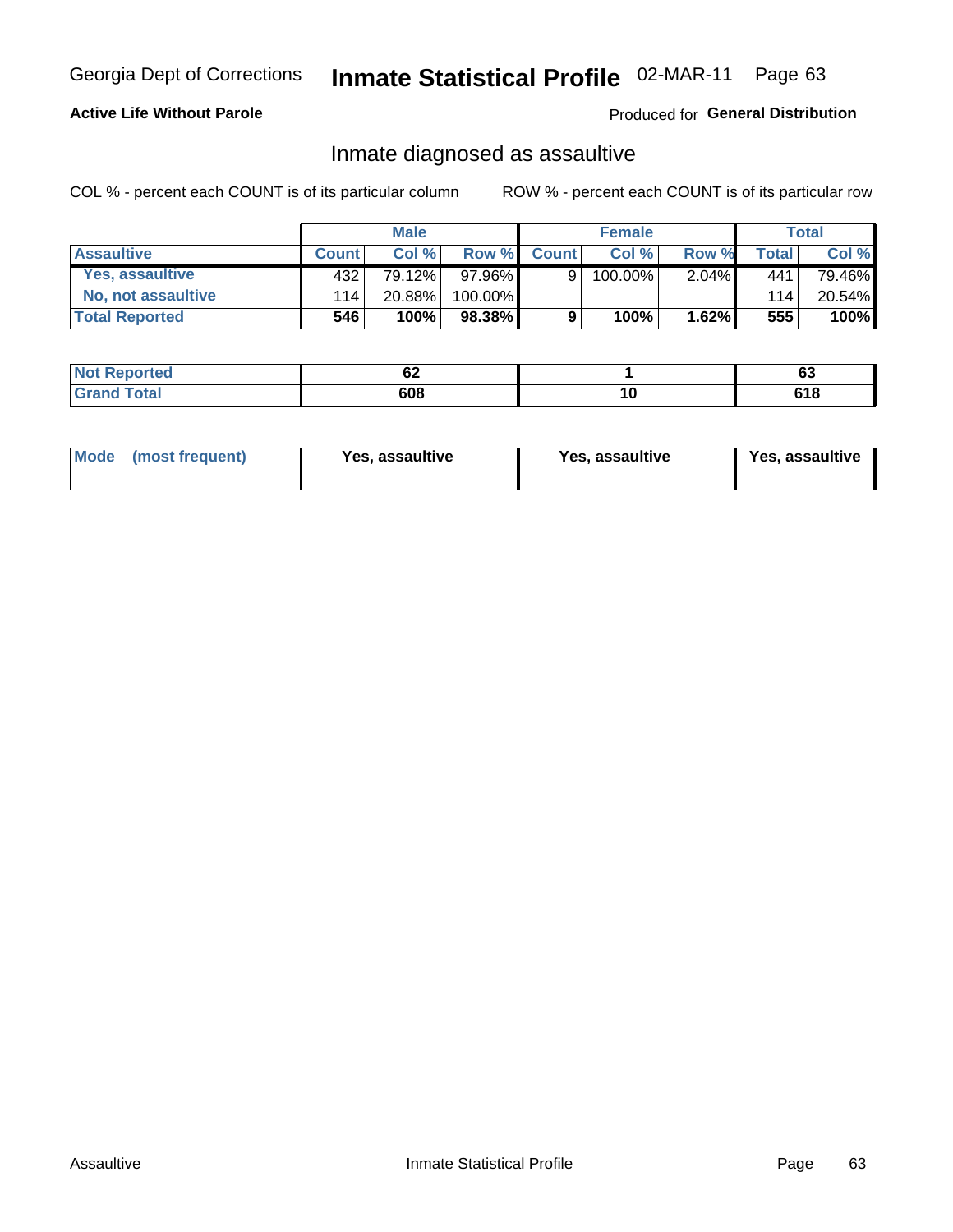#### Inmate Statistical Profile 02-MAR-11 Page 64

#### **Active Life Without Parole**

### **Produced for General Distribution**

### Number of prior Georgia incarcerations

COL % - percent each COUNT is of its particular column

|                                       |                 | <b>Male</b> |         |              | <b>Female</b> |       |       | <b>Total</b> |
|---------------------------------------|-----------------|-------------|---------|--------------|---------------|-------|-------|--------------|
| <b>Num of Prior GA Incarcerations</b> | <b>Count</b>    | Col %       | Row %   | <b>Count</b> | Col %         | Row % | Total | Col %        |
|                                       | 286             | 47.04%      | 96.95%  | 9            | 90.00%        | 3.05% | 295   | 47.73%       |
|                                       | 125             | 20.56%      | 100.00% |              |               |       | 125   | 20.23%       |
|                                       | 72              | 11.84%      | 100.00% |              |               |       | 72    | 11.65%       |
| 3                                     | 59 <sub>1</sub> | $9.70\%$    | 98.33%  |              | 10.00%        | 1.67% | 60    | 9.71%        |
|                                       | 32              | 5.26%       | 100.00% |              |               |       | 32    | 5.18%        |
| 5                                     | 18              | 2.96%       | 100.00% |              |               |       | 18    | 2.91%        |
| <b>More Than 5</b>                    | 16              | 2.63%       | 100.00% |              |               |       | 16    | 2.59%        |
| <b>Total Reported</b>                 | 608             | 100%        | 98.38%  | 10           | 100%          | 1.62% | 618   | 100%         |

| orted<br>" INOT 1. |  |      |
|--------------------|--|------|
| <b>Total</b>       |  | 64 O |

| Mean (average)       | 26.، | 1.25 |
|----------------------|------|------|
| Median (middle)      |      |      |
| Mode (most frequent) |      |      |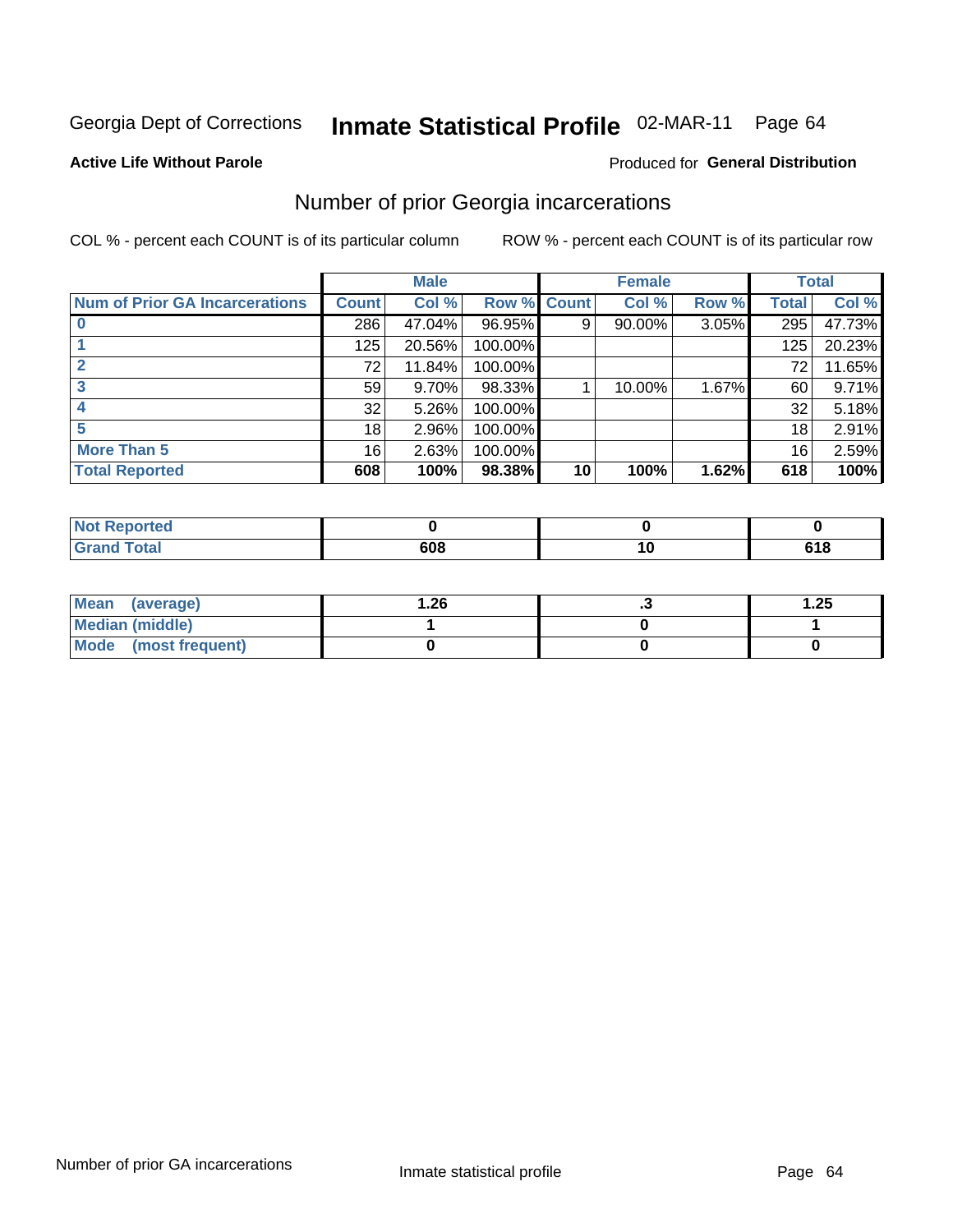#### Inmate Statistical Profile 02-MAR-11 Page 65

**Active Life Without Parole** 

Produced for General Distribution

### Prison sentence in years

COL % - percent each COUNT is of its particular column

ROW % - percent each COUNT is of its particular row

|                                 |        | <b>Male</b> |                    |    | <b>Female</b> |       |             | Total   |
|---------------------------------|--------|-------------|--------------------|----|---------------|-------|-------------|---------|
| <b>Prison Sentence In Years</b> | Count⊺ | Col %       | <b>Row % Count</b> |    | Col %         | Row % | $\tau$ otal | Col %   |
| <b>Life Without Parole</b>      | 608    | $100.00\%$  | 98.38%             | 10 | $100.00\%$    | 1.62% | 618         | 100.00% |
| <b>Total Reported</b>           | 608    | 100%        | 98.38%             | 10 | 100%          | 1.62% | 618         | 100%    |

| Not Reported |     |              |
|--------------|-----|--------------|
| <b>cotal</b> | 608 | 04 C<br>סו ר |

#### **Determinate (numeric) sentences only**

| <b>Mean</b><br>(average) |  |  |
|--------------------------|--|--|
|--------------------------|--|--|

All sentences (including determinate), with life, life without parole, and death sentences figured at 45 years

| l Mea<br>апе<br>. | -⊷ |  |
|-------------------|----|--|
|                   |    |  |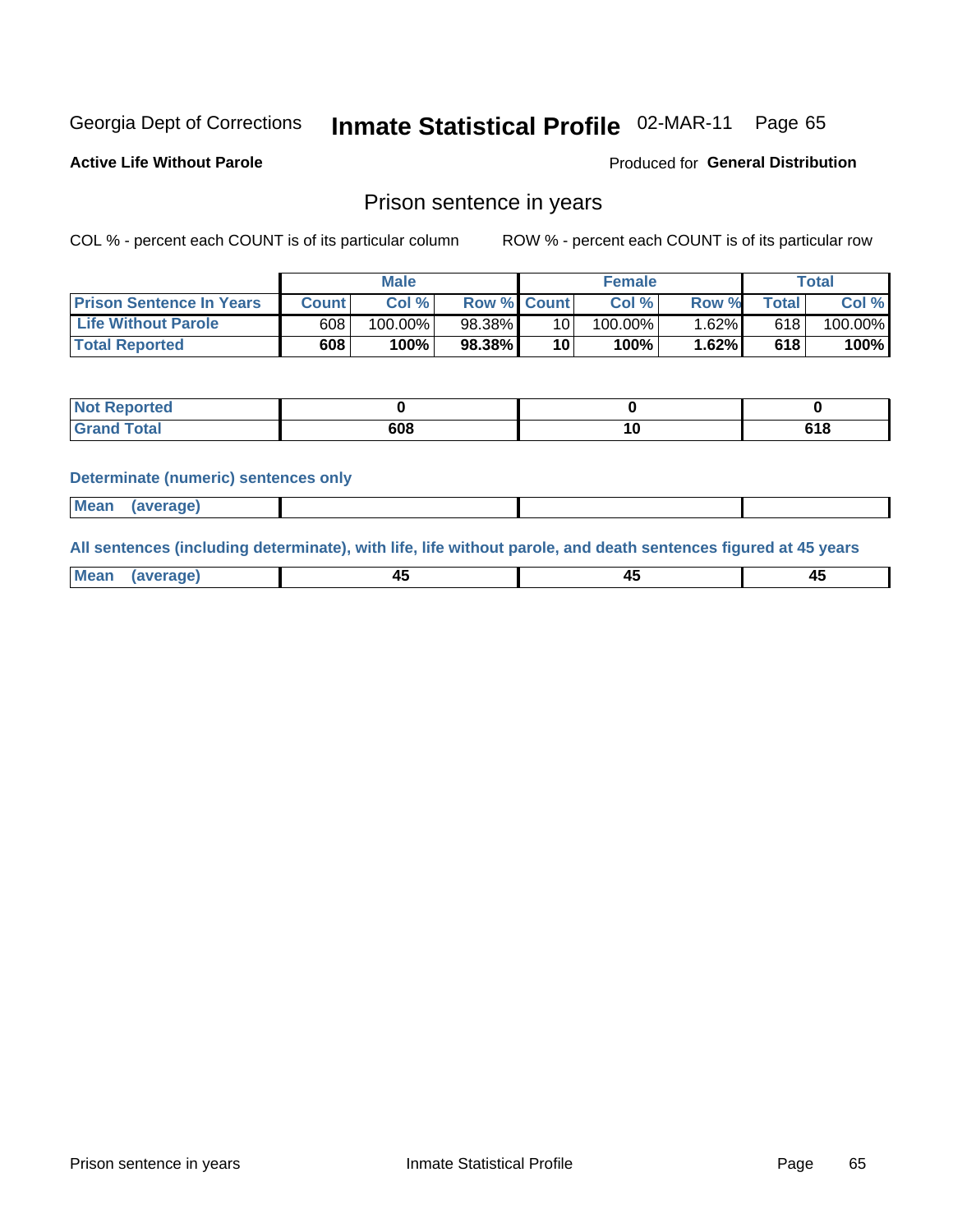#### Georgia Dept of Corrections Inmate Statistical Profile 02-MAR-11 Page 66

#### **Active Life Without Parole**

#### Produced for General Distribution

### Primary offense, broken out into felonies vs misdemeanors

COL % - percent each COUNT is of its particular column

|                                  | <b>Male</b>  |         |                    | <b>Female</b> |         |          | Total        |         |  |
|----------------------------------|--------------|---------|--------------------|---------------|---------|----------|--------------|---------|--|
| <b>Felonies and Misdemeanors</b> | <b>Count</b> | Col%    | <b>Row % Count</b> |               | Col%    | Row %    | <b>Total</b> | Col %   |  |
| <b>Felonies</b>                  | 608          | 100.00% | 98.38%             | 10 I          | 100.00% | $1.62\%$ | 618          | 100.00% |  |
| <b>Total Reported</b>            | 608          | $100\%$ | 98.38%             | 10            | 100%    | .62%     | 618          | 100%    |  |

| <b>Not Reported</b>          |     |     |     |
|------------------------------|-----|-----|-----|
| <b>Total</b><br>Grand<br>uuu | ,ua | 608 | 618 |

| Mode (most frequent)<br>elonies | Felonies | Felonies |
|---------------------------------|----------|----------|
|---------------------------------|----------|----------|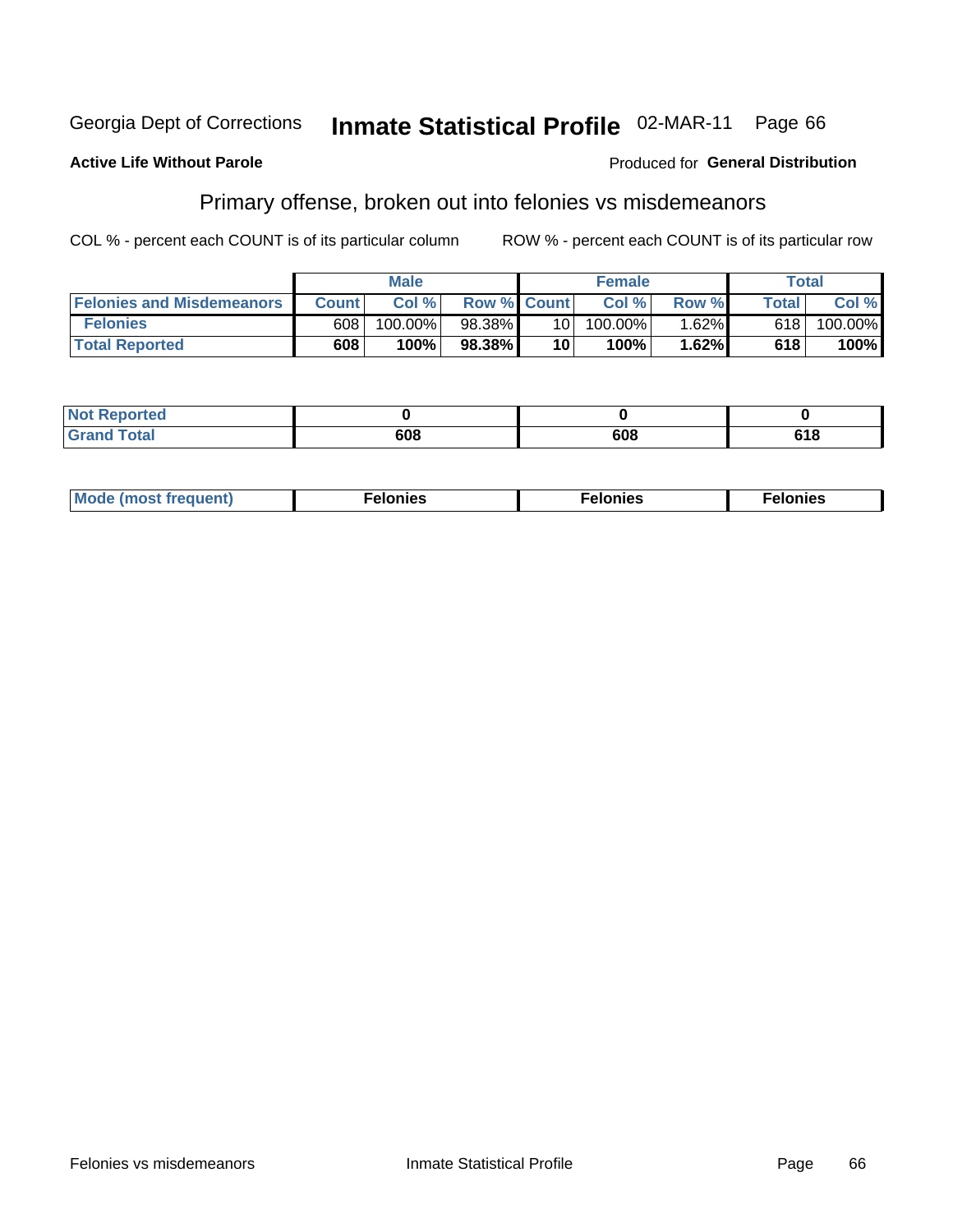#### Inmate Statistical Profile 02-MAR-11 Page 67

#### **Active Life Without Parole**

#### Produced for General Distribution

### Primary offense, broken out into six broad crime categories

COL % - percent each COUNT is of its particular column

|                         | <b>Male</b>  |        |             | <b>Female</b> |         |       | <b>Total</b> |         |
|-------------------------|--------------|--------|-------------|---------------|---------|-------|--------------|---------|
| <b>Crime Categories</b> | <b>Count</b> | Col %  | Row % Count |               | Col %   | Row % | <b>Total</b> | Col %   |
| <b>Violent</b>          | 497          | 81.74% | 98.03%      | 10            | 100.00% | 1.97% | 507          | 82.04%  |
| <b>Sex Crime</b>        | 92           | 15.13% | 100.00%     |               | .00%    |       | 92           | 14.89%  |
| <b>Property</b><br>3    | 2            | .33%   | 100.00%     |               | .00%    |       |              | .32%    |
| <b>Drug</b><br>4        | 16           | 2.63%  | 100.00%     |               | .00%    |       | 16           | 2.59%   |
| <b>Other</b><br>6       |              | .16%   | 100.00%     |               | $.00\%$ |       |              | $.16\%$ |
| <b>Total Reported</b>   | 608          | 100%   | 98.38%      | 10            | 100%    | 1.62% | 618          | 100%    |

| <b>Not Reported</b> |     |     |
|---------------------|-----|-----|
| <b>Total</b>        | 608 | 618 |

| M | . | 40 O |
|---|---|------|
|   |   |      |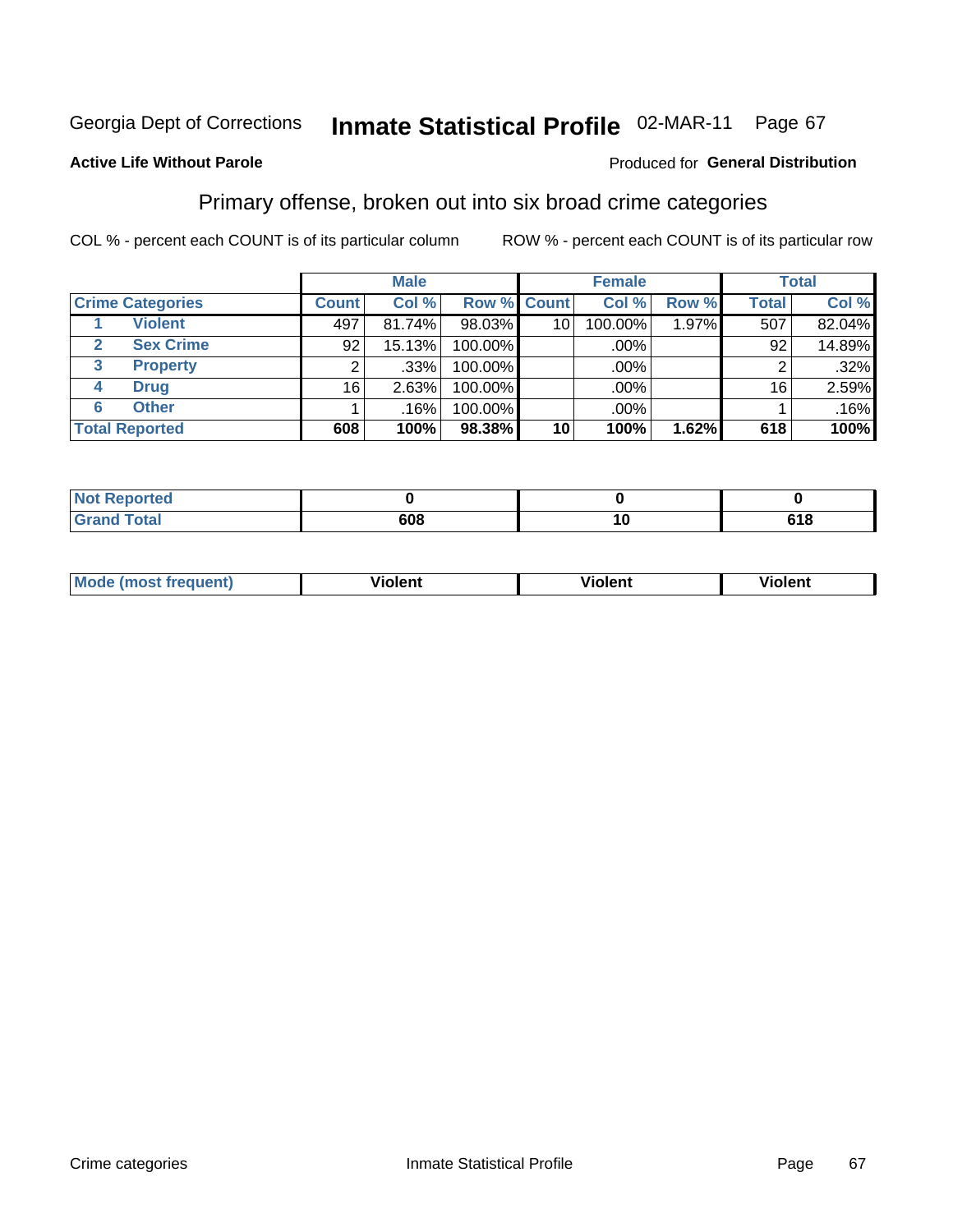# Inmate Statistical Profile 02-MAR-11 Page 68

#### **Active Life Without Parole**

#### Produced for General Distribution

## Primary offense, detailed offense code

COL % - percent each COUNT is of its particular column

|                      |                                    |                | <b>Male</b> |         |                 | <b>Female</b> |       |                  | <b>Total</b> |
|----------------------|------------------------------------|----------------|-------------|---------|-----------------|---------------|-------|------------------|--------------|
|                      | <b>Primary Offense</b>             | <b>Count</b>   | Col %       | Row %   | <b>Count</b>    | Col %         | Row % | <b>Total</b>     | Col %        |
| 1101                 | <b>Murder</b>                      | 340            | 55.92%      | 97.42%  | 9               | 90.00%        | 2.58% | $\overline{349}$ | 56.47%       |
| 1302                 | <b>Aggrav Assault</b>              | 1              | .16%        | 100.00% |                 |               |       | 1                | .16%         |
| 1311                 | <b>Kidnapping</b>                  | 61             | 10.03%      | 100.00% |                 |               |       | 61               | 9.87%        |
| 1601                 | <b>Burglary</b>                    | 2              | .33%        | 100.00% |                 |               |       | $\overline{2}$   | .32%         |
| 1902                 | <b>Armed Robbery</b>               | 93             | 15.30%      | 98.94%  | $\mathbf{1}$    | 10.00%        | 1.06% | 94               | 15.21%       |
| 1911                 | <b>Hijacking Motor Vehicle</b>     |                | .16%        | 100.00% |                 |               |       | 1                | .16%         |
| 2001                 | <b>Rape</b>                        | 64             | 10.53%      | 100.00% |                 |               |       | 64               | 10.36%       |
| 2003                 | <b>Aggrav Sodomy</b>               | 7              | 1.15%       | 100.00% |                 |               |       | 7                | 1.13%        |
| 2009                 | <b>Aggrav Sexual Battery</b>       | 5              | .82%        | 100.00% |                 |               |       | 5                | .81%         |
| 2019                 | <b>Child Molestation</b>           | 3              | .49%        | 100.00% |                 |               |       | $\overline{3}$   | .49%         |
| 2021                 | <b>Aggrav Child Molestation</b>    | 13             | 2.14%       | 100.00% |                 |               |       | 13               | 2.10%        |
| 2801                 | <b>Cruelty To Children</b>         |                | .16%        | 100.00% |                 |               |       | 1                | .16%         |
| 2912                 | <b>Poss Of Certain</b>             | 1              | .16%        | 100.00% |                 |               |       | 1                | .16%         |
|                      | <b>Weapons</b>                     |                |             |         |                 |               |       |                  |              |
| 4012                 | <b>Viol Ga Cntrl Sbst Act</b>      |                | .16%        | 100.00% |                 |               |       | 1                | .16%         |
| 4018                 | <b>S/D Cont Sub School</b>         | 1              | .16%        | 100.00% |                 |               |       | $\mathbf{1}$     | .16%         |
| 4021                 | <b>S/D Cocaine</b>                 | 4              | .66%        | 100.00% |                 |               |       | 4                | .65%         |
| 4022                 | <b>Poss Of Cocaine</b>             | 3              | .49%        | 100.00% |                 |               |       | 3                | .49%         |
| 4050                 | <b>Poss W Int Dist Cocaine</b>     | 1              | .16%        | 100.00% |                 |               |       | 1                | .16%         |
| 4101                 | <b>Traf Cocaine Less 200</b><br>Gm | $\overline{2}$ | .33%        | 100.00% |                 |               |       | $\overline{2}$   | .32%         |
| 4103                 | <b>Traf Cocaine 401+ Gm</b>        | 2              | .33%        | 100.00% |                 |               |       | 2                | .32%         |
| 4134                 | <b>Att/Consprcy Commt</b>          | 1              | .16%        | 100.00% |                 |               |       | $\mathbf{1}$     | .16%         |
|                      | C/S/Of                             |                |             |         |                 |               |       |                  |              |
| 4140                 | <b>Traf Methamph 28-199</b>        | 1              | .16%        | 100.00% |                 |               |       | 1                | .16%         |
|                      | Gm                                 | 608            | 100%        | 98.38%  | $\overline{10}$ | 100%          | 1.62% | 618              | 100%         |
| <b>Total Rported</b> |                                    |                |             |         |                 |               |       |                  |              |

| eported<br>N |     |                     |
|--------------|-----|---------------------|
| <b>Total</b> | 608 | <b>040</b><br>v 1 u |

| Mode (most frequent) | 1101 Murder | 1101 Murder | 1101 Murder |
|----------------------|-------------|-------------|-------------|
|                      |             |             |             |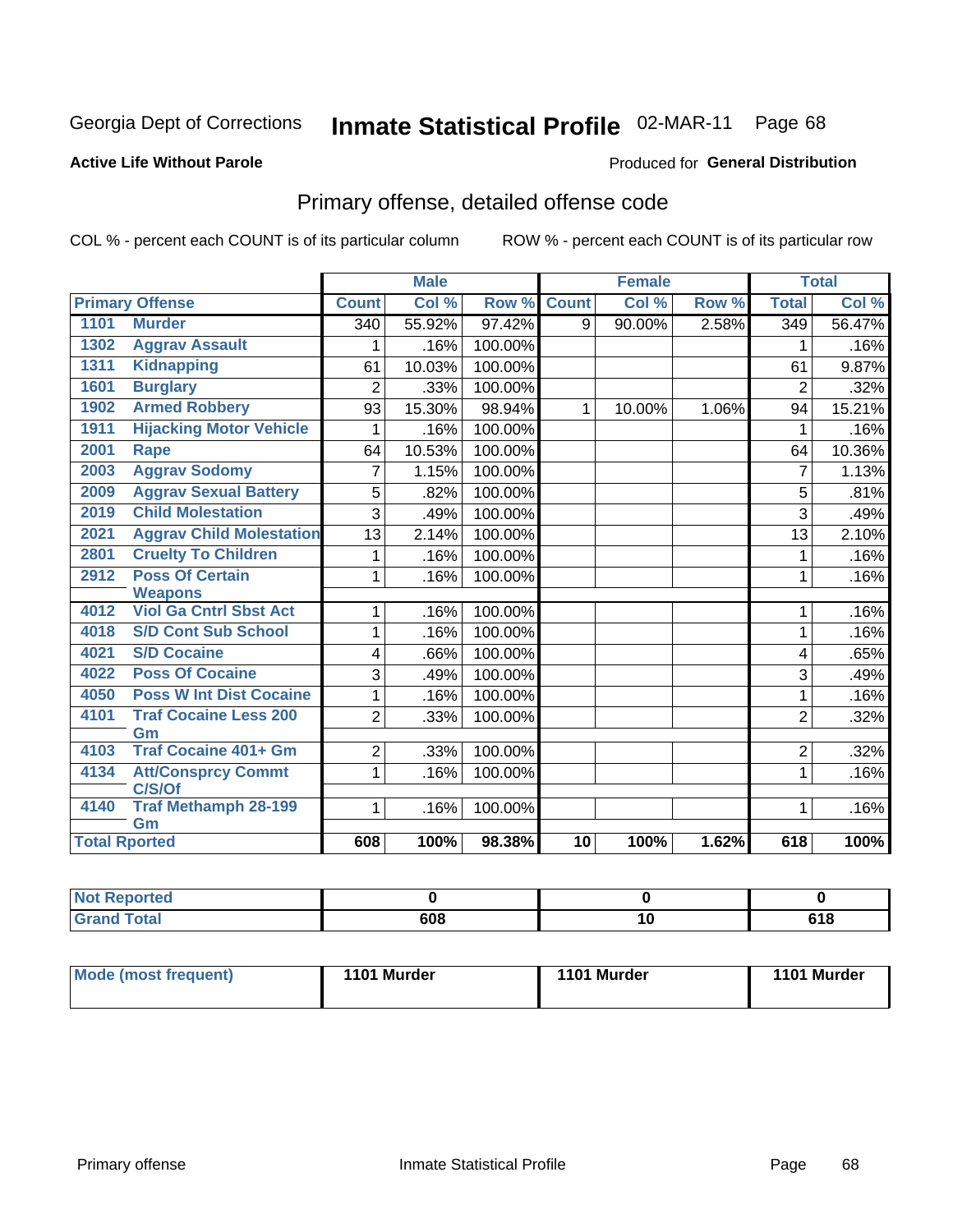# Inmate Statistical Profile 02-MAR-11 Page 69

#### **Active Life Without Parole**

#### Produced for General Distribution

## County of conviction of primary offense

COL % - percent each COUNT is of its particular column

|                         |                             |                         | <b>Male</b> |         |              | <b>Female</b> |        |                | <b>Total</b> |
|-------------------------|-----------------------------|-------------------------|-------------|---------|--------------|---------------|--------|----------------|--------------|
|                         | <b>County of Conviction</b> | <b>Count</b>            | Col %       | Row %   | <b>Count</b> | Col %         | Row %  | <b>Total</b>   | Col %        |
| 1                       | <b>Appling</b>              | 2                       | .33%        | 100.00% |              |               |        | $\overline{2}$ | .32%         |
| $\overline{2}$          | <b>Atkinson</b>             | $\overline{2}$          | .33%        | 100.00% |              |               |        | $\overline{2}$ | .32%         |
| $\overline{\mathbf{3}}$ | <b>Bacon</b>                | 1                       | .16%        | 100.00% |              |               |        | 1              | .16%         |
| 5                       | <b>Baldwin</b>              | $\overline{5}$          | .82%        | 100.00% |              |               |        | 5              | .81%         |
| $\overline{\mathbf{6}}$ | <b>Banks</b>                | 1                       | .16%        | 100.00% |              |               |        | 1              | .16%         |
| $\overline{\mathbf{7}}$ | <b>Barrow</b>               | 3                       | .49%        | 100.00% |              |               |        | 3              | .49%         |
| $\overline{\mathbf{8}}$ | <b>Bartow</b>               | 4                       | .66%        | 100.00% |              |               |        | 4              | .65%         |
| $\overline{9}$          | <b>Ben Hill</b>             | 4                       | .66%        | 100.00% |              |               |        | 4              | .65%         |
| 10                      | <b>Berrien</b>              | 1                       | .16%        | 100.00% |              |               |        | 1              | .16%         |
| $\overline{11}$         | <b>Bibb</b>                 | 17                      | 2.80%       | 100.00% |              |               |        | 17             | 2.75%        |
| $\overline{12}$         | <b>Bleckley</b>             | 1                       | .16%        | 100.00% |              |               |        | $\mathbf 1$    | .16%         |
| 13                      | <b>Brantley</b>             | 1                       | .16%        | 100.00% |              |               |        | 1              | .16%         |
| 14                      | <b>Brooks</b>               | 1                       | .16%        | 100.00% |              |               |        | 1              | .16%         |
| 16                      | <b>Bulloch</b>              | 4                       | .66%        | 80.00%  | $\mathbf{1}$ | 10.00%        | 20.00% | 5              | .81%         |
| $\overline{17}$         | <b>Burke</b>                | 5                       | .82%        | 100.00% |              |               |        | 5              | .81%         |
| $\overline{18}$         | <b>Butts</b>                | 4                       | .66%        | 100.00% |              |               |        | 4              | .65%         |
| 20                      | <b>Camden</b>               | 3                       | .49%        | 100.00% |              |               |        | 3              | .49%         |
| $\overline{22}$         | <b>Carroll</b>              | $\overline{\mathbf{c}}$ | .33%        | 100.00% |              |               |        | $\overline{c}$ | .32%         |
| 23                      | <b>Catoosa</b>              | 2                       | .33%        | 100.00% |              |               |        | $\overline{2}$ | .32%         |
| $\overline{24}$         | <b>Charlton</b>             | 1                       | .16%        | 100.00% |              |               |        | $\mathbf{1}$   | .16%         |
| 25                      | <b>Chatham</b>              | 26                      | 4.28%       | 100.00% |              |               |        | 26             | 4.21%        |
| $\overline{27}$         | <b>Chattooga</b>            | 1                       | .16%        | 100.00% |              |               |        | 1              | .16%         |
| 28                      | <b>Cherokee</b>             | $\overline{c}$          | .33%        | 100.00% |              |               |        | $\overline{2}$ | .32%         |
| 29                      | <b>Clarke</b>               | 13                      | 2.14%       | 100.00% |              |               |        | 13             | 2.10%        |
| $\overline{31}$         | <b>Clayton</b>              | 23                      | 3.78%       | 100.00% |              |               |        | 23             | 3.72%        |
| 33                      | <b>Cobb</b>                 | 20                      | 3.29%       | 95.24%  | $\mathbf{1}$ | 10.00%        | 4.76%  | 21             | 3.40%        |
| 34                      | <b>Coffee</b>               | 4                       | .66%        | 100.00% |              |               |        | 4              | .65%         |
| 35                      | <b>Colquitt</b>             | 4                       | .66%        | 100.00% |              |               |        | 4              | .65%         |
| 36                      | <b>Columbia</b>             | 5                       | .82%        | 100.00% |              |               |        | 5              | .81%         |
| $\overline{37}$         | <b>Cook</b>                 | 4                       | .66%        | 100.00% |              |               |        | 4              | .65%         |
| 38                      | <b>Coweta</b>               | 4                       | .66%        | 100.00% |              |               |        | 4              | .65%         |
| 40                      | <b>Crisp</b>                | 3                       | .49%        | 100.00% |              |               |        | 3              | .49%         |
| 41                      | <b>Dade</b>                 | $\mathbf 1$             | .16%        | 100.00% |              |               |        | $\mathbf{1}$   | .16%         |
| 42                      | <b>Dawson</b>               | $\mathbf 1$             | .16%        | 100.00% |              |               |        | 1              | .16%         |
| 43                      | <b>Decatur</b>              | $\overline{2}$          | .33%        | 100.00% |              |               |        | $\overline{2}$ | .32%         |
| 44                      | <b>Dekalb</b>               | 46                      | 7.57%       | 97.87%  | 1            | 10.00%        | 2.13%  | 47             | 7.61%        |
| 45                      | <b>Dodge</b>                | $\mathbf 1$             | .16%        | 100.00% |              |               |        | $\mathbf 1$    | .16%         |
| 46                      | <b>Dooly</b>                | $\overline{2}$          | .33%        | 100.00% |              |               |        | $\overline{2}$ | .32%         |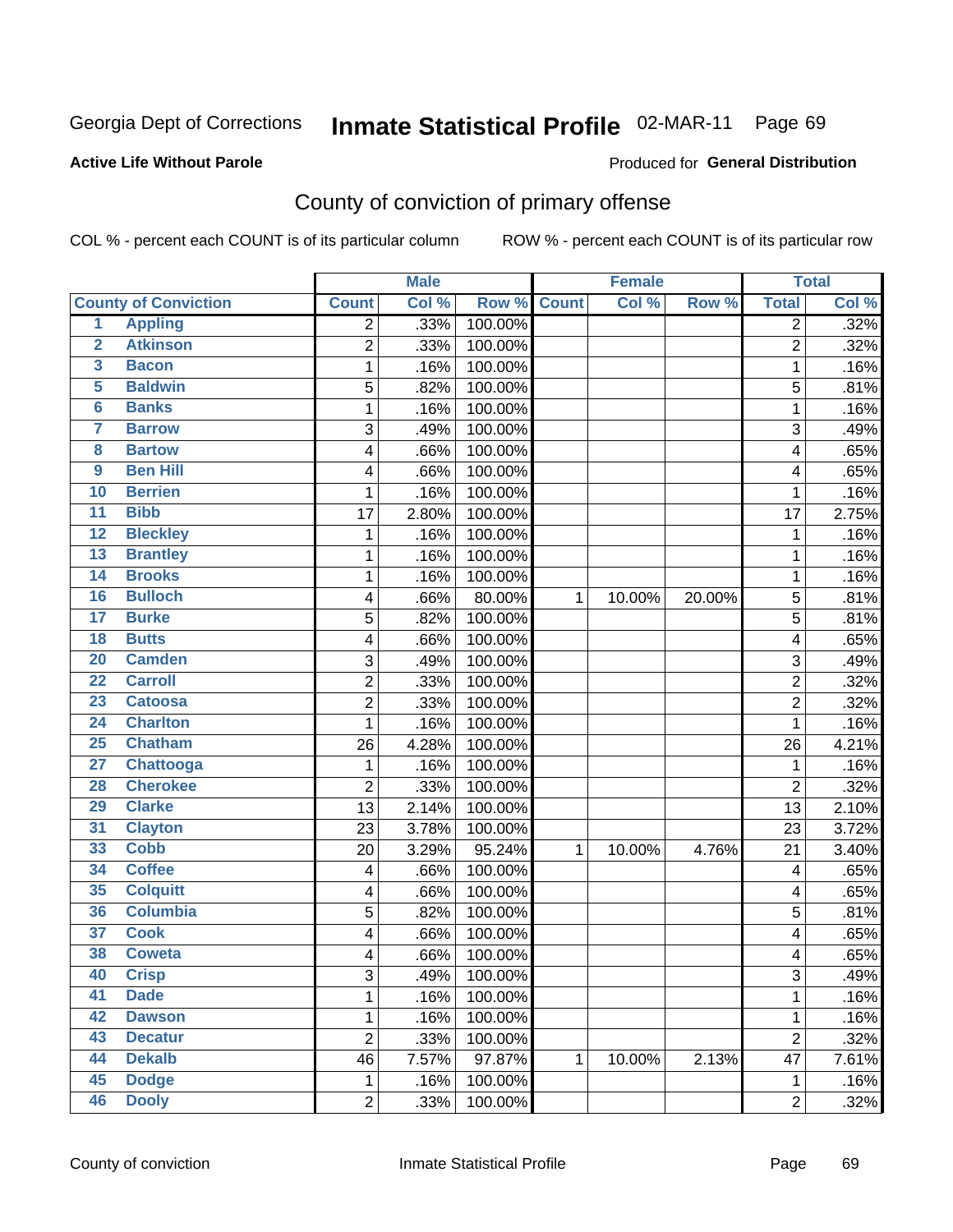# Inmate Statistical Profile 02-MAR-11 Page 70

#### **Active Life Without Parole**

#### Produced for General Distribution

## County of conviction of primary offense

COL % - percent each COUNT is of its particular column

|                 |                             |                         | <b>Male</b><br><b>Female</b> |         | <b>Total</b> |        |        |                 |        |
|-----------------|-----------------------------|-------------------------|------------------------------|---------|--------------|--------|--------|-----------------|--------|
|                 | <b>County of Conviction</b> | <b>Count</b>            | Col %                        | Row %   | <b>Count</b> | Col %  | Row %  | <b>Total</b>    | Col %  |
| 47              | <b>Dougherty</b>            | $\overline{22}$         | 3.62%                        | 95.65%  | 1            | 10.00% | 4.35%  | $\overline{23}$ | 3.72%  |
| 48              | <b>Douglas</b>              | 18                      | 2.96%                        | 94.74%  | $\mathbf{1}$ | 10.00% | 5.26%  | 19              | 3.07%  |
| 49              | <b>Early</b>                | 1                       | .16%                         | 100.00% |              |        |        | $\mathbf 1$     | .16%   |
| $\overline{51}$ | <b>Effingham</b>            | $\sqrt{3}$              | .49%                         | 100.00% |              |        |        | $\overline{3}$  | .49%   |
| 52              | <b>Elbert</b>               | $\overline{\mathbf{c}}$ | .33%                         | 100.00% |              |        |        | $\overline{c}$  | .32%   |
| 53              | <b>Emanuel</b>              | 3                       | .49%                         | 100.00% |              |        |        | 3               | .49%   |
| 56              | <b>Fayette</b>              | 4                       | .66%                         | 100.00% |              |        |        | 4               | .65%   |
| 57              | <b>Floyd</b>                | 10                      | 1.64%                        | 100.00% |              |        |        | 10              | 1.62%  |
| 58              | <b>Forsyth</b>              | 1                       | .16%                         | 100.00% |              |        |        | $\mathbf{1}$    | .16%   |
| 59              | <b>Franklin</b>             | $\overline{2}$          | .33%                         | 100.00% |              |        |        | $\overline{2}$  | .32%   |
| 60              | <b>Fulton</b>               | 72                      | 11.84%                       | 100.00% |              |        |        | 72              | 11.65% |
| 61              | <b>Gilmer</b>               | 1                       | .16%                         | 100.00% |              |        |        | 1               | .16%   |
| 63              | <b>Glynn</b>                | 16                      | 2.63%                        | 100.00% |              |        |        | 16              | 2.59%  |
| 66              | Greene                      | 1                       | .16%                         | 100.00% |              |        |        | $\mathbf{1}$    | .16%   |
| 67              | <b>Gwinnett</b>             | 8                       | 1.32%                        | 88.89%  | $\mathbf{1}$ | 10.00% | 11.11% | 9               | 1.46%  |
| 68              | <b>Habersham</b>            | 4                       | .66%                         | 100.00% |              |        |        | 4               | .65%   |
| 69              | <b>Hall</b>                 | 11                      | 1.81%                        | 100.00% |              |        |        | 11              | 1.78%  |
| $\overline{71}$ | <b>Haralson</b>             | $\overline{c}$          | .33%                         | 100.00% |              |        |        | $\overline{c}$  | .32%   |
| $\overline{72}$ | <b>Harris</b>               | 1                       | .16%                         | 100.00% |              |        |        | 1               | .16%   |
| 73              | <b>Hart</b>                 | 4                       | .66%                         | 100.00% |              |        |        | 4               | .65%   |
| 75              | <b>Henry</b>                | 10                      | 1.64%                        | 100.00% |              |        |        | 10              | 1.62%  |
| 76              | <b>Houston</b>              | $\overline{7}$          | 1.15%                        | 100.00% |              |        |        | $\overline{7}$  | 1.13%  |
| $\overline{77}$ | <b>Irwin</b>                | 1                       | .16%                         | 100.00% |              |        |        | 1               | .16%   |
| 78              | <b>Jackson</b>              | 10                      | 1.64%                        | 100.00% |              |        |        | 10              | 1.62%  |
| 79              | <b>Jasper</b>               | 1                       | .16%                         | 100.00% |              |        |        | 1               | .16%   |
| 80              | <b>Jeff Davis</b>           | 1                       | .16%                         | 100.00% |              |        |        | 1               | .16%   |
| 81              | <b>Jefferson</b>            | 1                       | .16%                         | 100.00% |              |        |        | 1               | .16%   |
| 84              | <b>Jones</b>                | 1                       | .16%                         | 100.00% |              |        |        | 1               | .16%   |
| 87              | <b>Laurens</b>              | 3                       | .49%                         | 100.00% |              |        |        | 3               | .49%   |
| 88              | Lee                         | $\overline{c}$          | .33%                         | 100.00% |              |        |        | $\overline{2}$  | .32%   |
| 89              | <b>Liberty</b>              | 5                       | .82%                         | 100.00% |              |        |        | 5               | .81%   |
| 91              | Long                        | 3                       | .49%                         | 100.00% |              |        |        | 3               | .49%   |
| 92              | <b>Lowndes</b>              | 4                       | .66%                         | 100.00% |              |        |        | 4               | .65%   |
| 95              | <b>Madison</b>              | $\mathbf 1$             | .16%                         | 100.00% |              |        |        | 1               | .16%   |
| 96              | <b>Marion</b>               | 1                       | .16%                         | 100.00% |              |        |        | 1               | .16%   |
| 97              | <b>Mcduffie</b>             | 1                       | .16%                         | 100.00% |              |        |        | 1               | .16%   |
| 98              | <b>Mcintosh</b>             | 1                       | .16%                         | 100.00% |              |        |        | 1               | .16%   |
| 100             | <b>Miller</b>               | $\mathbf 1$             | .16%                         | 100.00% |              |        |        | 1               | .16%   |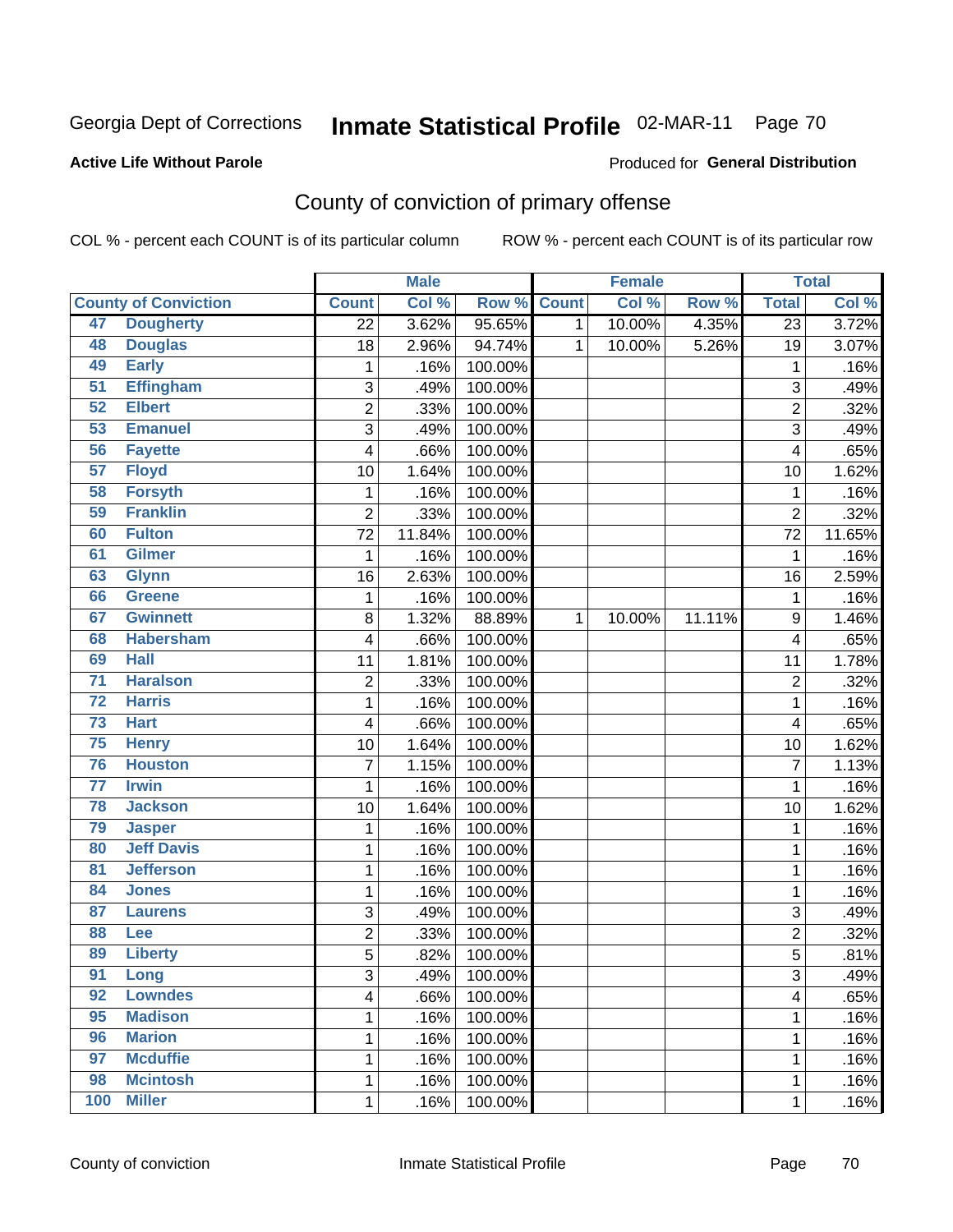# Inmate Statistical Profile 02-MAR-11 Page 71

#### **Active Life Without Parole**

#### Produced for General Distribution

## County of conviction of primary offense

COL % - percent each COUNT is of its particular column

|                                    |                 | <b>Male</b> |         |                 | <b>Female</b> |        |                | <b>Total</b> |
|------------------------------------|-----------------|-------------|---------|-----------------|---------------|--------|----------------|--------------|
| <b>County of Conviction</b>        | <b>Count</b>    | Col %       | Row %   | <b>Count</b>    | Col %         | Row %  | <b>Total</b>   | Col %        |
| 102 Monroe                         | $\overline{3}$  | .49%        | 100.00% |                 |               |        | $\overline{3}$ | .49%         |
| 106<br><b>Muscogee</b>             | $\overline{18}$ | 2.96%       | 100.00% |                 |               |        | 18             | 2.91%        |
| 107<br><b>Newton</b>               | 3               | .49%        | 75.00%  | $\mathbf{1}$    | 10.00%        | 25.00% | 4              | .65%         |
| 109<br><b>Oglethorpe</b>           | 1               | .16%        | 100.00% |                 |               |        | $\mathbf{1}$   | .16%         |
| 110<br><b>Paulding</b>             | $\overline{2}$  | .33%        | 100.00% |                 |               |        | $\overline{2}$ | .32%         |
| 113<br><b>Pierce</b>               | $\overline{3}$  | .49%        | 100.00% |                 |               |        | $\overline{3}$ | .49%         |
| 114<br><b>Pike</b>                 | $\overline{3}$  | .49%        | 75.00%  | $\mathbf{1}$    | 10.00%        | 25.00% | 4              | .65%         |
| 115<br><b>Polk</b>                 | $\overline{2}$  | .33%        | 100.00% |                 |               |        | $\overline{2}$ | .32%         |
| 116<br><b>Pulaski</b>              | $\mathbf{1}$    | .16%        | 100.00% |                 |               |        | $\mathbf 1$    | .16%         |
| 117<br><b>Putnam</b>               | 6               | .99%        | 100.00% |                 |               |        | 6              | .97%         |
| <b>Rabun</b><br>119                | $\mathbf 1$     | .16%        | 100.00% |                 |               |        | $\mathbf{1}$   | .16%         |
| 120<br><b>Randolph</b>             | 1               | .16%        | 100.00% |                 |               |        | $\mathbf{1}$   | .16%         |
| 121<br><b>Richmond</b>             | 26              | 4.28%       | 96.30%  | $\mathbf{1}$    | 10.00%        | 3.70%  | 27             | 4.37%        |
| 122<br><b>Rockdale</b>             | $\overline{3}$  | .49%        | 100.00% |                 |               |        | $\overline{3}$ | .49%         |
| <b>Spalding</b><br>126             | 6               | .99%        | 100.00% |                 |               |        | 6              | .97%         |
| <b>Stephens</b><br>127             | $\overline{2}$  | .33%        | 100.00% |                 |               |        | $\overline{2}$ | .32%         |
| <b>Sumter</b><br>129               | 1               | .16%        | 100.00% |                 |               |        | 1              | .16%         |
| <b>Taliaferro</b><br>131           | 1               | .16%        | 100.00% |                 |               |        | 1              | .16%         |
| <b>Tattnall</b><br>132             | $\mathbf{1}$    | .16%        | 100.00% |                 |               |        | $\mathbf{1}$   | .16%         |
| <b>Terrell</b><br>$\overline{135}$ | $\mathbf{1}$    | .16%        | 100.00% |                 |               |        | $\mathbf{1}$   | .16%         |
| <b>Thomas</b><br>136               | 4               | .66%        | 100.00% |                 |               |        | 4              | .65%         |
| 137<br><b>Tift</b>                 | 6               | .99%        | 100.00% |                 |               |        | 6              | .97%         |
| 138<br><b>Toombs</b>               | $\overline{8}$  | 1.32%       | 100.00% |                 |               |        | 8              | 1.29%        |
| <b>Towns</b><br>139                | 1               | .16%        | 100.00% |                 |               |        | $\mathbf 1$    | .16%         |
| 141<br><b>Troup</b>                | 1               | .16%        | 100.00% |                 |               |        | $\mathbf{1}$   | .16%         |
| <b>Turner</b><br>142               | 1               | .16%        | 100.00% |                 |               |        | $\mathbf{1}$   | .16%         |
| <b>Union</b><br>144                | 1               | .16%        | 100.00% |                 |               |        | $\mathbf{1}$   | .16%         |
| 145<br><b>Upson</b>                | $\overline{2}$  | .33%        | 100.00% |                 |               |        | $\overline{2}$ | .32%         |
| <b>Walker</b><br>146               | 3               | .49%        | 75.00%  | $\mathbf{1}$    | 10.00%        | 25.00% | 4              | .65%         |
| 147<br><b>Walton</b>               | $\overline{7}$  | 1.15%       | 100.00% |                 |               |        | $\overline{7}$ | 1.13%        |
| 148<br><b>Ware</b>                 | 10              | 1.64%       | 100.00% |                 |               |        | 10             | 1.62%        |
| <b>Washington</b><br>150           | 3               | .49%        | 100.00% |                 |               |        | 3              | .49%         |
| 151<br><b>Wayne</b>                | $\overline{3}$  | .49%        | 100.00% |                 |               |        | 3              | .49%         |
| <b>Whitfield</b><br>155            | $\,6$           | .99%        | 100.00% |                 |               |        | 6              | .97%         |
| 157<br><b>Wilkes</b>               | $\mathbf{1}$    | .16%        | 100.00% |                 |               |        | $\mathbf{1}$   | .16%         |
| <b>Total Rported</b>               | 608             | 100%        | 98.38%  | $\overline{10}$ | 100%          | 1.62%  | 618            | 100%         |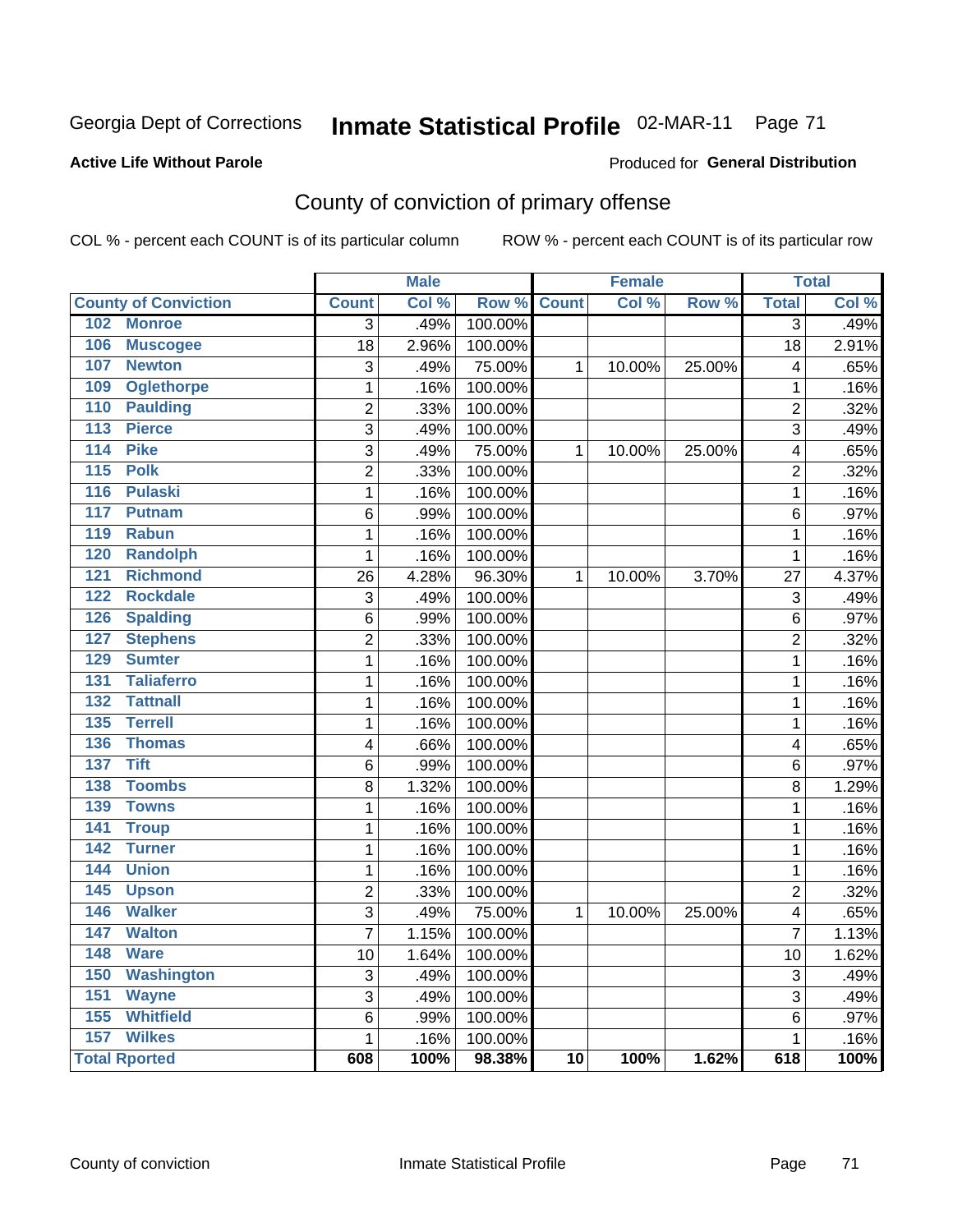# Inmate Statistical Profile 02-MAR-11 Page 72

#### **Active Life Without Parole**

#### Produced for General Distribution

## County of conviction of primary offense

COL % - percent each COUNT is of its particular column

|                     | <b>Male</b> | Female | <b>Total</b> |
|---------------------|-------------|--------|--------------|
| <b>Not Reported</b> |             |        |              |
| <b>Grand Total</b>  | 608         | 10     | 618          |

| Мı<br>----- | W.<br>⊿lker | ------ |
|-------------|-------------|--------|
|-------------|-------------|--------|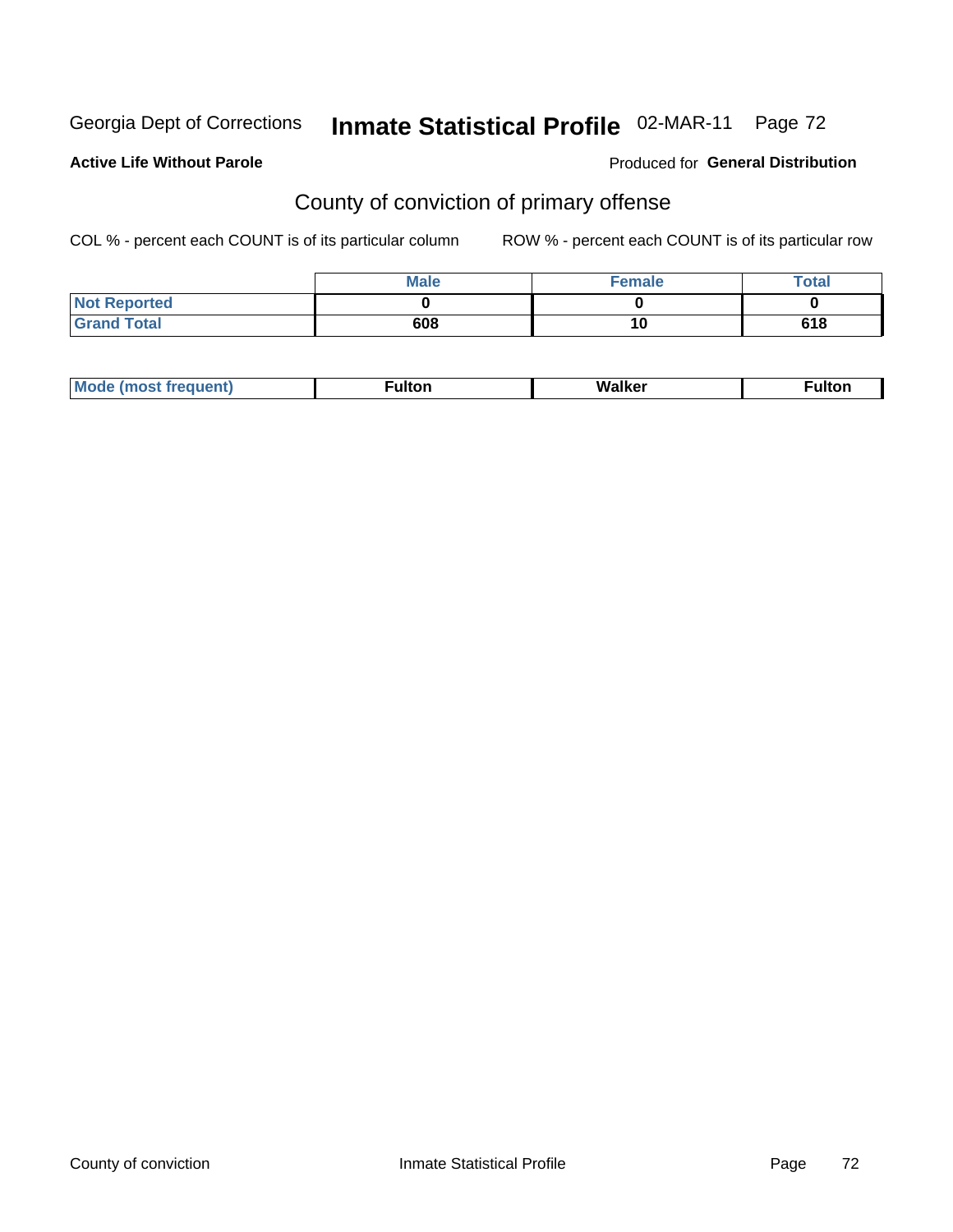Georgia Dept of Corrections

# Inmate Statistical Profile 02-MAR-11 Page 73

#### **Active Life Without Parole**

#### Produced for General Distribution

## Circuit of conviction of primary offense

COL % - percent each COUNT is of its particular column

|                         |                                 |                 | <b>Male</b> |             |   | <b>Female</b> |        |                         | <b>Total</b> |
|-------------------------|---------------------------------|-----------------|-------------|-------------|---|---------------|--------|-------------------------|--------------|
|                         | <b>Circuit of Conviction</b>    | <b>Count</b>    | Col %       | Row % Count |   | Col %         | Row %  | <b>Total</b>            | Col %        |
| $\overline{1}$          | <b>Alapaha Circuit</b>          | $\overline{7}$  | 1.15%       | 100.00%     |   |               |        | $\overline{7}$          | 1.13%        |
| $\overline{2}$          | <b>Alcovy Circuit</b>           | 10              | 1.64%       | 90.91%      | 1 | 10.00%        | 9.09%  | 11                      | 1.78%        |
| $\overline{\mathbf{3}}$ | <b>Atlanta Circuit</b>          | 72              | 11.84%      | 100.00%     |   |               |        | 72                      | 11.65%       |
| 4                       | <b>Atlantic Circuit</b>         | 10              | 1.64%       | 100.00%     |   |               |        | 10                      | 1.62%        |
| $\overline{5}$          | <b>Augusta Circuit</b>          | 36              | 5.92%       | 97.30%      | 1 | 10.00%        | 2.70%  | 37                      | 5.99%        |
| $6\overline{6}$         | <b>Blue Ridge Circuit</b>       | $\overline{2}$  | .33%        | 100.00%     |   |               |        | $\overline{2}$          | .32%         |
| 7                       | <b>Brunswick Circuit</b>        | $\overline{25}$ | 4.11%       | 100.00%     |   |               |        | 25                      | 4.05%        |
| 8                       | <b>Chattahoochee Circuit</b>    | 20              | 3.29%       | 100.00%     |   |               |        | 20                      | 3.24%        |
| $\boldsymbol{9}$        | <b>Cherokee Circuit</b>         | 4               | .66%        | 100.00%     |   |               |        | $\overline{\mathbf{4}}$ | .65%         |
| 10                      | <b>Clayton Circuit</b>          | 23              | 3.78%       | 100.00%     |   |               |        | 23                      | 3.72%        |
| $\overline{11}$         | <b>Cobb Circuit</b>             | 20              | 3.29%       | 95.24%      | 1 | 10.00%        | 4.76%  | 21                      | 3.40%        |
| $\overline{12}$         | <b>Conasauga Circuit</b>        | 6               | .99%        | 100.00%     |   |               |        | $\,6$                   | .97%         |
| $\overline{13}$         | <b>Cordele Circuit</b>          | 9               | 1.48%       | 100.00%     |   |               |        | 9                       | 1.46%        |
| $\overline{14}$         | <b>Coweta Circuit</b>           | $\overline{7}$  | 1.15%       | 100.00%     |   |               |        | $\overline{7}$          | 1.13%        |
| 15                      | <b>Dougherty Circuit</b>        | 22              | 3.62%       | 95.65%      | 1 | 10.00%        | 4.35%  | 23                      | 3.72%        |
| 16                      | <b>Dublin Circuit</b>           | 3               | .49%        | 100.00%     |   |               |        | $\mathfrak{S}$          | .49%         |
| $\overline{17}$         | <b>Eastern Circuit</b>          | 26              | 4.28%       | 100.00%     |   |               |        | 26                      | 4.21%        |
| 18                      | <b>Flint Circuit</b>            | 10              | 1.64%       | 100.00%     |   |               |        | 10                      | 1.62%        |
| 19                      | <b>Griffin Circuit</b>          | 15              | 2.47%       | 93.75%      | 1 | 10.00%        | 6.25%  | 16                      | 2.59%        |
| 20                      | <b>Gwinnett Circuit</b>         | 8               | 1.32%       | 88.89%      | 1 | 10.00%        | 11.11% | 9                       | 1.46%        |
| $\overline{21}$         | <b>Houston Circuit</b>          | $\overline{7}$  | 1.15%       | 100.00%     |   |               |        | $\overline{7}$          | 1.13%        |
| $\overline{22}$         | <b>Lookout Mountain Circuit</b> | $\overline{7}$  | 1.15%       | 87.50%      | 1 | 10.00%        | 12.50% | 8                       | 1.29%        |
| $\overline{23}$         | <b>Macon Circuit</b>            | 17              | 2.80%       | 100.00%     |   |               |        | 17                      | 2.75%        |
| $\overline{24}$         | <b>Middle Circuit</b>           | 15              | 2.47%       | 100.00%     |   |               |        | 15                      | 2.43%        |
| $\overline{25}$         | <b>Mountain Circuit</b>         | $\overline{7}$  | 1.15%       | 100.00%     |   |               |        | $\overline{7}$          | 1.13%        |
| 26                      | <b>Northeastern Circuit</b>     | 12              | 1.97%       | 100.00%     |   |               |        | 12                      | 1.94%        |
| $\overline{27}$         | <b>Northern Circuit</b>         | 10              | 1.64%       | 100.00%     |   |               |        | 10                      | 1.62%        |
| 28                      | <b>Ocmulgee Circuit</b>         | 14              | 2.30%       | 100.00%     |   |               |        | 14                      | 2.27%        |
| 29                      | <b>Oconee Circuit</b>           | 3               | .49%        | 100.00%     |   |               |        | 3                       | .49%         |
| 30                      | <b>Ogeechee Circuit</b>         | 7               | 1.15%       | 87.50%      | 1 | 10.00%        | 12.50% | 8                       | 1.29%        |
| $\overline{31}$         | <b>Pataula Circuit</b>          | 4               | .66%        | 100.00%     |   |               |        | 4                       | .65%         |
| 32                      | <b>Piedmont Circuit</b>         | 14              | 2.30%       | 100.00%     |   |               |        | 14                      | 2.27%        |
| 33                      | <b>Rome Circuit</b>             | 10              | 1.64%       | 100.00%     |   |               |        | 10                      | 1.62%        |
| 34                      | <b>South Georgia Circuit</b>    | $\overline{2}$  | .33%        | 100.00%     |   |               |        | $\overline{2}$          | .32%         |
| 35                      | <b>Southern Circuit</b>         | 13              | 2.14%       | 100.00%     |   |               |        | 13                      | 2.10%        |
| 36                      | <b>Southwestern Circuit</b>     | 3               | .49%        | 100.00%     |   |               |        | 3                       | .49%         |
| 37                      | <b>Stone Mountain Circuit</b>   | 46              | 7.57%       | 97.87%      | 1 | 10.00%        | 2.13%  | 47                      | 7.61%        |
| 38                      | <b>Tallapoosa Circuit</b>       | 4               | .66%        | 100.00%     |   |               |        | 4                       | .65%         |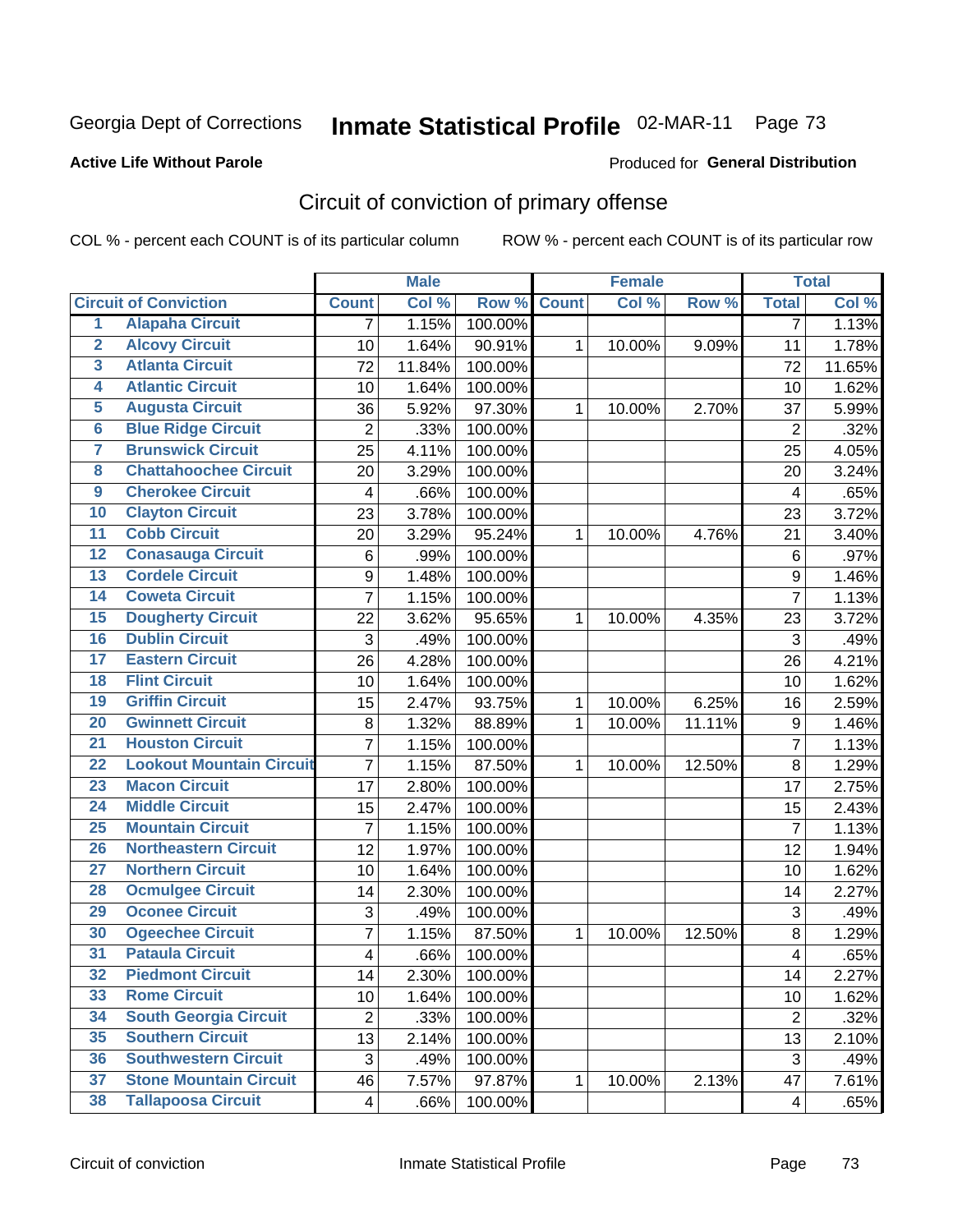Georgia Dept of Corrections

# Inmate Statistical Profile 02-MAR-11 Page 74

#### **Active Life Without Parole**

#### Produced for General Distribution

## Circuit of conviction of primary offense

COL % - percent each COUNT is of its particular column

|    |                              |                 | <b>Male</b> |         |              | <b>Female</b> |       |              | <b>Total</b> |
|----|------------------------------|-----------------|-------------|---------|--------------|---------------|-------|--------------|--------------|
|    | <b>Circuit of Conviction</b> | <b>Count</b>    | Col %       | Row %   | <b>Count</b> | Col %         | Row % | <b>Total</b> | Col %        |
| 39 | <b>Tifton Circuit</b>        | 8               | 1.32%       | 100.00% |              |               |       | 8            | 1.29%        |
| 40 | <b>Toombs Circuit</b>        | 3               | .49%        | 100.00% |              |               |       | 3            | .49%         |
| 41 | <b>Waycross Circuit</b>      | 20 <sub>1</sub> | 3.29%       | 100.00% |              |               |       | 20           | 3.24%        |
| 42 | <b>Western Circuit</b>       | 13              | 2.14%       | 100.00% |              |               |       | 13           | 2.10%        |
| 43 | <b>Rockdale Circuit</b>      | 3               | .49%        | 100.00% |              |               |       | 3            | .49%         |
| 44 | <b>Douglas Circuit</b>       | 18              | 2.96%       | 94.74%  |              | 10.00%        | 5.26% | 19           | 3.07%        |
| 45 | <b>Appalachian Circuit</b>   |                 | .16%        | 100.00% |              |               |       |              | .16%         |
| 46 | <b>Enotah Circuit</b>        | 2               | .33%        | 100.00% |              |               |       | 2            | .32%         |
| 47 | <b>Bell-Forsyth Circuit</b>  |                 | .16%        | 100.00% |              |               |       |              | .16%         |
| 48 | <b>Towaliga Circuit</b>      |                 | 1.15%       | 100.00% |              |               |       |              | 1.13%        |
| 49 | <b>Paulding Circuit</b>      | ◠               | .33%        | 100.00% |              |               |       | 2            | .32%         |
|    | <b>Total Rported</b>         | 608             | 100%        | 98.38%  | 10           | 100%          | 1.62% | 618          | 100%         |

| <b>eported</b>        |     |             |
|-----------------------|-----|-------------|
| <b>otal</b><br>$\sim$ | 608 | C4 O<br>uıu |

| Mc<br>tlanta<br>\tlanta<br>echee: |
|-----------------------------------|
|-----------------------------------|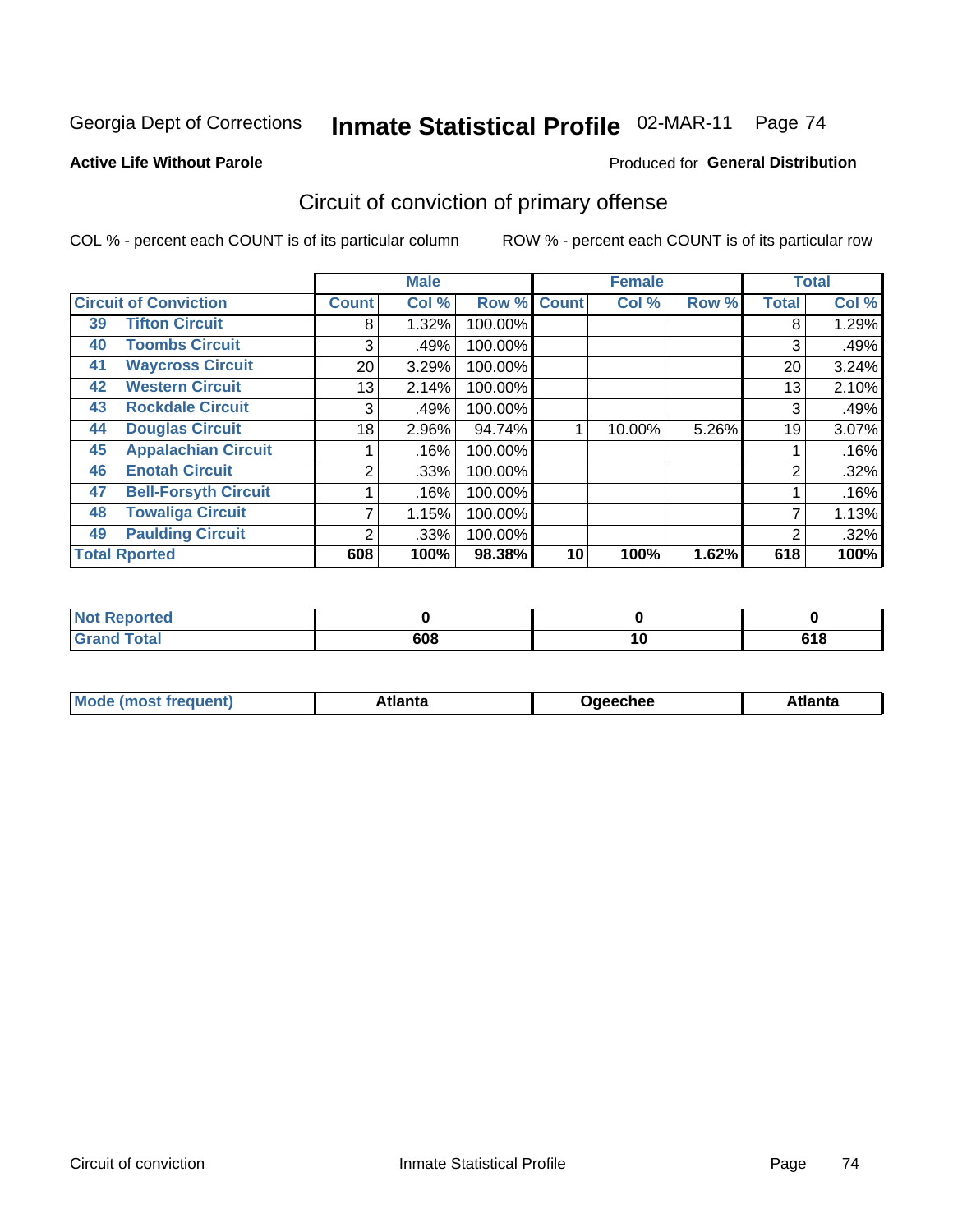#### **Active Life Without Parole**

### Produced for General Distribution

## Years served (jail + prison) in this incarceration

COL % - percent each COUNT is of its particular column

|                       |                | <b>Male</b> |         |                 | <b>Female</b> |       |                | <b>Total</b> |
|-----------------------|----------------|-------------|---------|-----------------|---------------|-------|----------------|--------------|
| <b>Years Served</b>   | <b>Count</b>   | Col %       | Row %   | <b>Count</b>    | Col %         | Row % | <b>Total</b>   | Col %        |
| Less than one year    | 5              | 0.82%       | 100.00% |                 |               |       | $\overline{5}$ | 0.81%        |
| 1 to 1.99 years       | 26             | 4.28%       | 96.30%  | $\mathbf{1}$    | 10.00%        | 3.70% | 27             | 4.37%        |
| 2 to 2.99 years       | 39             | 6.41%       | 100.00% |                 |               |       | 39             | 6.31%        |
| 3 to 3.99 years       | 39             | 6.41%       | 100.00% |                 |               |       | 39             | 6.31%        |
| 4 to 4.99 years       | 19             | 3.13%       | 95.00%  | 1               | 10.00%        | 5.00% | 20             | 3.24%        |
| 5 to 5.99 years       | 25             | 4.11%       | 96.15%  | $\mathbf{1}$    | 10.00%        | 3.85% | 26             | 4.21%        |
| 6 to 6.99 years       | 38             | 6.25%       | 100.00% |                 |               |       | 38             | 6.15%        |
| 7 to 7.99 years       | 23             | 3.78%       | 95.83%  | 1               | 10.00%        | 4.17% | 24             | 3.88%        |
| 8 to 8.99 years       | 44             | 7.24%       | 91.67%  | 4               | 40.00%        | 8.33% | 48             | 7.77%        |
| 9 to 9.99 years       | 39             | 6.41%       | 100.00% |                 |               |       | 39             | 6.31%        |
| 10 to 10.99 years     | 46             | 7.57%       | 100.00% |                 |               |       | 46             | 7.44%        |
| 11 to 11.99 years     | 39             | 6.41%       | 100.00% |                 |               |       | 39             | 6.31%        |
| 12 to 12.99 years     | 35             | 5.76%       | 97.22%  | 1               | 10.00%        | 2.78% | 36             | 5.83%        |
| 13 to 13.99 years     | 49             | 8.06%       | 98.00%  | 1               | 10.00%        | 2.00% | 50             | 8.09%        |
| 14 to 14.99 years     | 43             | 7.07%       | 100.00% |                 |               |       | 43             | 6.96%        |
| 15 to 15.99 years     | 30             | 4.93%       | 100.00% |                 |               |       | 30             | 4.85%        |
| 16 to 16.99 years     | 21             | 3.45%       | 100.00% |                 |               |       | 21             | 3.40%        |
| 17 to 17.99 years     | 20             | 3.29%       | 100.00% |                 |               |       | 20             | 3.24%        |
| 18 to 18.99 years     | 5              | 0.82%       | 100.00% |                 |               |       | 5              | 0.81%        |
| 19 to 19.99 years     | 6              | 0.99%       | 100.00% |                 |               |       | 6              | 0.97%        |
| 20 to 20.99 years     | 1              | 0.16%       | 100.00% |                 |               |       | $\mathbf{1}$   | 0.16%        |
| 21 to 21.99 years     | 3              | 0.49%       | 100.00% |                 |               |       | 3              | 0.49%        |
| 22 to 22.99 years     | 5              | 0.82%       | 100.00% |                 |               |       | $\overline{5}$ | 0.81%        |
| 23 to 23.99 years     | 1              | 0.16%       | 100.00% |                 |               |       | 1              | 0.16%        |
| 24 to 24.99 years     | $\overline{2}$ | 0.33%       | 100.00% |                 |               |       | $\overline{2}$ | 0.32%        |
| 27 to 27.99 years     | 1              | 0.16%       | 100.00% |                 |               |       | $\mathbf 1$    | 0.16%        |
| Thirty $+$ years      | 4              | 0.66%       | 100.00% |                 |               |       | 4              | 0.65%        |
| <b>Total Reported</b> | 608            | 100%        | 98.38%  | $\overline{10}$ | 100%          | 1.62% | 618            | 100.0%       |

| те. |     |      |
|-----|-----|------|
|     | 608 | 34 O |

| <b>Mean</b><br>(average)       | 10.07             | 7.92              | 10.04           |
|--------------------------------|-------------------|-------------------|-----------------|
| Median (middle)                | 10.17             | 8.24              | 10.08           |
| <b>Mode</b><br>(most frequent) | 15 to 15.99 years | 13 to 13.99 years | 8 to 8.99 years |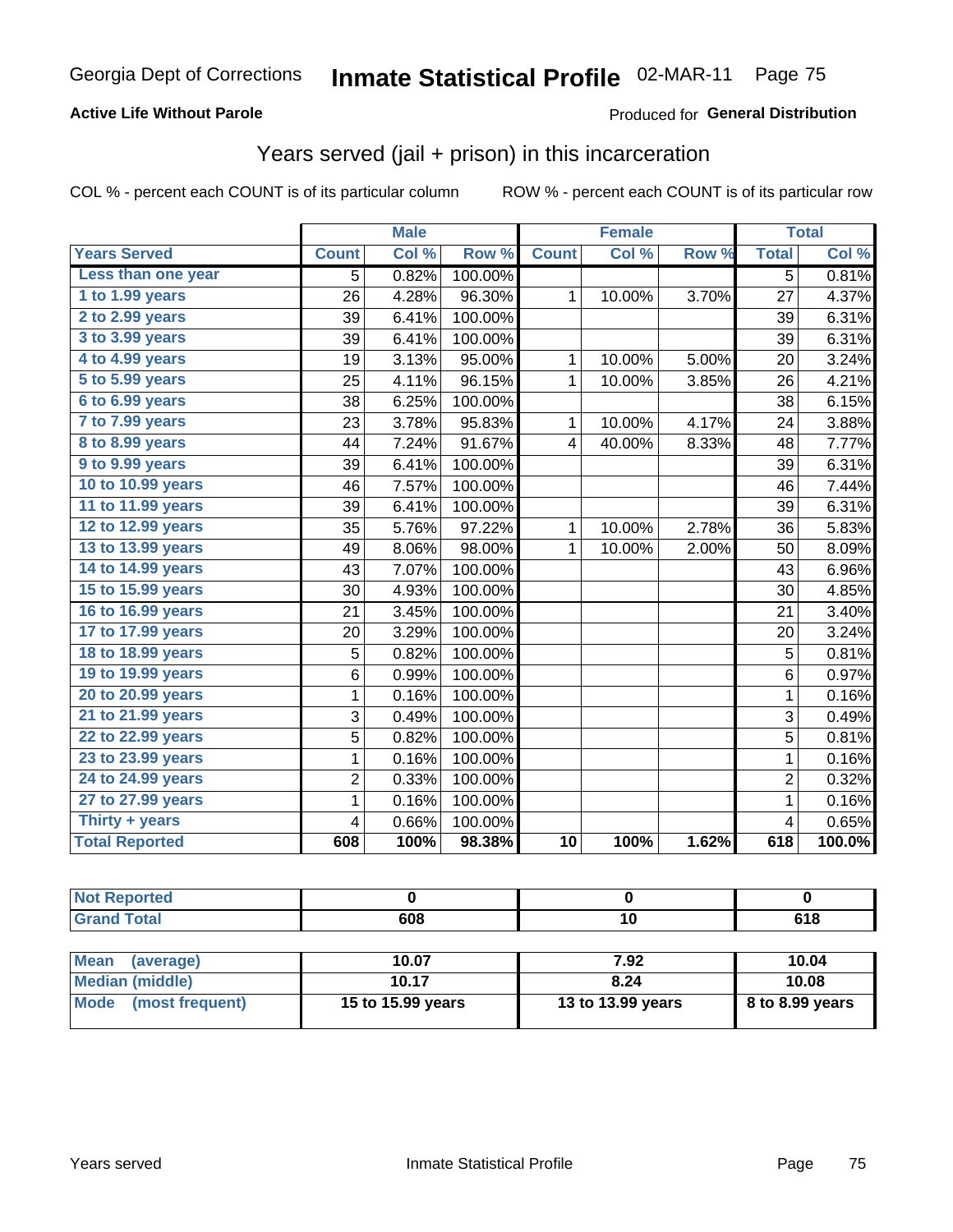Georgia Dept of Corrections

## Inmate Statistical Profile 02-MAR-11 Page 76

#### **Active Life Without Parole**

Produced for General Distribution

### Results of most recent HIV tests

COL % - percent each COUNT is of its particular column

|                         | <b>Male</b>  |        | <b>Female</b> |              |           | Total    |               |        |
|-------------------------|--------------|--------|---------------|--------------|-----------|----------|---------------|--------|
| <b>HIV Test Results</b> | <b>Count</b> | Col%   | Row %I        | <b>Count</b> | Col %     | Row %    | $\tau$ otal i | Col %  |
| <b>Positive</b>         |              | 0.68%  | 80.00%        |              | 10.00%    | 20.00%   |               | 0.83%  |
| <b>Negative</b>         | 588          | 99.32% | 98.49%        |              | $90.00\%$ | $1.51\%$ | 597           | 99.17% |
| <b>Total Reported</b>   | 592          | 100%   | 98.34%        | 10           | 100%      | $1.66\%$ | 602           | 100%   |

| <b>Not Reported</b> |     |                |
|---------------------|-----|----------------|
| <b>Total</b>        | 608 | C 4 0<br>0 I O |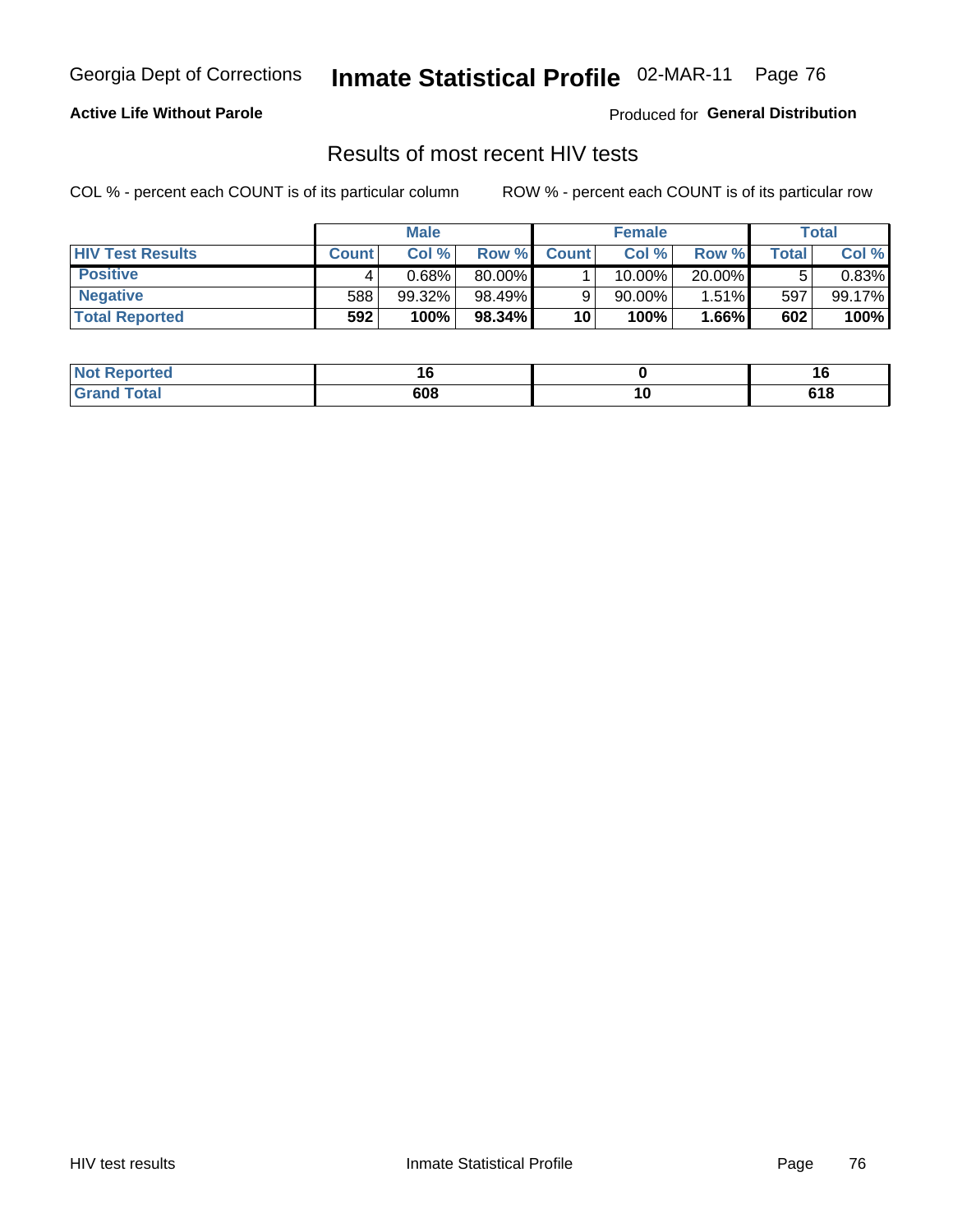#### Inmate Statistical Profile 02-MAR-11 Page 77

#### **Active Life Without Parole**

Produced for General Distribution

### Results of most recent tuberculosis test

COL % - percent each COUNT is of its particular column

|                                  | <b>Male</b>  |        | <b>Female</b> |                 |         | Total    |       |        |
|----------------------------------|--------------|--------|---------------|-----------------|---------|----------|-------|--------|
| <b>Tuberculosis Test Results</b> | <b>Count</b> | Col%   | Row %I        | <b>Count</b>    | Col%    | Row %    | Total | Col %  |
| <b>Positive on current test</b>  | 160          | 26.85% | $100.00\%$    |                 |         |          | 160   | 26.40% |
| <b>Negative</b>                  | 436          | 73.15% | 97.76%I       | 10 <sup>1</sup> | 100.00% | $2.24\%$ | 446   | 73.60% |
| <b>Total Reported</b>            | 596          | 100%   | 98.35%        | 10              | 100%    | 1.65%    | 606   | 100%   |

| <b>Not Reported</b> |     |               | . .           |
|---------------------|-----|---------------|---------------|
| Total               | 608 | ט ו<br>$\sim$ | 64 O<br>0 I O |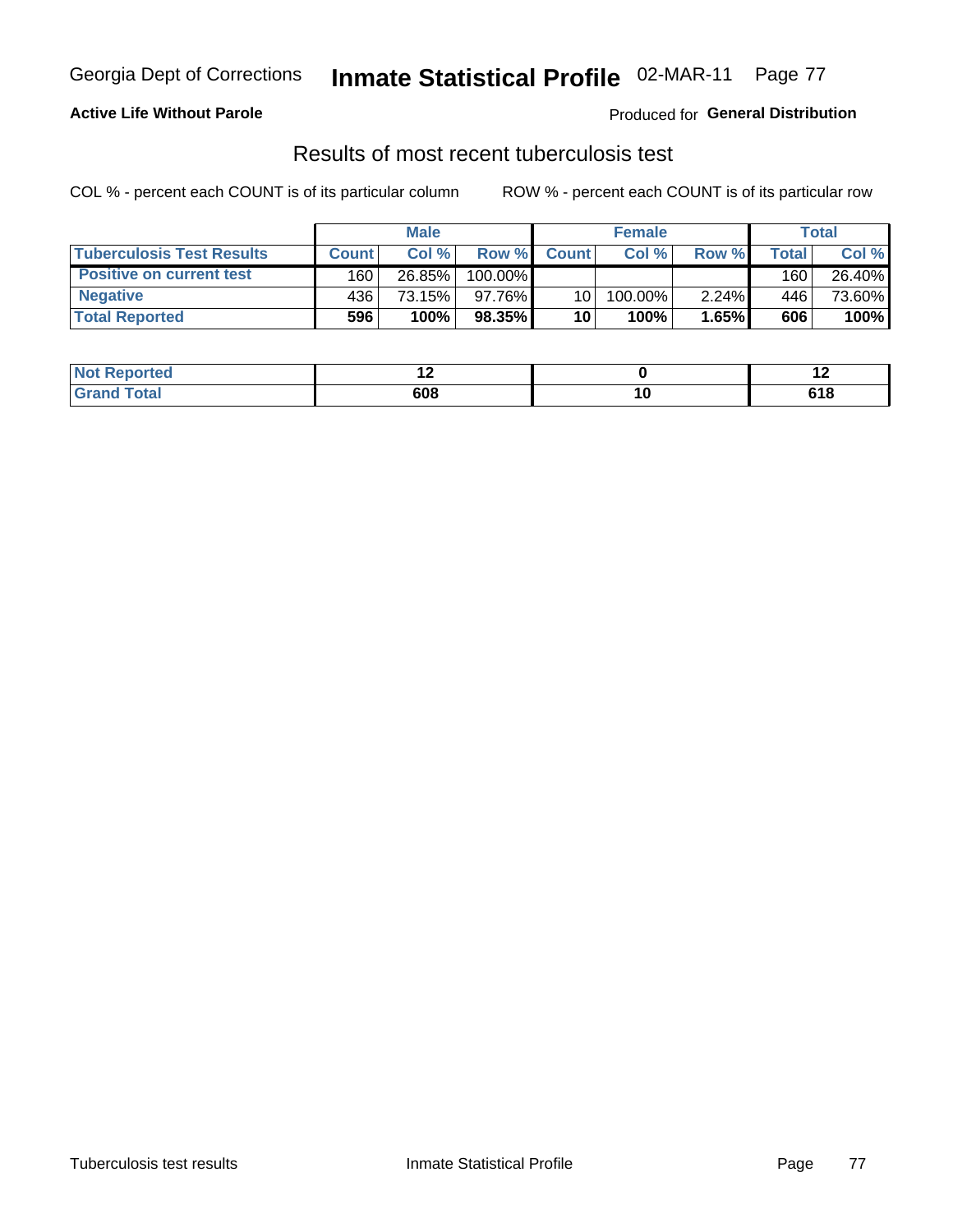## Inmate Statistical Profile 02-MAR-11 Page 78

#### **Active Life Without Parole**

**Produced for General Distribution** 

### Results of most recent syphilis test

COL % - percent each COUNT is of its particular column

|                                 | <b>Male</b>  |        | <b>Female</b> |              |           | Total    |       |           |
|---------------------------------|--------------|--------|---------------|--------------|-----------|----------|-------|-----------|
| <b>Syphilis Test Results</b>    | <b>Count</b> | Col%   | Row %         | <b>Count</b> | Col%      | Row %    | Total | Col %     |
| <b>Positive on current test</b> | 16           | 2.72%  | 94.12%        |              | $10.00\%$ | 5.88%    | 17    | $2.84\%$  |
| <b>Negative</b>                 | 572          | 97.28% | 98.45%        |              | 90.00%    | 1.55%    | 581   | $97.16\%$ |
| <b>Total Reported</b>           | 588          | 100%   | 98.33%        | 10           | 100%      | $1.67\%$ | 598   | 100%      |

| <b>Not Reported</b> | nr<br>ZV |        | or<br>Δu            |
|---------------------|----------|--------|---------------------|
| <b>Total</b>        | 608      | $\sim$ | <b>C40</b><br>0 I O |